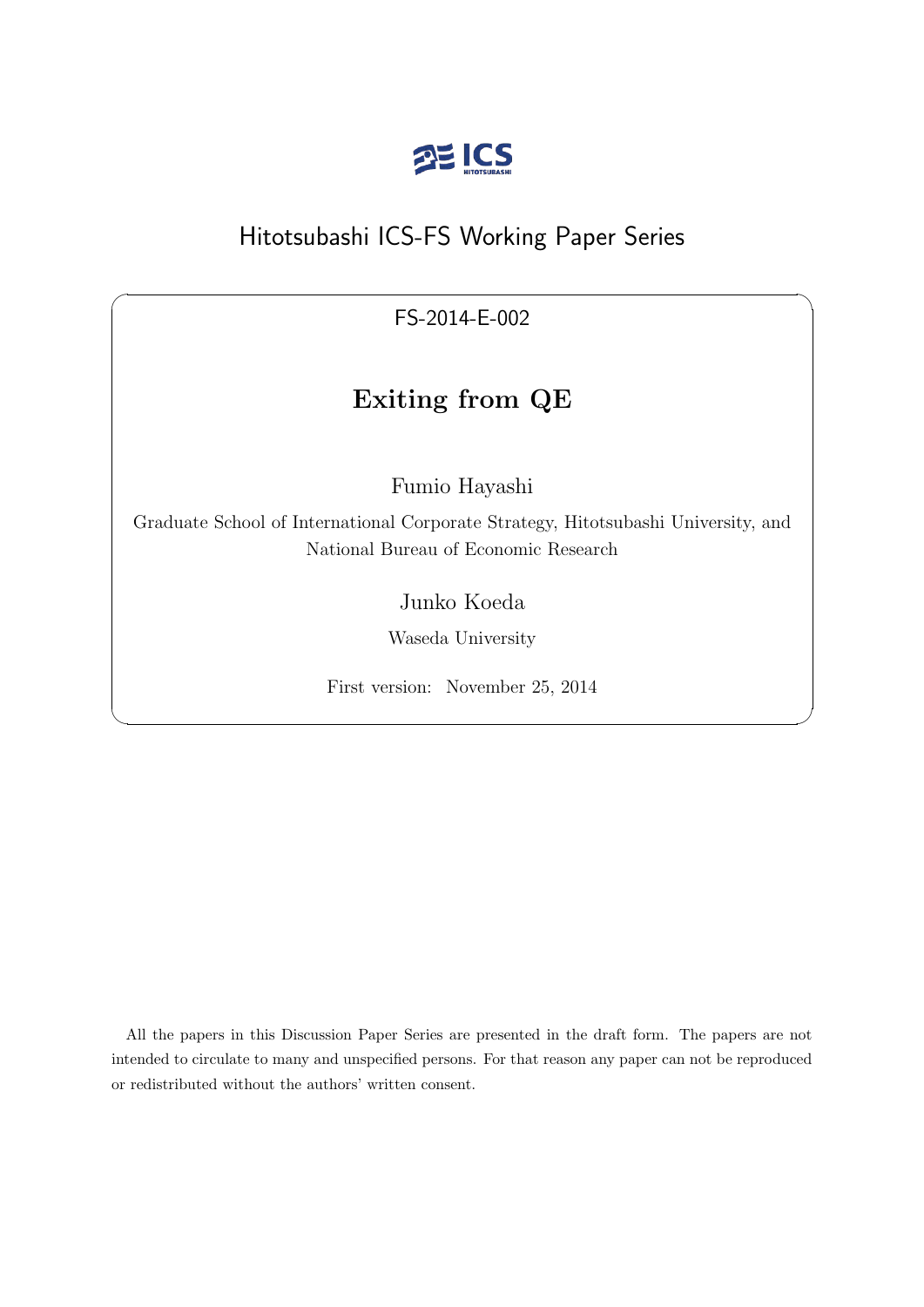# EXITING FROM QE

by

Fumio Hayashi and Junko Koeda

Hitotsubashi University, Japan, and National Bureau of Economic Research

Waseda University, Japan

November 2014

#### **Abstract**

We develop a regime-switching SVAR (structural vector autoregression) in which the monetary policy regime, chosen by the central bank responding to economic conditions, is endogenous and observable. QE (quantitative easing) is one such regime. The model incorporates the exit condition for terminating QE. We apply it to Japan, a country that has experienced three QE spells. Our impulse response analysis shows that an increase in reserves raises output and inflation and that exiting from QE can be expansionary.

*Keywords:* quantitative easing, structural VAR, observable regimes, Taylor rule, impulse responses, Bank of Japan.

This is a substantially revised version of Hayashi and Koeda (2014). We are grateful to Toni Braun for continued encouragement and consultation. We also thank James Hamilton, Yuzo Honda, Tatsuyoshi Okimoto, Etsuro Shioji, George Tauchen, and participants at a San Fransisco Fed conference for useful comments and suggestions. The research reported here was supported by grantsin-aid from the Ministry of Education, Culture, Sports, Science, and Technology of the Japanese government (grant number 25285097 and 26870124).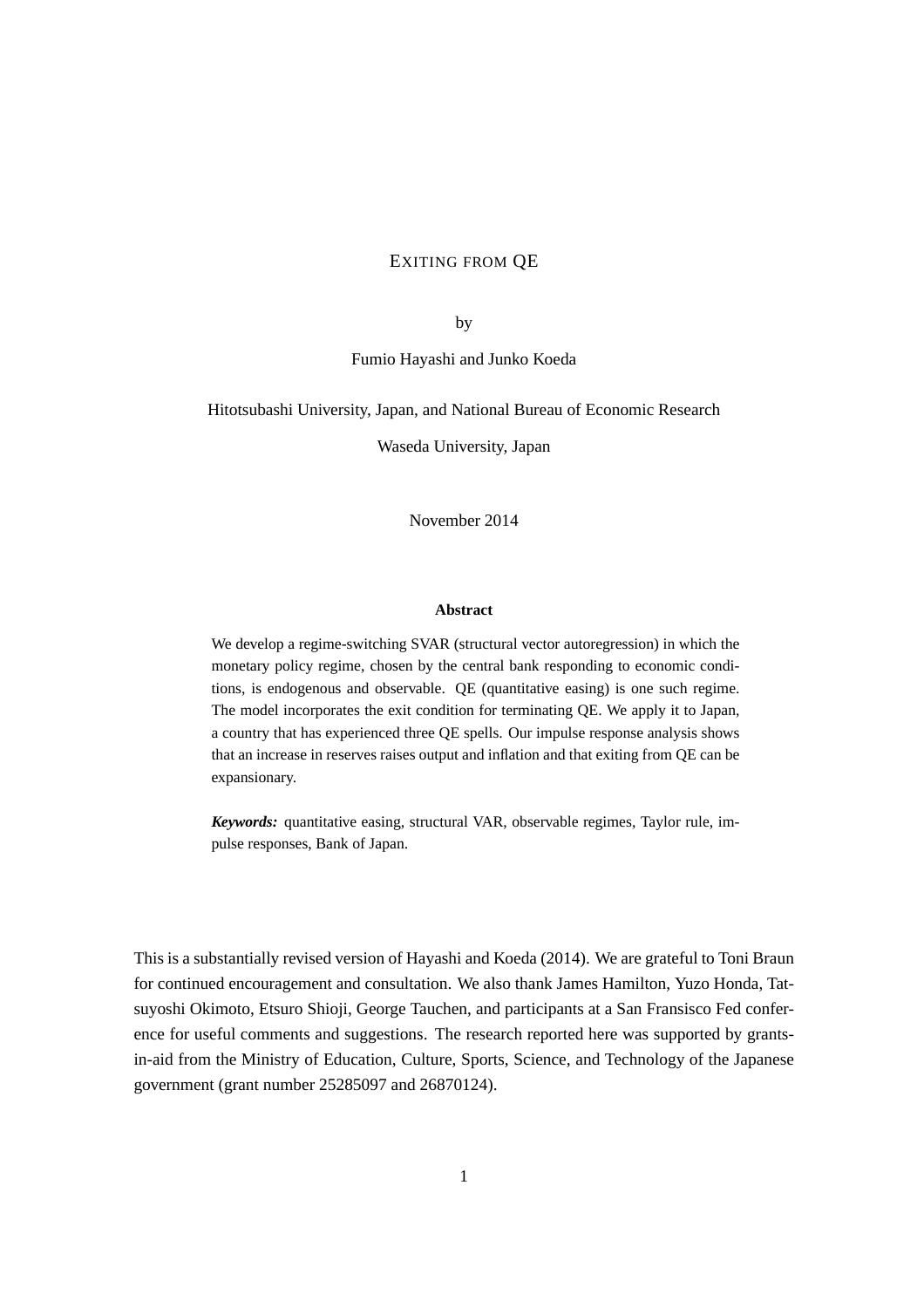# 1 Introduction and Summary

Quantitative easing, or QE, is an unconventional monetary policy that combines zero policy rates and positive excess reserves held by depository institutions at the central bank. This paper uses an SVAR (structural vector autoregression) to study the macroeconomic effects of QE. Reliably estimating such a time-series model is difficult because only several years have passed since the adoptation of QE by central banks around the world. We are thus led to examine Japan, a country that has accumulated, by our count, 130 months of QE as of December 2012. Those 130 QE months come in three installments, which allows us to evaluate the effect of exiting from QE.

We will start out by documenting for Japan that reserves are greater than required reserves (and often several times greater) when the policy rate is below 0.05% (5 basis points) per year. We say that the zero-rate regime is in place if and only if the policy rate is below this critical rate. Therefore, the regime is observable and, since reserves are substantially higher than the required level, the zero-rate regime and QE are synonymous. There are three spells of the zero-rate/QE regime: March 1999 - July 2000 (call it QE1), March 2001 - June 2006 (QE2), and December 2008 to date (QE3). They account for the 130 months. For most of those months the BOJ (Bank of Japan) made a stated commitment of not exiting from the zero-rate regime unless inflation is above a certain threshold.

Our SVAR, in its simplest form, has two monetary policy regimes: the zero-rate regime in which the policy rate is very close to zero, and the normal regime of positive policy rates. It is a natural extension of the standard recursive  $SVAR<sup>1</sup>$  to accommodate both the zero lower bound on the policy rate and the exit condition. There are four variables: inflation, output (measured by the output gap), the policy rate, and excess reserves, in that order. The first two equations of the system are reduced-form equations describing inflation and output dynamics. The third is the Taylor rule providing a shadow policy rate. Due to the zero lower bound, the actual policy rate

<sup>&</sup>lt;sup>1</sup> See Christiano, Eichenbaum, and Evans (1999) for the recursive SVAR. Their SVAR orders variables by placing non-financial variables (such as inflation and output) first, followed by monetary policy instruments (such as the policy rate and measures of money), and financial variables (such as stock prices and long-term interest rates).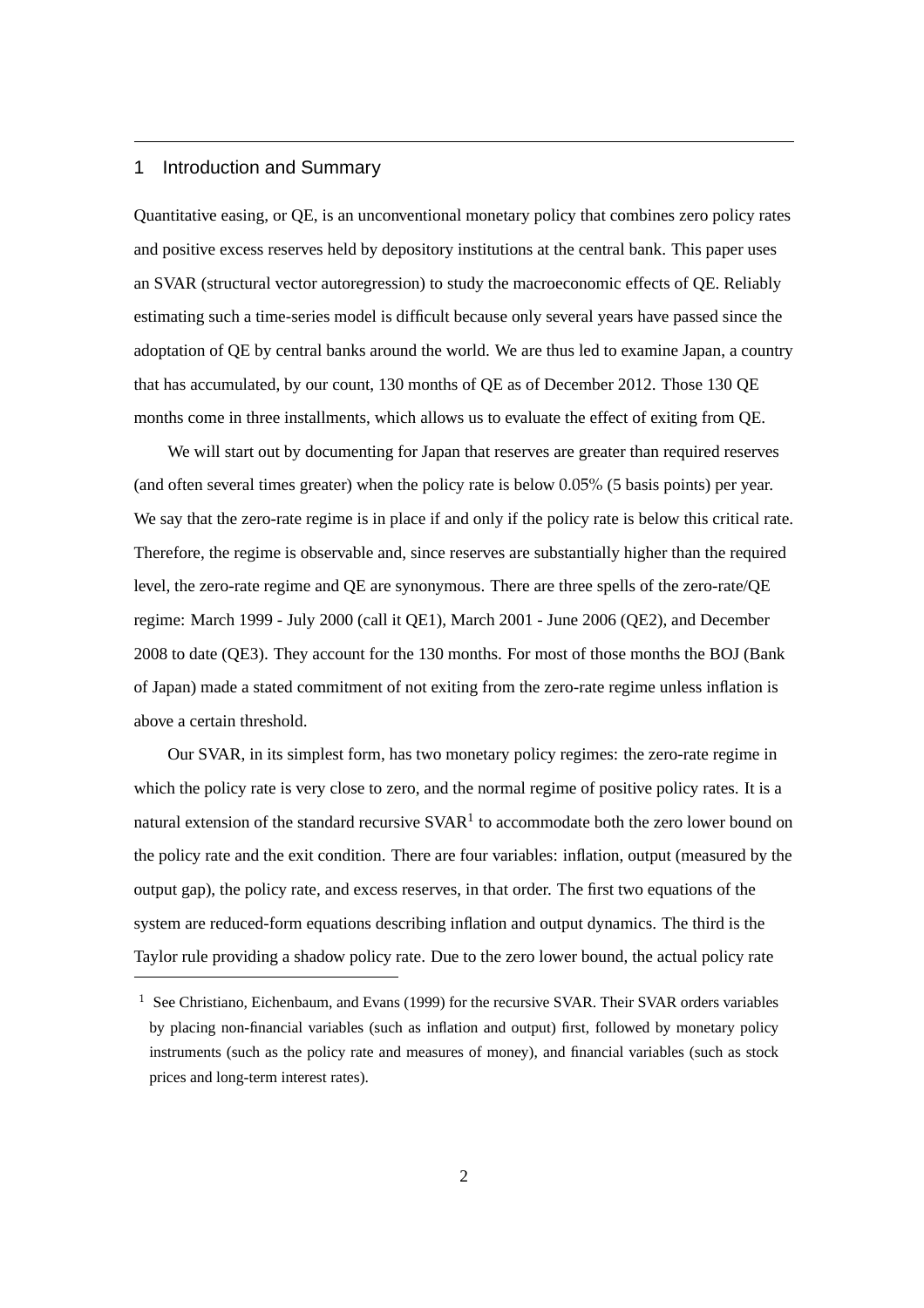cannot be set equal to the shadow rate if the latter is negative. The fourth equation specifies the central bank's supply of excess reserves under QE. The exit condition requires that the central bank ends the zero-rate regime only if the shadow rate is positive *and* the inflation rate is above a certain threshold. The regime is endogenous because its occurrence depends on inflation and output through the zero lower bound and the exit condition.

We describe the effects of various monetary policy changes by IRs (impulse responses). The IRs we employ are a generalization, to non-linear systems such as ours, of the standard IRs for linear systems. To calculate the effect of a change in the policy rate, the reserve supply, or the regime that occurs in the base period *t*, we compare the projected path of inflation and output given the baseline history up to *t* with the path given the alternative history that differs from the baseline history only with respect to the policy variable in question in *t*. We find:

- *•* QE is expansionary. That is, when the current regime is the zero-rate/QE regime, the IR of output and inflation to an increase in excess reserves is positive. This is consistent with the finding in the literature on the macro effects of QE to be reviewed in the next section. The significance of our finding is that we allow the regime to vary endogenously in the future.
- The profile of the IR of inflation and output to policy rate cuts is sensitive to the specification of the Taylor rule. If we do not allow for the intercept in the Taylor rule to vary over time, the price puzzle emerges, namely, the response of inflation to a rate cut is *negative* for many periods over the horizon. Furthermore, the output response is negligible. These puzzling results disappear if the intercept is allowed to depend on a measure of the equilibrium real interest rate.
- *•* Surprisingly, exiting from QE can be expansionary. We set *t* = July 2006, the month the zero-rate/QE regime was terminated, and consider an alternative and counter-factual history of not exiting from QE in *t*. Since the two histories differ in *t* not just in the regime but also in the policy rate and excess reserves, we combine IRs to these three differences. We find that output and inflation are *lower* under the counter-factual alternative of extending QE to July 2006. Our analysis of regime changes is free from the Lucas critique because the reduced form is allowed to shift when the regime changes.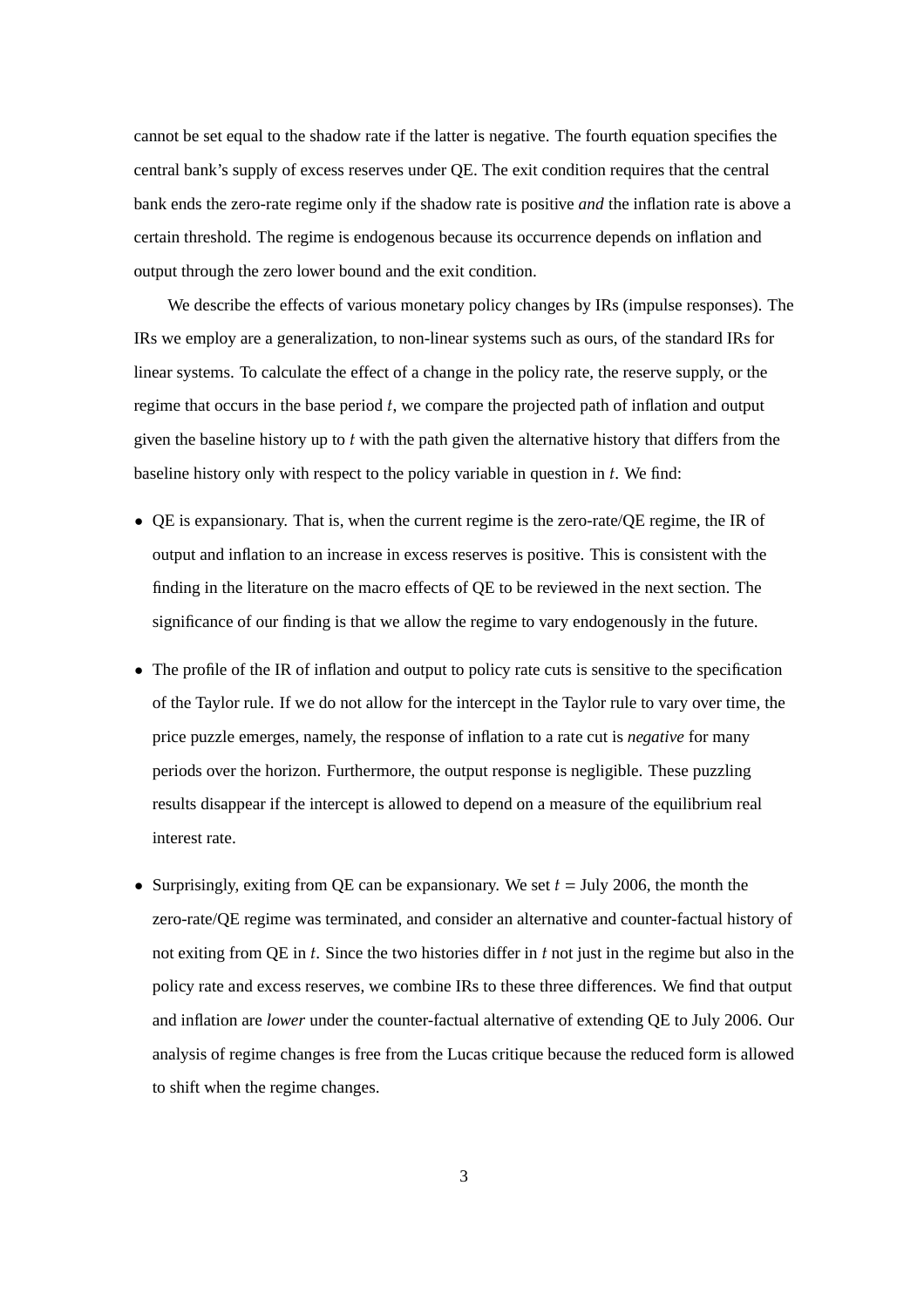All these findings delivered by the simple SVAR model hold up when we extend it to encompass two features about excess reserves found specifically in Japanese data. First, not all QEs are alike. In the "weak" QE, as observed in QE1 (March 1999 - July 2000), excess reserves behave differently than in the "strong" QE, as in QE2 and QE3, when they are large and responsive to inflation and output. Second, there are a few incidents of positive excess reserves under positive interest rates. The IR profiles are similar when these two features are incorporated.

One possible objection to our finding that exiting from the zero-rate regime can be expansionary is a possibility of spurious causality. Perhaps the macro dynamics involves a hidden autonomous regime. Changes in the monetary policy regime appear to have effects only because they act as a signal of the hidden regime. To address this concern, we set up a simple model of output and the policy rate in which the output process, following the hidden-state Markov-switching model, is exogenous. We find that the IR of output to an exit from the zero-rate regime is almost non-existent. Therefore, our finding of the expansionary effect of exiting from QE does not seem spurious.

Of the eight sections forming the rest of the paper, Sections 4-6 contain our analysis of the baseline model. Section 2 reviews the related literature. Section 3 is the case for the monetary policy regime observability. Section 4 describes our four-variable SVAR. Section 5 reports our parameter estimates. Section 6 defines IRs for our regime-switching SVAR, displays estimated IR profiles, and then combines those IRs to calculate the effect of exiting from QE. Section 7 examines robustness to several variations of the model. It also extends the model to incorporate two QE types and positive excess reserves under positive policy rates. Section 8 examines the issue of spurious causality. Section 9 is a brief conclusion.

# 2 Relation to the Literature

The literature on the macroeconomic effects of QE is growing rapidly.<sup>2</sup> Remarkably, all the studies we came across with report that QE raises inflation and output. In one strand of the

<sup>&</sup>lt;sup>2</sup> There is already a large literature on the effect of the zero lower bound on the yield curve. For a recent example, see Hamilton and Wu (2012) and Christensen and Rudebusch (2013).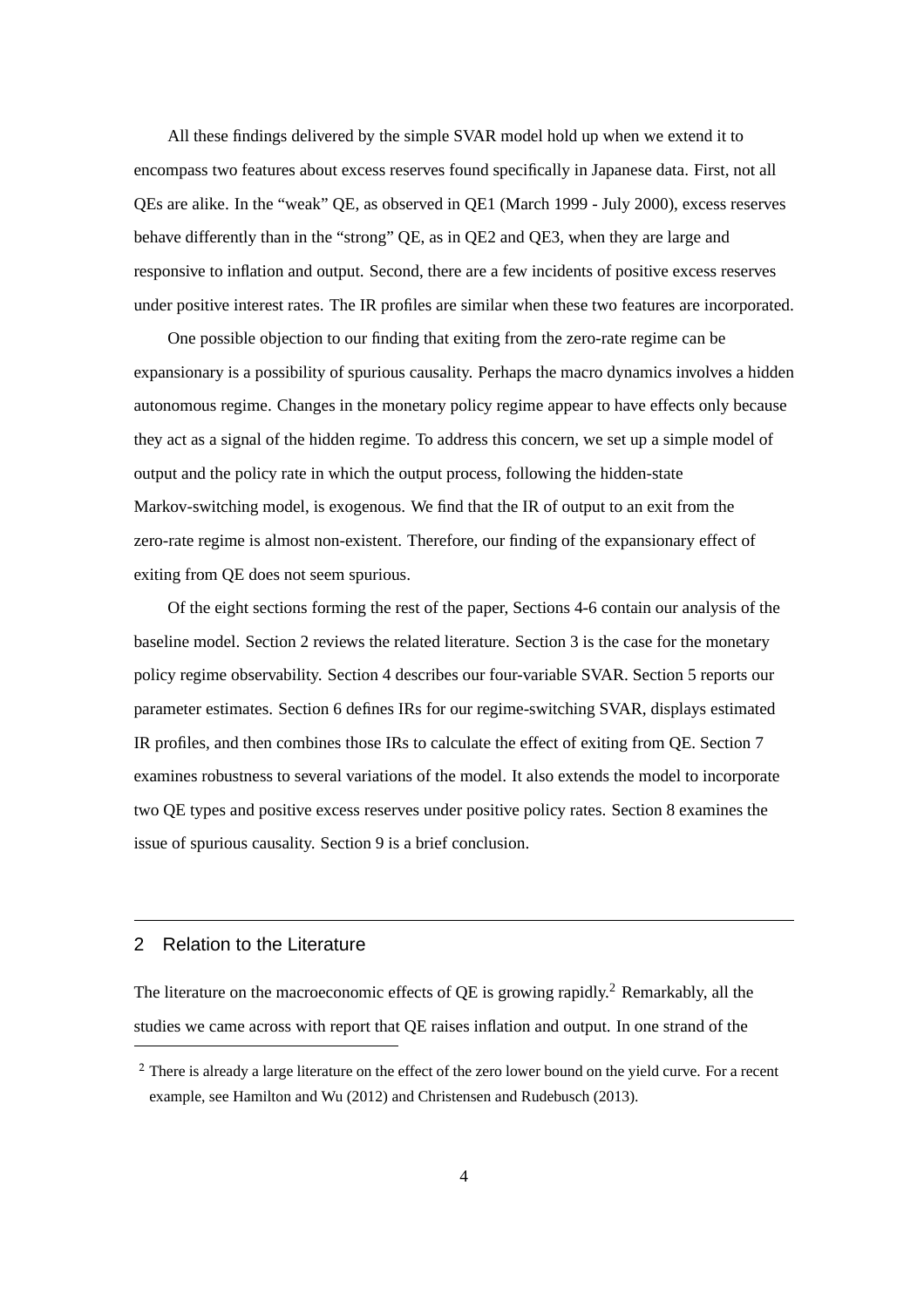literature, the measure of QE is price-based. Kapetanios *et. al.* (2012) and Baumeister and Benati (2013) include the yield spread in their VARs (vector autoregressions). The QE measure in Wu and Xia (2014) is the shadow policy rate properly defined.

More relevant to our paper are those studies that use quantities as the QE measure. The earliest and also the cleanest is Honda *et. al.* (2007) for Japan. Their QE measure is reserves, which was the target used by the BOJ (Bank of Japan) during the zero-rate period of 2001 through 2006. Their recursive VAR of prices, output, and reserves, estimated on monthly data for the zero-rate period, shows that the IR of prices and output to an increase in reserves is positive. A more elaborate SVAR with the same QE measure, estimated by Schenkelberg and Watzka (2013) on Japanese monthly data for the period of 1995-2010 (when the policy rate was below 1%), yields the same conclusion. The QE measure in Gambacorta *et. al.* (2014) is the level of central bank assets. Their VAR is recursive except that they allow the central bank assets and the financial variable (VIX in their case) to interact contemporaneously in the same month. The sample period is January 2008-June 2011. They overcome the shortness of the sample by utilizing data from eight advanced economies including Japan.

Another way to deal with the small sample problem is to include the normal period of positive policy rates but allow the model parameters to vary over time in some specific ways. Kimura and Nakajima (2013) use quarterly Japanese data from 1981 and assume two QE spells (2001:Q1 - 2006:Q1 and 2010:Q1 on). Their TVAR (time-varying parameter VAR) takes the zero lower bound into account by forcing the variance of the coefficient in the policy rate equation to shrink during QEs. Fujiwara (2006) and Inoue and Okimoto (2008) apply the hidden-state Markov-switching SVAR to Japanese monthly data. They find that the probability of the second state was very high in most of the months since the late 1990s. For those months, the IR of output to an increase in the base money is positive and persistent.

Because the regime is chosen by the central bank to honor the zero lower bound, or more generally, to respond to inflation and output, it seems clear that the regime must be treated as endogenous. And, as will be argued in the next section, a strong case can be made for the observability of the monetary policy regime. None of the papers with quantitative QE measures cited so far treat the regime as observable and endogenous. Furthermore, their IR analysis does

5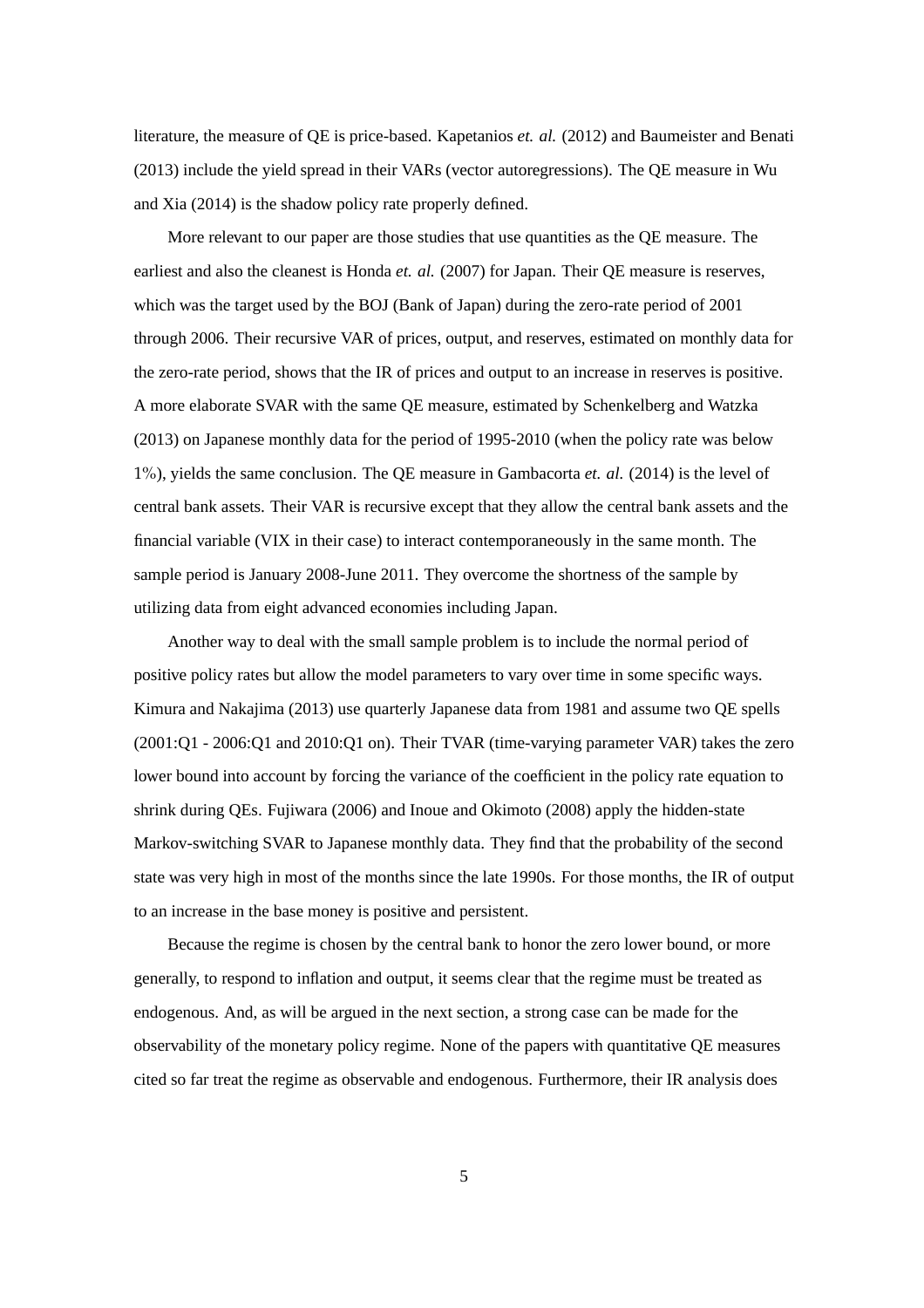not allow the regime to change in the future.

The regime in Iwata and Wu (2006) and Iwata (2010), in contrast, is observable and endogenous. It is necessarily endogenous because the policy rate in their VAR, being subject to the zero lower bound, is a censored variable. Our paper differs from theirs in several important respects. First, our SVAR incorporates the exit condition as well as the zero lower bound. Second and crucially, we consider IRs to regime changes. This allows us to examine the macroeconomic effect of exiting from QE. As already mentioned in the introduction, our paper has a surprising result on this issue. Third, their IR exhibits the price puzzle (see Figure 3 of Iwata (2010)). We show in our paper that, at least for the output gap measure we consider, the price puzzle is to a large extent resolved if we allow the equilibrium real interest rate to vary over time.<sup>3</sup>

# 3 Identifying the Zero-Rate Regime

## **Identification by the "L"**

We identify the monetary policy regime on the basis of the relation between the policy rate and excess reserves. Figure 1a plots the policy rate against *m*, the *excess reserve rate* defined as the log of the ratio of the actual to required levels of reserves.<sup>4</sup> Because the BOJ (Bank of Japan) recently started paying interest on reserves, the vertical axis in the figure is not the policy rate *r* itself but the *net* policy rate  $r - \bar{r}$  where  $\bar{r}$  is the rate paid on reserves (0.1% since November 2008). It is the cost of holding reserves for commercial banks.

The figure shows a distinct L shape. Excess reserves are positive for all months for which

<sup>&</sup>lt;sup>3</sup> Braun and Shioji (2006) show that the price puzzle is pervasive for both the U.S. and Japan in the recursive SVAR model. For Japan, they use monthly data from 1981 to 1996 and find that a large and persistent price puzzle arises for a variety of choices for the financial variables including commodity prices, the Yen-Dollar exchange rate, oil prices, the wholesale price index, and the 10-year yield on government bonds. They also find that the puzzle arises when each of those financial variables are placed third after inflation and output.

<sup>4</sup> The policy rate in Japan is the overnight uncollateralized interbank rate called the "Call rate". The level of reserves and the policy rate are the averages of daily values over the reserve maintenance period to be consistent with the required reserve system in place. See the data appendix for more details.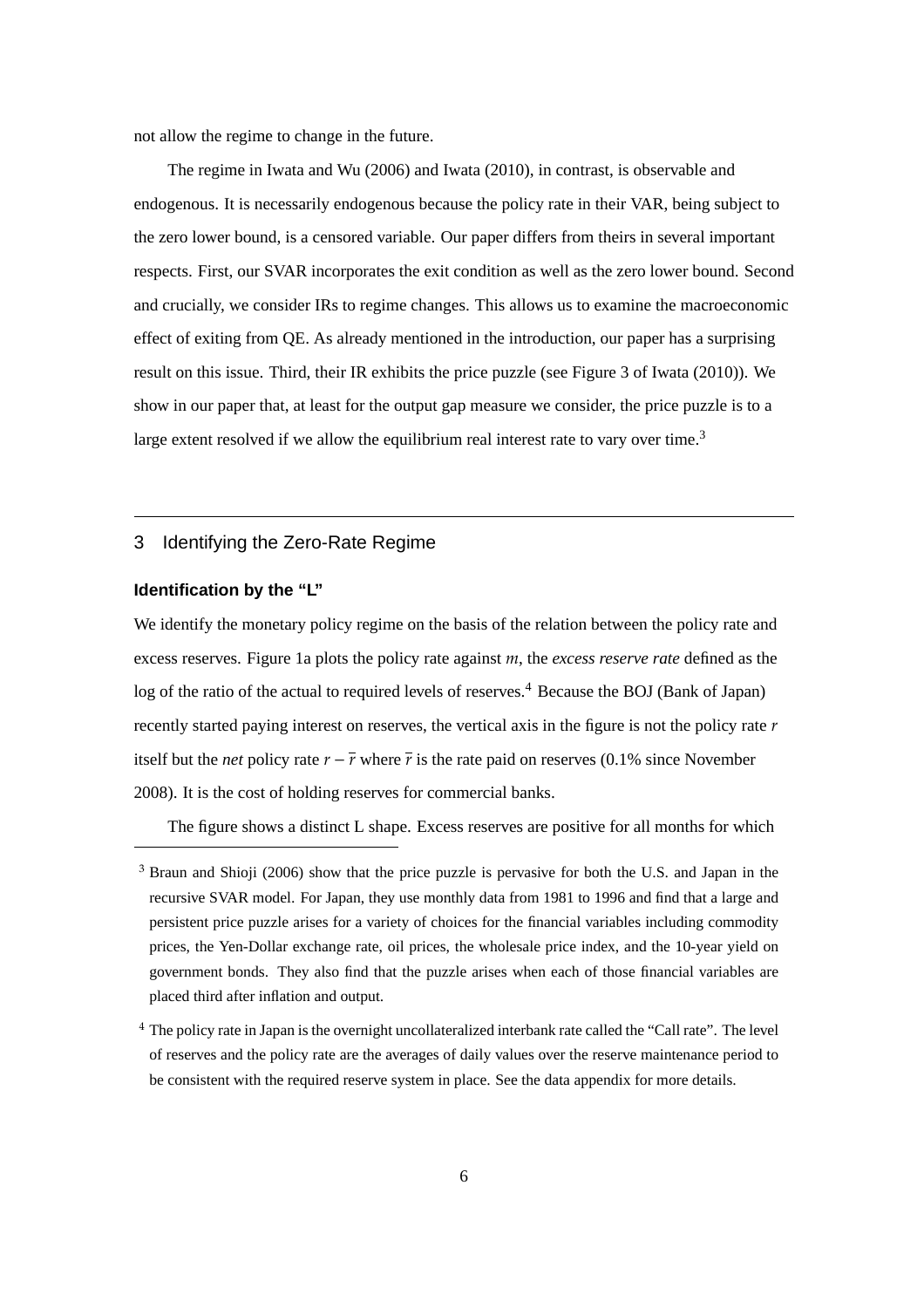the net policy rate  $r - \overline{r}$  is below some very low critical rate, and zero for most, but not all, months for which the net rate is above the critical rate.<sup>5</sup> Those months with  $m > 0$  and with very low net policy rates will form the zero-rate period. To examine those months with *m* > 0 but with positive net policy rates, we magnify the plot near the origin in Figure 1b. The dotted horizontal red line is the critical rate of  $r - \bar{r} = 0.05\%$  (5 basis points). The dots off the vertical axis (for which  $m > 0$ ) and over the red dotted line can be divided into two groups. The first is composed of the filled squares above the dotted red line. They come from the period July 2006 - November 2008, between spells of very low net policy rates. The observation in this group with the largest value of *m* is  $(m_t, r_t - \overline{r}_t) = (0.21, 0.49\%)$  for  $t =$  September 2008, the time of the Lehman crisis. The second group above the red dotted line is indicated by filled circles. Their value of *m* is much lower than for the first group. They come from the late 1990s and the early 2000s when the Japanese financial system was under stress. The largest *m* is  $(m_t, r_t - \bar{r}_t) = (0.089, 0.22\%)$  for  $t =$ October 1998 when the Long-Term Credit Bank went bankrupt.

Because the supply curve of reserves should be horizontal when the policy rate is positive, the second group represents the *demand* for excess reserves when the shock to reserve demand is large for precautionary reasons. Regarding the first group (the filled squares), it appears that, until the Lehman crisis, precautionary demand was not the reason for commercial banks to hold excess reserves. Industry sources indicate that, after several years of near-zero interbank rate with large excess reserves, the response by smaller-scale banks when the policy rate turned positive from essentially zero was to delay re-entry to the interbank market.<sup>6</sup> As more banks returned to the

<sup>&</sup>lt;sup>5</sup> The two months of significantly positive excess reserves when the policy rate is about 8% are February and March of 1991, when the Gulf war was about to end.

 $6$  A breakdown of excess reserves by type of financial institutions since 2005, available from the BOJ's homepage, shows that large banks quickly reduced their excess reserves after the termination in July 2006 of the zero-rate policy while other banks (regional banks, foreign banks, and trust banks) were slow to adjust. The average of excess reserves for July 2006 - August 2008 is only 0.1% of the average for January 2005 - June 2006 for large banks and 5.4% for other banks. In order to exploit the arbitrage opportunity presented by the positive interbank rates, banks need to train their employees afresh. The reason commonly cited for the slow adjustment (see, e.g., Kato (2010)) is that medium- to small-scale banks, after several years of near-zero overnight rates, didn't find it profitable to immediately return to the interbank market by incurring this re-entry cost.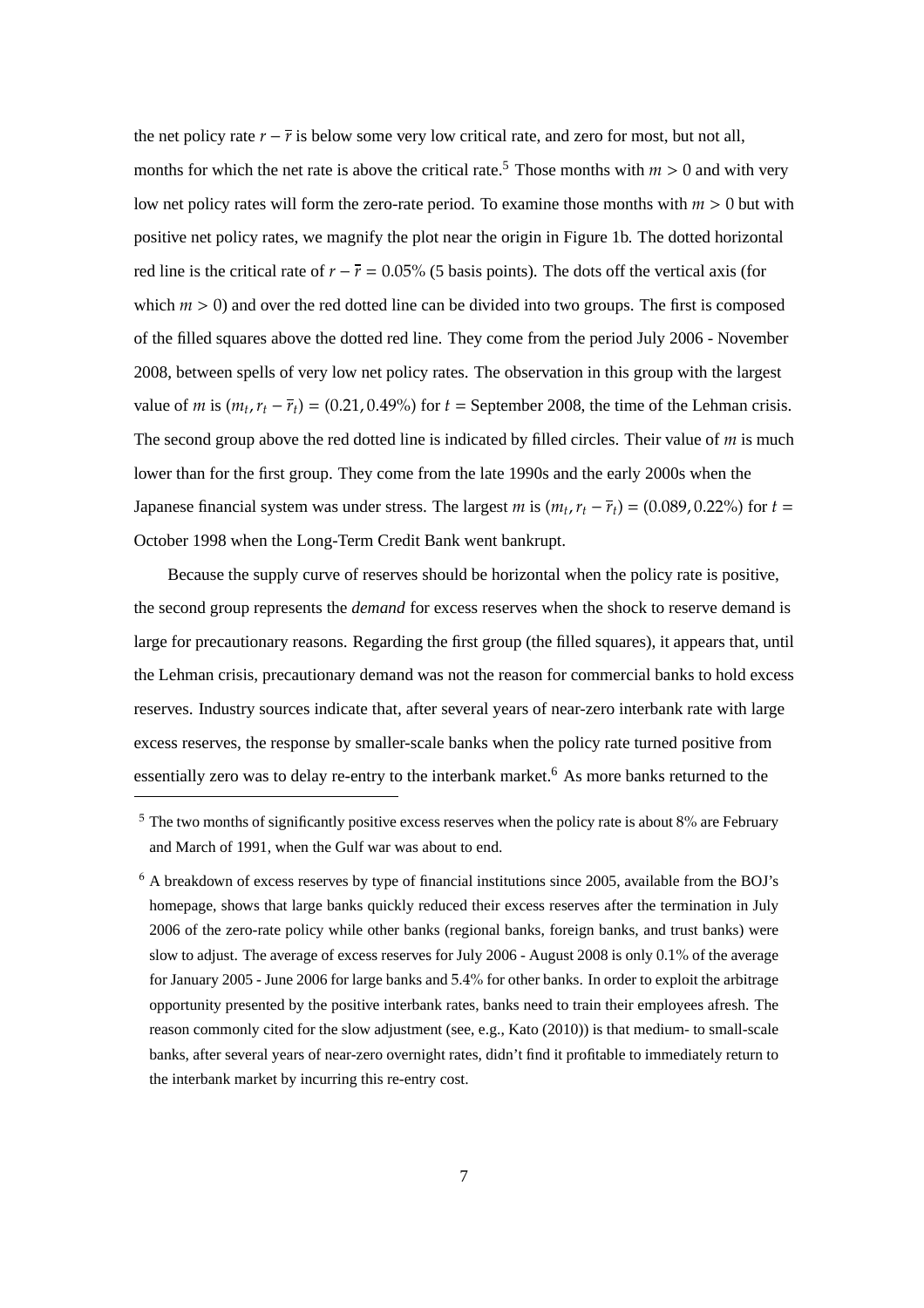interbank market, however, aggregate excess reserves steadily declined. This declining trend continued until Lehman, when smaller banks as well as large ones sharply increased reserves. In the empirical analysis below, we set *m* to zero for those months leading up to Lehman (or, equivalently, we constrain the lagged *m* coefficient in the reduced form to zero). On the other hand, we view the positive excess reserves from September 2008 until the arrival of the next zero-rate period as representing demand and leave the excess reserve value as is.

We say that the *zero-rate regime* is in place if and only if the net policy rate  $r - \overline{r}$  is below the critical rate of 0.05% (5 annual basis points). Since there are no incidents of near-zero excess reserves when the net rate is below the critical rate (the minimum is 0.041, see Table 3 below), the zero-rate regime is synonymous with QE (quantitative easing). For this reason we will use the term "the zero-rate regime" and "QE" interchangeably. Under our definition, there are three periods of the zero-rate/QE regime in Japan:

**QE1:** March 1999 - July 2000,

**QE2:** March 2001 - June 2006,

#### **QE3:** December 2008 to date.

Figure 2a has the time-series bar chart of the excess reserve rate *m*. The three QE spells are indicated by the shades. As just explained, the thin bars between QE2 and the Lehman crisis of September 2008 will be removed in the empirical analysis below.<sup>7</sup> QE1 looks different from QE2 and QE3. The value of *m* during QE2, much higher than during QE1, was supply-determined because the level of reserves (i.e., the current account balance) during the spell was the BOJ's target. It seems clear that the same was true for QE3 because, although no longer an explicit target, the current account balance was the frequent subject during the BOJ's policy board meetings. QE2 and QE3 will be referred to as the period of "strong" QE. QE1 is the period of "weak" QE because the value of *m*, although positive, is much lower than under "strong" QE. For the most part, we will treat QE1 as a historical aberration. That is, the SVAR of the next section

<sup>7</sup> The value of *m* for December 1999 was very high, about 0.9, due to the Y2K problem. This Y2K spike has been replaced by the sample mean of *m* over QE1 in the bar chart.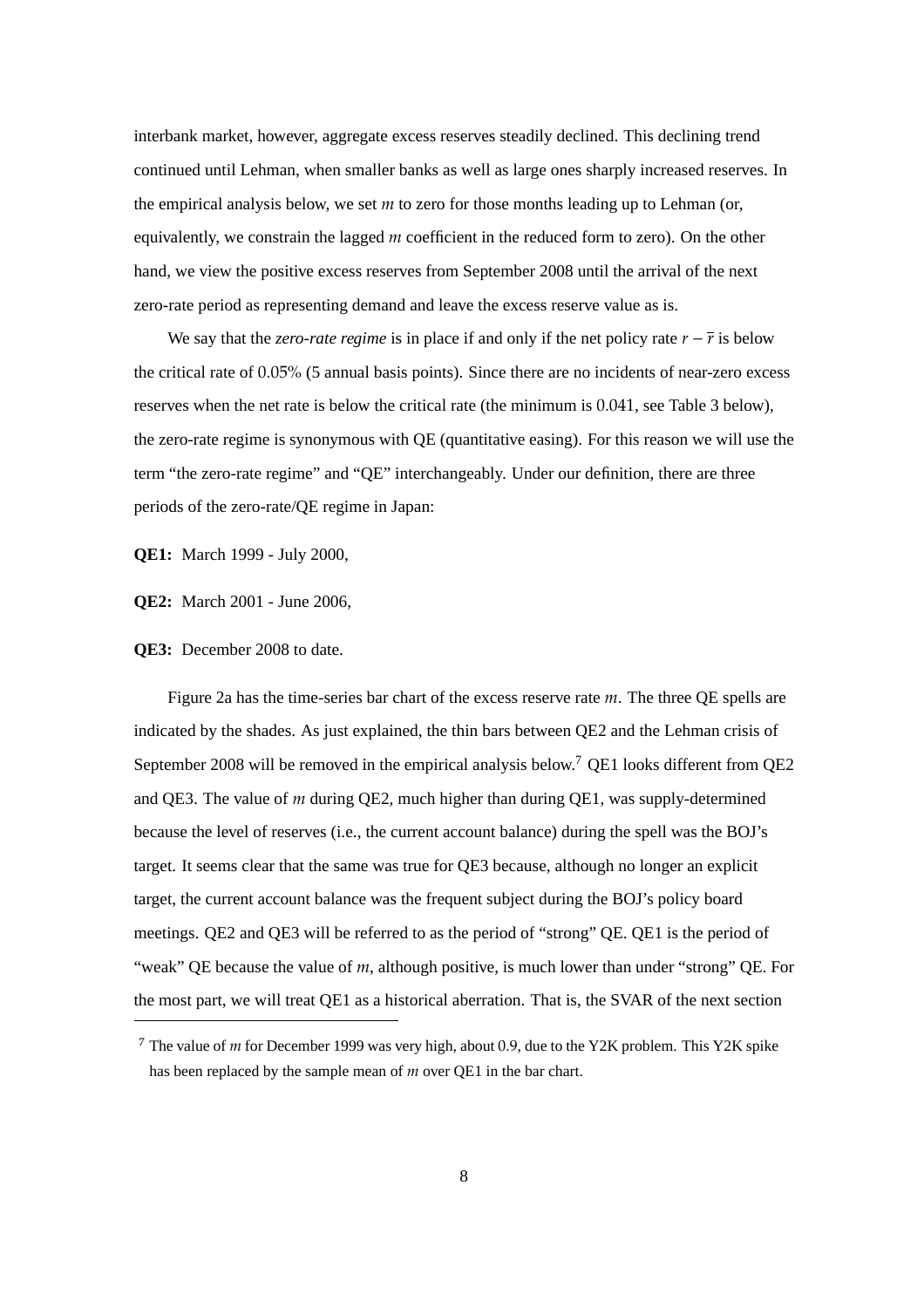and the IR (impulse response) analysis of Section 6 will assume that the only type of QE under the zero-rate regime is the "strong" type. A full analysis of both types of QE is postponed until Section  $7<sup>8</sup>$ 

#### **Consistency with BOJ Announcements**

Our dating of the zero-rate regime, which is based solely on the net policy rate, agrees with announced monetary policy changes. To substantiate this claim, we collected relevant announcements of the decisions made by the BOJ's Monetary Policy Meetings (Japanese equivalent of the U.S. FOMC, held every month and sometimes more often) in Table 1. For example, the end of our QE1 is followed by the 11 August 2000 BOJ announcement declaring the end of a zero-rate policy, and the 14 July 2006 BOJ announcement follows our QE2's end. The 19 March 2001 announcement marks the start of our QE2. The only discrepancy between our QE darting and the BOJ announcements is the start of QE1. The 12 February 1999 BOJ announcement, which is to guide the policy rate as low as possible, is more than one month before the start of our QE1 (whose first month is the March 1999 reserve maintenance period). It took a while for the BOJ to lower the policy rate averaged over a reserve maintenance period below 0.05%.

# **The Exit Condition**

Several authors have noted that the BOJ's zero-interest rate policy is a combination of a zero policy rate and a stated commitment to a condition about inflation for exiting from the zero-rate regime.<sup>9</sup> Indeed, the BOJ statements collected in Table 1 indicate that during our three zero-rate/QE spells, the BOJ repeatedly expressed its commitment to an exit condition stated in

<sup>&</sup>lt;sup>8</sup> We do this for four reasons. First, the exposition of the SVAR and the definition of the IRs are much more transparent if there are only two regimes, one of which is the normal regime. Second, the model with just one QE type may be adequate for economies other than Japan, notably the U.S. Third, the market's expectations embedded in the reduced form may well be that the "weak" QE would never be repeated. Fourth, as will be shown in Section 7, the results will not change greatly if the model is extended to two QE types.

<sup>9</sup> See, e.g., Okina and Shiratsuka (2004) and Ueda (2012).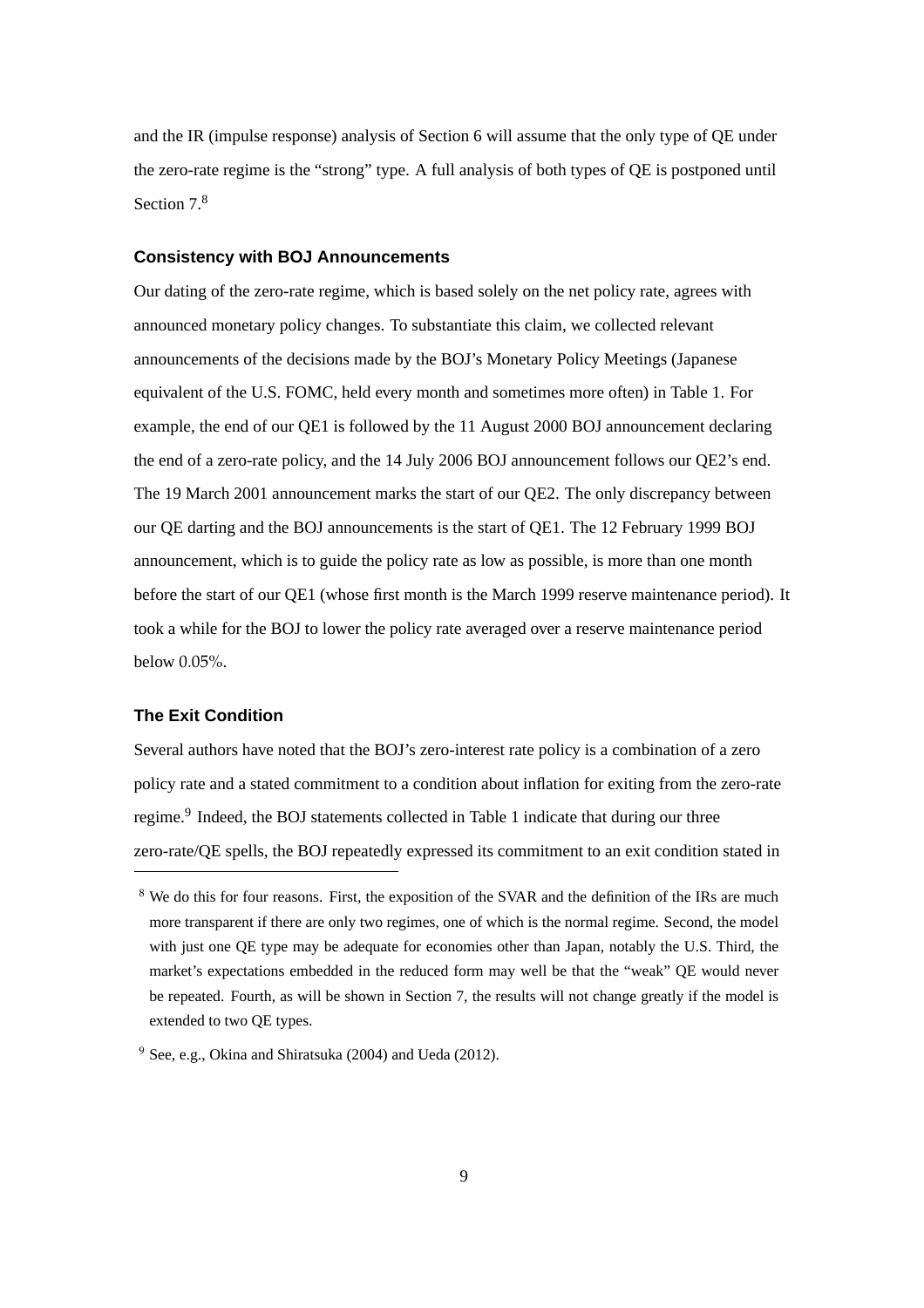terms of the year-on-year (i.e., 12-month) CPI (Consumer Price Index) inflation rate. For example, during QE1's very first reserve maintenance period (March 16, 1999 - April 15, 1999), the BOJ governor pledged to continue the zero rate "until the deflationary concern is dispelled" (see the 13 April 1999 announcement in the table). To be sure, the BOJ during the first twelve months of QE3 did not publicly mention the exit condition, until December 18, 2009. However, as Ueda (2012), a former BOJ board member, writes about this period: "At that time some observers thought that the BOJ was trying to target the lower end of the understanding of price stability, which was 0-2%." (Ueda (2012, p. 6)) We will assume that the exit condition was in place during this episode as well.

The last several months of QE2 (ending in June 2006) require some discussion. Table 2 has data for those and surrounding months. The 9 March 2006 announcement declared that the exit condition was now satisfied. However, the actual exit from the zero-rate regime did not take place until July 2006. To interpret this episode, we note that the year-on-year CPI inflation rate (excluding fresh food) for March 2006 was significantly above  $0\%$ , about 0.5%, if the CPI base year is 2000, but merely 0.1% (as shown in the table) if the base year is 2005. The 2005 CPI series was made public in August 2006. We assume that the BOJ postponed the exit until July because it became aware that inflation with the 2005 CPI series would be substantially below inflation with the 2000 CPI series.

# 4 The Regime-Switching SVAR

This section presents our four-variable SVAR (structural vector autoregression). Strictly for expositional clarity, the model here makes two simplifying assumptions about the excess reserve rate *m* (the log of the actual-to-required reserve ratio). First, it is zero under the normal regime of positive policy rates. Second, the zero-rate regime is equated with "strong" QE. That is, there is only one type of QE and *m* under QE is supply-determined by the central bank. Those assumptions will be lifted in Section 7.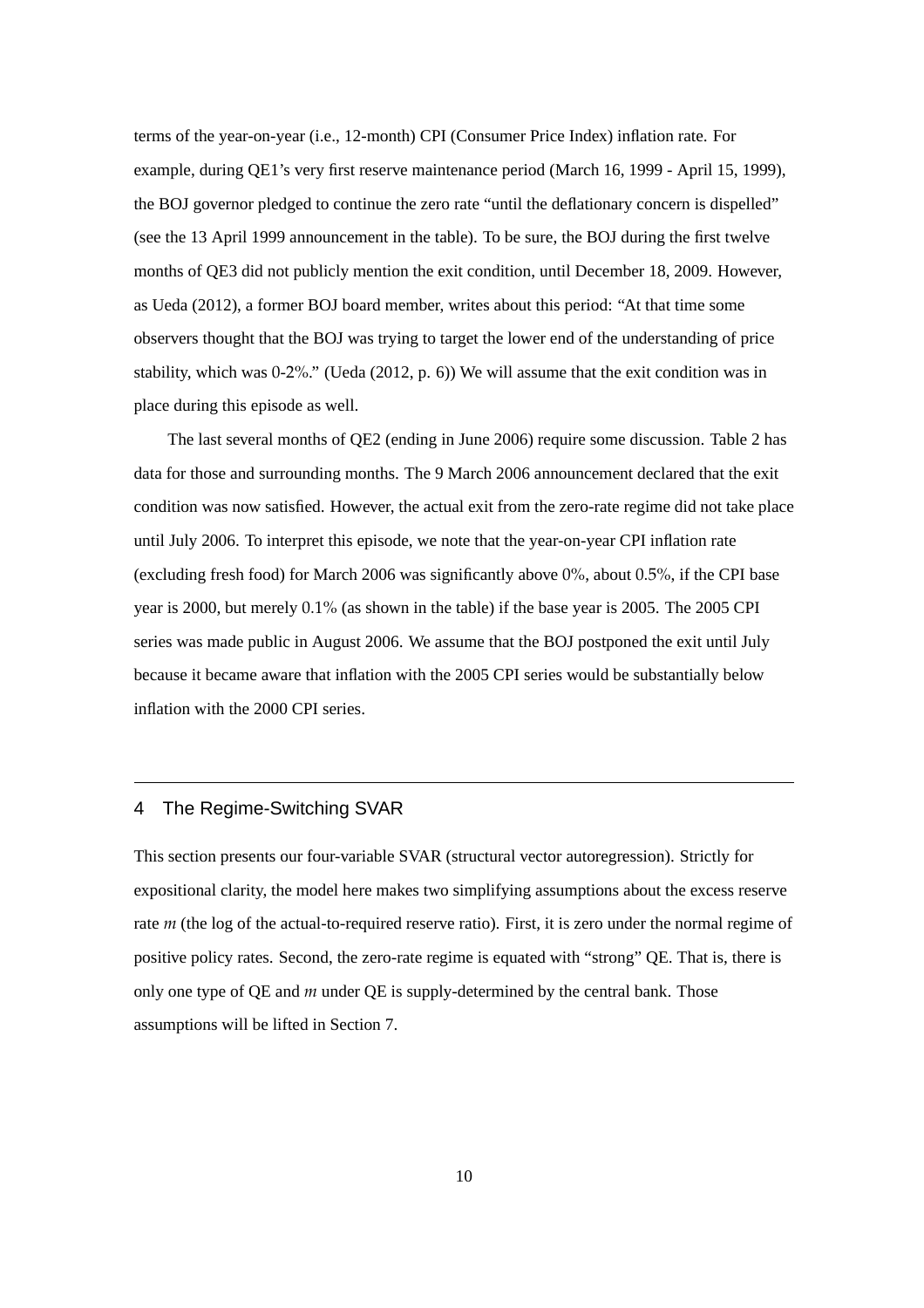#### **The Standard Three-Variable SVAR**

As a point of departure, consider the standard three-variable SVAR in the review paper by Stock and Watson (2001). The three variables are the monthly inflation rate from month  $t - 1$  to  $t (p_t)$ , the output gap  $(x_t)$ , and the policy rate  $(r_t)$ .<sup>10</sup> The inflation and output gap equations are reduced-form equations where the regressors are (the constant and) lagged values of all three variables. The third equation is the Taylor rule that relates the policy rate to the contemporaneous values of the year-on-year inflation rate and the output gap. The error term in this policy rate equation is assumed to be uncorrelated with the errors in the reduced-form equations. This error covariance structure, standard in the structural VAR literature (see Christiano, Eichenbaum, and Evans (1999)), is a plausible restriction to make, given that our measure of the policy rate for the month is the average over the reserve maintenance period from the 16th of the month to the 15th of the next month.

As is standard in the literature (see, e.g., Clarida *etl. al.* (1998)), we consider the Taylor rule with interest rate smoothing. That is,

(Taylor rule) 
$$
r_t = \rho_r r_t^* + (1 - \rho_r) r_{t-1} + v_{rt}, \quad r_t^* \equiv \alpha_r^* + \beta_r^{*'} \begin{bmatrix} \pi_t \\ \pi_t \\ (1 \times 2) \end{bmatrix}, \quad v_{rt} \sim \mathcal{N}(0, \sigma_r^2).
$$
 (4.1)

Here,  $\pi_t$ , defined as  $\pi_t \equiv \frac{1}{12}(p_t + \cdots + p_{t-11})$ , is the year-on-year inflation rate over the past 12 months. If the adjustment speed parameter  $\rho_r$  equals unity, this equation reduces to  $r_t = r_t^*$  $t_t^* + v_{rt}$ . We will call *r* ∗ *t* the *desired Taylor rate*.

# **Introducing Regimes**

The three-variable SVAR just described does not take into account the zero lower bound on the policy rate. Given the interest rate  $\bar{r}_t$  ( $\geq 0$ ) paid on reserves, the lower bound is not zero but  $\bar{r}_t$ . The Taylor rule with the lower bound, which we call the *censored Taylor rule*, is

(censored Taylor rule)  $r_t = \max \left[ \rho_r r_t^* + (1 - \rho_r) r_{t-1} + v_{rt} \right]$ shadow Taylor rate  $\left[\bar{r}_t\right], \ v_{rt} \sim \mathcal{N}(0, \sigma_r^2)$  $(4.2)$ 

 $10$  In Stock and Watson (2001), the three variables are inflation, the unemployment rate, and the policy rate. We have replaced the unemployment rate by the output gap, because Okun's law does not seem to apply to Japan. The sampling frequency in Stock and Watson (2001) is a quarter.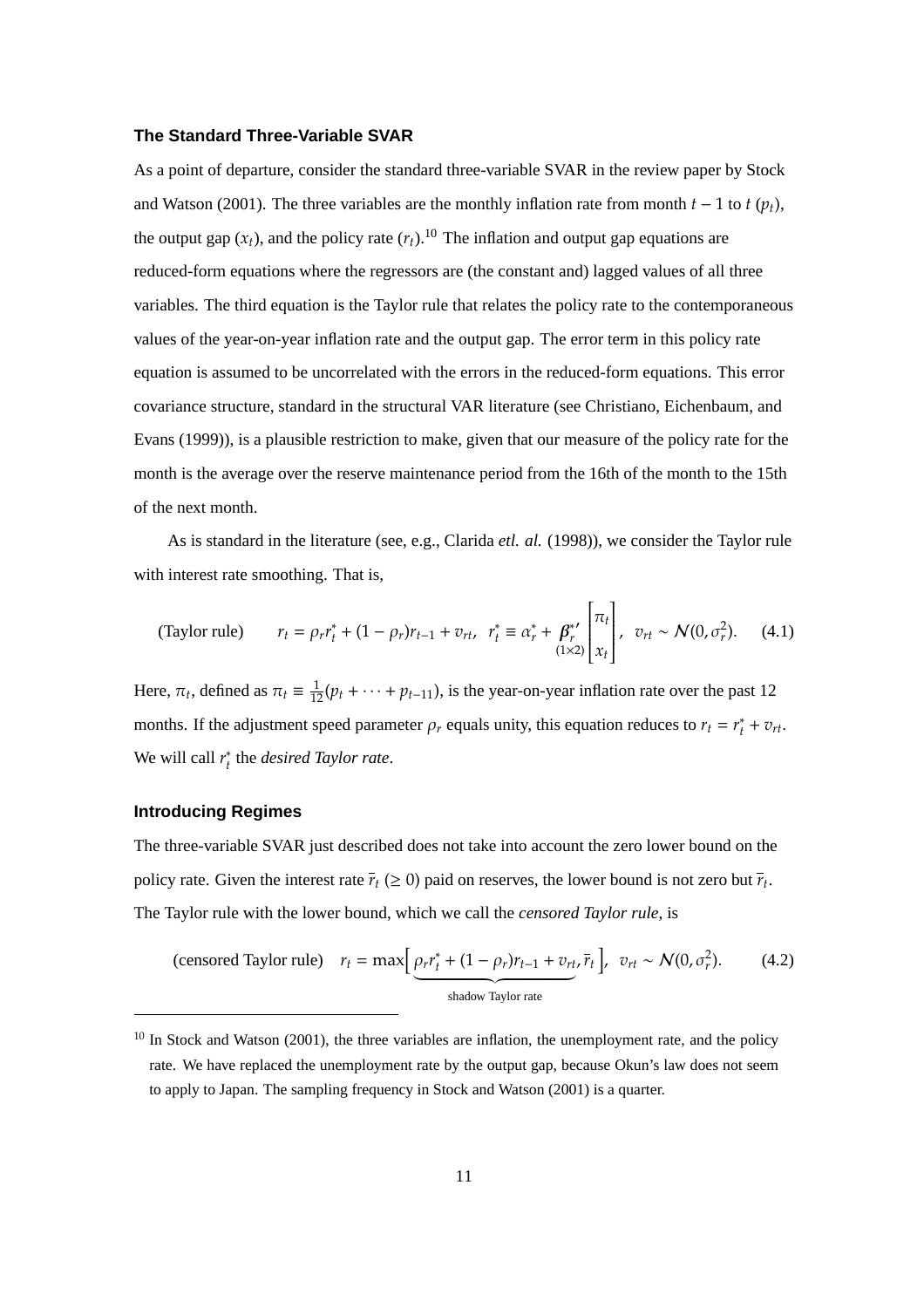Now  $\rho_r r_t^*$  $t_t^*$  +  $(1 - \rho_r)r_{t-1} + v_{rt}$  is a *shadow rate*, not necessarily equal to the actual policy rate.

It will turn out useful to rewrite this in the following equivalent way. Define the monetary policy regime indicator *s<sup>t</sup>* by

$$
s_{t} = \begin{cases} P & \text{if } \underbrace{\rho_{r}r_{t}^{*} + (1 - \rho_{r})r_{t-1} + v_{rt}}_{\text{shadow Taylor rate}} > \overline{r}_{t}, \\ Z & \text{otherwise.} \end{cases}
$$
(4.3)

Then the censored Taylor rule can be written equivalently as

(censored Taylor rule) 
$$
r_{t} = \begin{cases} \frac{\rho_{r} r_{t}^{*} + (1 - \rho_{r}) r_{t-1} + v_{rt}}{\text{shadow Taylor rate}} & \text{if } s_{t} = P, \\ \bar{r}_{t} & \text{if } s_{t} = Z. \end{cases}
$$
 (4.4)

Note that  $r_t - \overline{r}_t = 0$  if and only if  $s_t = Z$ . Thus, consistent with how we identified the regime in the previous section, we have  $s_t = P$  (call it the *normal regime*) if the net policy rate  $r_t - \overline{r}_t$  is positive and *s<sup>t</sup>* = Z (the *zero-rate regime*) if the rate is zero. An outside observer can tell, without observing the shadow Taylor rate, whether the regime is P or Z.

# **The Exit Condition**

We have thus obtained a simple regime-switching three-variable SVAR by replacing the Taylor rule by its censored version. We expand this model to capture the two aspects of the zero-rate regime discussed in the previous section. One is the exit condition, the additional condition needed to end the zero-rate regime when the shadow rate  $\rho_r r_t^*$  $t_t^* + (1 - \rho_r)r_{t-1} + v_{rt}$  has turned positive. As was documented in the previous section, the condition set by the BOJ is that the year-on-year inflation rate be above some threshold. We allow the threshold to be time-varying.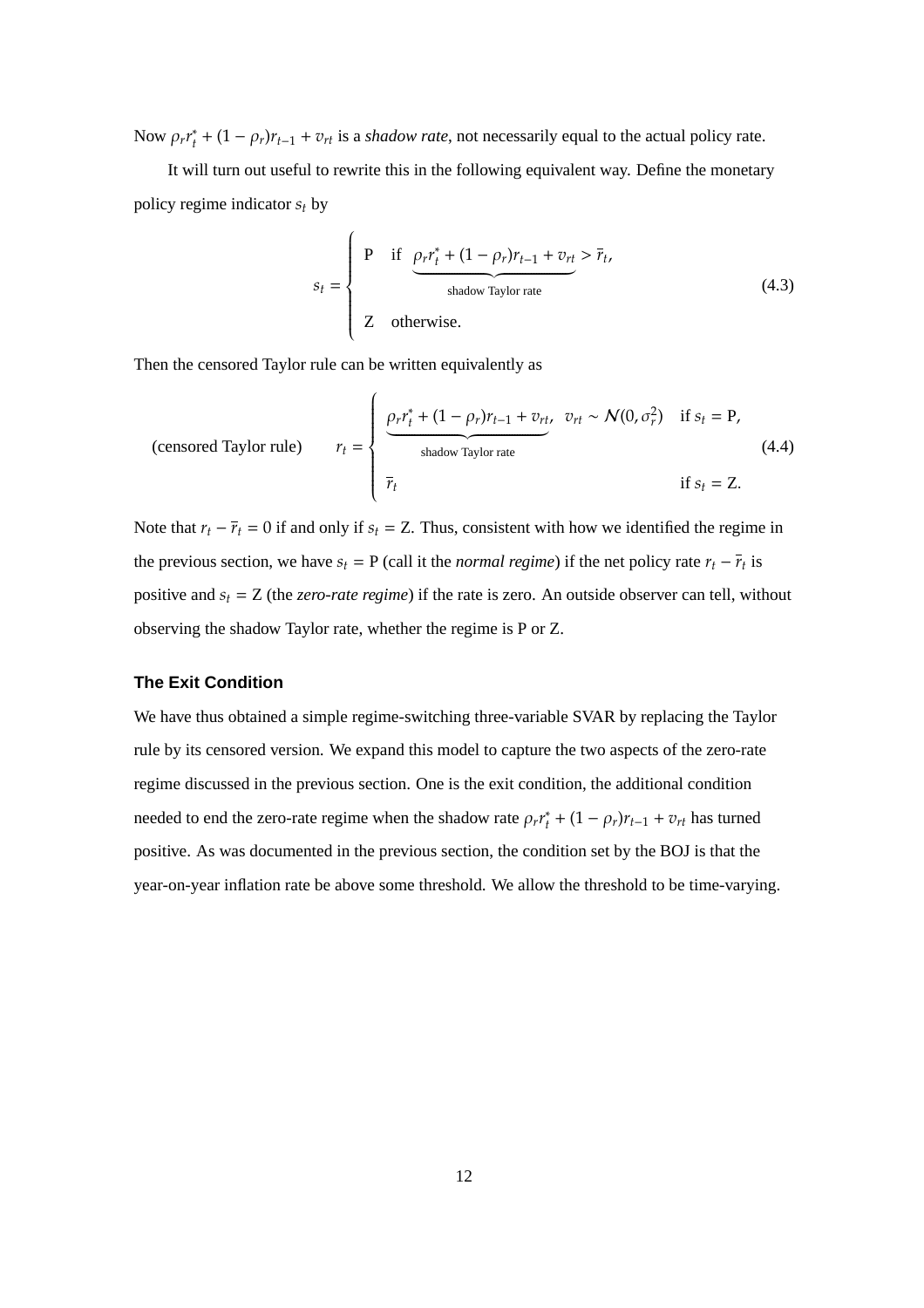More formally, we retain the censored Taylor rule (4.4) but modify (4.3) as follows.

If 
$$
s_{t-1} = P
$$
,  $s_t = \begin{cases} P & \text{if } \underbrace{\rho_r r_t^* + (1 - \rho_r) r_{t-1} + v_{rt}}_{\text{shadow Taylor rate}} > \overline{r}_t, \\ Z & \text{otherwise.} \end{cases}$   
\nIf  $s_{t-1} = Z$ ,  $s_t = \begin{cases} P & \text{if } \underbrace{\rho_r r_t^* + (1 - \rho_r) r_{t-1} + v_{rt}}_{\text{shadow Taylor rate}} > \overline{r}_t \text{ and } \pi_t > \overline{\pi} + v_{\overline{\pi}t} \\ \text{period } t \text{ threshold} \\ Z & \text{otherwise.} \end{cases}$ ,  $v_{\overline{\pi}t} \sim \mathcal{N}(0, \sigma_{\overline{\pi}}^2)$ ,

We assume that the stochastic component of the threshold  $(v_{\overline{n}t})$  is i.i.d. over time.<sup>11</sup> It is still the case that  $r_t - \overline{r}_t = 0$  if and only if  $s_t = Z$ , regardless of whether  $s_{t-1} = P$  or Z. As before, an outside observer can tell the current monetary policy regime just by looking at the net policy rate: *s*<sub>t</sub> = **P** if  $r_t - \bar{r}_t > 0$  and  $s_t = Z$  if  $r_t - \bar{r}_t = 0$ .

#### **Adding** *m* **to the System**

The second extension of the model is to add the excess reserve rate *m<sup>t</sup>* (defined, recall, as the log of actual-to-required reserve ratio) to the system. This variable, while constrained to be zero in the normal regime P, becomes a monetary policy instrument in the zero-rate regime Z. It is a censored variable because excess reserves cannot be negative. If *mst* is the (underlying) supply of excess reserves, actual *m<sup>t</sup>* is determined as

$$
m_t = \begin{cases} 0, & \text{if } s_t = P, \\ \max[m_{st}, 0], & \text{if } s_t = Z. \end{cases}
$$
 (4.6)

Our specification of *mst* is analogous to the policy-rate Taylor rule and in the spirit of the McCallum rule (McCallum (1988)); it depends on the current value of inflation and output with

<sup>&</sup>lt;sup>11</sup> If we introduced serial correlation by allowing  $v_{\overline{n}t}$  to follow the AR(1) (the first-order autoregressive process) for example, we would have to deal with an unobservable state variable (which is *v*π,*t*−<sup>1</sup> for the AR(1) case) appearing only in an inequality. The usual filtering technique would not be applicable.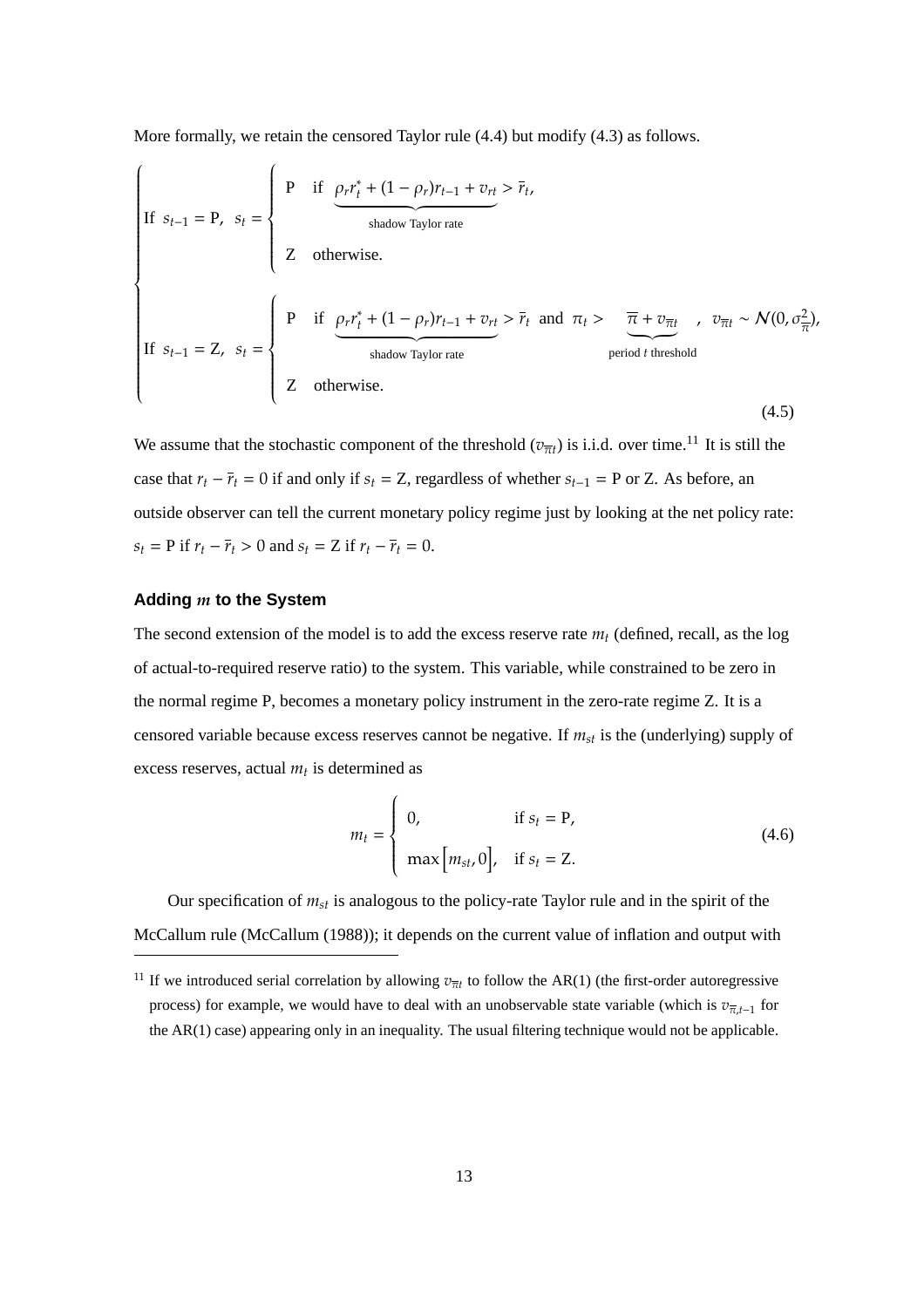partial adjustment:

(excess reserve supply) 
$$
m_{st} \equiv \alpha_s + \beta_s' \begin{bmatrix} \pi_t \\ x_t \end{bmatrix} + \gamma_s m_{t-1} + v_{st}, \ v_{st} \sim \mathcal{N}\left(0, \sigma_s^2\right). \tag{4.7}
$$

The speed of adjustment is  $1 - \gamma_s$ . We expect the inflation  $(\pi_t)$  and output  $(x_t)$  coefficients to be negative, i.e.,  $\beta_s < 0$ , since the central bank would increase excess reserves when deflation worsens or output declines.

### **Taking Lucas Critique into Account**

The central bank sets the policy rate under the normal regime and the excess reserve level under the zero-rate regime. Since the policy rule is different — very different — between the two regimes, the Lucas critique implies that the reduced-form equations describing inflation and output dynamics can shift with the regime. If the private sector in period  $t$  sets  $(p_t, x_t)$  in full anticipation of the period's regime to be chosen by the central bank, the period *t* reduced form should depend on the date *t* regime. Since we view this to be a very remote possibility, we assume that the reduced-form coefficients and error variance and covariances in period *t* depend, if at all, on the *lagged* regime  $s_{t-1}$ .

### **To Recapitulate**

This completes our exposition of the regime-switching SVAR on four variables,  $p_t$  (monthly inflation),  $x_t$  (the output gap),  $r_t$  (policy rate), and  $m_t$  (the excess reserve rate). The underlying sequence of events leading up to the determination of the two policy instruments  $(r_t, m_t)$  can be described as follows. At the beginning of period *t* and given the previous period's regime *st*−1, nature draws two reduced-form shocks, one for inflation and the other for output, from a bivariate distribution. The reduced-form coefficients and the error variance-covariance matrix may depend on  $s_{t-1}$ . This determines  $(p_t, x_t)$  and hence the 12-month inflation rate  $\pi_t \equiv \frac{1}{12}(p_t + \cdots + p_{t-11})$ . The central bank then draws three policy shocks  $(v_{rt}, v_{\overline{\pi}t}, v_{st})$  from  $\mathcal{N}(\mathbf{0}, \mathbf{0})$ ,  $\text{diag}(\sigma_r^2, \sigma_{\overline{\pi}}^2, \sigma_s^2)$ ). It can now calculate: ρ*rr* ∗  $t_t^*$  +  $(1 - \rho_r)r_{t-1} + v_{rt}$  (the shadow Taylor rate given in (4.1)),  $\overline{\pi} + v_{\overline{\pi}t}$  (the inflation threshold shown in (4.5)), and *mst* (excess reserve supply, given in (4.7)). Suppose the previous regime was the normal regime (so  $s_{t-1} = P$ ). Then the bank picks  $s_t = P$  if ρ*rr* ∗  $t_t^*$  +  $(1 - \rho_t)r_{t-1} + v_{rt} > \bar{r}_t$ , and  $s_t = Z$  otherwise. Suppose, on the other hand, that  $s_{t-1} = Z$ .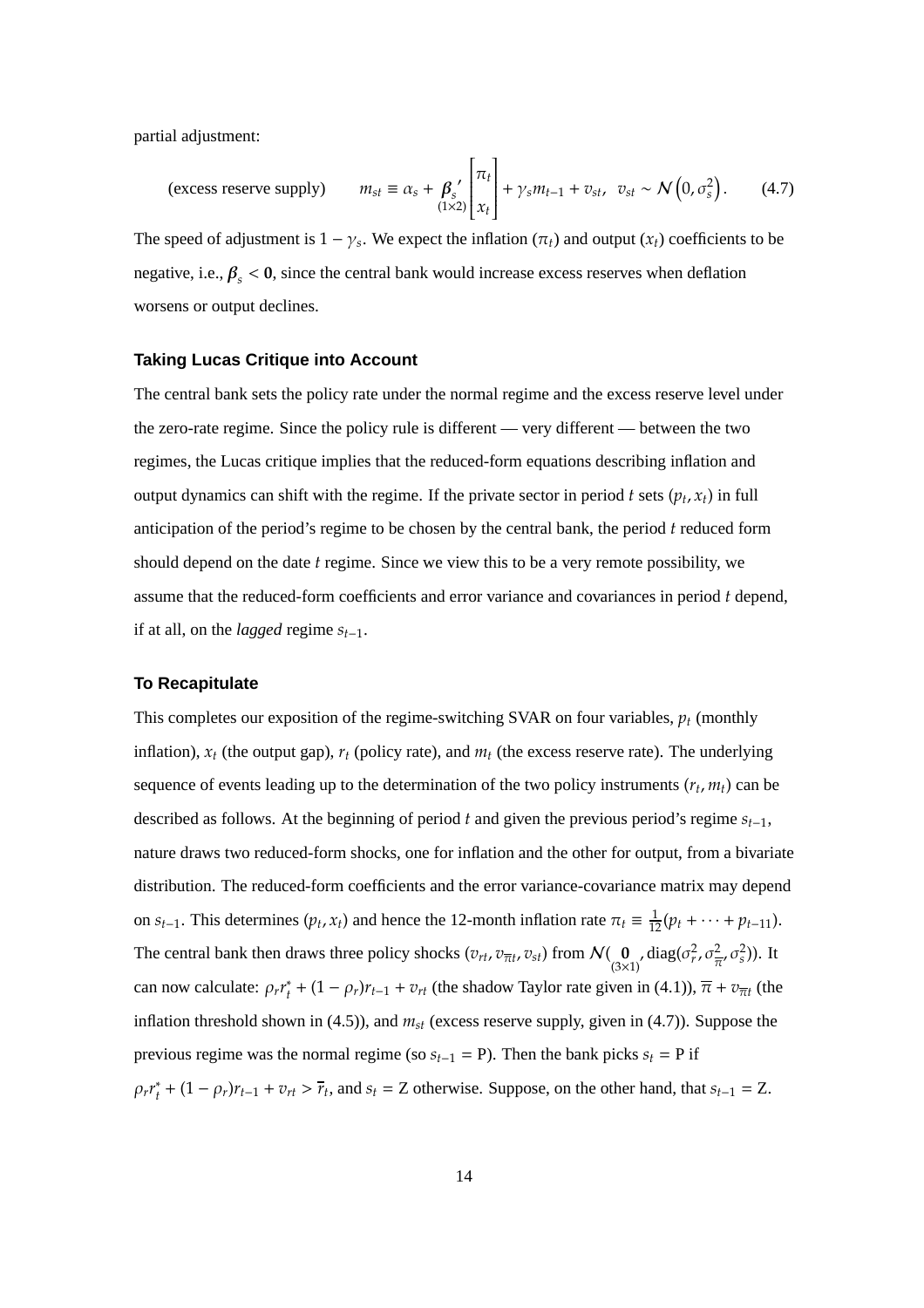Then the bank terminates the zero-rate/QE regime and picks  $s_t$  = P only if

ρ*rr* ∗  $\frac{f}{f} + (1 - \rho_r)r_{t-1} + v_{rt} > \overline{r}_t$  and  $\pi_t > \overline{\pi} + v_{\overline{\pi}t}$ . If  $s_t = P$ , the bank sets  $r_t$  to the shadow rate and the market sets  $m_t$  to 0; if  $s_t = Z$ , the bank sets  $r_t$  at  $\overline{r}_t$  and  $m_t$  at max $[m_{st}, 0]$ .

The model's variables are  $(s_t, y_t)$  with  $y_t \equiv (p_t, x_t, r_t, m_t)$ . Assume, as we do in the empirical analysis, that the reduced-form equations involve only one lag. To be clear about the nature of the stochastic process the model generates, assume, only here and temporarily, that the monthly inflation rate  $p_t$  rather than the 12-month inflation rate  $\pi_t$  enters the Taylor rule and the excess reserve supply equation and that  $\bar{r}_t$  (the rate paid on reserves) is constant (at zero). Then the model with the exit condition is a time-invariant mapping from  $(s_{t-1}, \mathbf{y}_{t-1})$  and the i.i.d. date *t* shocks (consisting of the reduced-form shocks and the policy shocks ( $v_{rt}$ ,  $v_{\overline{x}t}$ ,  $v_{st}$ )) to ( $s_t$ ,  $\mathbf{y}_t$ ). Therefore, the stochastic process generated by the model,  $\{s_t, \mathbf{y}_t\}_{t=1}^{\infty}$  $\sum_{t=0}^{\infty}$ , is a first-order Markov process. Now, with the 12-month inflation  $\pi$  rather than the 1-month inflation  $p$  in the Taylor rule and in the excess reserve supply equation, the number of lags for **y** is not 1 but 11 and the mapping is from  $(s_{t-1}, y_{t-1}, y_{t-2}, ..., y_{t-11})$  and the date *t* shocks. With the time-varying exogenous variable  $\bar{r}_t$ , the mapping is not time-invariant.

For later reference, we shift the time *t* forward by one period and write the mapping as

$$
(s_{t+1}, \mathbf{y}_{t+1}) = f_t(s_t, \mathbf{y}_t, \mathbf{y}_{t-1}, \dots, \mathbf{y}_{t-10}; \underbrace{\varepsilon_{t+1}}_{(2\times 1)}, v_{r,t+1}, v_{\overline{\pi}, t+1}, v_{s,t+1}; \boldsymbol{\theta}_A, \boldsymbol{\theta}_B, \boldsymbol{\theta}_C). \tag{4.8}
$$

Here,  $\varepsilon_{t+1}$  is the bivariate reduced-form shock in date  $t + 1$  and  $v$ 's are the monetary policy shocks. ( $\theta_A$ ,  $\theta_B$ ,  $\theta_C$ ) form the model's parameter vector. The first subset of parameters,  $\theta_A$ , is the reduced-form parameters describing inflation and output dynamics. Because we allow the reduced form to depend on the (lagged) regime, the parameter vector  $\theta_A$  consists of two sets of parameters, one for P and the other for Z. The second subset,  $\theta_B$ , is the parameters of the Taylor rule (4.5), while the third subset,  $\theta_C$ , describe the excess reserve supply functions (4.7). More precisely,

$$
\boldsymbol{\theta}_B = \left(\alpha_r^*, \boldsymbol{\beta}_r^*, \rho_r, \sigma_r, \overline{\pi}, \sigma_{\overline{\pi}}\right), \boldsymbol{\theta}_C = \left(\alpha_s, \boldsymbol{\beta}_s, \gamma_s, \sigma_s\right).
$$

The mapping is not time-invariant only because of the presence of the exogenous variable.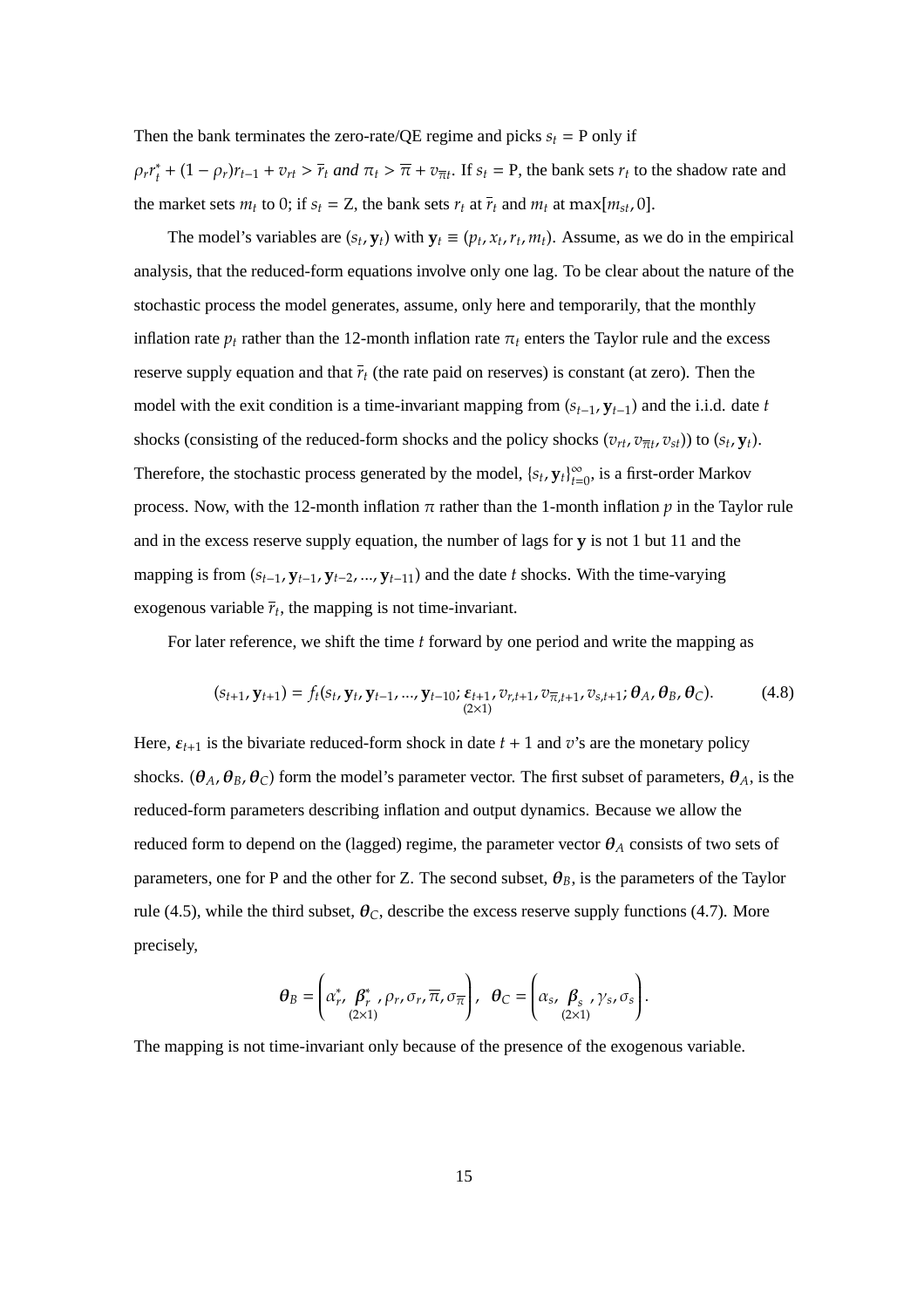# 5 Estimating the Model

This section has three parts: a summary of Appendix 2 about the derivation of the model's likelihood function, a summary of the data description of Appendix 1, and a presentation of the estimation results.

# **The Likelihood Function (Summary of Appendix 2)**

Were it not for regime switching, it would be quite straightforward to estimate the model because of its block-recursive structure. As is well known, the regressors in each equation are predetermined, so the ML (maximum likelihood) estimator is OLS (ordinary least squares). With regime switching, the regressors are still predetermined, but regime endogeneity needs to be taken into account as described below.

Thanks to the block-recursive structure, the model's likelihood function has the convenient property of additive separability in a partition of the parameter vector, so the ML estimator of each subset of parameters can be obtained by maximizing the corresponding part of the log likelihood function. More specifically, the log likelihood is

$$
\log likelihood = L_A(\theta_A) + L_B(\theta_B) + L_C(\theta_C). \tag{5.1}
$$

The parameter vectors  $\theta_A$ ,  $\theta_B$ , and  $\theta_C$  have been defined at the end of the previous section.

The first term,  $L_A(\theta_A)$ , being the log likelihood for the reduced-form for inflation and output, is entirely standard, with the ML estimator of  $\theta_A$  given by OLS. That is, the reduced-form parameters for regime P can be obtained by OLS on the subsample for which the lagged regime *st*−<sup>1</sup> is P, and the same for Z. There is no need to correct for regime endogeneity because the reduced form errors for period *t* is independent of the *lagged* regime. Regarding the reserve supply parameters  $\theta_C$ , which are estimated on subsample with  $s_t = Z$ , the censoring implicit in the "max" operator in  $(4.6)$  calls for Tobit with  $m_t$  as the limited dependent variable. However, since there are no observations for which  $m_t$  is zero on subsample Z (which makes the zero-rate regime synonymous with QE as noted in Section 3), Tobit reduces to OLS. There is no need to correct for regime endogeneity because the current regime *s<sup>t</sup>* is independent of the error term of the excess reserve supply equation.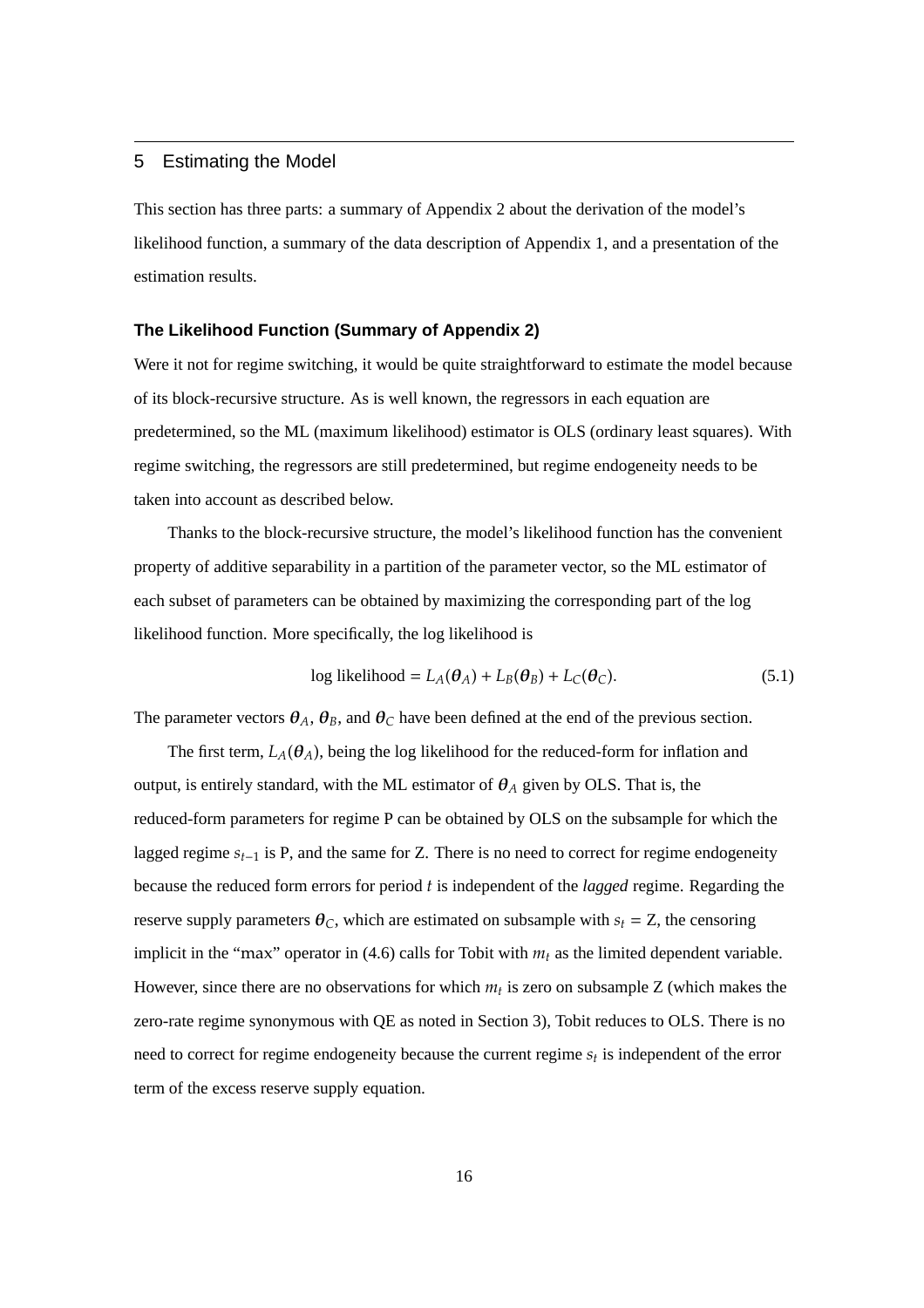Regime endogeneity *is* an issue for the second part  $L_B(\theta_B)$ , because the shocks in the Taylor rule and the exit condition,  $(v_{rt}, v_{\overline{nt}})$ , affect regime evolution. If the exit condition were absent so that the censored Taylor rule (4.2) were applicable, then the ML estimator of  $\theta_B$  that controls for regime endogeneity would be Tobit on the whole sample composed of P and Z; subsample P, on which  $r_t > \bar{r}_t$ , provides "non-limit observations" while subsample Z, on which  $r_t = \bar{r}_t$ , is "limit observations". With the exit condition, the ML estimation is only slightly more complicated because whether a given observation *t* is a limit observation or not is affected by the exit condition as well as the lower bound.

#### **The Data (Summary of Appendix 1)**

The model's variables are *p* (monthly inflation), *x* (output gap), *r* (the policy rate), and *m* (the excess reserve rate).

The excess reserve rate *m* is the log of actual to required reserves. We have already mentioned that actual reserves and the policy rate *r* for the month are the averages over the reserve maintenance period. The graph of *m* has been shown in Figure 2a. Recall that we defined the zero-rate/QE regime Z as months for which the net policy rate  $r_t - \overline{r}_t$  is less than 5 basis points. We ignore the variations of *r* during the regime by setting  $r_t - \bar{r}_t$  to zero for all observations in subsample Z.

The output measure underlying the output gap  $x$  is a monthly GDP series obtained by combining quarterly GDP and a monthly comprehensive index of industry activities available only since January 1988. This determined the first month of the sample period. For potential GDP, we use the official estimate by the Cabinet Office of the Japanese government (the Japanese equivalent of the U.S. Bureau of Economic Analysis). It is based on the Cobb-Douglas production function with the HP (Hodrick-Prescott) filtered Solow residual. The output gap is then defined as 100 times the log difference between actual and potential GDP. Monthly GDP and potential GDP are in Figure 2b. It shows the well-known decline in the trend growth rate that occurred in the early 1990s, often described as the (ongoing) "lost decade(s)". It also shows that the output gap has rarely been above zero during the lost decades. The fluctuations in potential output toward the end of the sample period reflect the earthquake and tsunami of March 2011.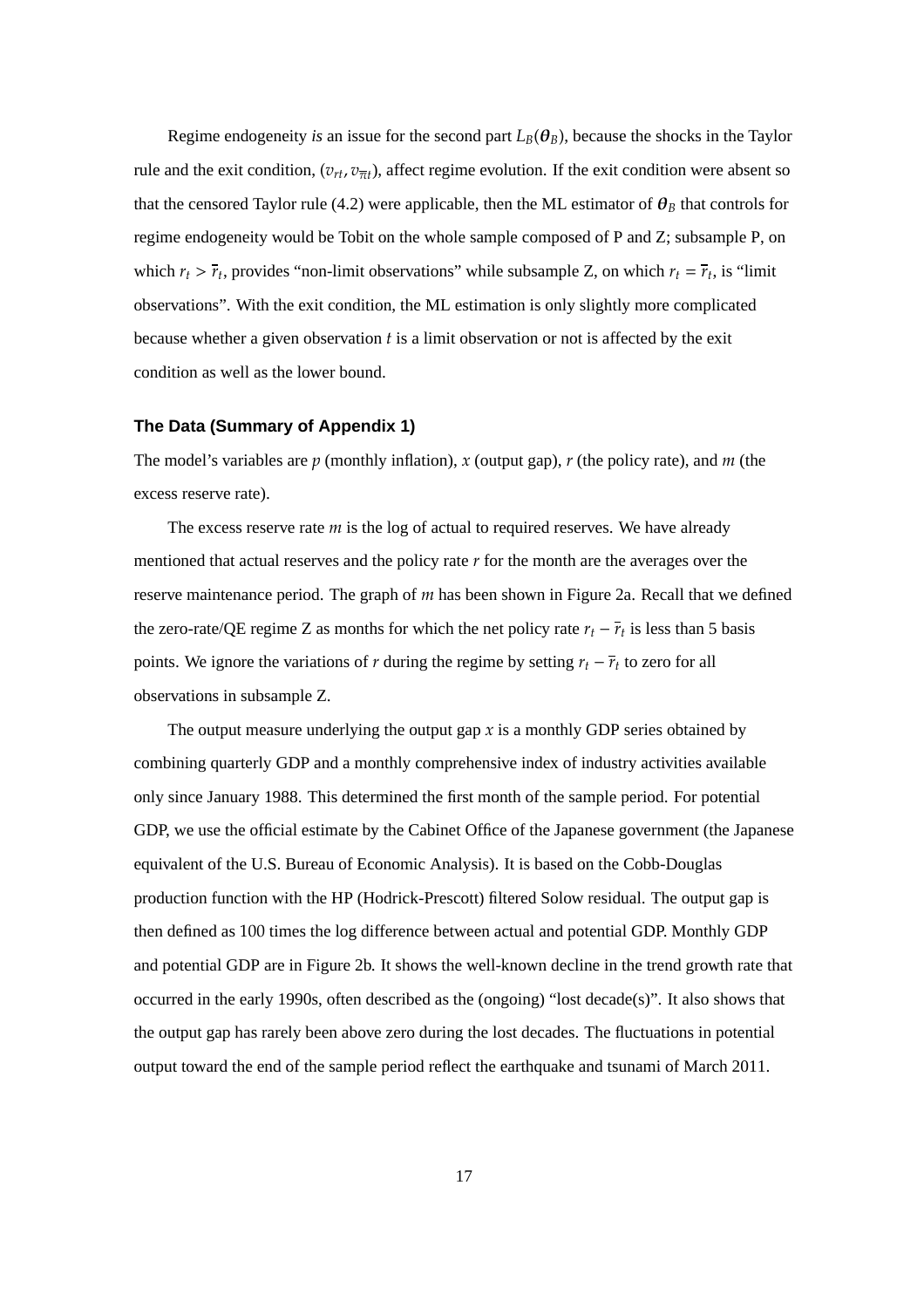The inflation rate *p* is constructed from the CPI (consumer price index). The relevant CPI component is the so-called "core" CPI (the CPI excluding fresh food), which, as documented in Table 1, is the price index most often mentioned in BOJ announcements. (Confusingly, the core CPI in the U.S. sense, which excludes food and energy, is called the "core-core" CPI.) We made adjustments to remove the effect of the increase in the consumption tax rate in 1989 and 1997 before performing a seasonal adjustment. We also adjusted for large movements in the energy component of the CPI between November 2007 and May 2009.<sup>12</sup> The year-on-year (i.e., 12-month) inflation rate  $\pi_t$  equals  $\pi_t = \frac{1}{12}(p_t + \cdots + p_{t-11})$ . Figure 2c has  $\pi_t$  since 1988 along with the policy rate *r<sup>t</sup>* and the trend growth rate, defined as the 12-month growth rate of the potential output series shown in Figure 2b.

Simple statistics of the relevant variables are in Table 3. Since we set the net policy rate  $r_t - \bar{r}_t$  to zero under Z and since  $\bar{r}_t = 0$  during QE1 and QE2 and  $\bar{r}_t = 0.1\%$  during QE3, the policy rate  $r_t$  itself is 0% during QE1 and QE2 and 0.1% during QE3.

## **Parameter Estimates**

Having described the estimation method and the data, we are ready to report parameter estimates. We start with  $\theta_B$ .

#### **Taylor rule with exit condition**  $(\theta_B)$ **.**

Most existing estimates of the Taylor rule for Japan end the sample at 1995 because the policy rate shows very little movements near the lower bound since then.<sup>13</sup> In our ML estimation, which can incorporate the lower bound on the policy rate, the sample period can include all the many recent months of very low policy rates. On the other hand, the starting month is January 1988 at the earliest because that is when our monthly output series starts.

<sup>&</sup>lt;sup>12</sup> It appears that those large movements were discounted by the BOJ. The monetary policy announcement of August 19, 2008 (http://www.boj.or.jp/en/announcements/release\_2008/k080819.pdf), which stated that the policy rate would remain at around 50 basis points, has the following passage: "The CPI inflation rate (excluding fresh food) is currently around 2 percent, highest since the first half of 1990s, due to increased prices of petroleum products and food."

<sup>13</sup> See Miyazawa (2010) for a survey.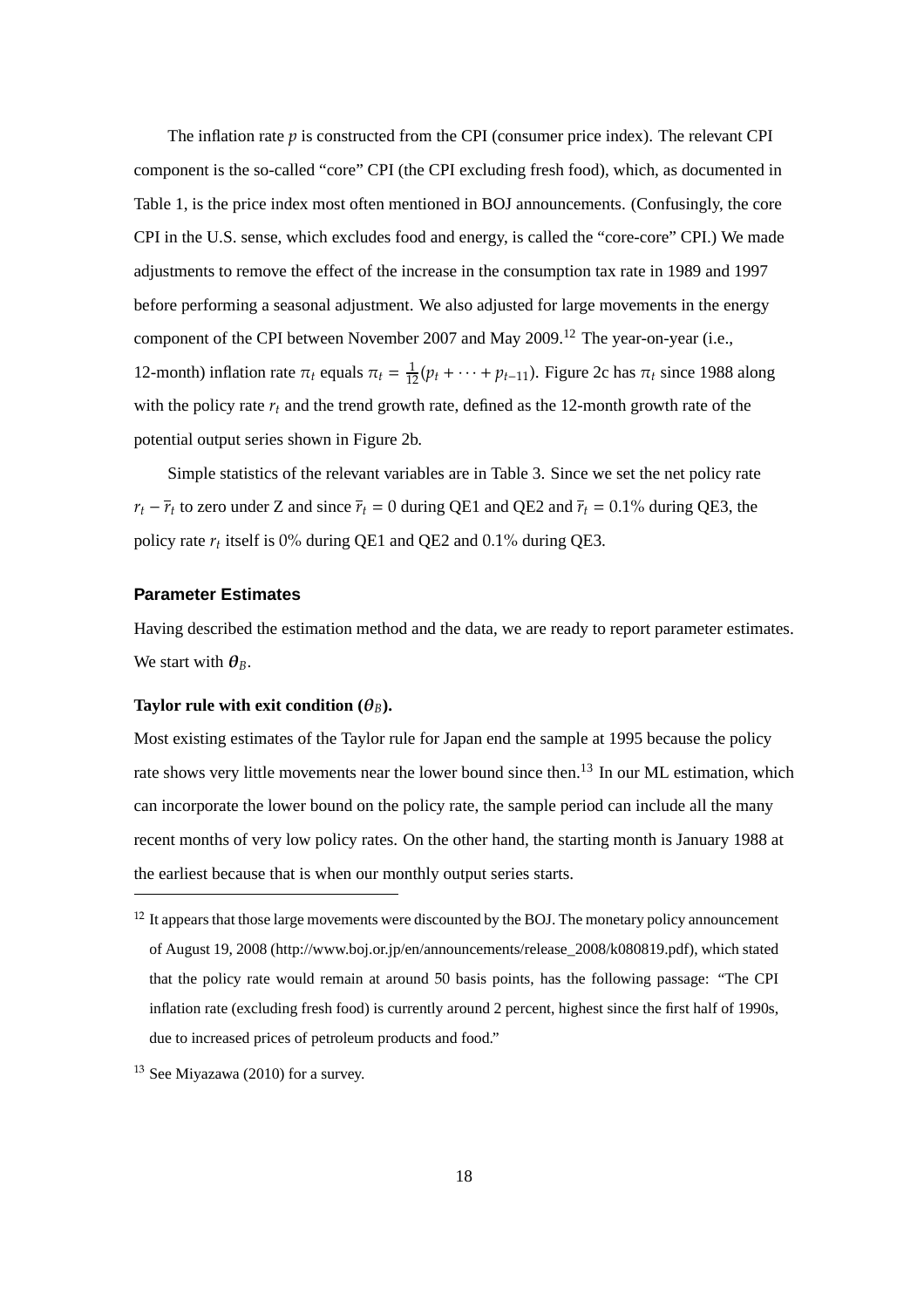Before commenting on the ML estimate shown in Table 4 below, we state two considerations underpinning our specification of the Taylor rule.

- *•* (variable real interest rates) We have been treating the intercept in the desired Taylor rate *r* ∗ *t* (the  $\alpha_r^*$  in (4.1)) as a constant because of the assumption of the constant real interest rate.<sup>14</sup> This assumption, however, does not seem appropriate for Japan, given the decline in the trend growth rate during the "bubble" period of the late 1980s to the early 1990s, shown in Figure 2c.<sup>15</sup> That the intercept  $\alpha_r^*$  may have declined during the period can be seen from the figure. Before the bubble, say in 1988, the 12-month inflation rate was very low, about 0.4% but the policy rate was well above zero, about 4%. In the post-bubble period, both the policy rate and the inflation rate are very low.<sup>16</sup> See Figure 3 below for the behaviour of the desired rate when trend growth is factored in.
- (deviations from the Taylor rule) It is widely agreed that the BOJ under governor Yasushi Mieno set the policy rate at a very high level to quell the asset price bubble.<sup>17</sup> We view this as a prolonged deviation from the Taylor rule and include a dummy variable, to be called the "Mieno dummy". It takes a value of 1 from December 1989, when Mieno became governor, to June 1991, the month before the policy rate was cut. Another deviation seems to have occurred during the banking crisis of the second half of the 1990s. Between September 1995 and July 1998, the policy rate remained low despite improvements in inflation and output. Assuming

<sup>&</sup>lt;sup>14</sup> In Taylor's (1993) original formulation, the constant term  $\alpha_r^*$  equals 1%. It is the difference between the equilibrium real interest rate, which is assumed constant at 2%, and half times the target inflation rate of 2%.

<sup>&</sup>lt;sup>15</sup> For example, Havashi and Prescott (2002) document that both the TFP (total factor productivity) and the rate of return on capital declined in the early 1990s. The Taylor rule for Japan in Braun and Waki (2006) allows the equilibrium real rate to vary with the TFP growth.

<sup>&</sup>lt;sup>16</sup> The decline in the output gap only partially explains the post-bubble low policy rates. The output gap was 0.8% in 1988 and −2.0% in 1995. Even if the output gap coefficient in the desired Taylor rule is as high as 0.5, the decline in the desired rate explained by the output gap is about  $1.4\%$  (=  $0.5 \times (2.0\% + 0.8\%)).$ 

 $17$  See, for example, a booklet for popular consumption by Okina (2013) who was a director of the BOJ's research arm.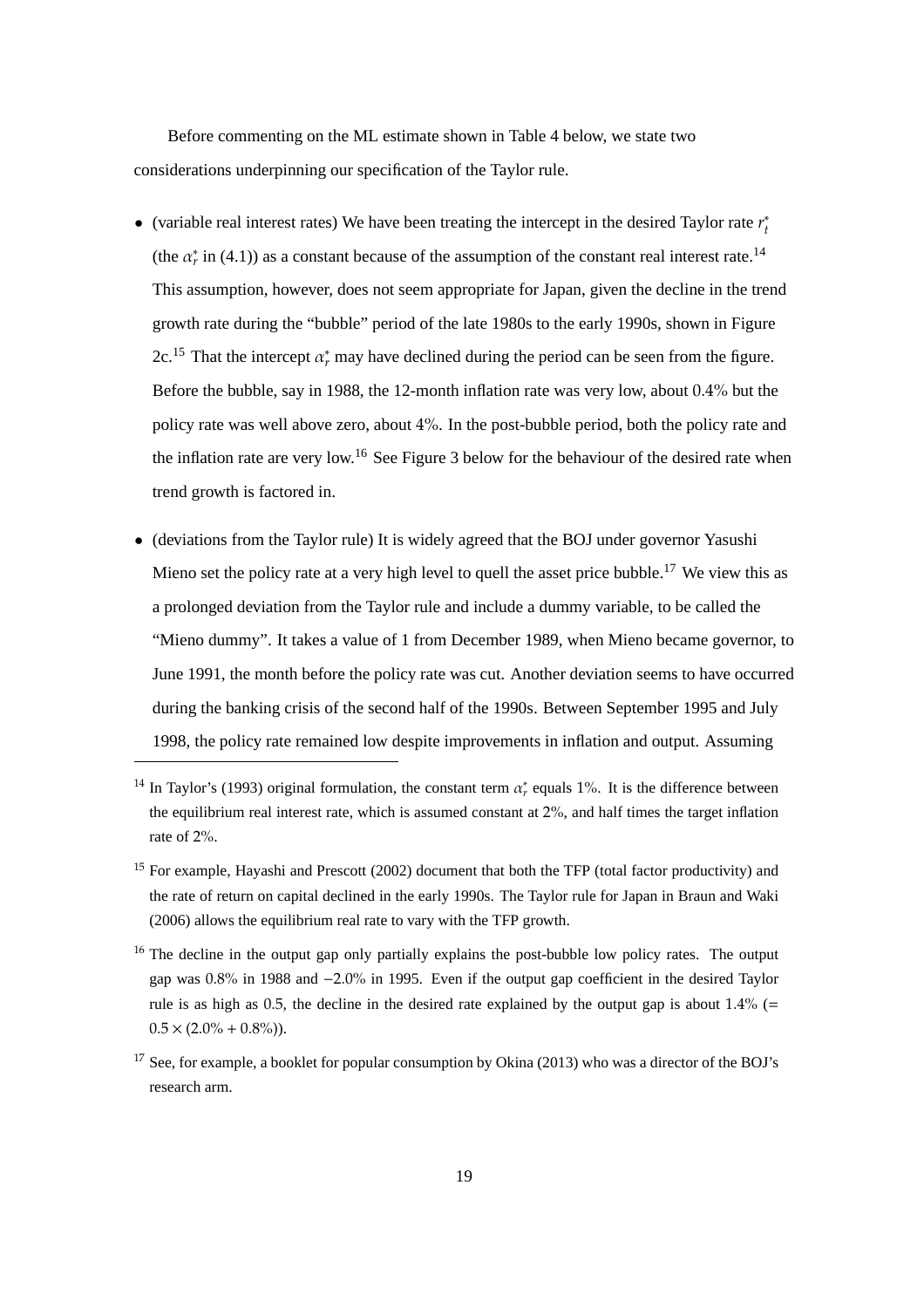that the BOJ refrained from raising the policy rate to help alleviate the Japanese banking crisis, we include a dummy for this period in the equation as well.<sup>18</sup>

Economists at the BOJ were aware of the intercept drift due to changing real interest rates. For example, Okina and Shiratsuka (2002) include the trend growth rate (as measured as the 12-month growth rate of potential GDP) in their Taylor rule.<sup>19</sup> We do the same here. Our specification of the Taylor rule, therefore, is that the intercept  $\alpha_r^*$  in the desired Taylor rule is an affine function of the trend growth rate as well as the Mieno (anti-bubble) and banking crisis dummies.

Table 4 reports our ML estimates. The Mieno dummy coefficient of 2.5% in the desired Taylor rate indicates that the policy rate during the height of the bubble was well above what is prescribed by the Taylor rule. As expected, the banking crisis dummy has a negative sign — the desired policy rate would have been higher on average by 37 basis points were it not for the banking crisis. The trend growth rate has a coefficient that is close to unity (0.98) and highly significant ( $t = 11.5$ ). The inflation and output coefficients ( $\beta_r^*$ )  $r \nvert r$  in (4.1)) are estimated to be (0.75, 0.07). Given the low persistence of inflation (to be found in the reduced-form inflation equation below), it is not surprising that the inflation coefficient is below unity. The estimated speed of adjustment per month is 14%. The mean of the time-varying threshold inflation rate affecting the exit condition is mere 0.53% per year.

We should note that it is crucial to include the Mieno dummy if the sample includes the

<sup>&</sup>lt;sup>18</sup> The Bank of Japan started releasing minutes of the monetary policy meetings only since March 1998 (the 3 March 1998 release is about the meeting on January 16, 1998), so it is not possible for outside observers to substantiate the claim. However, those released minutes of the early part of 1998 do include frequent mentions of the financial system. For example, the minutes of the 16 January 1998 meeting has the following passage: "... a majority of the members commented that the sufficient provision of liquidity would contribute to stabilizing the financial system and to improving household and depositor sentiment."

<sup>&</sup>lt;sup>19</sup> As is well known in the RBC (real business cycle) calibration literature, the trend growth rate is closely linked to the equilibrium real interest rate. For the case of the power utility  $u(C) = \frac{1}{1-\gamma} C^{1-\gamma}$ , the longrun (log) real interest rate is an affine function of the trend growth rate: −log(β) + γ*g*, where *g* here is the long-run growth rate of output. In the case of the log utility ( $\gamma = 1$ ), the long-run real interest rate and the trend growth rate move one-for-one.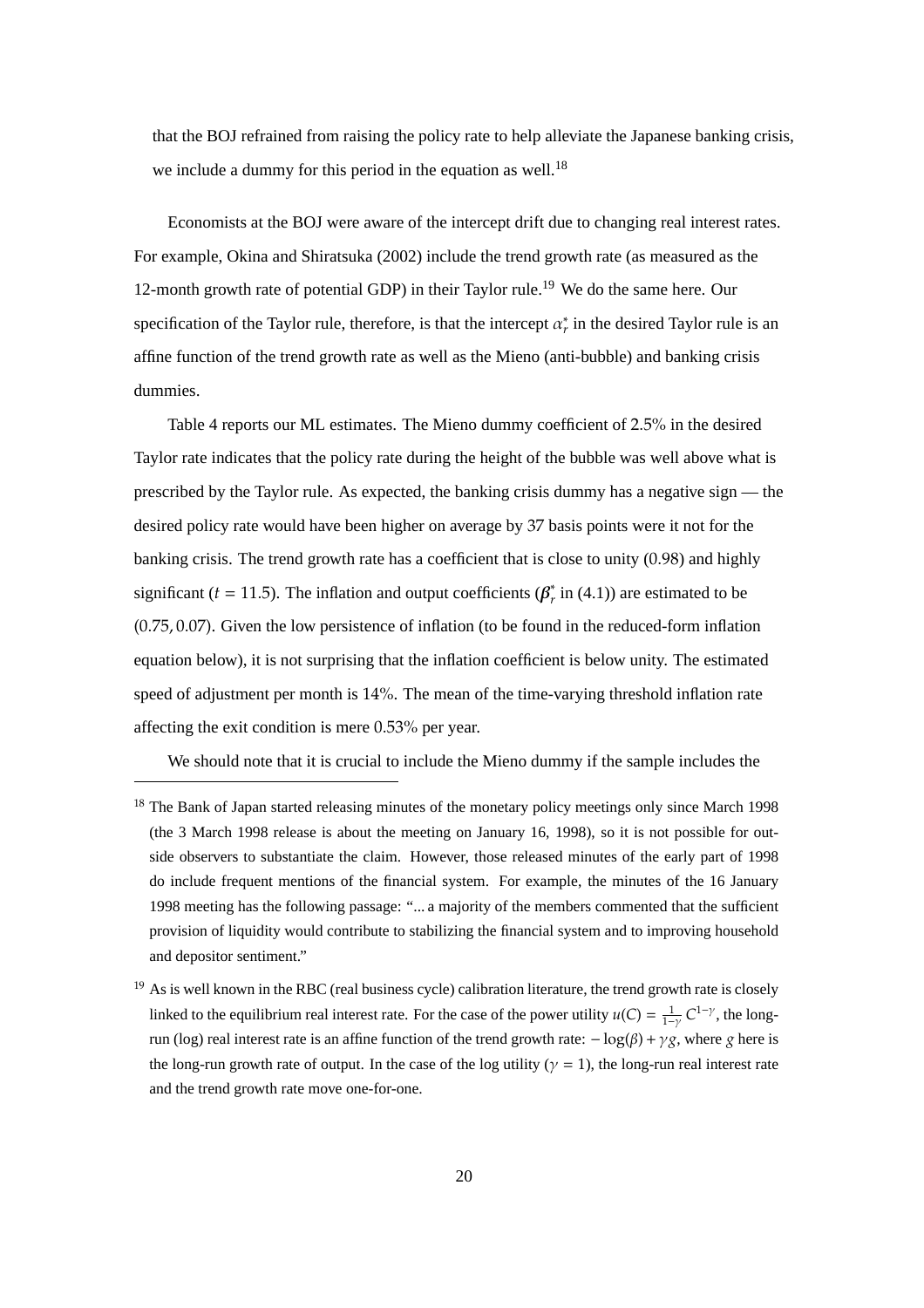bubble period because without it the inflation coefficient is very imprecisely estimated (0.32,  $t = 0.5$ ), with the run-up of the policy rate during the bubble period almost entirely attributed to the trend growth rate.

The desired Taylor rate *r* ∗ *t* implied by the ML estimate is shown in the dotted line in Figure 3. It highlights the role of the exit condition. The desired Taylor rate  $r_t^*$ *t* , and hence the shadow Taylor rate (ρ*rr* ∗  $t_t^*$  + (1 −  $\rho_r$ ) $r_{t-1}$ ), turned positive in the middle of QE2. Yet the QE was not terminated until the inflation rate is slightly above zero (as shown in Table 2).

### **Excess reserve supply equation**  $(\theta_C)$ **.**

We have noted that the ML estimator can be obtained by regressing  $m_t$  on the constant,  $\pi_t$ ,  $x_t$ , and *mt*−<sup>1</sup> on subsample Z. We have also noted earlier that QE1 looks very different from QE2 and QE3, with  $m_t$  much lower and less persistent during QE1. For this reason we drop QE1 when estimating the excess reserve supply equation. The estimates are in Table 5. Both the inflation and output coefficients pick up the expected sign. The issue of how to treat *m* during QE1 will be addressed in Section 7.

## **Inflation and output reduced-form equations**  $(\theta_A)$ **.**

As mentioned above, the ML estimate of the reduced form can be obtained by OLS on two separate subsamples, "lagged" subsample P (i.e., those *t*'s with *st*−<sup>1</sup> = P) and "lagged" subsample Z (with  $s_{t-1} = Z$ ). The BIC (Baysian information criterion) instructs us to set the lag length to one on both subsamples.<sup>20</sup> We include the current values of the Mieno (anti-bubble) and the

$$
\log\left(\left|\frac{1}{T}\sum_{t=1}^{T}\widehat{\epsilon}_{t}\widehat{\epsilon}'_{t}\right|\right) + K \cdot C(T)/T,
$$
\n(5.2)

where  $C(T) = \log(T)$ . Under the AIC (Akaike information criterion) which sets  $C(T) = 2$ , the lag length chosen is 2 for lagged subsample P and 1 for Z.

<sup>&</sup>lt;sup>20</sup> If  $n$  is the lag length and  $K$  is the total number of coefficients (including the intercepts) of the bivariate system, we have  $K = 2 \times (2+4n)$  for lagged subsample Z (there are two regressors bedides  $(p, x, r, m)$ ): the constant and the trend growth rate). For lagged subsample P, we have  $K = 2 \times (4 + 3n)$  because lagged *m* is absent but the Mieno and banking crisis dummy are present. Let *T* be the sample size and  $\hat{\epsilon}_t$  be the 2 × 1 matrix of estimated reduced-form residuals. Given the moderate sample size, we set the maximum lag length at  $n_{max} = 6$  and the sample starts from  $t =$ July 1988. The information criterion to be minimized over  $n = 1, 2, ..., n_{max}$  is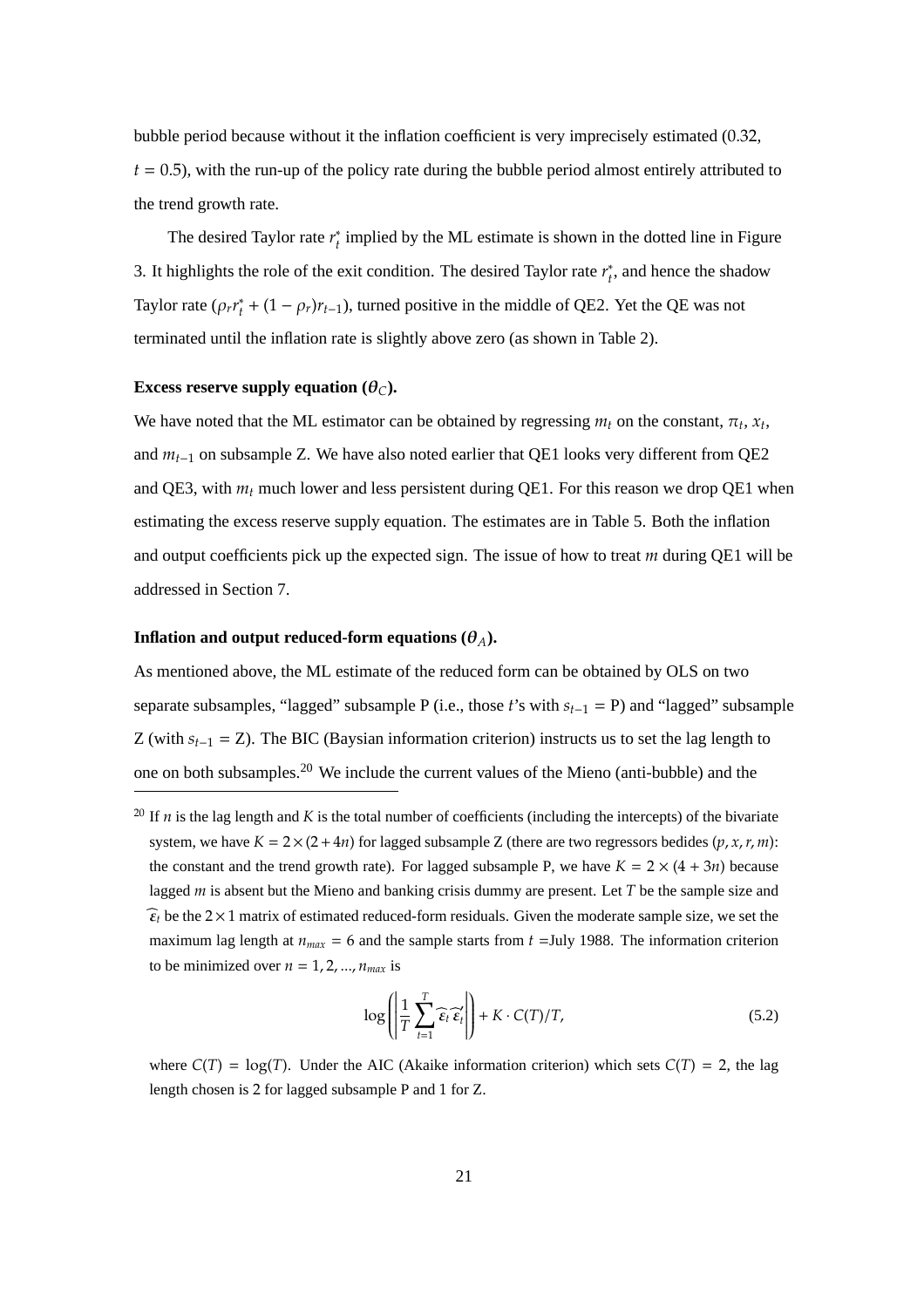banking crisis dummies and the trend growth rate in the set of regressors because the Lucas critique implies that those variables affecting the intercept term of the Taylor rule could have shifted the reduced form equations.

Table 6 shows the estimates. First consider lagged subsample P. We exclude lagged *m* in order to be consistent with the model's current assumption that  $m = 0$  under regime P; in Section 7, when we recognize occasionally positive excess reserves, the effect of lagged *m* will be taken into account.

On lagged subsample P, Andrew's (1993) sup *F* test finds no structural break for the inflation equation but a structural break for the output equation occurring in March 1995.<sup>21</sup> We show in Table 6 the reduced-form estimates for the two P subsamples split at March 1995. The output gap  $(x)$  equation indeed looks very different before and after the break, particularly for the lagged  $x$  and the lagged  $r$  coefficients. The output persistence measured by the lagged  $x$ coefficient is much lower before the break. The output effect of the policy rate (the lagged *r* coefficient) is similar in magnitude but the sign is reversed.

The monthly inflation (*p*) equation on lagged subsample P, with no significant structural breaks, exhibits two notable features, observable before and after the break. First, inflation persistence is non-existent, as indicated by the lagged *p* coefficient of about −0.1. Second, the lagged *r* coefficient is positive and large. The estimated value of the coefficient of 0.44 after the break means that a 1 percentage point cut in the policy rate *lowers* inflation by 0.44 percentage points in the next period. The estimate, however, is not statistically significant with a *t*-value of

 $21$  In testing for structural breaks, we allow all coefficients to shift except for the Mieno and banking crisis dummies. We exclude Mieno and crisis dummies because their values are zero for many possible break dates.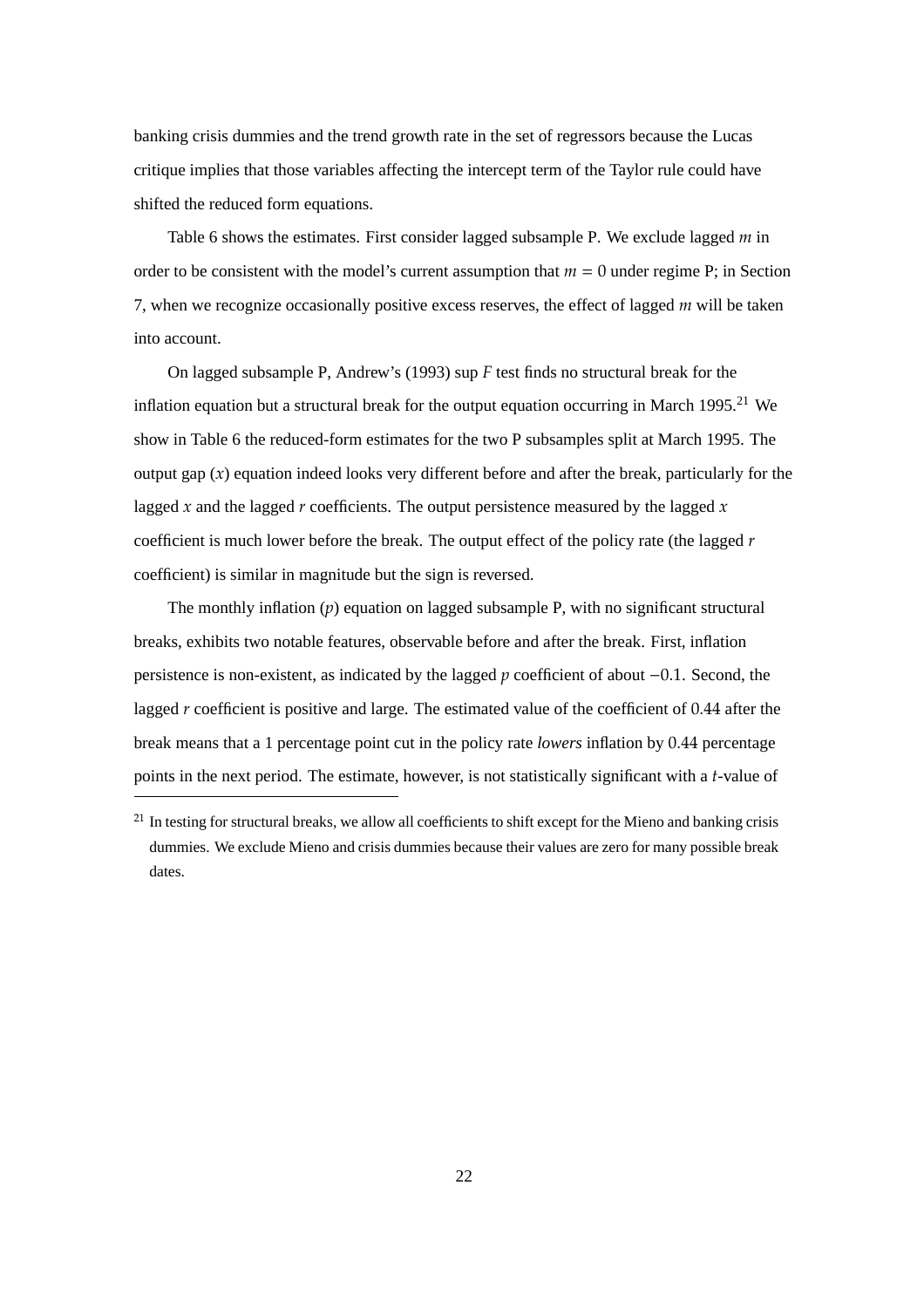$0.8^{22}$   $^{23}$ 

Turn now to lagged zero-rate subsample Z. By the Lucas critique, the difference in the policy rule for excess reserves between QE1 and QE2&QE3 mean that the reduced-form coefficients during QE1 could be different. For this reason the sample excludes QE1 and combines QE2 and QE3. The regressors include *rt*−<sup>1</sup> because, although it is constant in each QE spell, it differs across spells (see Table 3). Therefore, if *rt*−<sup>1</sup> were replaced by the QE3 dummy, the lagged *r* coefficients (of 0.49 and −0.66, both statistically insignificant) in the inflation and output equations would be scaled down by a factor of 10, with the coefficients of the other variables unchanged.

The positive lagged *m* codata appendixefficients on lagged subsample Z imply that both inflation and output rise as excess reserves are increased. The coefficient of 0.40 in the output equation, for example, means that the response of the output gap in the next period to a unit increase in *m* (an increase by 100 percentage points) is 0.40 percentage points.

<sup>22</sup> The positive  $r_{t-1}$  coefficient may be due to the fact that  $r_{t-1}$  is the average over the period of the 16th of month *t* − 1 and the 15th of month *t*. If the central bank can respond to price increases of the month by raising the policy rate in the first 15 days of the month, there will be a positive correlation between  $p_t$  and  $r_{t-1}$ . To check this, we replaced  $r_{t-1}$  by  $r_{t-2}$  and found a very similar coefficient estimate.

<sup>23</sup> The positive lagged  $r$  coefficient in the monthly inflation equation emerges on U.S. data as well. The inflation and output reduced form estimated on U.S. monthly data is as follows (*t*-values in brackets):

$$
p_t = \begin{bmatrix} 0.94 & + & 0.45 \\ 1.93 & 12.1 \end{bmatrix} \begin{bmatrix} p_{t-1} - 0.12 & x_{t-1} + 0.34r_{t-1}, \\ -1.5 & 7.9 \end{bmatrix}
$$
\n
$$
x_t = \begin{bmatrix} 0.023 & + & 0.0039p_{t-1} + 0.99 & x_{t-1} + 0.0067r_{t-1}, \\ 1.6 & 1.87 & 1.24 \end{bmatrix}
$$

 $t =$  March 1960,..., August 2008. Here,  $p_t$  is the monthly CPI inflation rate from month  $t - 1$  to  $t$  in annual percentage rates,  $x_t$  is the unemployment rate (not the output gap) of month  $t$  in percents, and  $r_t$ is the average from the 16th day of month *t* to the 15th day of month *t*+1. The data appendix includes a documentation of the U.S. monthly data. The estimated lagged *rt*−<sup>1</sup> coefficient in the inflation equation declines as the sample becomes more recent: it is  $0.31$  [ $t = 6.4$ ] if the sample starts from 1970, 0.27 [*t* = 5.4] if from 1980, and −0.08 [*t* = −0.6] if March 1995. Because the *x* here for the U.S. data is the unemployment rate, not the output gap, the positive lagged  $r$  coefficient of 0.0067 in the  $x$  equation is not surprising.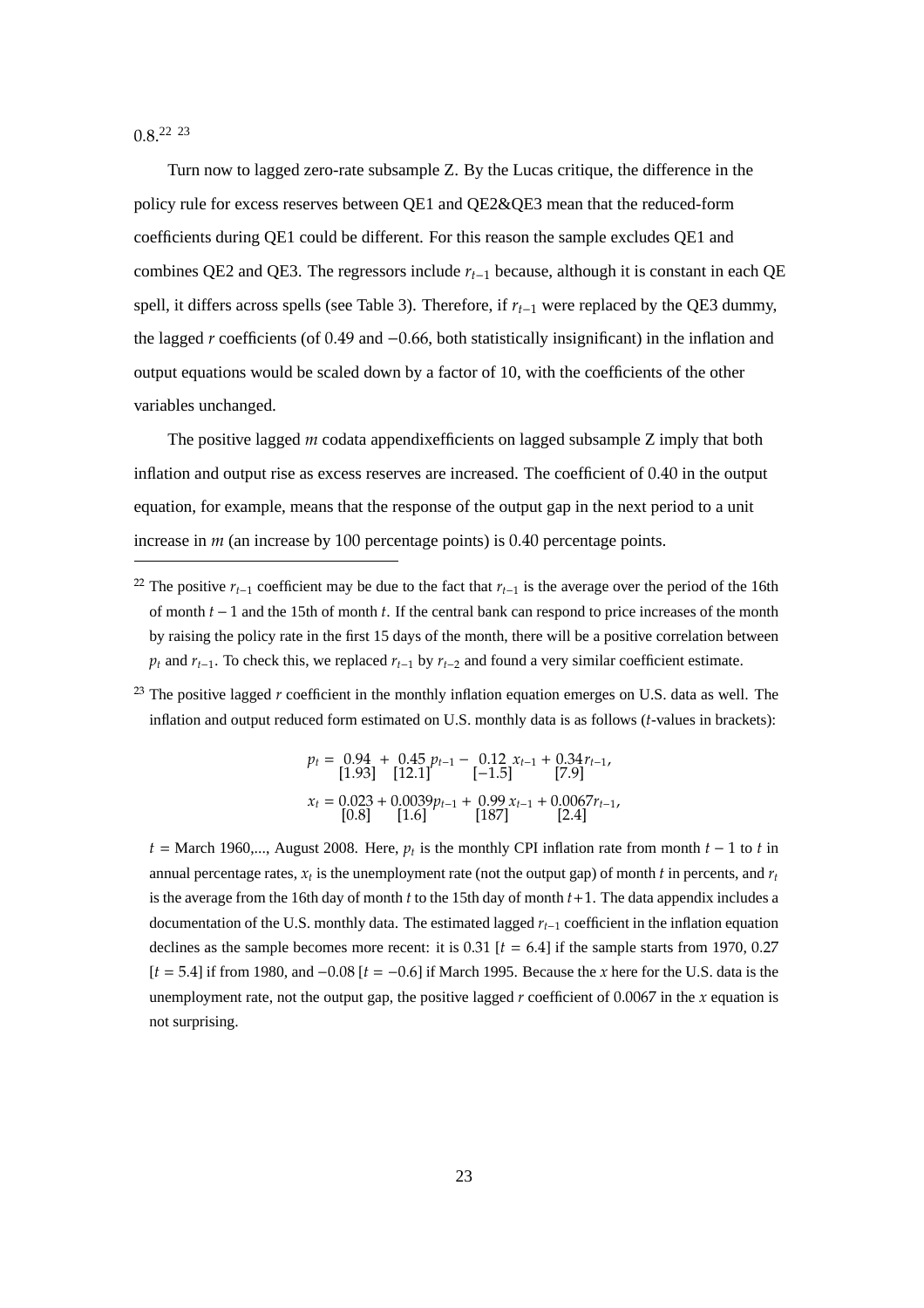# 6 Impulse Response (IR) and Other Counter-Factual Analyses

With the estimates of our model parameters in hand, we turn to the IR (impulse responses) and other counter-factual analyses. For linear models, the IR analysis is well known since Sims (1980). Our model, however, is nonlinear because the dynamics depends on the regime and also because of the nonnegativity constraint on excess reserves. In this section, we state the definition of IRs for our model and calculate responses of inflation and output to changes in monetary policy variables including the regime.

# **IRs for Nonlinear Processes in General**

Consider for a moment a general strictly stationary process  $y_t$ (*n*×1)  $\equiv$  (*y*<sub>1*t*</sub>, *y*<sub>2*t*</sub>, ..., *y*<sub>*nt*</sub>). Gallant, Rossi, and Tauchen (1993, particularly pp. 876-877) proposed to define an IR as the difference in conditional expectations under two alternative possible histories with one history being a perturbation of the other. The IR of the *i*-th variable to the *j*-th variable *k*-period ahead is defined as

$$
E(y_{i,t+k} | (y_{1t},..., y_{j-1,t}, y_{jt} + \delta, y_{j+1,t}^{(a)},..., y_{n-1,t}^{(a)}, y_{nt}^{(a)}), y_{t-1}, y_{t-2}, ...)
$$
  
\n
$$
y_t \text{ in the alternative history}
$$
\n
$$
- E(y_{i,t+k} | (y_{1t},..., y_{j-1,t}, y_{jt}, y_{j+1,t}^{(b)},..., y_{n-1,t}^{(b)}, y_{nt}^{(b)}), y_{t-1}, y_{t-2}, ...), k = 1, 2, ....,
$$
\n
$$
y_t \text{ in the baseline history}
$$
\n(6.1)

where  $\delta$  is the size of perturbation,  $y_{\ell}^{(a)}$  $\ell_{\ell,t}^{(u)}$  ( $\ell = j + 1, ..., n$ ) is the conditional expectation of  $y_{\ell,t}$ conditional on the alternative history up to and including  $y_{jt} + \delta$ , and  $y_{\ell,t}^{(b)}$  $\int_{\ell,t}^{(\nu)}$  similarly is the expectation conditional on the baseline history up to and including  $y_{it}$ . These expected values are "filled in" for the remaining elements  $(\ell = j + 1, ..., n)$  of  $y_t$  to trace out the effects of the shock to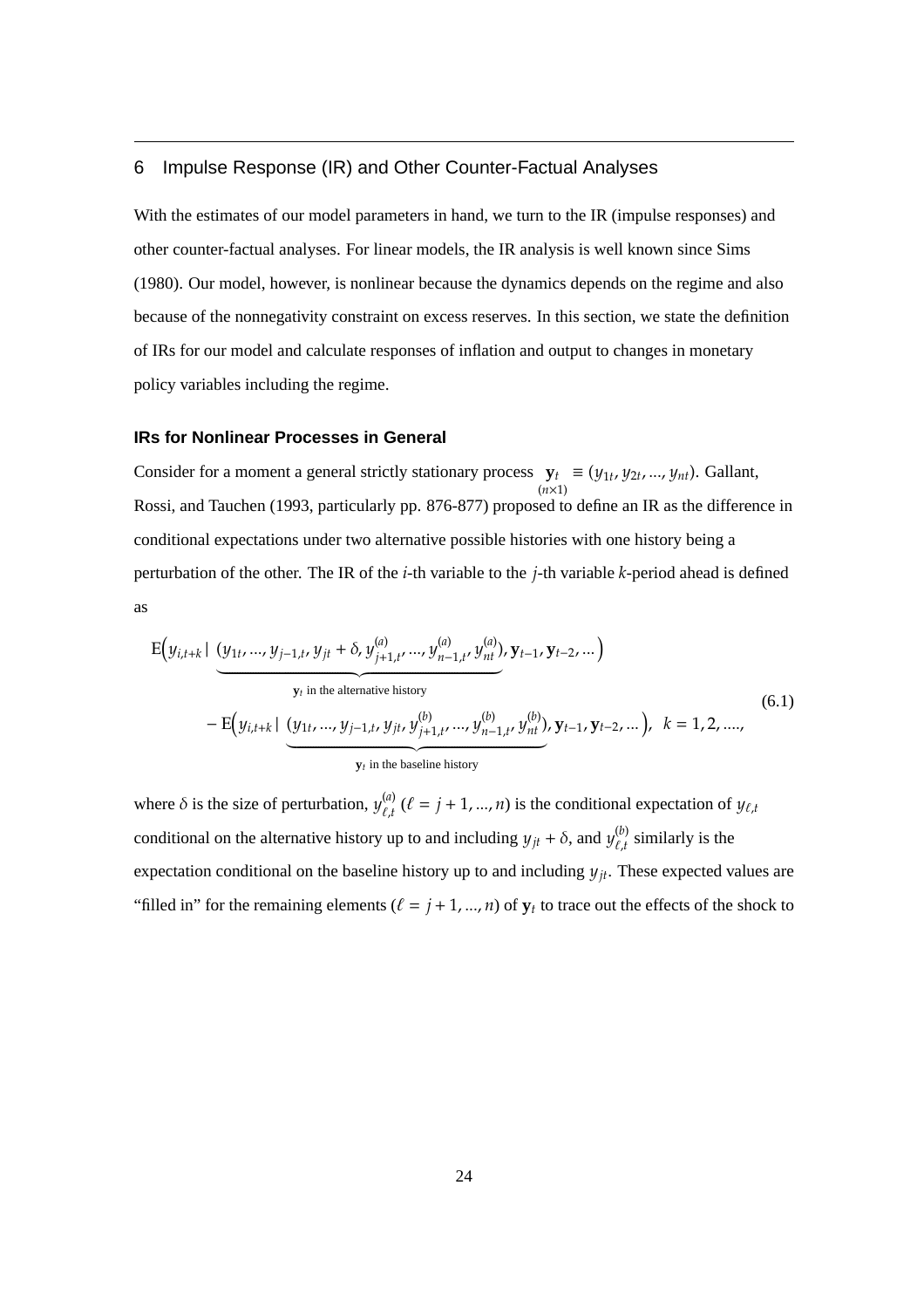the *j*-th variable through the contemporaneous correlation among the variables.<sup>24</sup> This definition, when applied to linear processes, reduces to the orthogonalized IR of variable *i* to variable *j*, which for (block) recursive linear VARs is the standard IR.<sup>25</sup>

#### **Adaptation to Our Model**

Our model's variables are  $(s_t, y_t)$  where  $y_t \equiv (p_t, x_t, r_t, m_t)$  and  $s_t$  is the monetary policy regime. The adaptation of the IR defined above to our model is easiest to see for the last variable of the system,  $m_t$ , because no "filling-in" is needed.

#### *m***-IR (IRs to Changes in** *m***)**

Since the central bank has control over *m* only under the zero-rate regime, we assume  $s_t = Z$  and define the IR to a change in *m* (labeled "*m*-IR") as:

$$
\begin{aligned}\n(m\text{-IR}) \qquad & \mathbf{E}\Big(y_{t+k} \,|\, s_t = \mathbf{Z}, \qquad \underbrace{(p_t, x_t, \overline{r}_t, m_t + \delta_m)}, \qquad \mathbf{y}_{t-1}, \dots, \mathbf{y}_{t-10}\Big) \\
& \mathbf{y}_t \equiv (p_t, x_t, r_t, m_t) \text{ in the alternative history} \\
& \quad - \mathbf{E}\Big(y_{t+k} \,|\, s_t = \mathbf{Z}, \qquad \underbrace{(p_t, x_t, \overline{r}_t, m_t)}, \qquad \mathbf{y}_{t-1}, \dots, \mathbf{y}_{t-10}\Big), \quad y = p, x, r, m. \\
& \mathbf{y}_t \equiv (p_t, x_t, r_t, m_t) \text{ in the baseline history}\n\end{aligned}
$$

The conditional expectations here are defined by the mapping (4.8). It thus suffices to include the

 $(6.2)$ 

$$
\mathrm{E}\big(y_{i,t+k} \mid (y_{1t},...,y_{j-1,t},y_{jt}+\delta), \mathbf{y}_{t-1}, \mathbf{y}_{t-2},...\big)-\mathrm{E}\big(y_{i,t+k} \mid (y_{1t},...,y_{jt}), \mathbf{y}_{t-1}, \mathbf{y}_{t-2},...\big).
$$

The two definitions are equivalent if the process  $\{v_t\}$  is linear, but not necessarily so with nonlinear processes. We chose the definition (6.1) for two reasons (if you are interested). First, the difference is very minor for our model. Second, there is a subtlety in the above alternative definition when applied to Markov processes. To illustrate, consider a bivariate process with the conditional distribution of **y***<sup>t</sup>*+<sup>1</sup> that depends on at most two lags  $(y_t, y_{t-1})$ . In the IR of variable *i* to variable 1, look at the conditional expectation under the baseline history for example. In definition (6.1), it is:  $E(y_{i,t+k}|(y_{1t}, y_{2t}^{(b)})$ 2*t* ), **y***t*−<sup>1</sup> ) . In the alternative definition, the conditioning information must be  $(y_{1t}, y_{t-1}, y_{t-2})$ , not  $(y_{1t}, y_{t-1})$ . Otherwise the alternative definition is not equivalent to definition (6.1) for linear processes. This is because in (6.1) the expected value  $y_{2t}^{(b)}$  $\sum_{2t}^{(0)}$  depends on  $(y_{t-1}, y_{t-2})$ .

<sup>25</sup> For a proof, see, e.g., Hamilton (1994, Section 11.4 (particularly equation [11.4.19]) and Section 11.6).

 $24$  It may appear that a more natural definition is without the filling-in. That is, we could alternatively define an IR as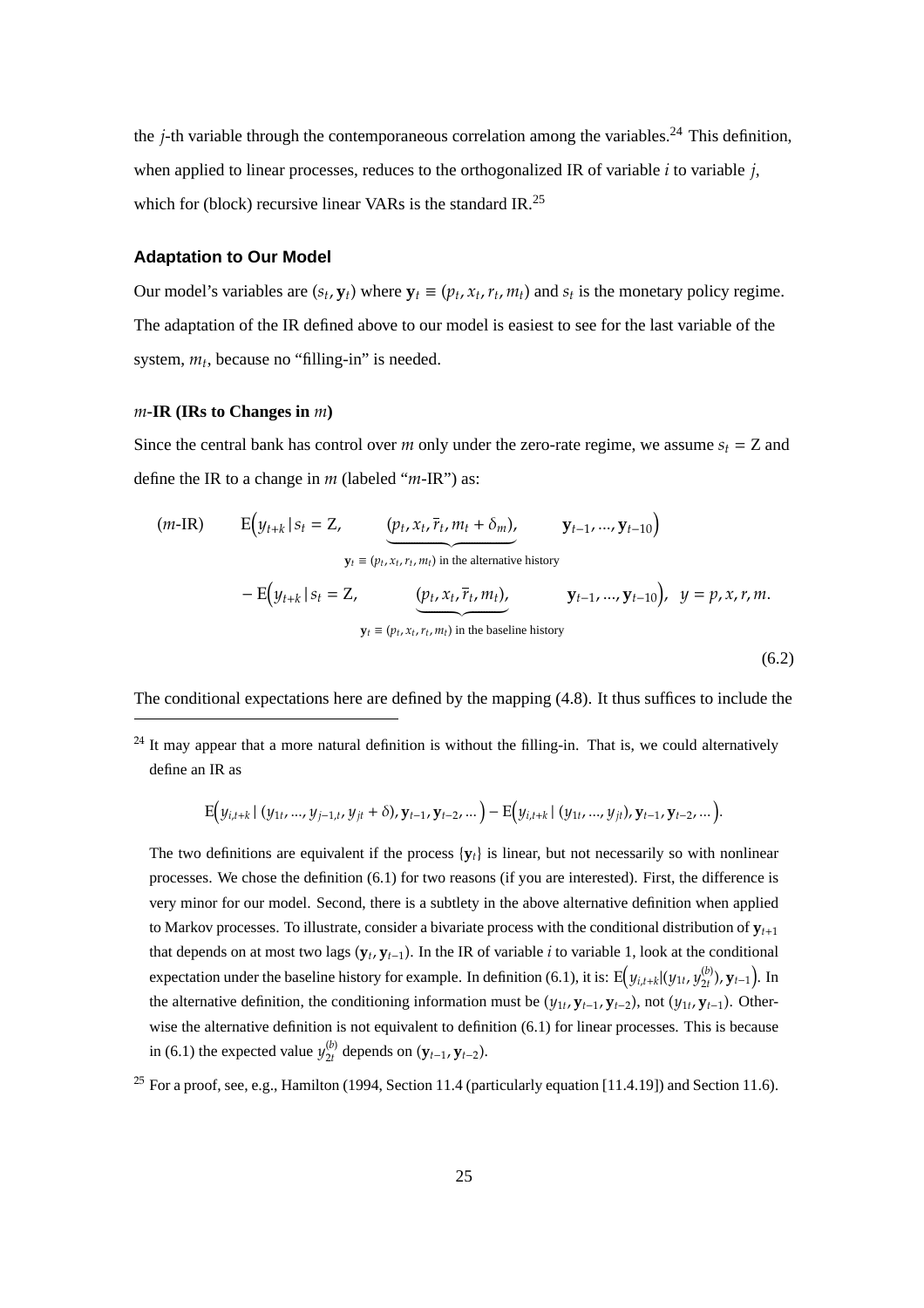current value of  $(s, y)$  and ten lags of  $y$  in the history. In both the baseline and alternative histories, we set  $r_t = \overline{r}_t$  because that is what is implied by the regime  $s_t = Z$ . To calculate the conditional expectation given the history, we use estimated parameters  $(\widehat{\theta}_A, \widehat{\theta}_B, \widehat{\theta}_C)$  for the parameter vectors in (4.8). The estimated reduced-form parameters  $\hat{\theta}_A$  are in Table 6, the estimated Taylor rule parameters  $\widehat{\theta}_B$  are in Table 4, and the excess reserve supply parameters  $\widehat{\theta}_C$ are in Table 5. Two further aspects of the calculation of conditional expectations need to be mentioned at this junction:

- (Monte Carlo integration) We compute numerically the conditional expectations by simulating a large number of sample paths generated by the mapping (4.8) and then taking the average of those simulated sample paths. In the estimated IRs and counter-factual simulations to be reported below, 10,000 simulated paths are generated.
- (projected paths of exogenous variables) There are four exogenous variables in the system:  $\bar{r}$ (the rate paid on reserves), the banking crisis dummy (for September 1995-July 1998), the Mieno (anti-bubble) dummy (for December 1989-June 1991), and the trend growth rate (the 12-month growth rate of potential GDP). Each simulated sample path of (*s*, **y**) from the base period *t* depends on the projected path from *t* on of those exogenous variables.<sup>26</sup> The IR, which compares two simulated sample paths, is invariant to the projected exogenous variables path with linear systems, but not so with nonlinear systems such as ours. The projected path of the exogenous variables we use for the IR calculations reported below is their actual path (with the values beyond the sample period set equal to the value at the end of the period).

#### *r***-IR (IRs to Changes in** *r***)**

A change in the policy rate is possible only under regime P. The IR to a policy rate change,

<sup>&</sup>lt;sup>26</sup> Therefore, the expectations operator should have a subscript  $t$  ( $E_t$  rather than E). We won't carry this sub *t* for notational simplicity.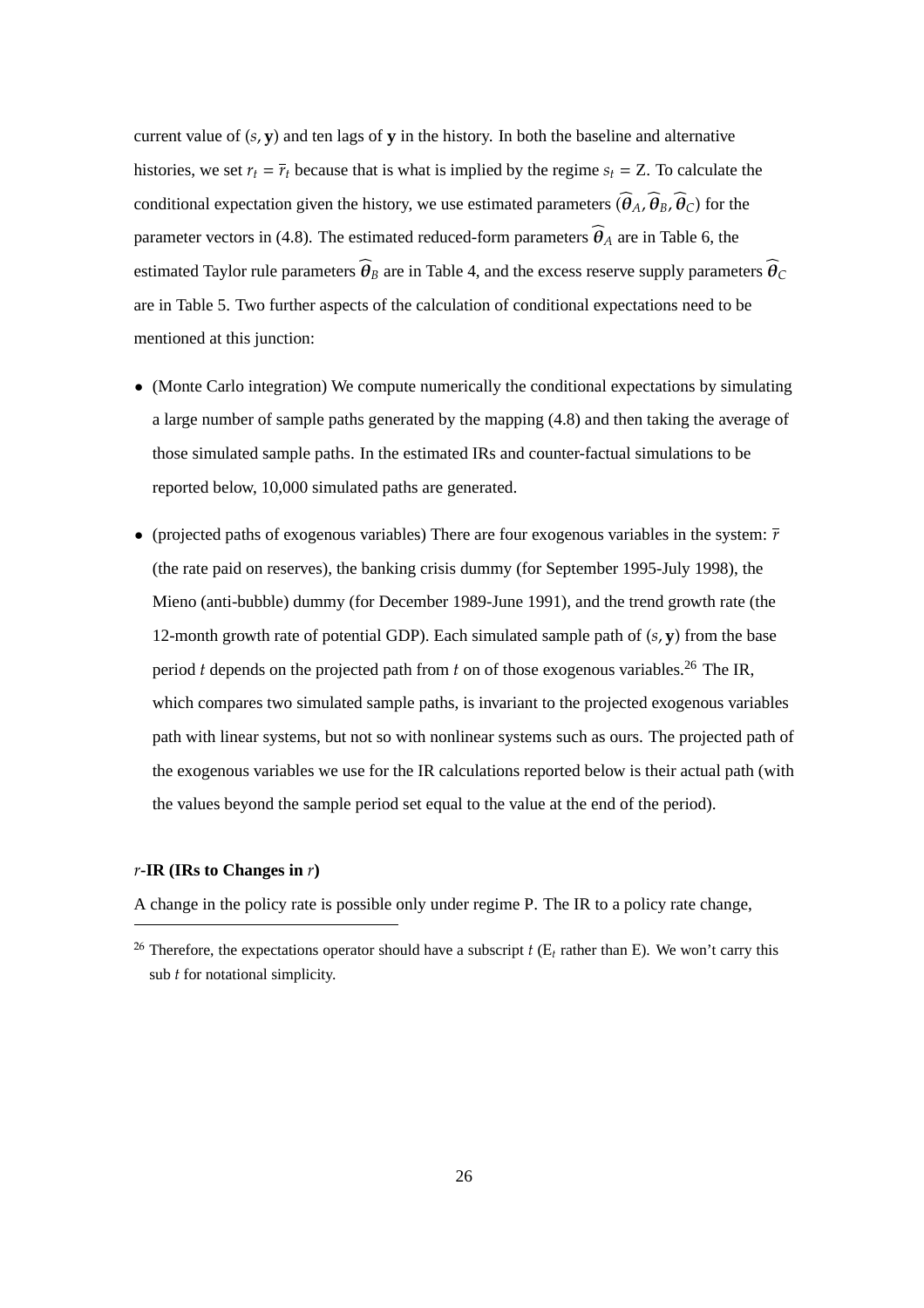labeled "*r*-IR", then, is

$$
\begin{aligned}\n(r\text{-IR}) \qquad & \mathbf{E}\Big(y_{t+k} \,|\, s_t = \mathbf{P}, \qquad \underbrace{(p_t, x_t, r_t + \delta_r, 0)}, \qquad \mathbf{y}_{t-1}, \dots, \mathbf{y}_{t-10}\Big) \\
& \mathbf{y}_t \equiv (p_t, x_t, r_t, m_t) \text{ in the alternative history} \\
& \quad - \mathbf{E}\Big(y_{t+k} \,|\, s_t = \mathbf{P}, \qquad \underbrace{(p_t, x_t, r_t, 0)}, \qquad \mathbf{y}_{t-1}, \dots, \mathbf{y}_{t-10}\Big), \quad y = p, x, r, m. \\
& \mathbf{y}_t \equiv (p_t, x_t, r_t, m_t) \text{ in the baseline history}\n\end{aligned}\n\tag{6.3}
$$

Under the assumption (to be relaxed in Section 7) of zero excess reserve demand, the excess reserve rate *m* is zero under P. So the "filled-in" value of  $m_t$  is 0 in both the baseline and alternative histories.

#### **PZ-IR (IRs to a Change in Regime from P to Z)**

To define IRs to changes in the regime *s<sup>t</sup>* , we require that the regime be the only difference between the two possible histories. So set  $r_t$  to  $\bar{r}_t$  in both histories because that is the rate set by the central bank under  $s_t = Z$  and set  $m_t$  to 0, the value of *m* under P. Thus,<sup>27</sup>

$$
\begin{aligned}\n\text{(PZ-IR)} \qquad \mathbf{E}\Big(y_{t+k} \,|\, s_t = \mathbf{Z}, & \underbrace{(p_t, x_t, \overline{r}_t, 0)}_{\mathbf{y}_t = (p_t, x_t, r_t, m_t) \text{ in the alternative history}} \\
&\quad - \mathbf{E}\Big(y_{t+k} \,|\, s_t = \mathbf{P}, & \underbrace{(p_t, x_t, \overline{r}_t, 0)}_{\mathbf{y}_t = (p_t, x_t, r_t, m_t) \text{ in the baseline history}} \mathbf{y}_{t-1}, \dots, \mathbf{y}_{t-10}\Big), & y = p, x, r, m. \\
&\quad \text{(6.4)}\n\end{aligned}
$$

**Estimated IRs**

In the next several figures, we display estimated IRs with error bands. The error bands are obtained as follows. Draw a parameter vector from the estimated asymptotic distribution and do

the second conditional expectation in (6.4)  $\equiv \lim_{r \downarrow \bar{r}_t} E(y_{t+k} | s_t = P, (p_t, x_t, r, 0), y_{t-1}, ..., y_{t-10}).$ 

<sup>&</sup>lt;sup>27</sup> It is true that, in our model, the policy rate  $r_t$  is greater than the rate paid on reserves  $\bar{r}_t$  under P, so the baseline history in the second conditional expectation in the definition (6.4) is not possible. We can, however, make this conditional expectation well-defined as the limit as the policy rate falls arbitrarily close to  $\bar{r}_t$ :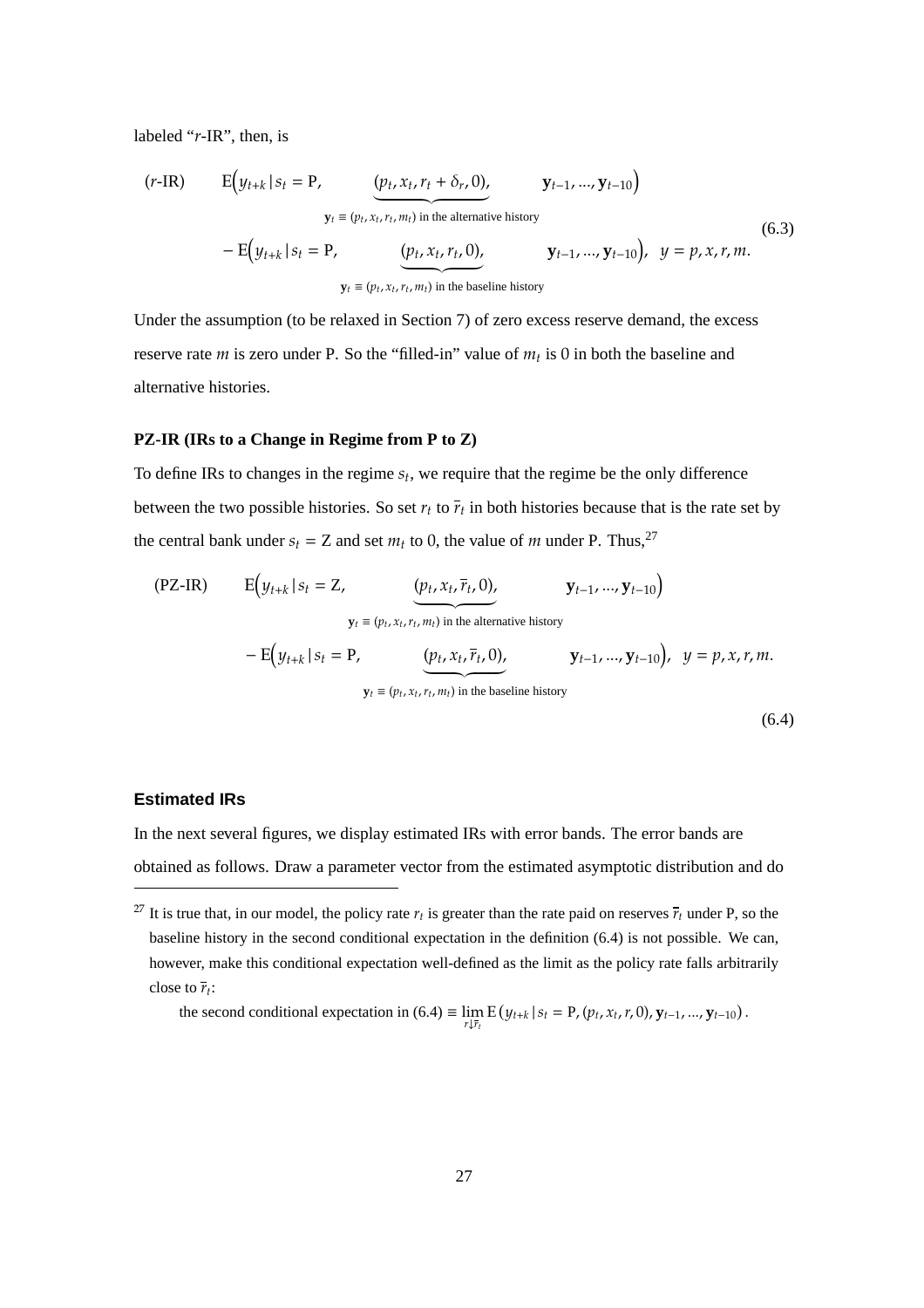the Monte Carlo integration (with 1,000 simulations given the parameter vector).<sup>28</sup> Continue this until we accumulate 400 "valid"  $IRs<sup>29</sup>$  Pick the 84 and 16 percentiles for each horizon (so the coverage rate is 68%, corresponding to one-standard error bands).

#### *m***-IRs**

The *m*-IR does not depend very much on the choice of the base period *t*. Figure 4a shows the *m*-IR profile for  $k = 0, 1, 2, ..., 60$  for the base period of February 2004 (the peak QE month) when  $m_t = 1.849$ , about 6.4 (= exp(1.849)) times required reserves.<sup>30</sup> The lower-left panel shows the response of *m*, so its intercept at horizon  $k = 0$  (the base period) equals the perturbation  $\delta_m$ . Its size is chosen so that its ratio to the estimated standard deviation of the reserve supply shock  $v_{st}$  (which is 0.132 from Table 5) roughly equals the ratio of  $-\delta_r$  (the perturbation in  $r$ -IR) to the estimated standard deviation of the policy rate shock  $v_{rt}$  (0.134 from Table 4). We will set  $\delta_r = -1$  percentage point in the *r*-IRs below and  $\delta_m = 1.0$ .

The estimated IR profile of the output gap  $(x)$  is shown in the upper-right panel of the figure.

- <sup>29</sup> Let *IR*(*i*, *k*) be the *k*-period ahead IR of variable *i* and let *n* be the IR horizon. For each *i*, define  $v_{1i} \equiv \sum_{k=1}^{\ell} (IR(i,k))^2$  and  $v_{2i} \equiv \sum_{k=\ell+1}^{n} (IR(i,k))^2$  where  $\ell$  is the largest integer not exceeding 0.8*n*. We declare the IR "valid" if  $\min_i v_{2i}/v_{1i} \leq 0.1$ . We set *n* (the IR horizon) to 120.
- <sup>30</sup> Because the base period *t* is after the structural break date of March 1995, the estimated reduced-form parameter vector  $\hat{\theta}_A$  used for simulating sample paths for the Monte Carlo integration comes from the reduced-form estimate for the post-break period (the middle panel in Table 6).

<sup>&</sup>lt;sup>28</sup> The likelihood function is additively separable as shown in (5.1) where  $\theta_A$  is the bivariate reducedform parameters (including the error variance-covariance matrix),  $\theta_B$  is the Taylor rule parameters, and  $\theta_C$  describes the excess reserve supply function. Consequently, if  $\hat{\theta}_A$  is the ML estimator of  $\theta_A$ , for example, and if Avar $(\widehat{\theta}_A)$  is its asymptotic variance, a consistent estimator, Avar $(\widehat{\theta}_A)$ , of the asymptotic variance is the inverse of  $1/T$  times the Hessian of  $L_A(\theta_A)$  where *T* is the sample size. For  $\theta_B$ , we draw the parameter vector by generating a random vector from  $\mathcal{N}\left(\widehat{\theta}_B, \frac{1}{T}A\widehat{var(\theta_B)}\right)$ . We do the same for and  $\theta_C$ . For  $\theta_A$ , we draw the parameter vector according to the RATS manual. That is, let  $\Sigma$  here be the ML estimator of the 2 × 2 variance-covariance matrix  $\Sigma$  of the bivariate error vector in the reduced form. It is simply the sample moment of the bivariate residual vector from the reduced form. We draw  $\Sigma$  from the inverse Wishart distribution with  $\widehat{\Sigma}$  and  $T - K$  as the parameters, where *T* is the sample size and *K* is the number of regressors. Let  $\widetilde{\Sigma}$  be the draw. We then draw reduced-form coefficient vector from  $\mathcal{N}(\mathbf{b}, \Sigma \otimes \mathbf{S}_{XX}^{-1})$ , where **b** here is the estimated reduced-form coefficients and **S***XX* is the sample moment of the reduced-form regressors.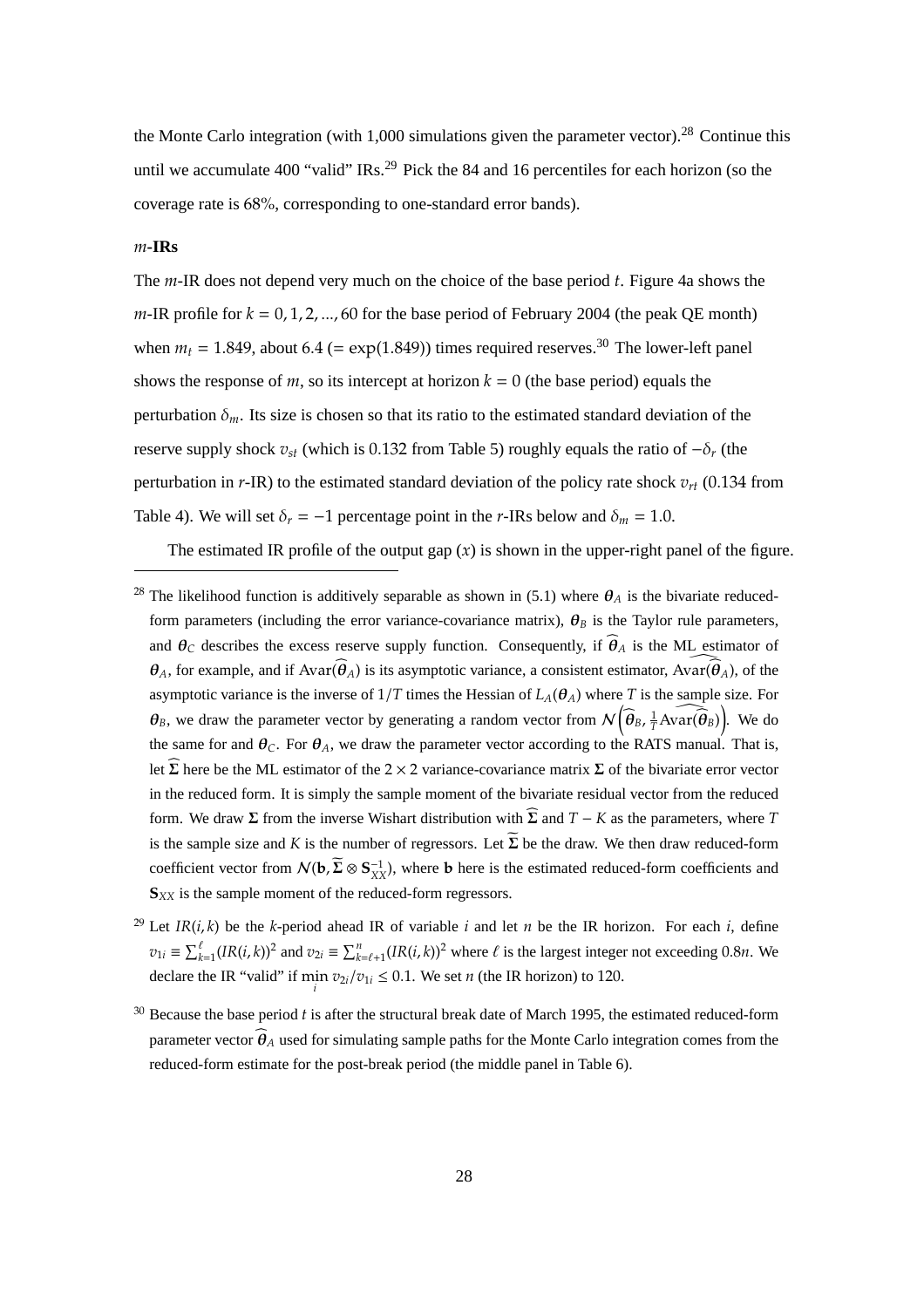Its impact effect (the IR at  $k = 1$ ) is about 0.40% (which is the lagged *m* coefficient in the output equation of 0.40 shown in Table 6 times  $\delta_m = 1$ ). Because of the persistence in the output dynamics exhibited in the estimated reduced form, the IR builds on the impact effect and goes up to nearly 2% in 12 months or so. For monthly inflation  $(p)$ , the impact effect (at  $k = 1$ ) is greater, but the effect tapers off due to the lack of persistence. Because both output and inflation rise, regime P is more likely to occur under the alternative scenario. This is why the response of the policy rate (*r*) gradually rises from zero with the response of *m* turning negative. This also explains why the average duration from the base period of the initial regime (which is Z in both the base and alternative scenarios) is shorter under the alternative scenario with 10 months than under the base scenario with 28 months.

#### *r***-IRs**

For the *r*-IR, we wish to examine, as we did with the *m*-IR, expansionary monetary policies. So we take the policy rate perturbation  $\delta_r$  to be negative 1 percentage point ( $\delta_r = -1$ ). In order to calculate the response of the cut in the policy rate, however, the base period has to be May 1995 or before, when the policy rate is above 1 percent. We take the base period *t* to be the earliest month after the structural break, March 1995, when the policy rate, at  $r_t = 2.0\%$ , was comfortably above zero.

Figure 4b has the IR profiles. The 1 percentage point rate cut can be read off from the intercept of the lower-left panel, which shows the response of  $r$ . In the response of  $p$ , shown in the upper-left panel, the impact effect (the IR at  $k = 1$ ) is *negative*, at  $-0.44\%$ , but the wrong sign is quickly reversed in several months. The error band shows that, for all *k*, the response is not significantly different from zero. The output gap response shows that the rate cut has a strong expansionary effect, reaching a peak of about 2.4% in 12 months. Because of the high initial policy rate of 2.0%, the system rarely switches to QE in the simulations (the average duration of the initial regime of P is about 3 years under either scenario, baseline or alternative), which explains the almost no response of *m* as shown in the south-east panel of the figure. Therefore, the IR would look very similar even if we allowed for two QE types, "weak" and "strong" QEs. That this is indeed the case will be shown in Section 7.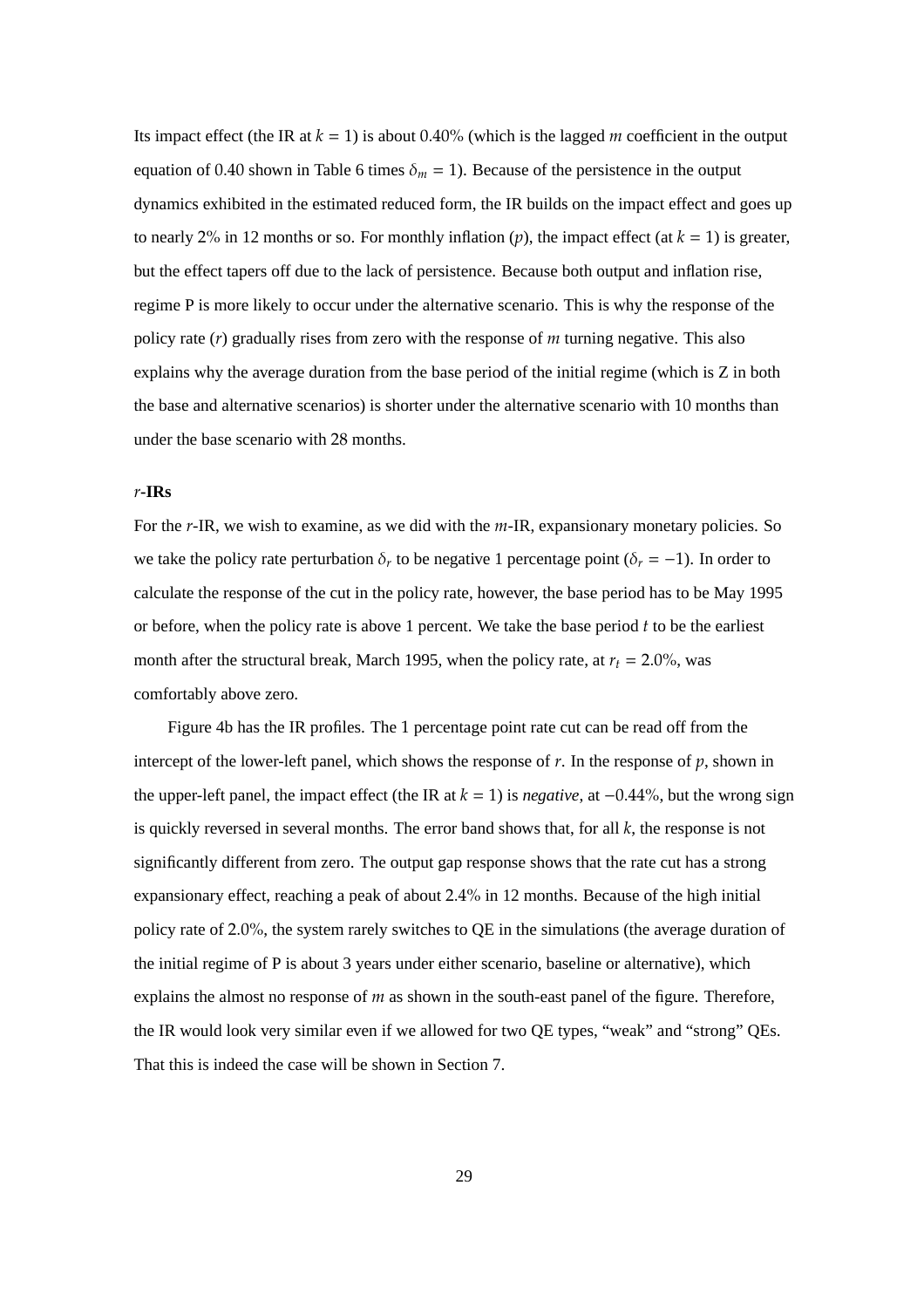#### **Counter-factual Analysis**

More interesting counter-factual analyses are possible if we combine the three IRs. To illustrate, we examine the episode of the winding-down of QE2. The data on  $(s_t, m_t, r_t, p_t, \pi_t, x_t)$  during the episode are in Table 2.

The last month of QE2 is June 2006 and the normal regime P resumed in July 2006. If QE2 were allowed to continue until July 2006, what difference would it have made? We can answer the question by setting *t* = July 2006 (when the regime was P) and taking Z as the counter-factual alternative regime. The difference we calculate, then, is

$$
E(y_{t+k} | s_t = Z, (p_t, x_t, \bar{r}_t, m_t^e), y_{t-1}, ..., y_{t-10}) - E(y_{t+k} | s_t = P, (p_t, x_t, r_t, 0), y_{t-1}, ..., y_{t-10}).
$$
 (6.5)

Thus, the perturbation occurs to not just one but three variables:  $r_t$ ,  $m_t$ , and  $s_t$ . Here,  $m_t^e$  is the "filled-in" value for  $m$ , namely the level of  $m_t$  that can be expected given the history leading up to  $(p_t, x_t)$  and given the current regime is  $s_t = Z$  (so  $m_t$  is supply-determined). It can be written as<sup>31</sup>

$$
m_t^e \equiv \mathbb{E}[\max[m_{st}, 0] | p_t, x_t, \mathbf{y}_{t-1}, ..., \mathbf{y}_{t-10}] = \mathbb{E}_{v_{st}}[\max[m_{st}, 0] | \pi_t, x_t, m_{t-1}]
$$
\n
$$
\text{with } m_{st} \text{ given by (4.7).}
$$
\n(6.6)

The estimate of this  $m_t^e$  for  $t =$  July 2006 is 0.45, which is about 1.6 (= exp(0.45)) times required reserves, about a quarter of the ratio (of 6.4) observed at the peak QE month of February 2002.

The estimated profile of the difference (6.5) for  $y = p, x, r, m$  is in Figure 4c. The perturbations to *m* of  $\delta_m = 0.45$  and to *r* of  $\delta_r = -0.26$  ( $r_t = 0.26$ % and  $\bar{r}_t = 0$ % in July 2006) can be read off from the intercepts in the two lower panels. Surprisingly, despite the increase in *m* from  $m_t = 0$  to  $m^e = 0.45$ , both inflation and output *decline*.

To see why continuing QE2 would have been contractionary (namely, terminating QE2 was

 $31$  This conditional expectation can be computed analytically by one of the standard Tobit formulas. Consider the Tobit model  $y = max[x'\beta + u, c]$  where  $u \sim N(0, \sigma^2)$ . We have:  $E(y|x) = [1 - \Phi(v)] \times$  $[\mathbf{x}'\beta + \sigma \lambda(v)] + \Phi(v)c$ , where  $v \equiv (c - \mathbf{x}'\beta)/\sigma$  and  $\lambda(v) \equiv \phi(v)/[1 - \Phi(v)]$ . Here,  $\phi$  and  $\Phi$  are the pdf and cdf of the standard normal distribution.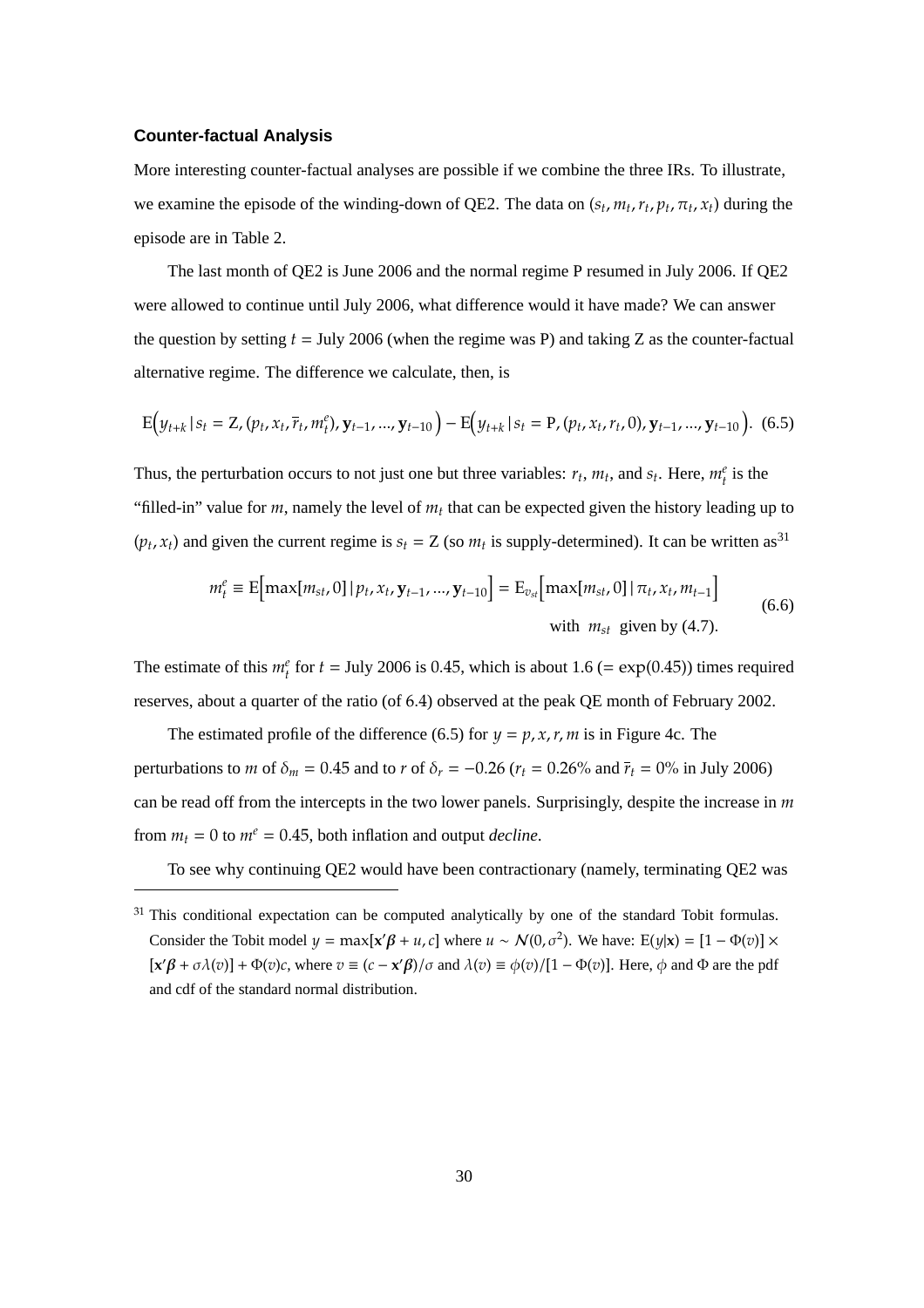*expansionary*), decompose the (overall) difference (6.5) as the sum of *m*-IR, PZ-IR, and *r*-IR:

$$
(6.5) = \underbrace{E(y_{t+k} | s_t = Z, (p_t, x_t, \bar{r}_t, m_t^e), \dots) - E(y_{t+k} | s_t = Z, (p_t, x_t, \bar{r}_t, 0), \dots)}_{m\text{-IR}} + \underbrace{E(y_{t+k} | s_t = Z, (p_t, x_t, \bar{r}_t, 0), \dots) - E(y_{t+k} | s_t = P, (p_t, x_t, \bar{r}_t, 0), \dots)}_{PZ\text{-IR}} + \underbrace{E(y_{t+k} | s_t = P, (p_t, x_t, \bar{r}_t, 0), \dots) - E(y_{t+k} | s_t = P, (p_t, x_t, r_t, 0), \dots)}_{r\text{-IR}}.
$$
\n(6.7)

The culprit is the pure regime change effect represented by the PZ-IR. Its profile, shown in Appendix Figure 2, is very similar to the overall profile in Figure 4c. As we know from Figure 4a, the *m*-IR component is expansionary, which means that the *r*-IR component for the same base period is *contractionary* in spite of the decline in the policy rate from  $r_t = 0.26\%$  to  $\bar{r}_t = 0\%$ . This is because lowering the rate from an already very low level makes it more likely that the regime switches from P to Z in the future with all the contractionary effect of the pure regime change effect. That the *r*-IR component is almost a mirror image of the *m*-IR component is shown in Appendix Figure 3.

A question arises: if exiting from QE by switching to P in July 2006 was expansionary, would it have been better to end it earlier? We can answer this question by considering the opposite of (6.5) for the base period *t* before July 2006 when the excess reserve rate  $m_t$  was greater. That is, take Z, not P, as the baseline regime and take P, not Z, as the counter-factual alternative regime. So the difference we calculate is

$$
E(y_{t+k} | s_t = P, (p_t, x_t, \overline{r}_t, 0), y_{t-1}, ..., y_{t-10}) - E(y_{t+k} | s_t = Z, (p_t, x_t, \overline{r}_t, m_t), y_{t-1}, ..., y_{t-10})
$$
  

$$
= -\left[ E(y_{t+k} | s_t = Z, (p_t, x_t, \overline{r}_t, 0), ... ) - E(y_{t+k} | s_t = P, (p_t, x_t, \overline{r}_t, 0), ... ) \right]
$$
  
PZ-IR  

$$
- \left[ E(y_{t+k} | s_t = Z, (p_t, x_t, \overline{r}_t, m_t), ... ) - E(y_{t+k} | s_t = Z, (p_t, x_t, \overline{r}_t, 0), ... ) \right]
$$
  
(6.8)  

$$
m-IR
$$

for any of the Z months preceding July 2006. There is no *r*-IR component because we set the policy rate at  $\bar{r}$  in both the baseline and alternative scenarios. The first component of the difference, which is the negative of the PZ-IR, is positive for both *p* and *x* because the PZ-IR is,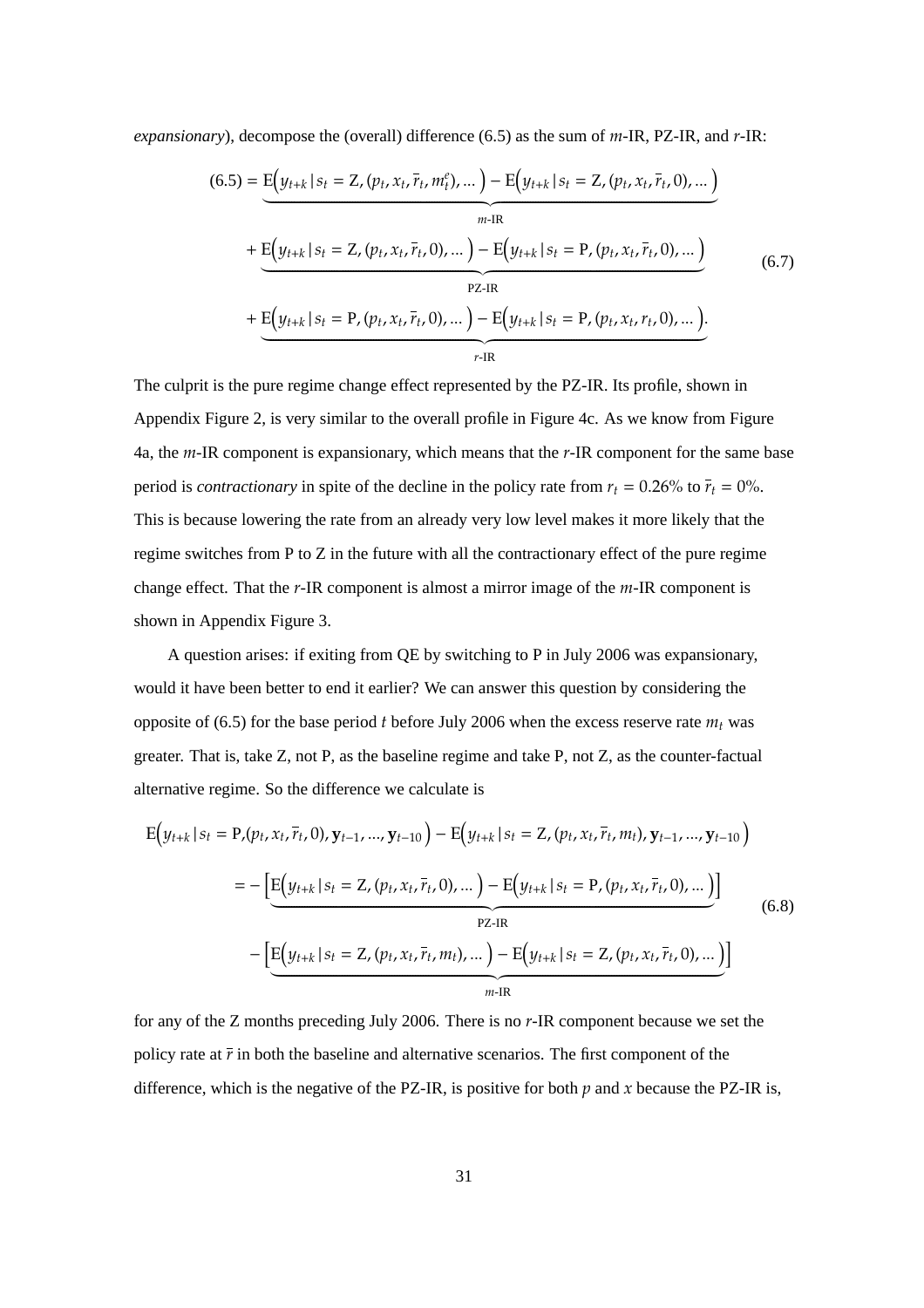as just seen, contractionary. Whether the overall difference (6.8) is positive or not (namely, whether ending QE would have been expansionary or not) depends on the strength of the *m*-IR component which, in turn, depends on the size of  $m_t$ . If  $m_t$  is not large enough, the PZ-IR component dominates and the profiles of inflation and output responses would be the opposite of those in Figure 4c. This is indeed the case for  $t =$  June 2006 (with  $m_t = 0.46$  as shown in Table 2), May 2006 (with  $m_t = 0.55$ ) and April 2006 ( $m_t = 1.0$  or the actual-to-required reserve ratio of 2.7), but not for March 2006 with  $m<sub>t</sub> = 1.51$  or with the actual-to-required reserve ratio of 4.5. Exiting from QE2 in March 2006 and hence reducing *m* from 1.51 to zero would have been contractionary.

# **Why is PZ-IR Contractionary?**

By way of answering the question, we focus on the the impact effect on  $(p, x)$ , namely their IR at  $k = 1$  (one period ahead), because it can be calculated analytically. Write the reduced form for period  $t + 1$  as<sup>32</sup>

$$
\begin{bmatrix} p_{t+1} \\ x_{t+1} \end{bmatrix} = \begin{cases} c(s_t) + \phi_g(s_t)g_{t+1} \\ (2 \times 1) \end{cases} + \phi_p(s_t)p_t + \phi_x(s_t)x_t + \phi_r(s_t)r_t + \phi_m(s_t)m_t + \varepsilon_{t+1}, \quad (6.9)
$$

where  $g_{t+1}$  is the concurrent trend growth rate (the 12-month growth rate of potential output to month  $t + 1$ ). We can interpret the term in braces,  $\mathbf{c}(s_t) + \phi_g(s_t)g_{t+1}$ , as the time-varying intercept. Our estimates of the coefficients can be read off from Table 6. For example,

$$
\mathbf{c}(\mathbf{P}) = \begin{bmatrix} 0.12 \\ -0.88 \end{bmatrix}, \quad \mathbf{c}(\mathbf{Z}) = \begin{bmatrix} -0.57 \\ -0.99 \end{bmatrix}, \quad \phi_{g}(\mathbf{P}) = \begin{bmatrix} -0.51 \\ 1.31 \end{bmatrix}, \quad \phi_{g}(\mathbf{Z}) = \begin{bmatrix} -0.24 \\ 0.03 \end{bmatrix}.
$$

The impact effect of the regime change from P to Z comes from the change in the reduced-form coefficients. Since  $r_t = \overline{r}_t$  and  $m_t = 0$  in the PZ-IR, we have:

$$
\begin{aligned}\n\begin{bmatrix}\n\text{PZ-IR of } p \text{ at } k=1 \\
\text{PZ-IR of } x \text{ at } k=1\n\end{bmatrix} &= \left\{ \left[ \mathbf{c}(Z) - \mathbf{c}(P) \right] + \left[ \phi_g(Z) - \phi_g(P) \right] g_{t+1} \right\} \\
&+ \left[ \phi_p(Z) - \phi_p(P) \right] p_t + \left[ \phi_x(Z) - \phi_x(P) \right] x_t + \left[ \phi_r(Z) - \phi_r(P) \right] \overline{r}_t.\n\end{aligned}\n\tag{6.10}
$$

 $32$  There is no need to include the Mieno (anti-bubble) and banking crisis dummies in the reduced form because their values are zero for the base period in question.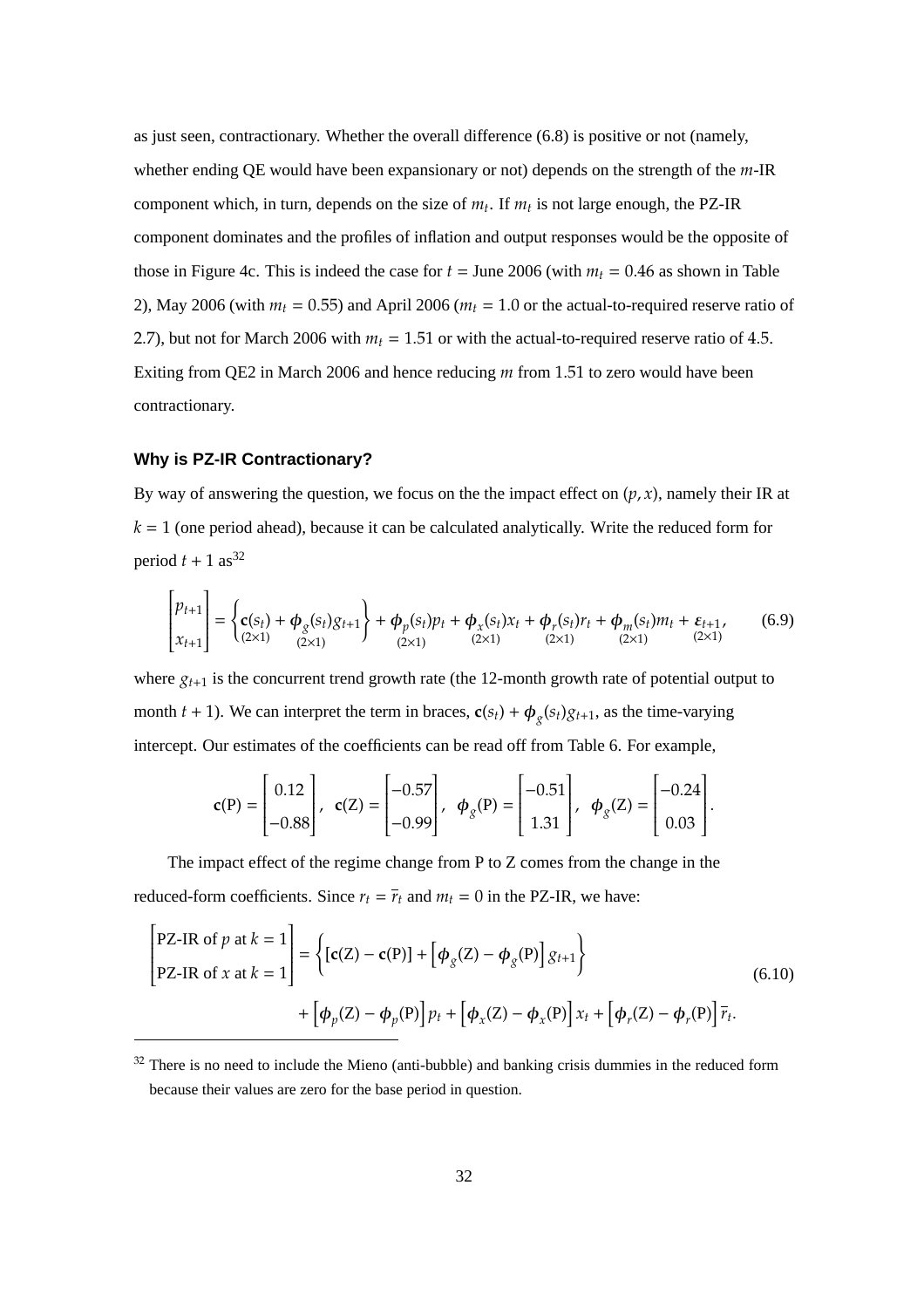For the base period of *t* =July 2006, we have  $p_t = -0.3$ ,  $x_t = -0.8$  from Table 2. Also,  $\bar{r}_t = 0$  and  $g_{t+1} = 0.86$ . Thus, for  $t =$ July 2006,

$$
\begin{bmatrix}\n\text{PZ-IR of } p \text{ at } k=1 \\
\text{PZ-IR of } x \text{ at } k=1\n\end{bmatrix} = \left\{ \underbrace{\begin{bmatrix} -0.57 - 0.12 \\ -0.99 - (-0.88) \end{bmatrix}}_{c(Z) - c(P)} + \underbrace{\begin{bmatrix} -0.24 - (-0.51) \\ 0.03 - 1.31 \end{bmatrix}}_{p_t} \times \underbrace{\begin{bmatrix} 0.86 \\ \phi_x(z) - \phi_x(p) \end{bmatrix}}_{p_t} + \underbrace{\begin{bmatrix} -0.06 - (-0.09) \\ 0.08 - (-0.01) \end{bmatrix}}_{p_t} \times \underbrace{-0.3}_{p_t} + \underbrace{\begin{bmatrix} 0.12 - 0.13 \\ 0.79 - 0.98 \end{bmatrix}}_{p_t} \times \underbrace{\begin{bmatrix} -0.8 \ -1.1 \end{bmatrix}}_{x_t} - \underbrace{\begin{bmatrix} -0.46 \\ -1.1 \end{bmatrix}}_{x_t}.\n\right\}.
$$
\n(6.11)

This shows that the primary source of the impact effect of  $(-0.46, -1.1)$  is the difference between the regimes in the time-varying intercept. More specifically for *p*, the difference is due to the constant term  $c(s_t)$ ; for *x*, it is due to the difference in the trend growth coefficient in the reduced form.

# 7 Robustness and Extensions

In this section, we examine how the inflation and output responses shown in Figure 4a-4c are affected to various changes to the model. It will be shown that: (i) allowing for two QE types makes very little difference, (ii) turning the demand for excess reserves on dampens the *r*-IR shown in Figure 4b, and (iii) changing the measure of potential GDP to HP (Hodrick-Prescott) filtered GDP brings about the price puzzle in the *r*-IR.

## **HP-Filtered GDP as Potential GDP**

So far, the measure of potential GDP that underlies the output gap and the trend growth rate has been the official estimate from the Cabinet Office. We now change the measure to the HP-filtered GDP which, as shown in Figure 2b, tracks actual GDP more closely than the Cabinet Office measure. For example, the output gap has been mostly positive since July 2011.

Figure 5a-5c show the monthly inflation  $(p)$  and output  $(x)$  responses with the alternative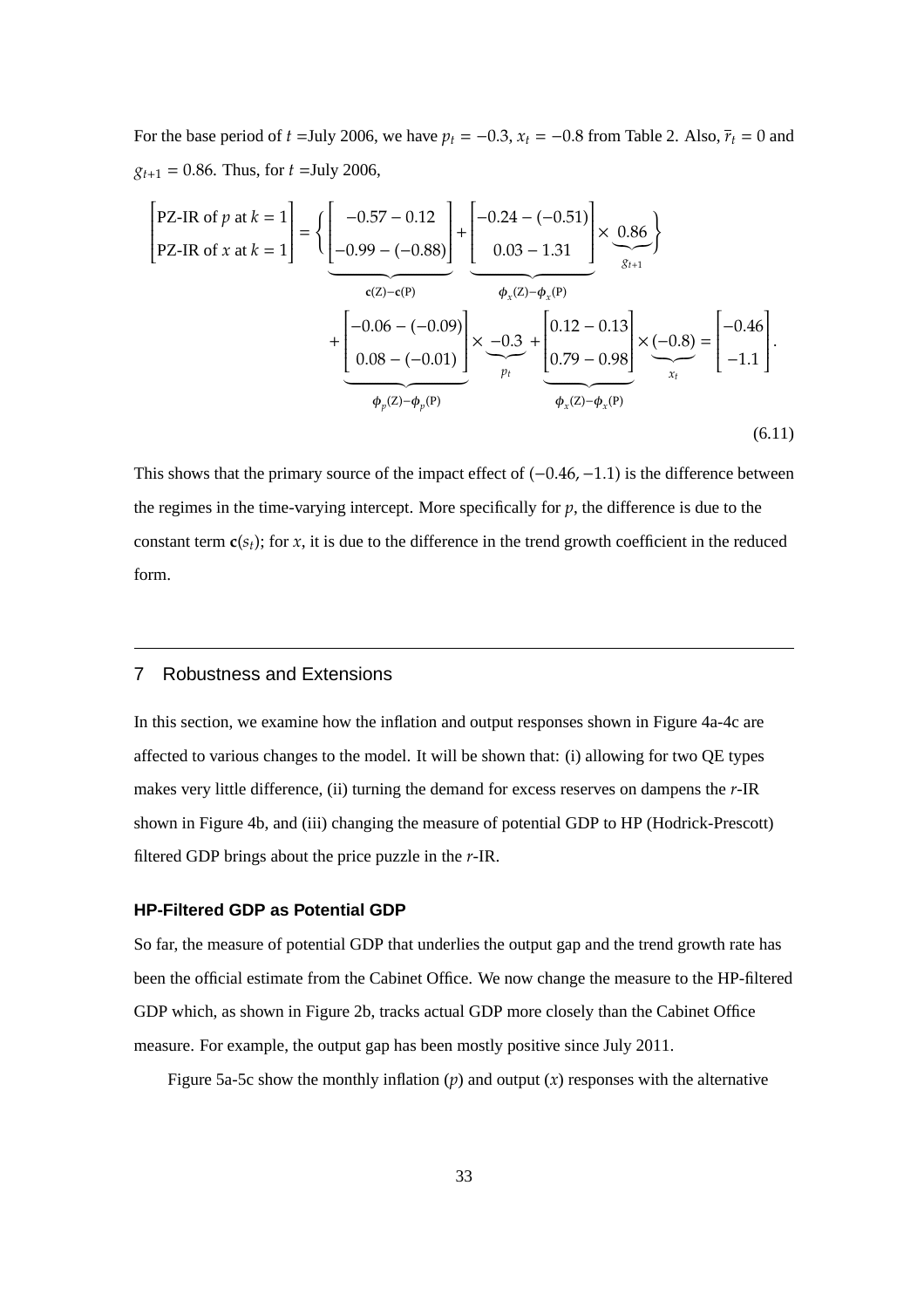measure of potential GDP. To save space, the IR profiles of the policy rate (*r*) and the excess reserve rate (*m*) are not shown because they look very similar to those in Figure 4. Of the three major conclusions stated in the introduction, two of them hold up: QE is expansionary and the exit from QE2 was expansionary. The conclusion about the effect of policy rate cuts does not fare so well, however. Recall from Figure 4b about the *r*-IR that the response of *p* to a 1 percentage point rate cut is, although negative initially, positive for most of the rest of the horizon and that the output response is positive and strong. The *r*-IR for *p* in Figure 5b exhibits the price puzzle, with the inflation response never recovering from the initial negative effect. The output response is about a half in size. The error bands are generally wider.

#### **Excluding the Trend Growth Rate from the System**

If we exclude the trend growth rate from both the reduced form shown in Table 6 and the Taylor rule in Table 4, the model becomes the one studied in Hayashi and Koeda (2014). The IR profiles shown in Figure 4 remain more or less the same except for Figure 4b about the *r*-IR. The price puzzle emerges and output shows virtually no response.

The reason for this is well understood since Sims (1992). If there is a variable (the trend growth rate in the present case) that the central bank responds to but is not included in the Taylor rule, then what the econometrician regards as the monetary policy shock will include not only the true policy shock but also the effect of this missing variable. If this variable is also missing in the inflation and output reduced form, then the IR to the incorrectly identified policy shock will be contaminated by the effect of the missing variable. In the case of a rate cut in the *r*-IR, the contaminated policy shock contains not only a genuine unexpected decrease in the policy rate but also a decline in the trend growth rate. For output, the expansionary effect of a rate cut is offset by the contractionary effect of a decline in trend growth. This explains the virtual non-response of output to a rate cut found in Hayashi and Koeda (2014).

#### **Turning Excess Reserve Demand On**

In all the simulations underlying the Monte Carlo integration, we turned the demand for excess reserves off by setting *m* to zero under regime P. We now relax this assumption. It entails three changes. First, replace the zero excess reserve under P in (4.6) by max $[m_{dt}, 0]$  where  $m_{dt}$  is the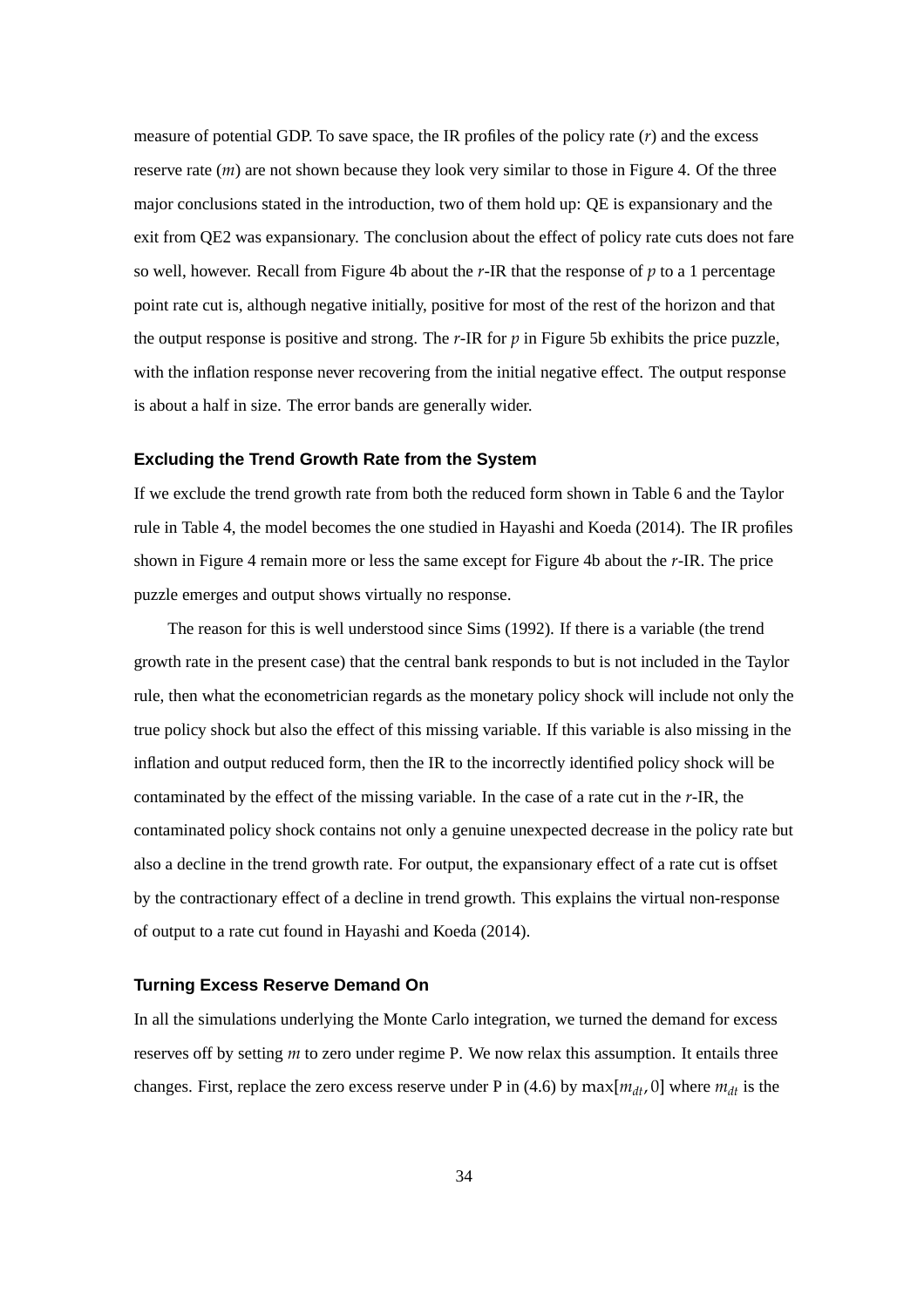demand for excess reserves to be specified below. Second, include lagged *m* in the reduced-form equations for lagged subgsample P. The upper panel of Table 7 has the reduced-form estimates for the post break period from March 1995. The lagged *m* coefficient comes out with a negative sign in both the  $p$  and  $x$  equations. Third, the definition of  $r$ -IR in (6.3) and the PZ-IR in (6.4) needs to be modified as follows: In (6.3), replace the zero for  $m_t$  in the alternative history by  $m_t^{(a)}$ *t* (the expected value of max $[m_{dt}, 0]$  given the history up to  $r_t + \delta_r$ ). Likewise, replace the zero for  $m_t$  in the baseline history by  $m_t^{(b)}$  $t_t^{(0)}$  (the expected value of max $[m_{dt}, 0]$  given the history up to  $r_t$ ). Similarly in (6.4), replace the zero for  $m_t$  in both the baseline and alternative histories by  $m_t^{(b)}$ *t* (the expected value given the history up to  $\bar{r}_t$ ).

The specification of  $m_{dt}$  we consider relates the excess reserve demand to the current values of  $\pi$  (the 12-month inflation rate),  $x$  (the output gap),  $r$  (the policy rate) and the lagged value of  $m$ . The equation is to be estimated on the subsample in which *m* is demand-determined. There is no need to correct for regime endogeneity because the excess reserve demand shock is independent of the regime. The estimation method is Tobit because of the censoring in max $[m_{dt}, 0]$ .

We argued in Section 3 that *m* was supply-determined during QE2 and QE3. Regarding QE1, based on our reading of the summary of discussions at the BOJ policy board meetings, we assume that  $m$  is demand-determined during  $QE1$ <sup>33</sup>. Thus the subsample for the excess reserve demand equation consists of those months under regime P between January 1988 and December 2012 (170 months) and QE1 (17 months).<sup>34</sup> We define the limit observations as the months for which  $m < 0.5$ %. There are 141 such months.<sup>35</sup> The estimated equation is (*t*-values in

<sup>&</sup>lt;sup>33</sup> In almost all the board meetings during QE1, one board member proposed to increase the current account balance far beyond what is required to guide the interbank rate to zero. The proposal was invariably voted down.

 $34$  Excluding the 17 QE1 months from the sample produces very similar estimates.

<sup>&</sup>lt;sup>35</sup> Recall that we have set  $m_t = 0$  for months between QE2 and QE3 (except the Lehman crisis months of September to November 2008), on the ground that banks postponed re-entry to the interbank market and held on to excess reserves. So those months, indicated by the thin bars in Figure 2a, are limit observations.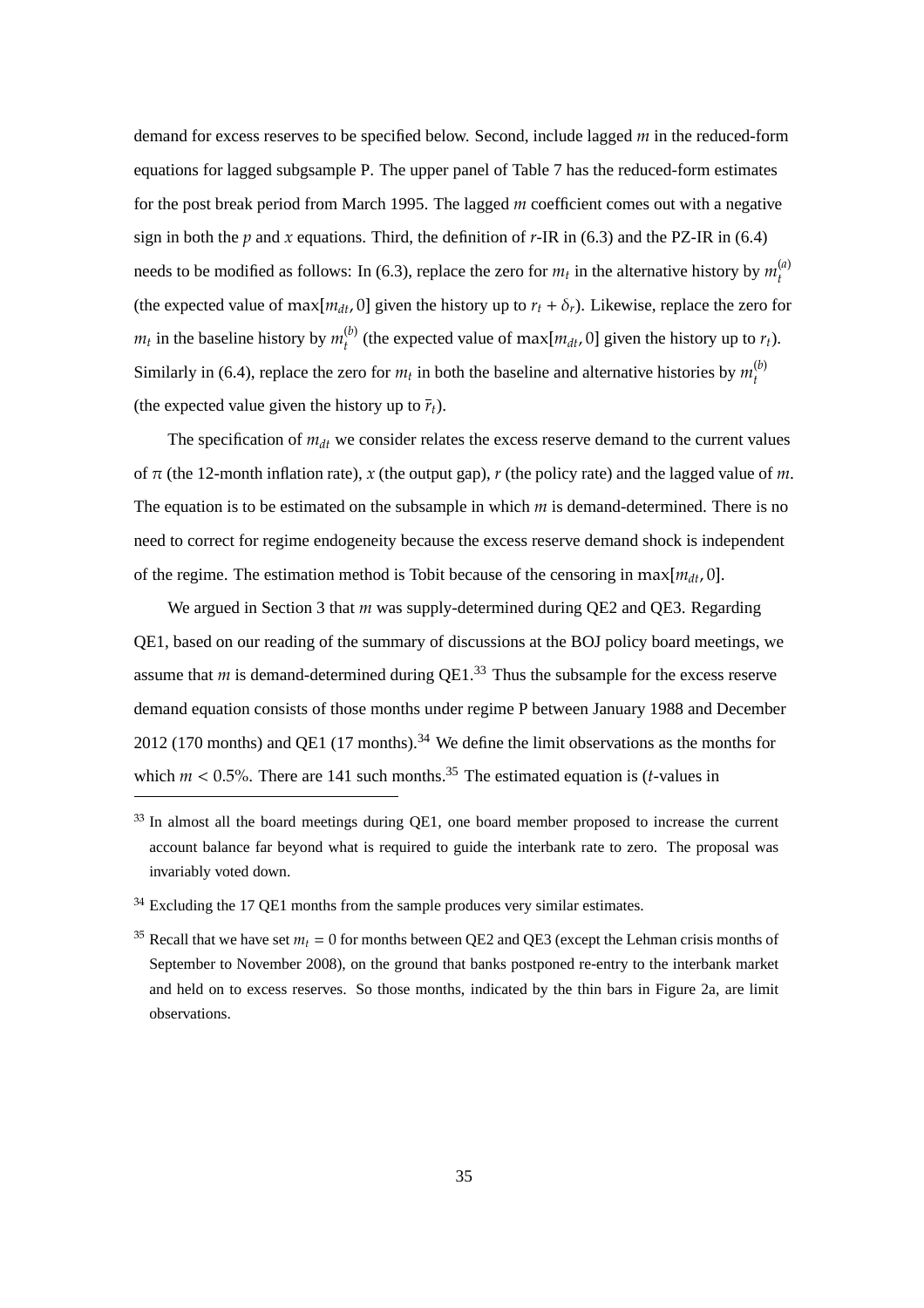brackets $)^{36}$ 

$$
m_{dt} = -0.005 + 0.011\pi_t - 0.015x_t - 0.12r_t + 0.60m_{d,t-1} + 1.01 \text{GULE}_{t},
$$
  
\n[-0.2] [0.5] [-2.6] [-2.4] [4.4] [2.7]

The last regressor,  $GULF_t$ , is a Gulf war dummy for February to April 1991.<sup>37</sup> The output coefficient is negative, perhaps because commercial banks desire excess reserves in recessions. The estimated error size (measured by its standard deviation) of 0.053 should be compared to the average fitted value of *mdt* of about −0.25 (banks on average would have liked to hold only 75% of required reserves). So  $m_t$  under P, which is max $[m_{dt}, 0]$ , is positive only occasionally.

When the excess reserve demand is turned on, only the *r*-IR, displayed in Figure 6, is affected noticeably. As in Figure 4b's *r*-IR, the initial regime, which is P in both the baseline and alternative scenarios, lasts for about 3 years. During those years, *m* is positive occasionally, which is contractionary because the lagged *m* coefficient, as shown in Table 7, is negative in both the inflation and output equations under P . The contractionary effect is greater under the alternative scenario because the lower policy rate increases *m* when it is positive. Thus the response of *p* and *x* is dampened.

# **Allowing for Two QE Types**

Finally, we extend the model to allow for two QE types, while the excess reserve demand is kept on. The zero-rate/QE regime *Z* is now composed of two sub-regimes. Under the "strong" QE, as

<sup>36</sup> The regime is P in July 2006, but the previous month is the last month of QE2 when *m* is far above 0. We assume that the excess reserve demand in that previous month is zero. So  $m_{d,t-1} = 0$  for  $t =$  July 2006.

 $37$  The value of *m* was about 2% in February, 5% in March, and 1% in April 1991. We include the Gulf dummy because we suspect there was some technical reason for excess reserves. At that time, there was a huge increase in the deposit by the Japanese treasury at the Bank of Japan. Most of it was for the payment of 13 billion dollars by the Japanese government to the U.S to help defray the cost of the Gulf war (which ended in February 1991). The output gap then was well above 2%, the policy rate was above 8%, and the financial system was apparently sound. There was no reason for commercial banks to hold excess reserves and the desired *m* would have been well below zero.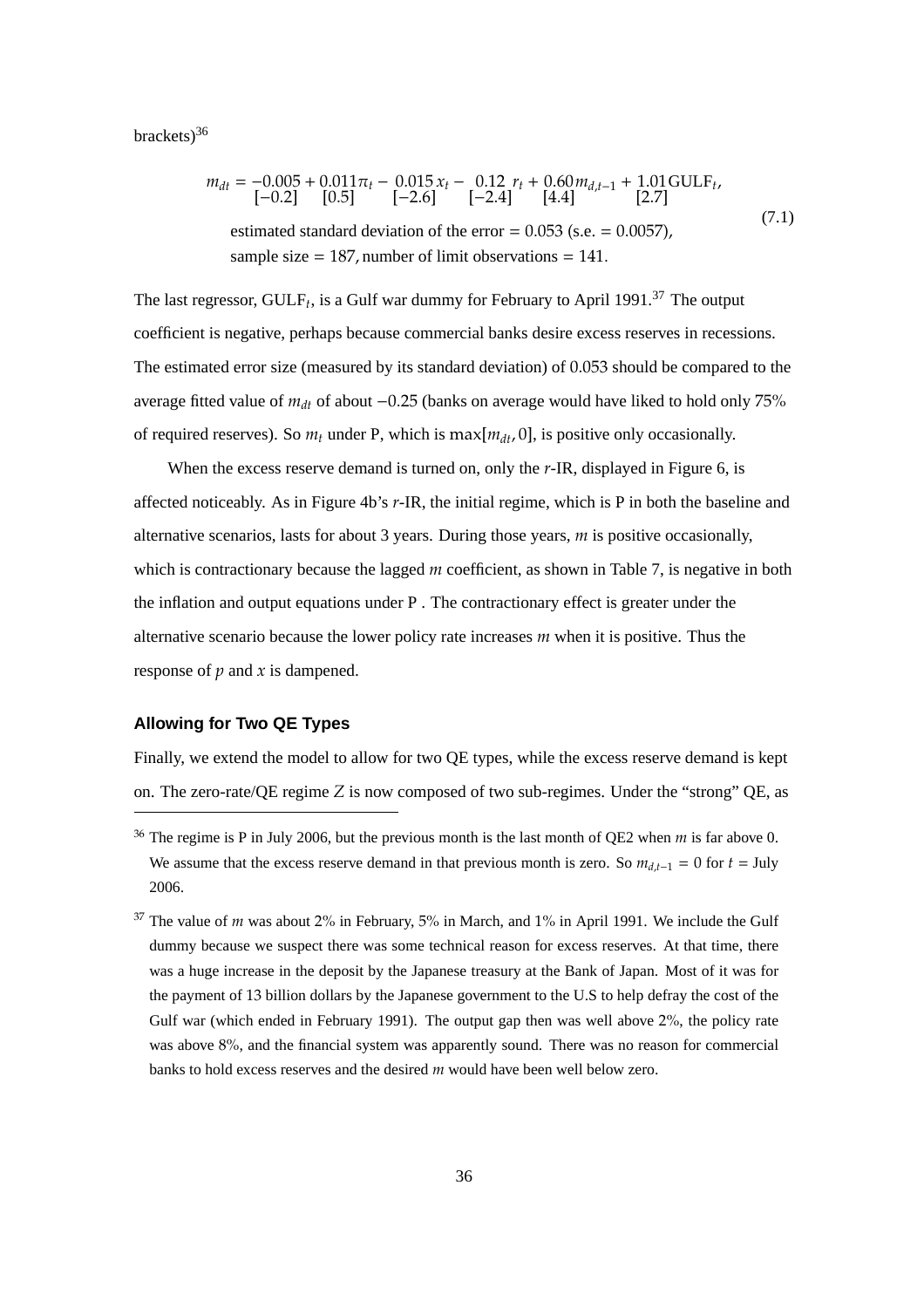in QE2&QE3 and labeled "S", the policy rate is zero and *m* is determined by the excess reserve supply equation (4.7). Under the "weak" QE, as in QE1 and labeled "W", the policy rate is zero but *m* is set by demand. Thus the censored Taylor rule (4.4) remains valid with  $Z = S$ , W, but the equation determining  $m_t$ , (4.6), is now

$$
m_{t} = \begin{cases} \max[m_{dt}, 0], & \text{if } s_{t} = P, W \\ \max[m_{st}, 0], & \text{if } s_{t} = S. \end{cases}
$$
 (4.6')

Regarding the regime evolution (4.5), we assume that the central bank chooses between "weak" and "strong" QEs randomly, with probability *q* for "weak" QE ("W") and 1 − *q* for "strong" QE ("S"). That is,  $(4.5)$  is modified as

 $\overline{a}$ 

If 
$$
s_{t-1} = P
$$
,  $s_t = \begin{cases} P & \text{if } \frac{\rho_r r_t^* + (1 - \rho_r) r_{t-1} + v_{rt}}{\text{shadow Taylor rate}} > \bar{r}_t, \\ Z = \begin{cases} S & \text{with probability } 1 - q \\ W & \text{with probability } q \end{cases} \\ \text{If } s_{t-1} = Z, s_t = \begin{cases} P & \text{if } \frac{\rho_r r_t^* + (1 - \rho_r) r_{t-1} + v_{rt}}{\text{shadow Taylor rate}} > \bar{r}_t \text{ and } \pi_t > \bar{\pi} + v_{\bar{\pi}t} &, v_{\bar{\pi}t} \sim N(0, \sigma_{\bar{\pi}}^2), \\ Z & \text{shadow Taylor rate} \end{cases} \text{, the given probability } \sigma_{\bar{\pi}} \text{ is the probability of the given probability } \sigma_{\bar{\pi}} \text{ and } \sigma_{\bar{\pi}} \text{ is the probability of the given probability } \sigma_{\bar{\pi}} \text{ and } \sigma_{\bar{\pi}} \text{ is the probability of the given probability } \sigma_{\bar{\pi}} \text{ and } \sigma_{\bar{\pi}} \text{ is the probability of the given probability } \sigma_{\bar{\pi}} \text{ and } \sigma_{\bar{\pi}} \text{ is the probability of the given probability } \sigma_{\bar{\pi}} \text{ and } \sigma_{\bar{\pi}} \text{ is the probability of the given probability } \sigma_{\bar{\pi}} \text{ and } \sigma_{\bar{\pi}} \text{ is the probability of the given probability } \sigma_{\bar{\pi}} \text{ and } \sigma_{\bar{\pi}} \text{ is the probability of the given probability } \sigma_{\bar{\pi}} \text{ and } \sigma_{\bar{\pi}} \text{ is the probability of the given probability } \sigma_{\bar{\pi}} \text{ and } \sigma_{\bar{\pi}} \text{ is the probability of the given probability } \sigma_{\bar{\pi}} \text{ and } \sigma_{\bar{\pi}} \text{ is the probability of the given probability } \sigma_{\bar{\pi}} \text{ and } \sigma_{\bar{\pi}} \text{ is the probability of the given probability } \sigma_{\bar{\pi}} \text{ and } \sigma_{\bar{\pi}} \text{ is the probability of the given probability. } \sigma_{\bar{\pi}} \text{ is the probability of the given probability. } \sigma_{\bar{\pi}} \text{ is the probability of the given probability. } \sigma_{\bar{\pi}} \text{ is the probability of the given probability. } \sigma_{\bar{\pi}} \text{ is the probability of the given probability } \sigma_{\bar{\pi}} \text{ and } \sigma_{\bar{\pi}} \text{ is the$ 

Thus we do not allow for the regime to change from S to W or from W to S; if the previous regime is S, for example, then the current regime is either P or S. In the IR calculations below, we set  $q = 1/3$ . If we set  $q = 0$ , this model reduces to the one studied in the preceding subsection, with only one QE type and with the excess reserve demand turned on.

The last piece of the model is the reduced form under W, which needs to be estimated on lagged subsample W (those *t*'s for which  $s_{t-1} = W$  or  $t - 1$  is in QE1). QE1 has only 17 observations. The shortness of the sample forces us to impose two restrictions on the reduced form. First, because *r* is constant (at 0) during QE1, the lagged *r* coefficient cannot be identified. We constrain the coefficient to be zero. Second, there is not much variation in the trend growth rate *g* during QE1, which creates near multi-collinearity between the constant and *g*. We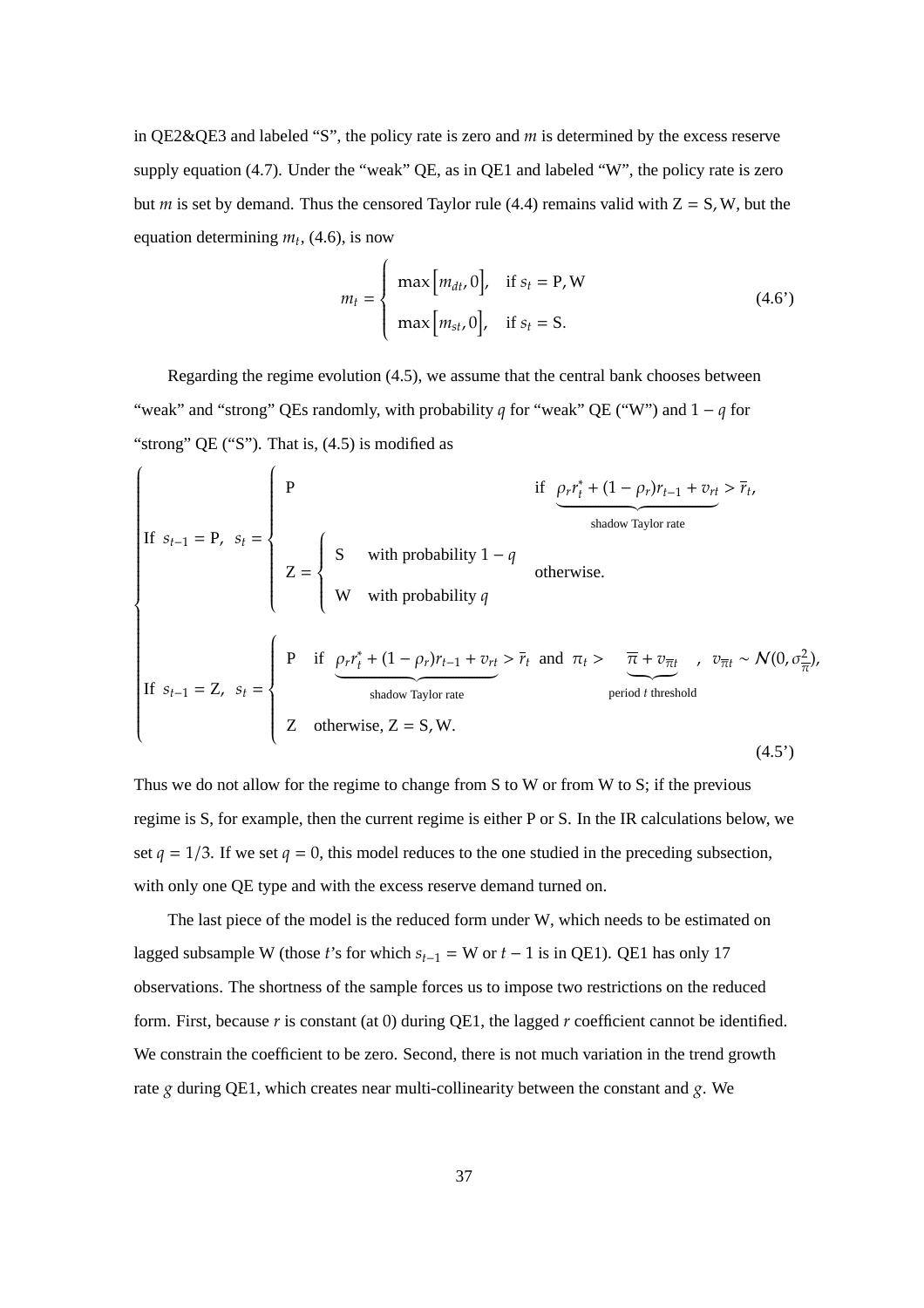subsume the effect of trend growth rate in the constant by dropping  $g$  from the reduced form.<sup>38</sup> The lower panel of Table 7 has the estimates. Unlike the reduced form estimated on lagged subsample *Z* (consisting of QE2&QE3) in Table 6, the lagged *m* coefficient in the inflation equation is negative.

Allowing for two QE types makes so little difference that the IR profiles are not shown here. Figure 4a and 4c remain virtually unaffected. The *r*-IR looks similar to Figure 6's *r*-IR, which is for the case of one QE type and the active excess reserve demand.

# 8 Spurious Causality?

Our finding, exemplified in the PZ-IR, that changing the regime from P to Z by itself causes a contraction, is surprising. One possible explanation is that the inflation and output dynamics is not adequately captured by the autoregressive model of Table 6. A change in the monetary policy regime may appear to cause output if an underlying persistence not captured by lagged output influences the regime.

To address this concern, we examine in this section a simple model of three variables, *x* (the output gap), *r* (the policy rate), and *s* (the monetary policy regime). In the model, *x* is exogenous to *r*. The *x* process is the hidden-state Markov-switching model of Hamilton (1989):

$$
x_t = \mu(a_t) + \phi(a_t)x_{t-1} + \varepsilon_t, \quad \varepsilon_t \sim \mathcal{N}(0, \sigma^2(a_t)). \tag{8.1}
$$

Here,  $\{a_t\}$  is a two-state Markov chain with  $a_t = 1, 2$ . Unlike the monetary policy regime  $s_t$ , it is a hidden regime that is unobservable to both the central bank and the econometrician. The model is

<sup>&</sup>lt;sup>38</sup> One way of avoiding those restrictions is to assume the reduced form is the same under W and P. But this amounts to assuming that the exit condition had no effect during QE1.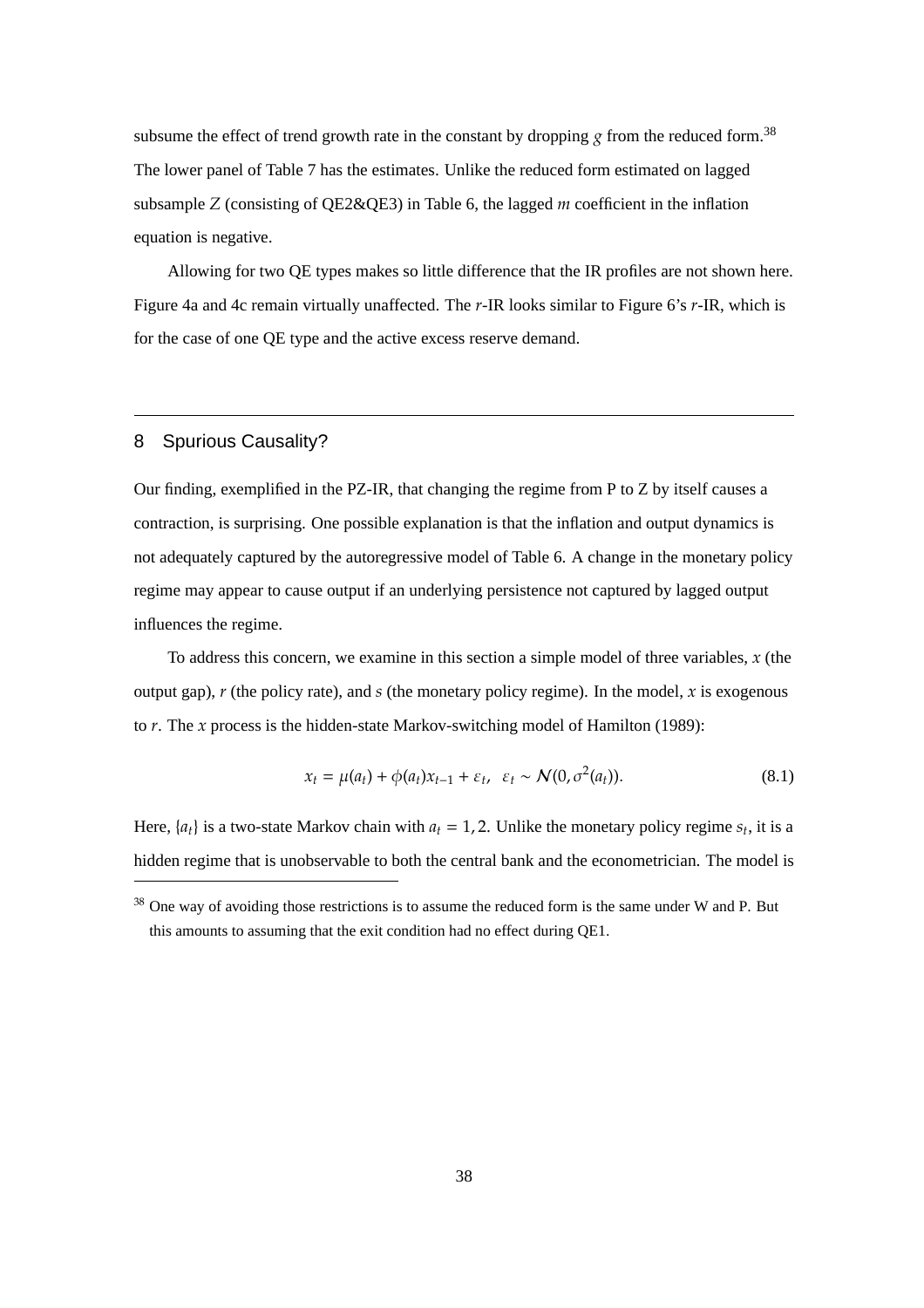completed by the censored Taylor rule:

$$
r_{t} = \begin{cases} \frac{\rho_{r}r_{t}^{*} + (1 - \rho_{r})r_{t-1} + v_{rt}}{\text{shadow Taylor rate}} & r_{t}^{*} \equiv \alpha_{r}^{*} + \beta_{r}^{*}x_{t}, & \text{if } s_{t} = \text{P}, \\ 0 & \text{if } s_{t} = \text{Z}. \end{cases}
$$
\n
$$
s_{t} = \begin{cases} \text{P} & \text{if } \underbrace{\rho_{r}r_{t}^{*} + (1 - \rho_{r})r_{t-1} + v_{rt}}_{\text{shadow Taylor rate}} > 0, & v_{t} \sim \mathcal{N}(0, \sigma_{r}^{2}), \\ \text{shadow Taylor rate} \\ Z & \text{otherwise.} \end{cases}
$$
\n
$$
(8.3)
$$

The model's parameters are: those describing the *x* process ( $\mu$ (1),  $\mu$ (2),  $\phi$ (1),  $\phi$ (2),  $\sigma$ <sup>2</sup>(1),  $\sigma$ <sup>2</sup>(2) and the  $2 \times 2$  transition probability matrix of the Markov chain) and those describing the Taylor rule  $(\alpha_r^*, \beta_r^*, \rho_r, \sigma_r)$ .

For the Taylor rule parameters, we set  $\alpha_r^* = 1\%$ ,  $\beta_r^* = 0.5$ ,  $\rho_r = 15\%$ , and  $\sigma_r = 0.13$ . For the *x* process parameters, we set

$$
\mu(1) = -0.063, \ \mu(2) = 0.233, \ \phi(1) = 0.938, \ \phi(2) = 0.930, \ \sigma^2(1) = 0.385, \ \sigma^2(2) = 7.45,
$$

and the diagonal elements of the transition matrix is (0.976, 0.640). This is the maximum likelihood estimate on the actual output gap data for *t* = February 1988, ..., December 2012. <sup>39</sup> We use this calibrated model as the DGP (data generating process).

The question of interest is, how would the PZ-IR look if calculated by the same procedure as in the IR analysis of Section 6. The procedure given a sample  $\{x_t, r_t, s_t\}_{t=1}^T$  $t_{t=1}^T$  generated by the DGP is: (i) fit the regime-dependent autoregressive model:

$$
x_{t} \text{ is regressed on} \begin{cases} \text{the constant, } x_{t-1}, r_{t-1} & \text{if } s_{t-1} = P, \\ \text{the constant, } x_{t-1} & \text{if } s_{t-1} = Z, \end{cases}
$$
(8.4)

(ii) estimate by Tobit the Taylor rule parameters, and (iii) calculate PZ-IR by the Monte Carlo integration. The definition of PZ-IR for the model is

$$
\text{(PZ-IR)} \qquad \mathcal{E}\Big(x_k \mid s = \mathcal{Z}, \underbrace{(\overline{x}, 0)}_{(x_t, r_t) \text{ under the alternative}}\Big) - \mathcal{E}\Big(x_k \mid s = \mathcal{P}, \underbrace{(\overline{x}, 0)}_{(x_t, r_t) \text{ under the baseline}}\Big), \quad k = 1, 2, \dots, \tag{8.5}
$$

<sup>39</sup> We used a Matlab package written by Marcelo Perlin downloadable from the web.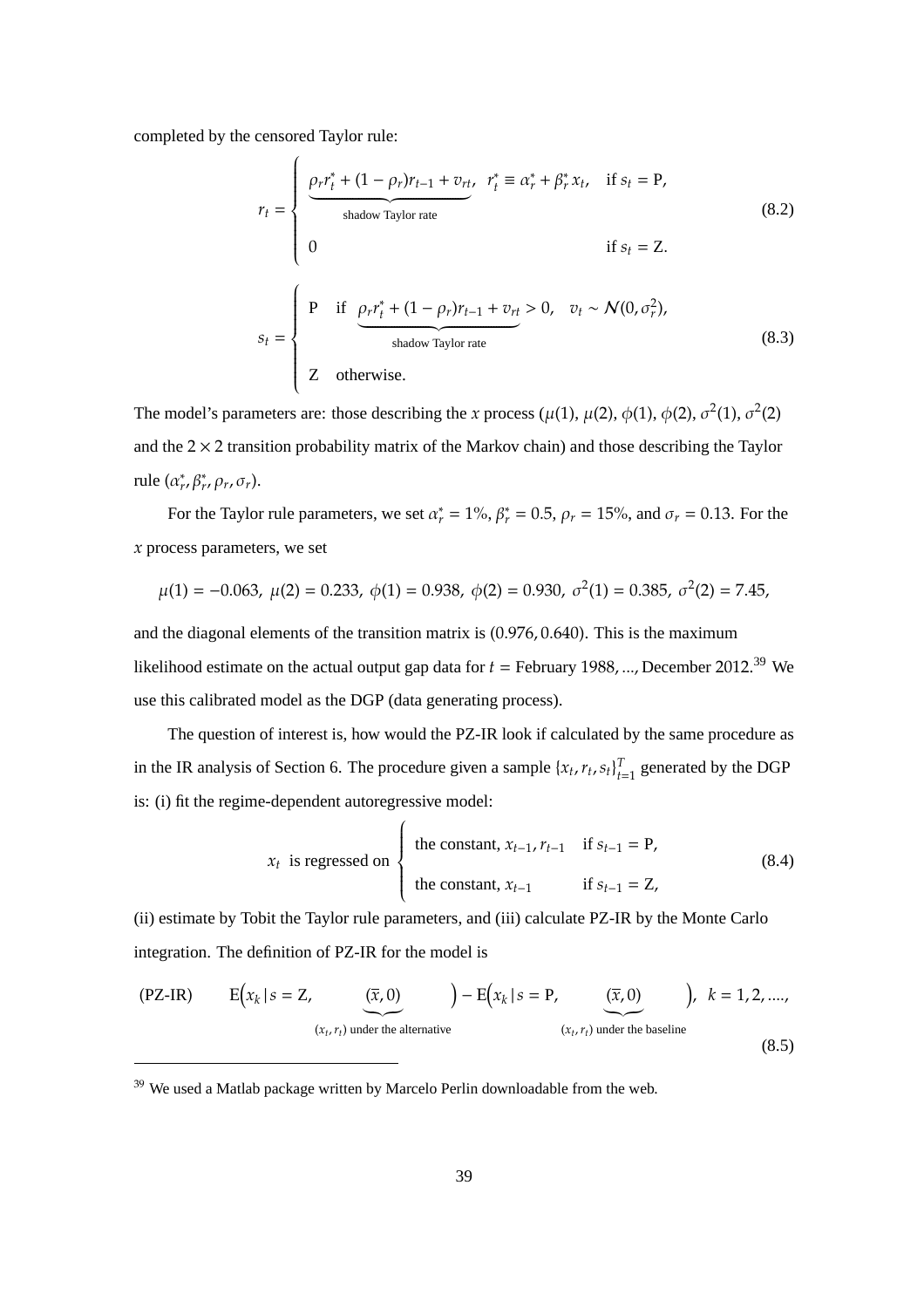where  $\bar{x}$  is the value of *x* in the base period.

We use the DGP to create a large number of samples and for each sample we calculate the PZ-IR profile by following steps (i)-(iii).<sup>40</sup> This generates a distribution of the PZ-IR profiles from which we create the error band by picking the 84% and 16% percentiles for each *k*. Figure 7 shows the error band. It is narrow and contains the horizontal line. The model of this section does not generate the sort of the IR profiles that we found in Section 6.

# 9 Conclusions

We have constructed a regime-switching SVAR in which the regime is determined by the central bank responding to economic conditions. The model was used to study the dynamic effect of not only changes in the policy rate and the reserve supply but also changes in the regime chosen by the central bank. Our impulse response analysis yields three major conclusions.

- By including a measure of the real interest rate in the Taylor rule, we provide a resolution of the price puzzle for Japan. The response of inflation to a policy rate cut, while initially negative, eventually becomes positive.
- Consistent with the existing literature, we find that an increase in the reserve supply under QE raises output and inflation.
- However, there is an entry cost to QE. That is, the effect of entering QE with no significant increase in the reserve supply is contractionary. If the central bank wishes to raise inflation and output by entering QE, it has to aggressively raise the reserve supply upon entry. The flip side of the entry cost is an exit bonus that exiting from QE is expansionary if the reserve supply at the time of the exit is not too large. Our evidence indicates that the critical level of the

<sup>&</sup>lt;sup>40</sup> Further details are as follows. The number of datasets generated by the DGP is 500. The initial condition for the DGP is  $(a_0, x_0, r_0, s_0) = (1, 0.781, 3.665, P)$ . The initial values for  $(x, r)$  are their January 1988 values. The sample size is *T* = 300, the number of months between January 1988 and December 2012. We set  $\bar{x} = 0$ . The number of simulations for the Monte Carlo integration is 1,000.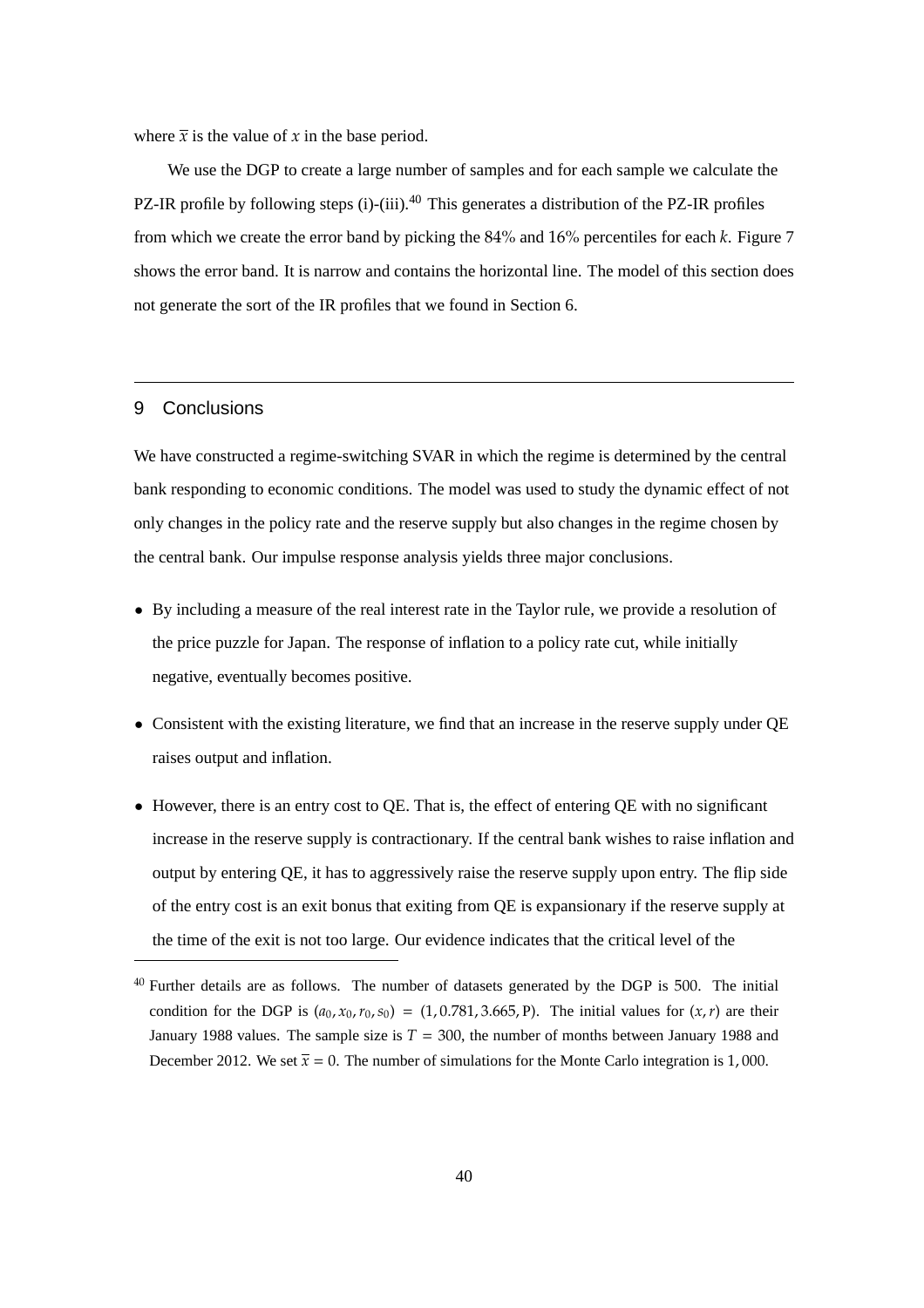actual-to-required reserve ratio below which exiting from QE is expansionary is somewhere between 3 and 4.5.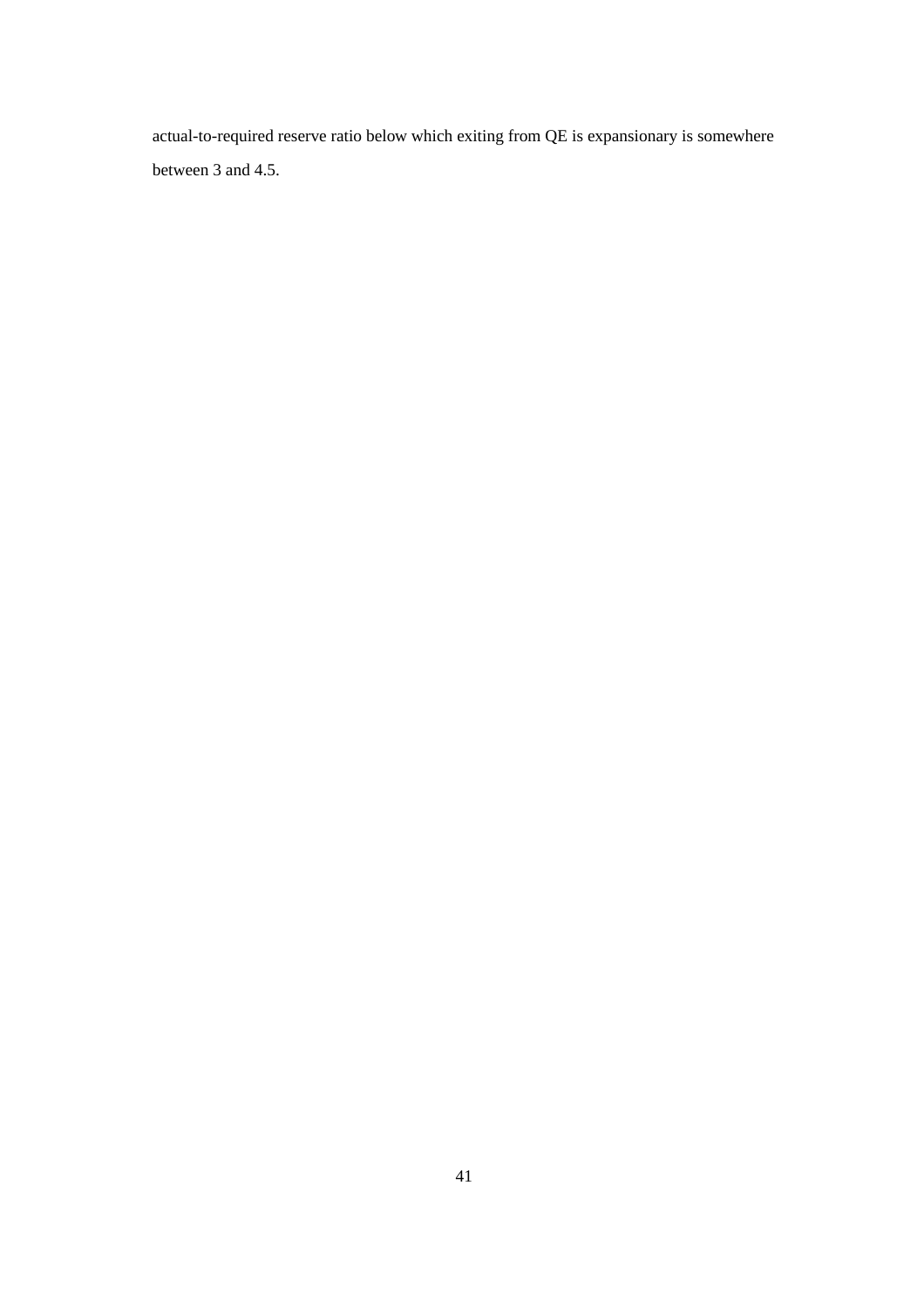### References

- Andrews, D (1993): "Tests for Parameter Instability and Structural Change with Unknown Change Point", *Econometrica*, Vol. 61(4), pp. 821-56.
- Baumeister, C. and Luca Benati (2013): "Unconventional Monetary Policy and the Great Recession: Estimating the Macroeconomic Effects of a Spread Compression at the Zero Lower Bound", *International Journal of Central Banking*, Vol. 9(2), June, pp. 165-212.
- Braun, R. Andon, and Y, Waki (2006): "Monetary Policy During Japan's Lost Decade", *Japanese Economic Review*, Vol. 52, No. 2, pp. 324-344.
- Braun, R. Andon, and Etsuro Shioji (2006): "Monetary Policy and Economic Activity in Japan, Korea, and the Unite States", *Seoul Journal of Economics*, Vol. 19, No. 1, pp. 111-146.
- Christiano, Lawrence, Martin Enchenbaum, and Charles Evans (1999): "Monetary Policy Shocks: What Have We Learned and to What End?", in John B. Taylor and Michael Woodford *eds., Handbook of Macroeconomics* Volume 1A, Amsterdam: Elsevier Science Ltd., pp. 65-148.
- Christensen, Jens, and Glenn Rudebusch (2013): "Modeling Yields at the Zero Lower Bound: Are Shadow Rates the Solution?", Working Paper, Federal Reserve Bank of San Fransisco.
- Clarida, Richard, Jordi Gali, and Mark Gertler (1998): "Monetary Policy Rules in Practice: Some International Evidence", *European Economic Review*, Vol. 42(6), pp. 1033-1067.
- Fujiwara, Ippei (2006): "Evaluating Monetary Policy when Nominal Interest Rates are Almost Zero", *Journal of the Japanese and International Economies*, Vol. 20(3), pp. 434-453.
- Gallant, Ronald, Peter Rossi, and George Tauchen (1993): "Nonlinear Dynamic Structures", *Econometrica*, Vol. 61(4), pp. 871-907.
- Gambacorta, L., Hofmann, B. and G. Peersman (2014): "The Effectiveness of Unconventional Monetary Policy at the Zero Lower Bound: A CrossCountry Analysis", *Journal of Money, Credit and Banking*, Vol. 46, No. 4, pp. 615-642.
- Hamilton, James (1989): "A New Approach to the Economic Analysis of Nonstationary Time Series and the Business Cycle", *Econometrica*, Vol. 57(2), pp. 357-84.
- Hamilton, James (1994): *Time Series Analysis*, Princeton University Press.
- Hamilton, James, and J.C. Wu (2012): "The Effectiveness of Alternative Monetary Policy Tools in a Zero Lower Bound Environment", *Journal of Money, Credit, and Banking*, Vol. 44(1), pp. 3-46.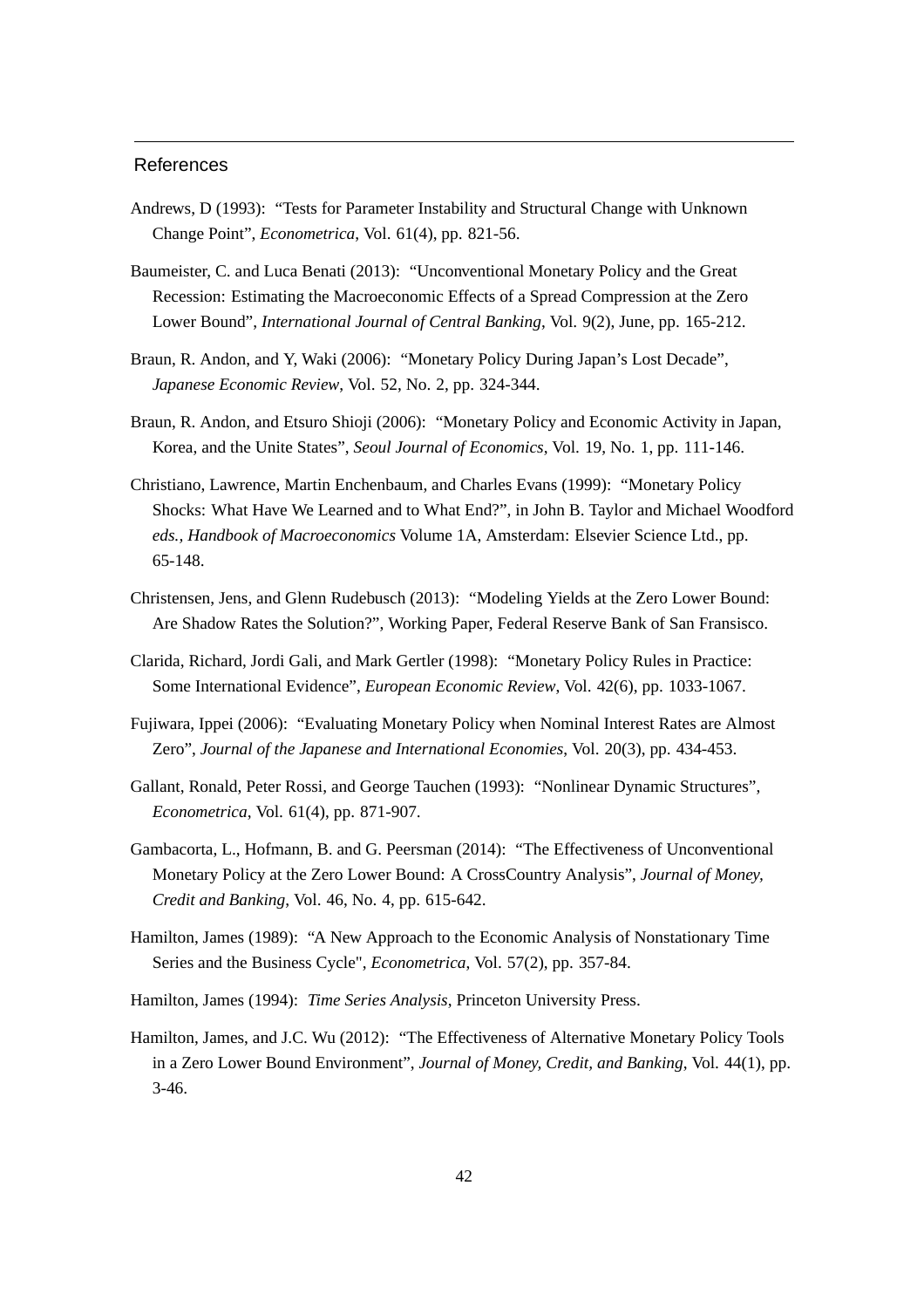- Hayashi, F. and Edward C. Prescott (2002): "Japan in the 1990s: A Lost Decade", *Review of Economic Dynamics*, Vol. 5(1), pp. 206-235.
- Hayashi, F. and Junko Koeda (2014): "Exiting from QE", National Bureau of Economic Research Working Paper No. 19938, February.
- Honda, Yuzo, Yoshihiro Kuroki, and Minoru Tachibana (2007): "An Injection of Base Money at Zero Interest Rates: Empirical Evidence from the Japanese Experience 2001-2006", Osaka University, Discussion Papers in Economics and Business, no. 07-08.
- Inoue, T. and Okimoto, T., (2008): "Were there structural breaks in the effects of Japanese monetary policy? Re-evaluating policy effects of the lost decade", *Journal of the Japanese and International Economies*, Vol. 22(3), pp. 320-342.
- Iwata, S. and Shu Wu (2006): "Estimating Monetary Policy Effects when Interest Rates are Close to Zero", *Journal of Monetary Economics*, Vol. 53(7), pp. 1395-1408.
- Iwata, S. (2010): "Monetary Policy and the Term Structure of Interest Rates When Short-Term Rates are Close to Zero", *Monetary and Economic Studies*, Vol. xx, November, pp. 59-77.
- Kapetanios G., Mumtaz, H., I. Stevens, and K. Theodoridis (2012): . "Assessing the Economy-wide Effects of Quantitative Easing", *Economic Journal*, vol. 122(564), November, pages F316-F347.
- Kato, I. (2010): "What Happened in the Money Market?" (in Japanese), *Financial Review*, Vol. 99, Japanese Ministry of Finance, February, pp. 115-151.
- Kimura, T. and J. Nakajima (2013): "Identifying Conventional and Unconventional Monetary Policy Shocks: A Latent Threshold Approach", mimeo, April.
- McCallum, B. (1988): "Robustness Properties of a Rule for Monetary Policy", *Carnegie-Rochester Conference on Public Policy*, Vol. 29, pp. 173-204.
- Miyazawa, K. (2010): "The Taylor rule in Japan" (in Japanese), *Financial Review*, Vol. 99, February, pp. 82-96.
- Okina, K. and S. Shiratsuka (2002): "Asset Price Bubbles, Price Stability, and Monetary Policy: Japan's Experience", *Monetary and Economic Studies*, Institute of Monetary and Economic Studies, Bank of Japan, Vol. 20(3), pp. 35-76.
- Okina, K. and S. Shiratsuka (2004): "Policy Commitment and Expectation Formation: Japan's Experience under Zero Interest Rates", *North American Journal of Economics and Finance*, Vol. 15(1), pp. 75-100.
- Okina, Kunio (2013): *The Bank of Japan* (in Japanese), Chikuma Publishing, Tokyo.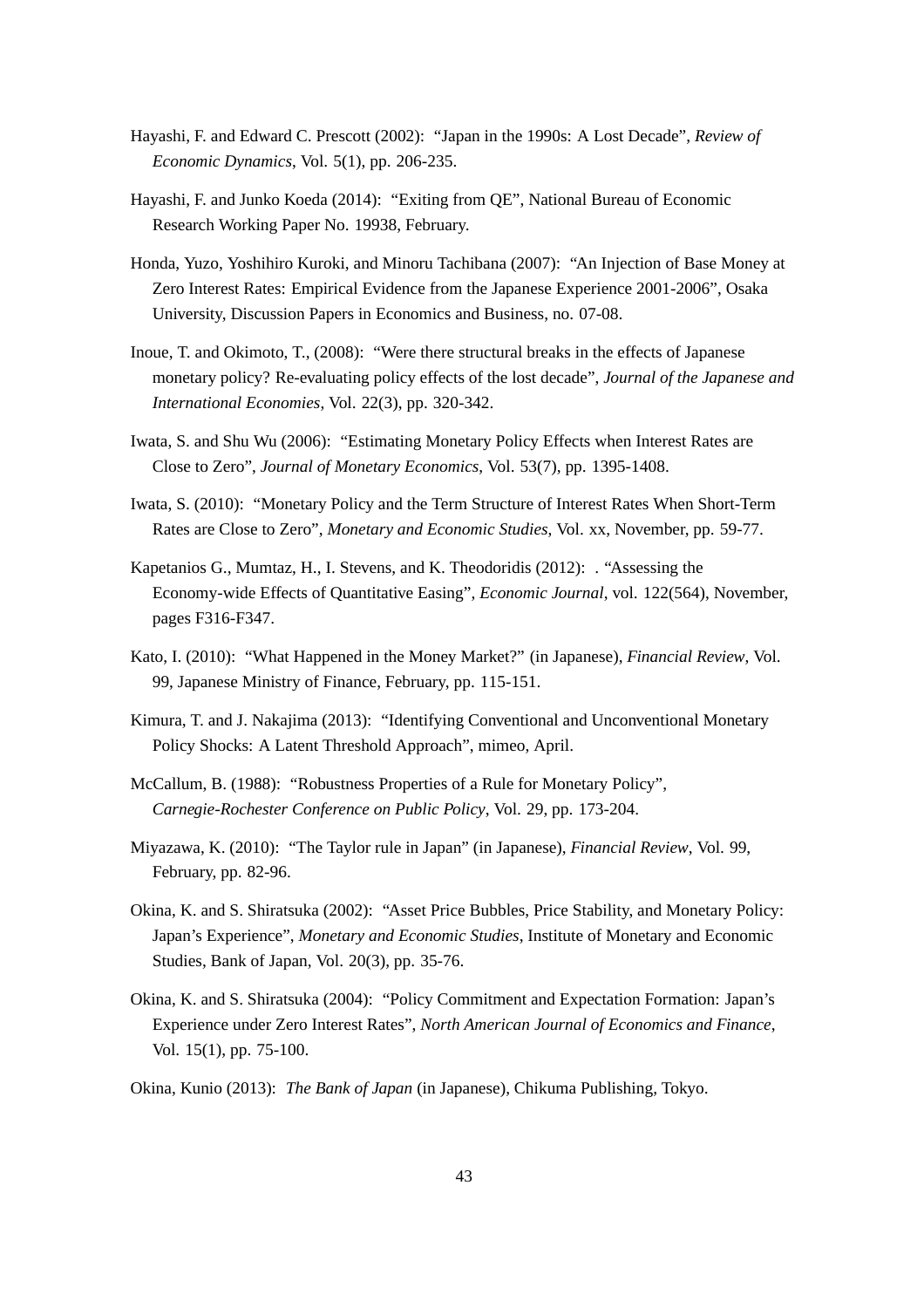- Schenkelberg, H. and S. Watzka (2013): "Real effects of quantitative easing at the zero lower bound: Structural VAR-based evidence from Japan", *Journal of International Money and Finance*, Vol. 33(C), pp. 327-357.
- Sims, Christopher (1980): "Macroeconomics and Reality", *Econometrica*, Vol. 48, pp. 1-48.
- Sims, Christopher (1992): "Interpreting the Macroeconomic Time Series Facts: The Effects of Monetary Policy", *European economic Review*, Vol. 36, No. 5, pp. 975-1000..
- Stock, James and Mark Watson (2001): "Vector Autoregressions", *Journal of Economic Perspectives*, Vol. 15(4), pp. 101-115.
- Taylor, John B. (1993): "Discretion versus Policy Rules in Practice", *Carnegie-Rochester Conference Series on Putlic Policy*, Vol. 39, pp. 195-214.
- Ueda, Kazuo (2012): "The Effectiveness of Non-Traditional Monetary Policy Measures: the Case of the Bank of Japan", *Japanese Economic Review*, Vol. 63(1), pp. 1-22.
- Wu, J. C. and F. D. Xia (2014): "Measuring the Macroeconomic Impact of Monetary Policy at the Zero Lower Bound", NBER Working Paper No. 20117, May.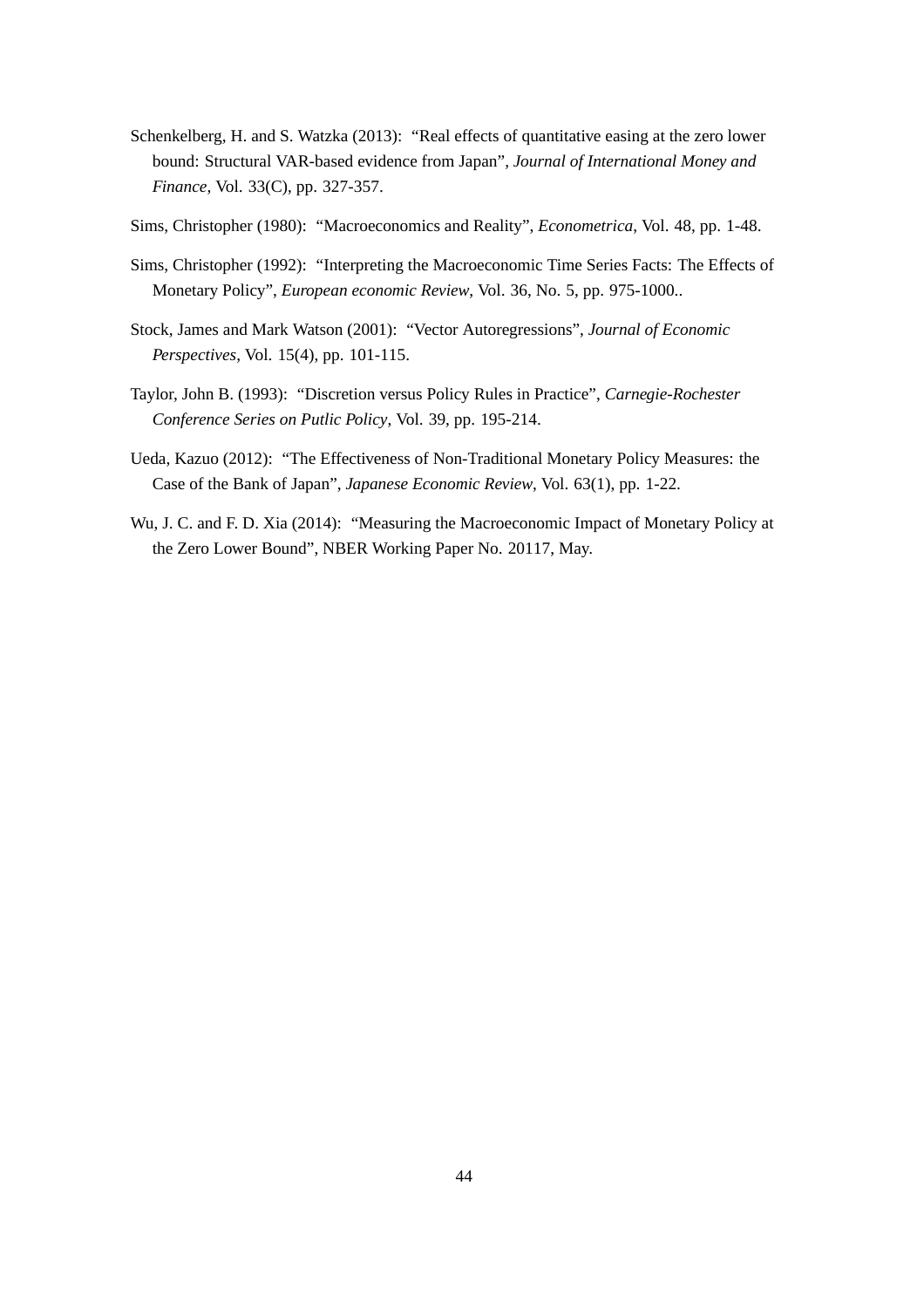| date       | quotes and URLs                                                                                                                                               |
|------------|---------------------------------------------------------------------------------------------------------------------------------------------------------------|
| 1999.2.12  | "The Bank of Japan will provide more ample funds and encourage the uncollateralized                                                                           |
|            | overnight call rate to move as low as possible."                                                                                                              |
|            | http://www.boj.or.jp/en/announcements/release_1999/k990212c.htm/                                                                                              |
| 1999.4.13  | "(The Bank of Japan will) continue to supply ample funds until the deflationary concern is                                                                    |
|            | dispelled." (A remark by governor Hayami in a $Q & A$ session with the press. Translation by                                                                  |
|            | authors.)                                                                                                                                                     |
|            | http://www.boj.or.jp/announcements/press/kaiken_1999/kk9904a.htm/                                                                                             |
| 1999.9.21  | "The Bank of Japan has been pursuing an unprecedented accommodative monetary policy and                                                                       |
|            | is explicitly committed to continue this policy until deflationary concerns subside."                                                                         |
| 2000.8.11  | http://www.boj.or.jp/en/announcements/release_1999/k990921a.htm/<br>" the downward pressure on prices  has markedly receded.  deflationary concern has been   |
|            | dispelled, the condition for lifting the zero interest rate policy."                                                                                          |
|            | http://www.boj.or.jp/en/announcements/release_2000/k000811.htm/                                                                                               |
| 2001.3.19  | "The main operating target for money market operations be changed from the current uncol-                                                                     |
|            | lateralized overnight call rate to the outstanding balance of the current accounts at the Bank of                                                             |
|            | Japan. Under the new procedures, the Bank provides ample liquidity, and the uncollateralized                                                                  |
|            | overnight call rate will be determined in the market  The new procedures for money market                                                                     |
|            | operations continue to be in place until the consumer price index (excluding perishables, on a                                                                |
|            | nationwide statistics) registers stably a zero percent or an increase year on year."                                                                          |
|            | http://www.boj.or.jp/en/announcements/release_2001/k010319a.htm/                                                                                              |
| 2003.10.10 | "The Bank of Japan is currently committed to maintaining the quantitative easing policy until                                                                 |
|            | the consumer price index (excluding fresh food, on a nationwide basis) registers stably a zero                                                                |
|            | percent or an increase year on year."                                                                                                                         |
| 2006.3.9   | http://www.boj.or.jp/en/announcements/release_2003/k031010.htm/<br>" the Bank of Japan decided to change the operating target of money market operations from |
|            | the outstanding balance of current accounts at the Bank to the uncollateralized overnight call                                                                |
|            | rate The Bank of Japan will encourage the uncollateralized overnight call rate to remain at                                                                   |
|            | effectively zero percent.  The outstanding balance of current accounts at the Bank of Japan                                                                   |
|            | will be reduced towards a level in line with required reserves.  the reduction in current account                                                             |
|            | balance is expected to be carried out over a period of a few months Concerning prices, year-                                                                  |
|            | on-year changes in the consumer price index turned positive. Meanwhile, the output gap is                                                                     |
|            | gradually narrowing.  In this environment, year-on-year changes in the consumer price index                                                                   |
|            | are expected to remain positive. The Bank, therefore, judged that the conditions laid out in the                                                              |
|            | commitment are fulfilled."                                                                                                                                    |
|            | http://www.boj.or.jp/en/announcements/release_2006/k060309.htm/                                                                                               |
| 2006.7.14  | " the Bank of Japan decided  to change the guideline for money market operations The                                                                          |
|            | Bank of Japan will encourage the uncollateralized overnight call rate to remain at around 0.25<br>percent."                                                   |
|            | http://www.boj.or.jp/en/announcements/release_2006/k060714.pdf/                                                                                               |
| 2008.12.19 | " it (author note: meaning the policy rate) will be encouraged to remain at around 0.1 percent                                                                |
|            | (author note: which is the rate paid on reserves)"                                                                                                            |
|            | http://www.boj.or.jp/en/announcements/release_2008/k081219.pdf                                                                                                |
| 2009.12.18 | "The Policy Board does not tolerate a year-on-year rate of change in the CPI equal to or below                                                                |
|            | 0 percent."                                                                                                                                                   |
|            | http://www.boj.or.jp/en/announcements/release_2009/un0912c.pdf                                                                                                |
| 2010.10.5  | "The Bank will maintain the virtually zero interest rate policy until it judges, on the basis of the                                                          |
|            | 'understanding of medium- to long-term price stability' that price stability is in sight"                                                                     |
|            | http://www.boj.or.jp/en/announcements/release_2010/k101005.pdf                                                                                                |
| 2012.2.14  | "The Bank will continue pursuing the powerful easing until it judges that the 1 percent goal is                                                               |
|            | in sight"                                                                                                                                                     |
|            | http://www.boj.or.jp/en/announcements/release_2012/k120214a.pdf                                                                                               |

Table 1: Policy Announcements by the Bank of Japan, 1999-2012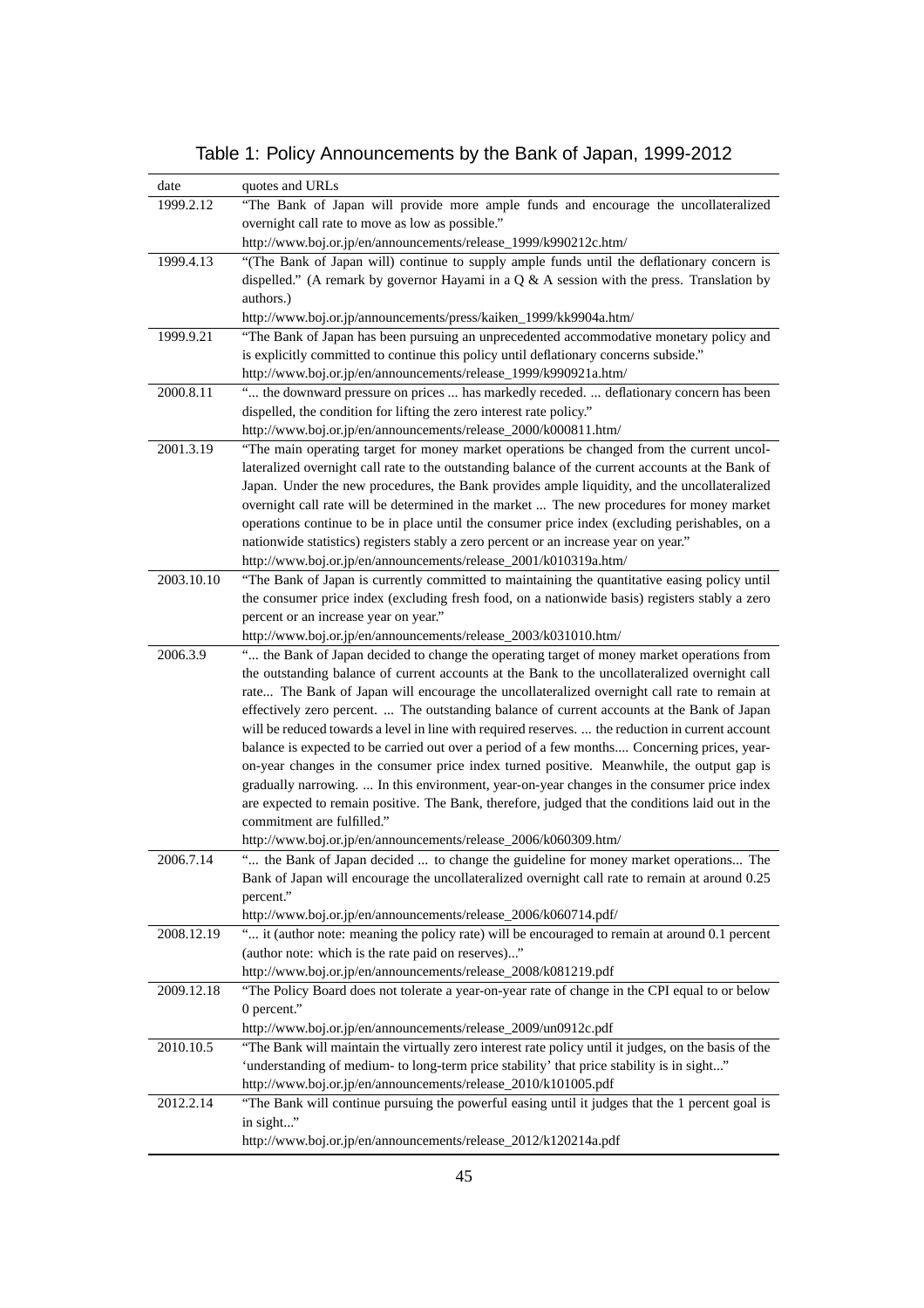|                                                  | March April |        | May    | June   | July     | August   |
|--------------------------------------------------|-------------|--------|--------|--------|----------|----------|
| regime (P for normal, Z for zero-rate/QE)        |             | Z.     | Z      | Z      | P        | P        |
| ratio of actual to required reserves             | 4.5         | 2.7    | 1.7    | 1.6    | 1.0      | 1.0      |
| $m$ , log of the above ratio                     | 1.51        | 1.00   | 0.55   | 0.46   | $\Omega$ | $\theta$ |
| $r$ , the policy rate (% per year)               | (0.0)       | 0.0    | 0.0    | 0.0    | 0.26     | 0.25     |
| $p$ , monthly inflation rate (% per year)        | 1.1         | $-1.4$ | 0.9    | 0.1    | $-0.3$   | 0.5      |
| $\pi$ , year-on-year inflation rate (% per year) | 0.1         | $-0.1$ | 0.0    | 0.2    | 0.2      | 0.3      |
| $x$ , output gap $(\%)$                          | $-0.7$      | $-0.4$ | $-0.6$ | $-0.5$ | $-0.8$   | $-0.5$   |

Table 2: Winding-down of QE2, March to August 2006

*Note:* The ratio of actual to required reserves for July and August 2006, which was 1.2 (July) and 1.1 (August) in data, is set to 1.0. The policy rate under the zero-rate regime is set equal to  $\bar{r}$  (the rate paid on reserves) which before November 2008 is 0%.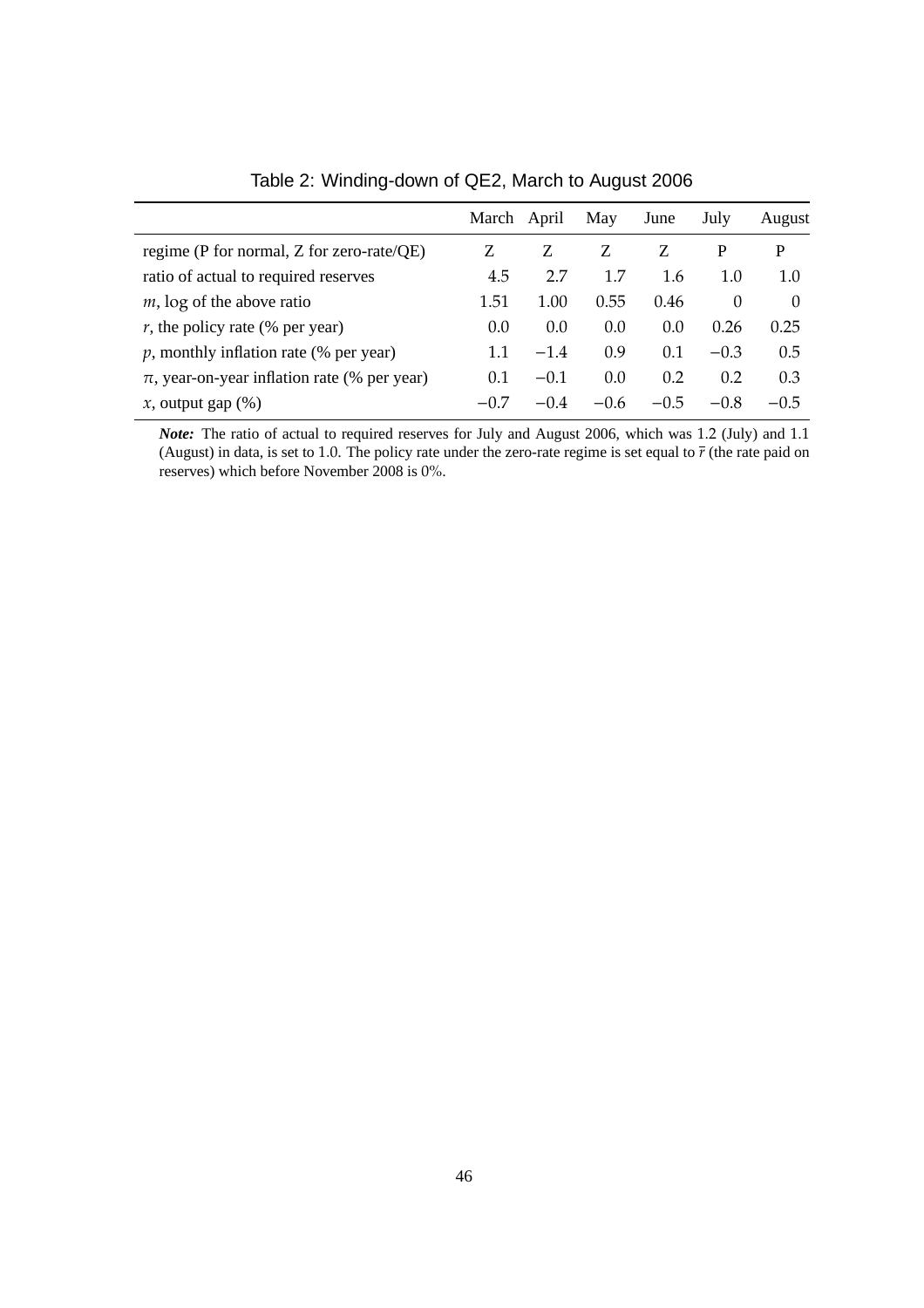|           | $p$ (monthly                       | $\pi$ (12-month                                    | $x$ (output | $r$ (policy | $m$ (excess | trend    |
|-----------|------------------------------------|----------------------------------------------------|-------------|-------------|-------------|----------|
|           | inflation                          | inflation                                          | gap, %)     | rate, % per | reserve     | growth   |
|           | rate, % per                        | rate, $%$ )                                        |             | year)       | rate)       | rate, %  |
|           | year)                              |                                                    |             |             |             |          |
|           | subsample P (sample size $= 170$ ) |                                                    |             |             |             |          |
| mean      | 0.802                              | 0.847                                              | $-0.219$    | 2.640       | 0.007       | 2.129    |
| std. dev. | 1.569                              | 1.003                                              | 1.929       | 2.582       | 0.022       | 1.474    |
| max       | 5.565                              | 3.229                                              | 4.868       | 8.261       | 0.206       | 4.796    |
| min       | $-3.917$                           | $-0.904$                                           | $-4.482$    | 0.075       | 0.0         | 0.355    |
|           |                                    | QE1 (March 1999-July 2000, sample size= 17)        |             |             |             |          |
| mean      | $-0.230$                           | $-0.104$                                           | $-2.996$    | 0.0         | 0.098       | 0.725    |
| std. dev. | 0.529                              | 0.086                                              | 0.919       | 0.0         | 0.069       | 0.025    |
| max       | 0.938                              | 0.014                                              | $-1.354$    | 0.0         | 0.275       | 0.755    |
| min       | $-1.069$                           | $-0.224$                                           | $-4.328$    | 0.0         | 0.041       | 0.679    |
|           |                                    | QE2 (March 2001-June 2006, sample size= 64)        |             |             |             |          |
| mean      | $-0.299$                           | $-0.408$                                           | $-2.184$    | 0.0         | 1.379       | 0.990    |
| std. dev. | 1.106                              | 0.390                                              | 1.159       | 0.0         | 0.545       | 0.070    |
| max       | 2.273                              | 0.196                                              | $-0.395$    | 0.0         | 1.849       | 1.126    |
| min       | $-2.911$                           | $-1.066$                                           | $-4.335$    | 0.0         | 0.078       | 0.863    |
|           |                                    | QE3 (December 2008-December 2012, sample size= 49) |             |             |             |          |
| mean      | $-0.531$                           | $-0.498$                                           | $-3.783$    | 0.1         | 0.941       | 0.499    |
| std. dev. | 1.418                              | 0.462                                              | 2.136       | 0.0         | 0.417       | 0.577    |
| max       | 3.477                              | 0.270                                              | $-1.130$    | 0.1         | 1.701       | 1.963    |
| min       | $-3.705$                           | $-1.279$                                           | $-9.494$    | 0.1         | 0.349       | $-0.840$ |

Table 3: Simple Statistics, January 1988 - December 2012

*Note:* The last column is the 12-month growth rate of potential GDP, defined as 100 times the log difference between the potential GDP of the current month and that of 12 month prior.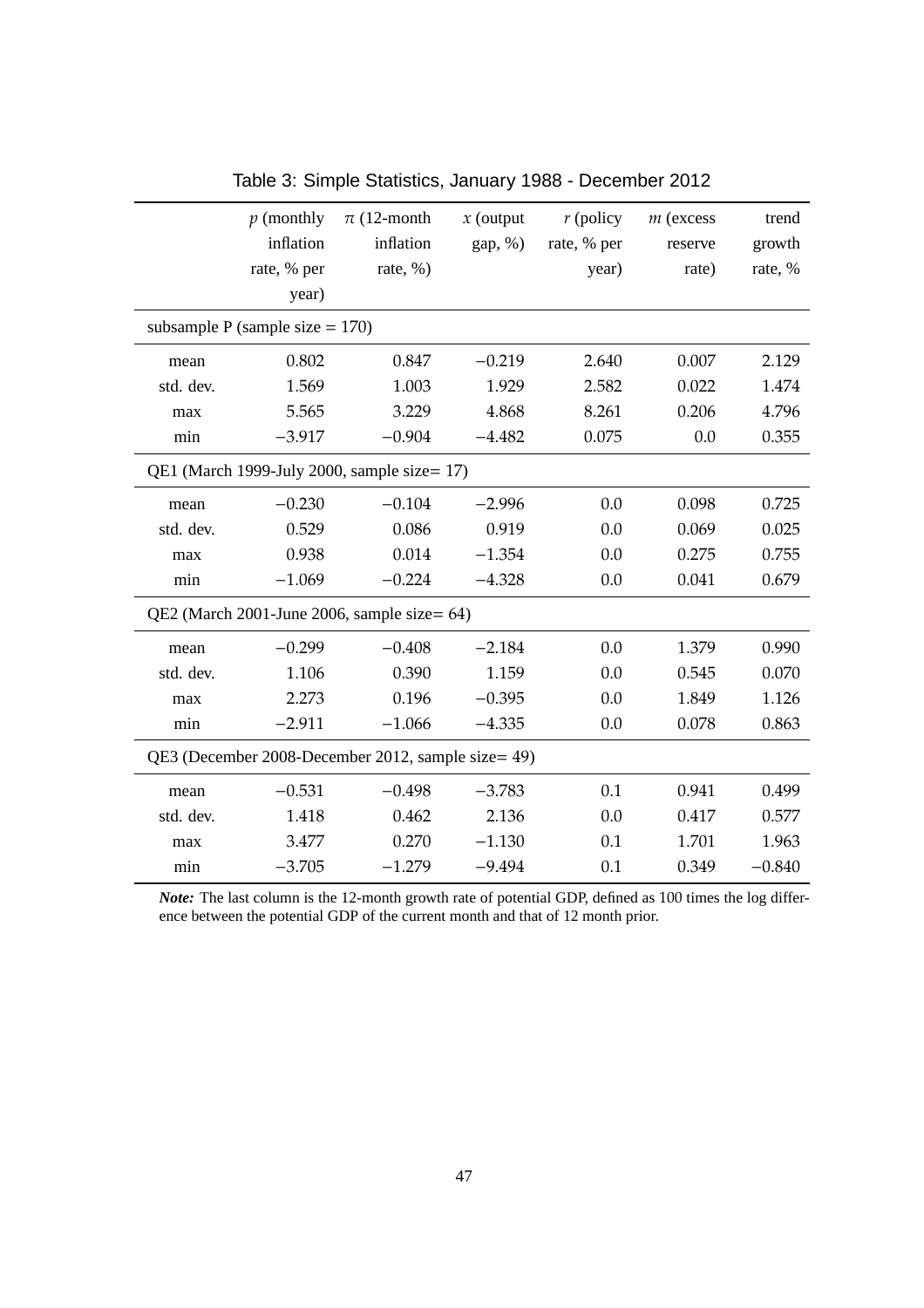|                                                                        | std. dev. of<br>$(\sigma_{\overline{n}}, \sqrt[9]{6}$ per<br>year)<br>threshold | $0.33$<br>$(0.25)$                             |                                                                                                                                                                                     |                                                                                                                                                     |                                    |                                                                                                            |                                                                                    |
|------------------------------------------------------------------------|---------------------------------------------------------------------------------|------------------------------------------------|-------------------------------------------------------------------------------------------------------------------------------------------------------------------------------------|-----------------------------------------------------------------------------------------------------------------------------------------------------|------------------------------------|------------------------------------------------------------------------------------------------------------|------------------------------------------------------------------------------------|
|                                                                        | mean of<br>% per year)<br>threshold $(\overline{\pi},$                          | $0.53$<br>$(0.43)$                             |                                                                                                                                                                                     | (desired Taylor rate) $r_i^* \equiv \alpha_r^* + \beta_r^{*'} \begin{bmatrix} \pi_t \\ x_t^* \end{bmatrix}$                                         |                                    |                                                                                                            |                                                                                    |
|                                                                        | std. dev. of<br>per year)<br>error $(\sigma_r,\, \%$                            | $\begin{array}{c} 0.134 \\ 0.0073 \end{array}$ |                                                                                                                                                                                     |                                                                                                                                                     |                                    |                                                                                                            | $v_{\overline{\pi}t} \sim \mathcal{N}(0, \sigma^2_{\overline{\pi}})$ ,             |
|                                                                        | speed of<br>adjutment<br>$(\rho_t,$ % per<br>month)                             | 14.1<br>[6.1]                                  |                                                                                                                                                                                     | if $s_t = Z$ ,                                                                                                                                      |                                    |                                                                                                            | period t threshold<br>$\overline{\pi}+v_{\overline{\pi}t}$                         |
|                                                                        | output<br>coefficient                                                           | 0.07<br>[1.4]                                  |                                                                                                                                                                                     |                                                                                                                                                     |                                    |                                                                                                            | if $\rho_r r_t^* + (1 - \rho_r)r_{t-1} + v_{rt} > \bar{r}_t$ and $\pi_t >$         |
|                                                                        | coefficient<br>inflation                                                        | 0.75                                           |                                                                                                                                                                                     |                                                                                                                                                     |                                    | if $\rho_r r_t^* + (1 - \rho_r)r_{t-1} + v_{rt} > \bar{r}_t$ ,<br>shadow Taylor rate                       | shadow Taylor rate                                                                 |
| Table 4: Taylor Rule, January 1988 - December 2012 (sample size = 300) | trend growth rate<br>per year)<br>coefficient (%                                | $\frac{0.98}{[11.5]}$                          | Note: Estimation by the ML (maximum likelihood) method described briefly in the text and more fully in Appendix 2. t-values in brackets and<br>Taylor rule is described as follows: | $\rho_r r_i^* + (1 - \rho_r)r_{t-1} + v_{rt}$ , $v_{rt} \sim N(0, \sigma_r^2)$ if $s_t = P$ ,<br>shadow Taylor rate<br>$\bar{\mu}$<br>$\mathsf{II}$ |                                    | otherwise.<br>$\overline{\mathsf{N}}$<br>$\sim$<br>$\label{eq:1} \prod_{i=1}^n \mathbb{I}^i$<br>$\ddot{s}$ | otherwise.<br>$\overline{\mathsf{N}}$<br>$\sim$<br>$\mathsf{II}$<br>s <sub>t</sub> |
|                                                                        | banking crisis<br>dunnny<br>per year)<br>coefficient (%                         | $\frac{-0.37}{[-1.8]}$                         | standard errors in parentheses. The                                                                                                                                                 | $\mathcal{L}_t$<br>(censored Taylor rule)                                                                                                           |                                    | If $s_{t-1} = P$ ,                                                                                         | If $s_{t-1} = Z$ ,                                                                 |
|                                                                        | Mieno dunnny<br>per year)<br>coefficient (%                                     | 2.51<br>2.51                                   |                                                                                                                                                                                     |                                                                                                                                                     | where the regime $s_t$ is given by |                                                                                                            |                                                                                    |

The intercept α∗ *r* in the desired Taylor rate depends on: the Mieno dummy (1 for December 1989-June 1991, 0 otherwise), the banking crisis dummy (1 for September 1995-July 1998, 0 otherwise), and the trend growth rate (the 12-month growth rate of potential output). The inflation and output coefficients are the first and second element of ້ອ້ *r*. The speed of adjustment is the  $\rho_r$  in the shadow rate defined above.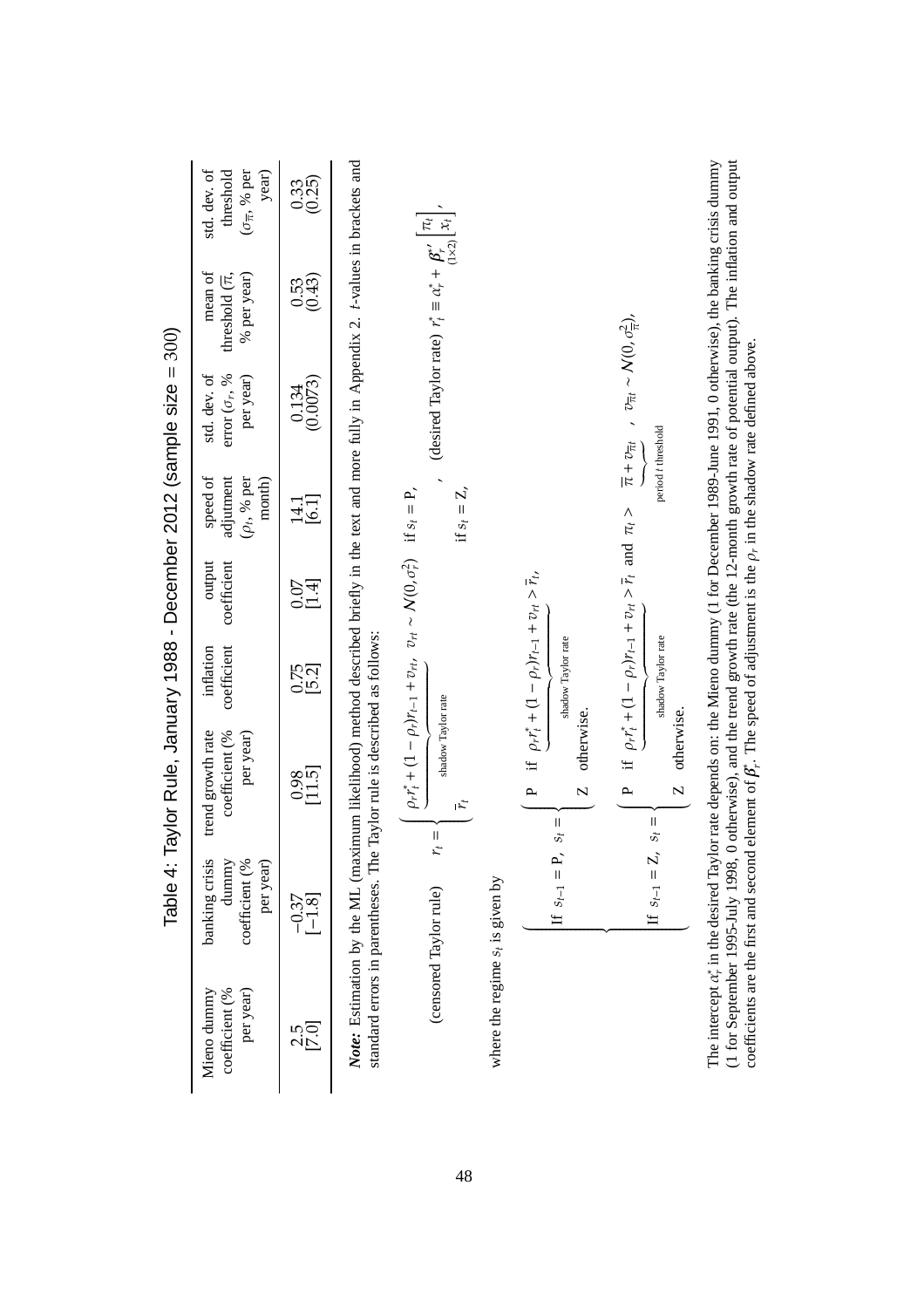|                           |                      |                      | coefficient of       |                 |       |                   |
|---------------------------|----------------------|----------------------|----------------------|-----------------|-------|-------------------|
| $t$ is in                 | const                | πŧ                   | $\chi_{t}$           | $m_{t-1}$       | $R^2$ | $\sigma_{s}$ (%)  |
| QE2 & QE3<br>$(113$ obs.) | $-0.013$<br>$[-0.2]$ | $-0.009$<br>$[-0.2]$ | $-0.018$<br>$[-2.2]$ | 0.98<br>(0.033) | 0.94  | 0.132<br>(0.0088) |

Table 5: Excess Reserve Supply Equation

*Note:* Estimation by OLS. *t*-values in brackets and standard errors in parentheses.  $m_t$  is the exces reserve rate,  $\pi_t$  is the 12-month inflation rate to month in percents  $t$ ,  $x_t$  is the output gap in percents,  $\sigma_s$  (standard deviation of the error) is estimated as  $\widehat{\sigma_s}$  = √ *SSR*/*n* where *n* is the sample size. The standard error of  $\widehat{\sigma_s}$  is calculated as  $\frac{\widehat{\sigma_s}}{\sqrt{2n}}$ .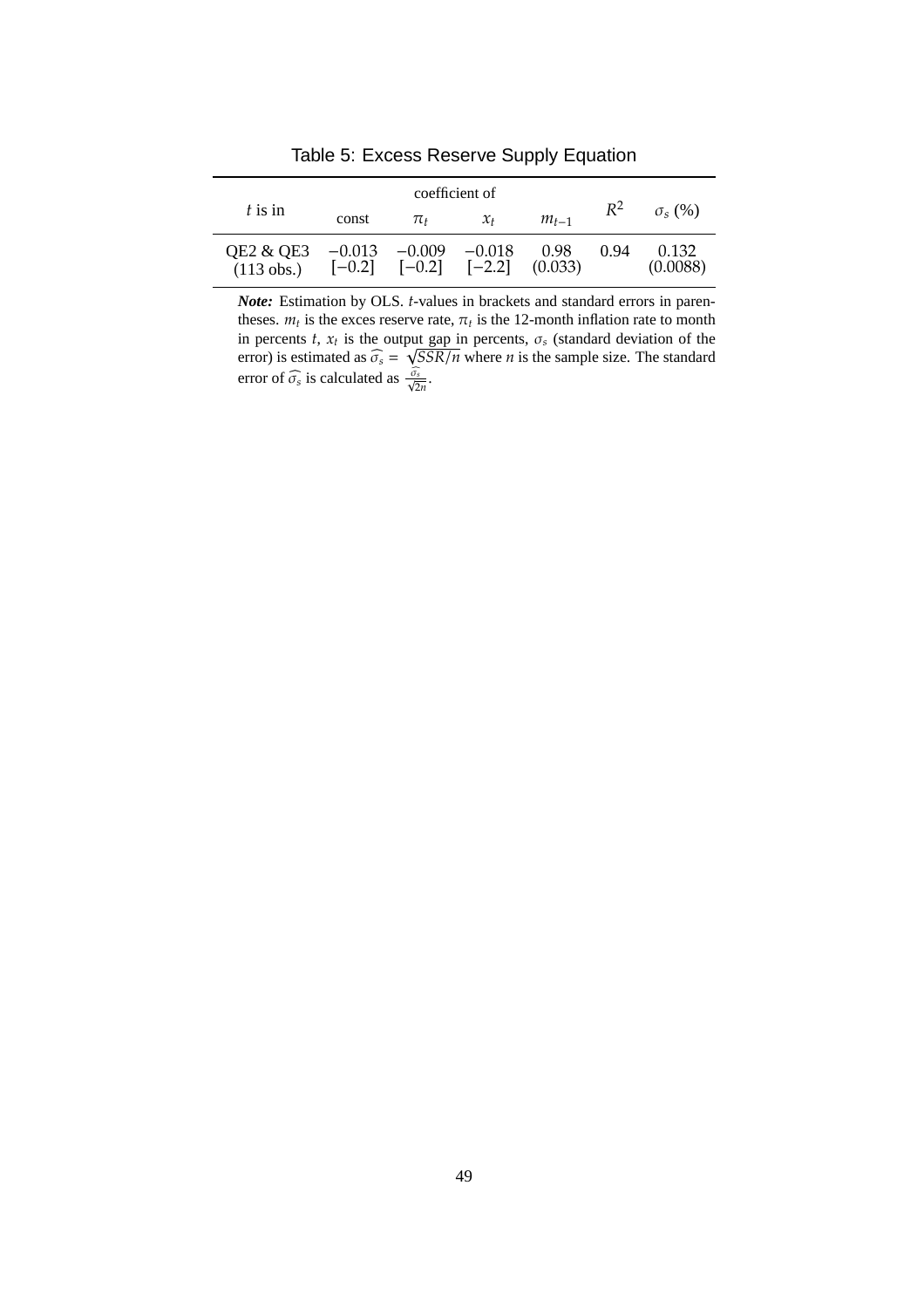| lagged subsample P, February 1988 - February 1995 |                                                |                     |                      |                     |                 |                     |                 |       |
|---------------------------------------------------|------------------------------------------------|---------------------|----------------------|---------------------|-----------------|---------------------|-----------------|-------|
|                                                   |                                                |                     |                      | coefficient of      |                 |                     |                 |       |
| $s_{t-1}$ is in                                   | dependent variable                             | const.              | $g_t$                | $p_{t-1}$           | $x_{t-1}$       | $r_{t-1}$           | $m_{t-1}$       | $R^2$ |
| $\mathbf{P}$                                      | inflation $(p_t)$                              | $-0.36$<br>$[-0.4]$ | $-0.027$<br>$[-0.2]$ | $-0.09$<br>$[-0.8]$ | 0.02<br>[0.1]   | 0.45<br>$[2.6]$     |                 | 0.32  |
| $(85$ obs.)                                       | output $(x_t)$                                 | $-3.69$<br>$[-5.9]$ | 0.48<br>$[3.9]$      | $-0.09$<br>$[-1.1]$ | 0.31<br>$[3.0]$ | 0.53<br>[4.5]       |                 | 0.83  |
|                                                   |                                                |                     |                      |                     |                 |                     |                 |       |
|                                                   | lagged subsample P, March 1995 - December 2008 |                     |                      |                     |                 |                     |                 |       |
|                                                   | coefficient of                                 |                     |                      |                     |                 |                     |                 |       |
| $S_{t-1}$ is in                                   | dependent variable                             | const.              | $g_t$                | $p_{t-1}$           | $x_{t-1}$       | $r_{t-1}$           | $m_{t-1}$       | $R^2$ |
| $\mathbf{P}$                                      | inflation $(p_t)$                              | 0.12<br>[0.3]       | $-0.51$<br>$[-0.7]$  | $-0.09$<br>$[-0.7]$ | 0.13<br>[1.5]   | 0.44<br>[0.8]       |                 | 0.07  |
| $(85$ obs.)                                       | output $(x_t)$                                 | $-0.88$<br>$[-2.8]$ | 1.31<br>$[2.8]$      | $-0.01$<br>$[-0.2]$ | 0.98<br>$[17]$  | $-0.52$<br>$[-1.5]$ |                 | 0.79  |
|                                                   |                                                |                     |                      |                     |                 |                     |                 |       |
|                                                   |                                                | lagged subsample Z  |                      |                     |                 |                     |                 |       |
|                                                   |                                                |                     |                      | coefficient of      |                 |                     |                 |       |
| $S_{t-1}$ is in                                   | dependent variable                             | const.              | $g_t$                | $p_{t-1}$           | $x_{t-1}$       | $r_{t-1}$           | $m_{t-1}$       | $R^2$ |
| <b>QE2 &amp; QE3</b>                              | inflation $(p_t)$                              | $-0.57$<br>$[-1.0]$ | $-0.24$<br>$[-0.8]$  | $-0.06$<br>$[-0.6]$ | 0.12<br>$[1.6]$ | 0.49<br>[0.2]       | 0.56<br>$[2.2]$ | 0.10  |
| $(112$ obs.)                                      | output $(x_t)$                                 | $-0.99$<br>$[-2.6]$ | 0.03<br>[0.1]        | 0.08<br>$[1.3]$     | 0.79<br>[15]    | $-0.66$<br>$[-0.3]$ | 0.40<br>[2.3]   | 0.80  |

Table 6: Inflation and Output Reduced Form

*Note:* Estimation by OLS. *t*-values in brackets. *p* is the monthly inflation rate in percents per year, *x* is the output gap in percents, *r* is the policy rate in percents per year, *m* is the excess reserve rate (defined as the log of the ratio of actual to required reserves), and *g* is the trend growth rate (the 12-month growth rate in percents of potential output). The Mieno (anti-bubble) dummy (1 if December 1989  $\le t \le$  June 1991) and the banking crisis dummy (1 if September 1995  $\leq t \leq$  July 1998) are included in the regressions on lagged subsample P but their coefficients are not reported here; they are not significantly different from zero. There is no need to include those dummies on lagged subsample Z because their value is zero. The value of *rt*−<sup>1</sup> is 0 (percent) for (QE1 and) QE2, and 0.1 (percent) for QE3.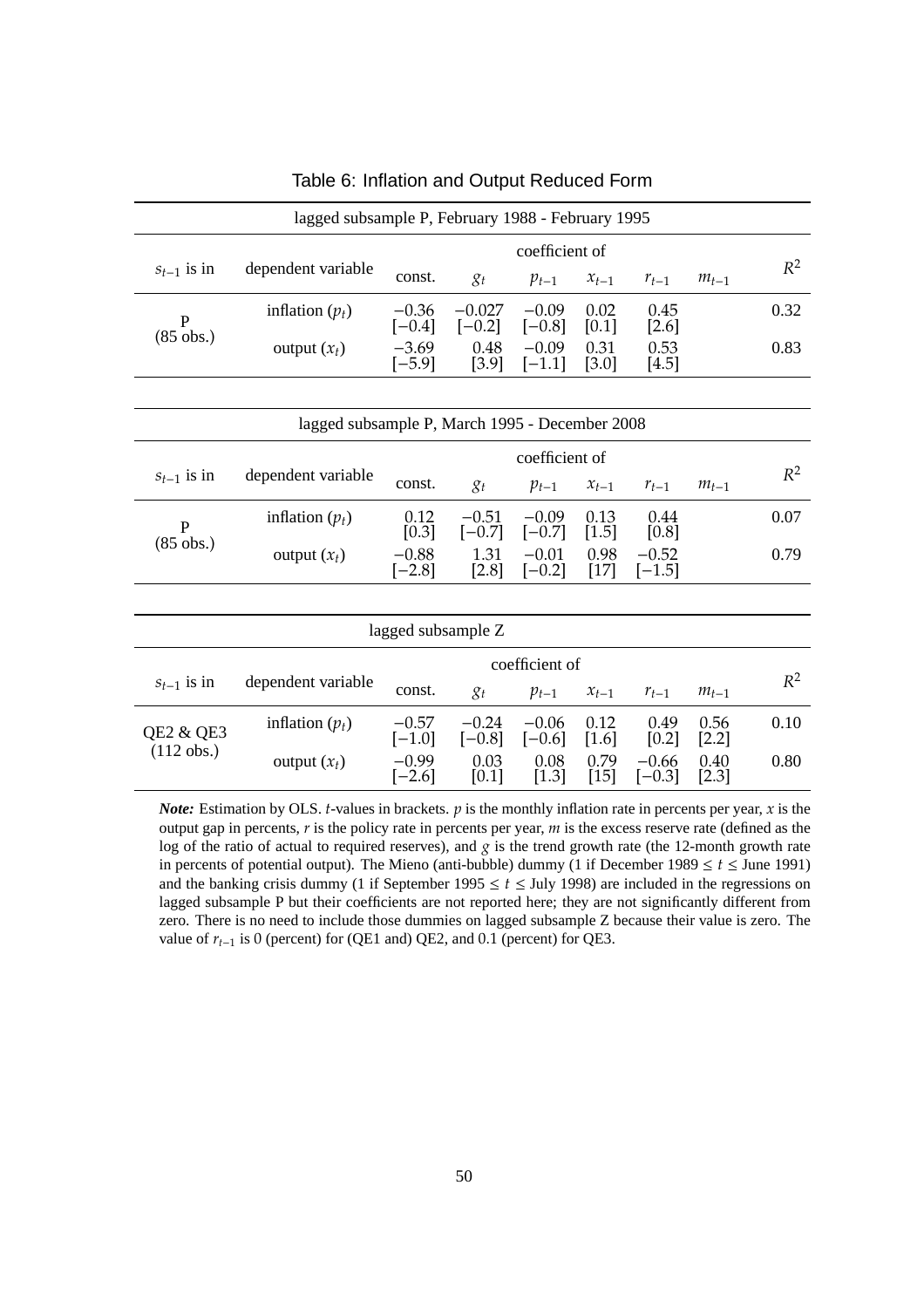| lagged subsample P, March 1995 - December 2008 |                    |                     |                     |                     |                 |                     |                    |       |
|------------------------------------------------|--------------------|---------------------|---------------------|---------------------|-----------------|---------------------|--------------------|-------|
| coefficient of                                 |                    |                     |                     |                     |                 |                     |                    |       |
| $S_{t-1}$ 1S 1n                                | dependent variable | const.              | $g_t$               | $p_{t-1}$           | $x_{t-1}$       | $r_{t-1}$           | $m_{t-1}$          | $R^2$ |
| P                                              | inflation $(p_t)$  | 0.31<br>[0.6]       | $-0.73$<br>$[-1.0]$ | $-0.08$<br>$[-0.7]$ | 0.10<br>[1.0]   | 0.48<br>[0.9]       | $-4.1$<br>$[-0.8]$ | 0.08  |
| $(85 \text{ obs.})$                            | output $(x_t)$     | $-0.56$<br>$[-1.6]$ | 0.95<br>$[1.9]$     | $-0.01$<br>$[-0.2]$ | 0.92<br>$[15]$  | $-0.46$<br>$[-1.3]$ | $-6.9$<br>$[-2.0]$ | 0.80  |
|                                                |                    |                     |                     |                     |                 |                     |                    |       |
|                                                |                    | lagged subsample W  |                     |                     |                 |                     |                    |       |
|                                                |                    |                     |                     | coefficient of      |                 |                     |                    |       |
| $S_{t-1}$ 1S 1n                                | dependent variable | const.              | $\chi_t$            | $p_{t-1}$           | $x_{t-1}$       | $r_{t-1}$           | $m_{t-1}$          | $R^2$ |
| QE1                                            | inflation $(p_t)$  | 0.46<br>[0.7]       |                     | $-0.19$<br>$[-0.7]$ | 0.11<br>[0.6]   |                     | $-3.9$<br>$[-1.7]$ | 0.19  |
| $(17 \text{ obs.})$                            | output $(x_t)$     | $-2.2$<br>$[-3.0]$  |                     | $-0.03$<br>$[-0.1]$ | 0.45<br>$[2.3]$ |                     | 6.5<br>$[2.5]$     | 0.62  |

Table 7: Inflation and Output Reduced Form, with Occasionally Positive Excess Reserve Demand

*Note:* Estimation by OLS. *t*-values in brackets.  $p$  is the monthly inflation rate in percents per year,  $x$  is the output gap in percents, *r* is the policy rate in percents per year, *m* is the excess reserve rate (defined as the log of the ratio of actual to required reserves), and *g* is the trend growth rate (the 12-month growth rate in percents of potential output). The banking crisis dummy (1 if September 1995  $\leq t \leq$ July 1998) is included in the regressions on lagged subsample P but its coefficient is not reported here. The trend growth rate  $g_t$  is excluded for lagged subsample W to avoid near-multicollinearity with the constant.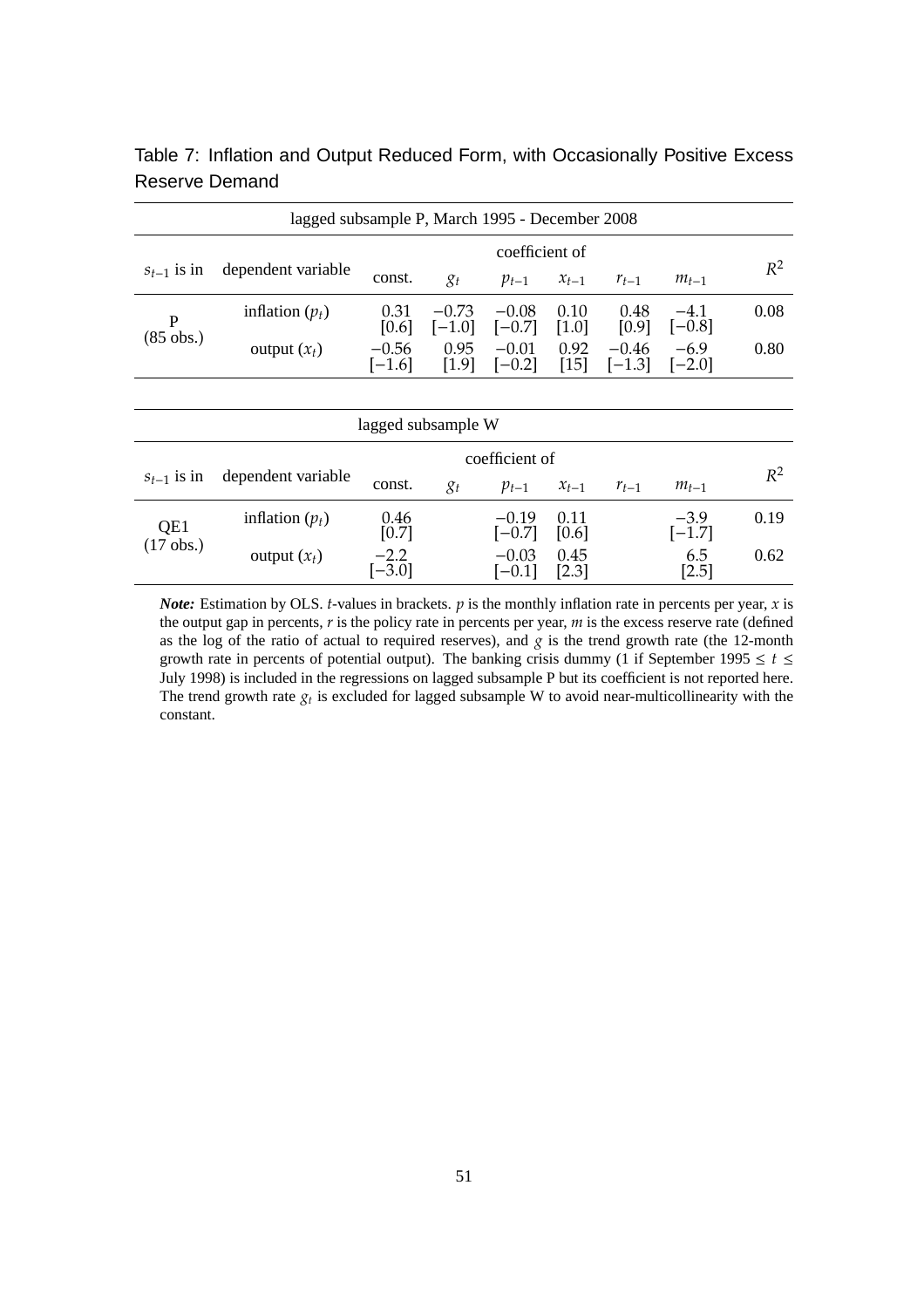

Figure 1a: Plot of Net Policy Rate against Excess Reserve Rate, 1988-2012

Figure 1b: Plot of Net Policy Rate against Excess Reserve Rate, Near Origin

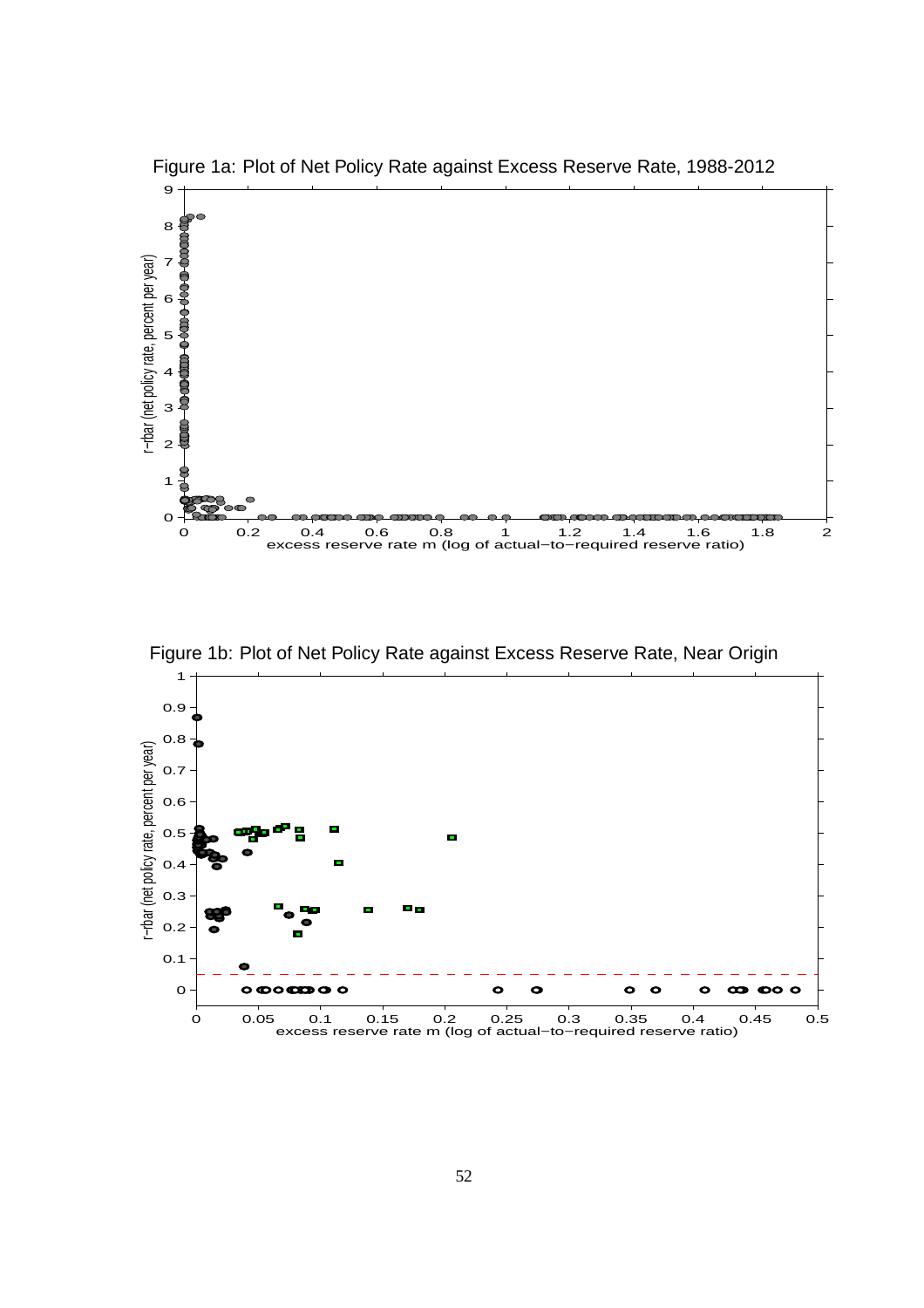

*Note:* The shades indicate the three spells of the zero-rate period.



Figure 2b: Actual and Potential Monthly GDP, 1988 - 2012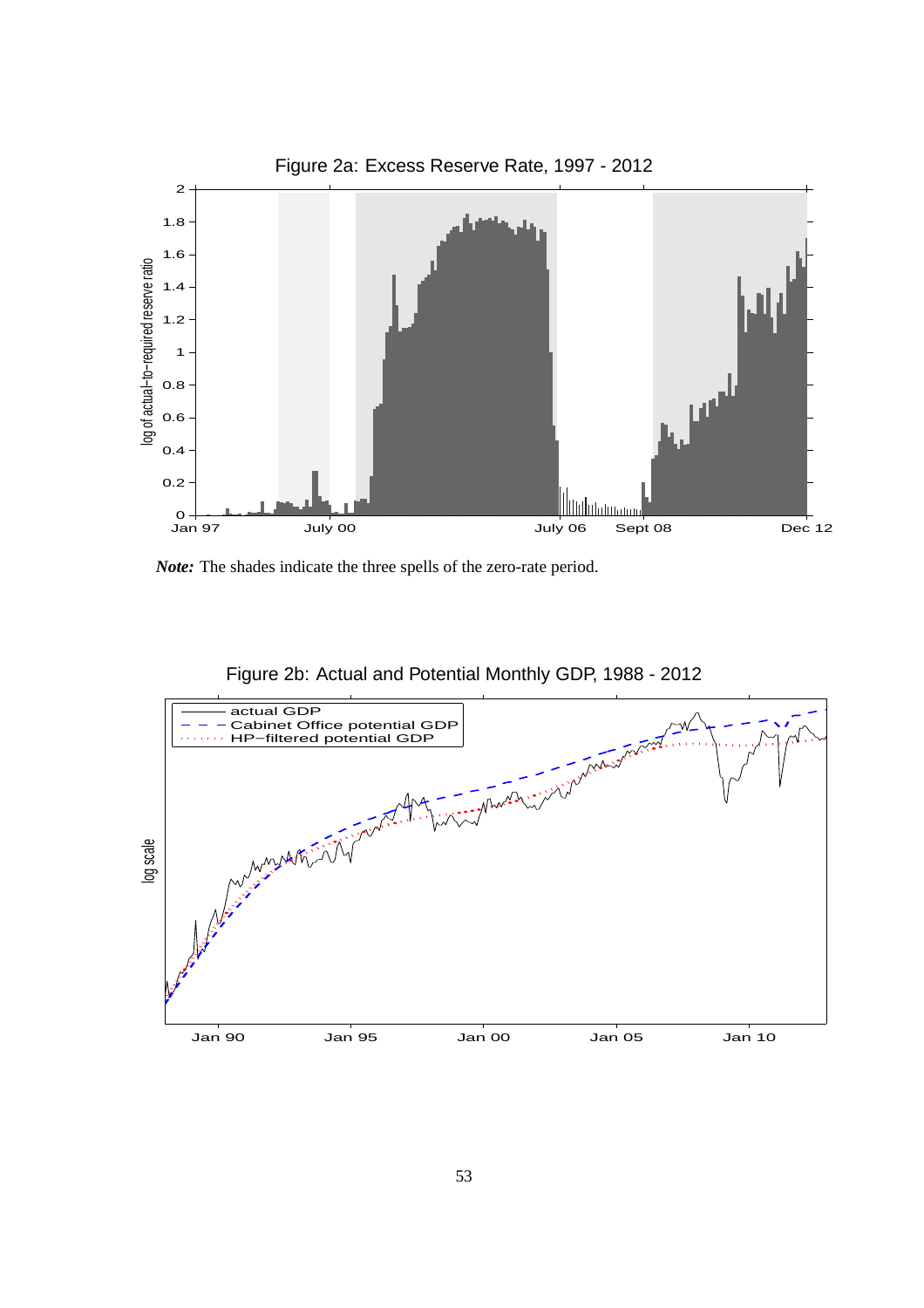

Figure 2c: Policy Rate, Inflation, and Trend Growth Rate, 1988-2012

*Note:* The shades indicate the three spells of the zero-rate period.



*Note:* The desired Taylor rate is the *r* ∗ <sup>\*</sup><sub>*t*</sub> defined in (4.1). The intercept  $\alpha_r^*$  depends on the trend growth rate and the two dummies (the Mieno dummy for December 1989-June 1991) and the banking crisis dummy for September 1995 and July 1998). In the plotted desired Taylor rate, the two dummies are set to zero for all months. The shades indicate the three spells of the zero-rate period.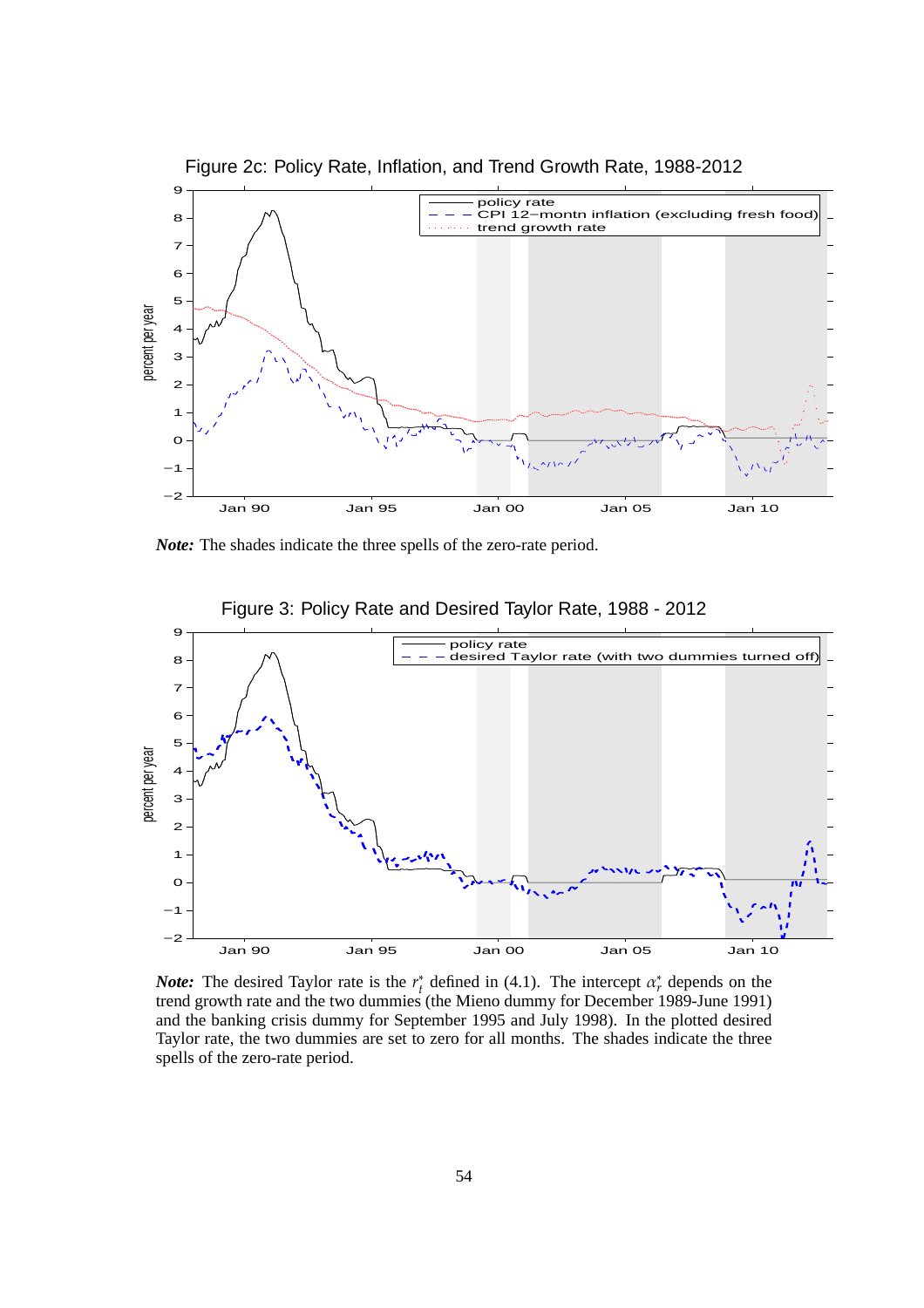

Figure 4a: *m*-IR (Impulse Response to *m*), the base period is February 2004

*Note:* The *m*-IR is defined in (6.2). The perturbation size is 1 as indicated in the lower-right panel. The 68% probability bands in shades.



Figure 4b: *r*-IR (Impulse Response to *r*), the base period is March 1995

*Note:* The *r*-IR is defined in (6.3). The perturbation size is −1 percentage point as indicated in the lower-left panel. The 68% probability bands in shades.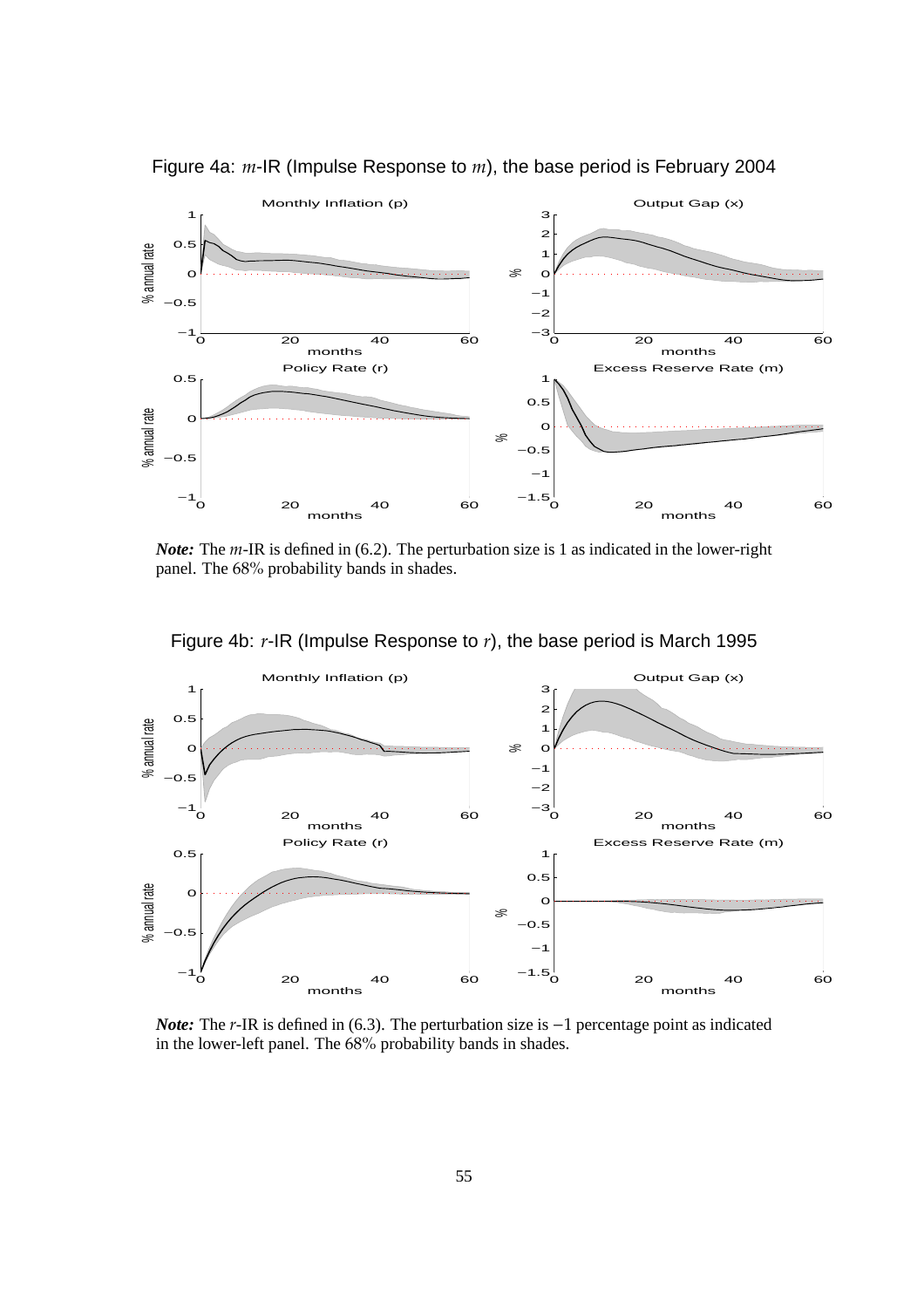

Figure 4c: Effect of Extending QE2 to July 2006

*Note:* The impulse response is defined in (6.5). The perturbation occurs to *m*, *r*, and the regime. The 68% probability bands in shades.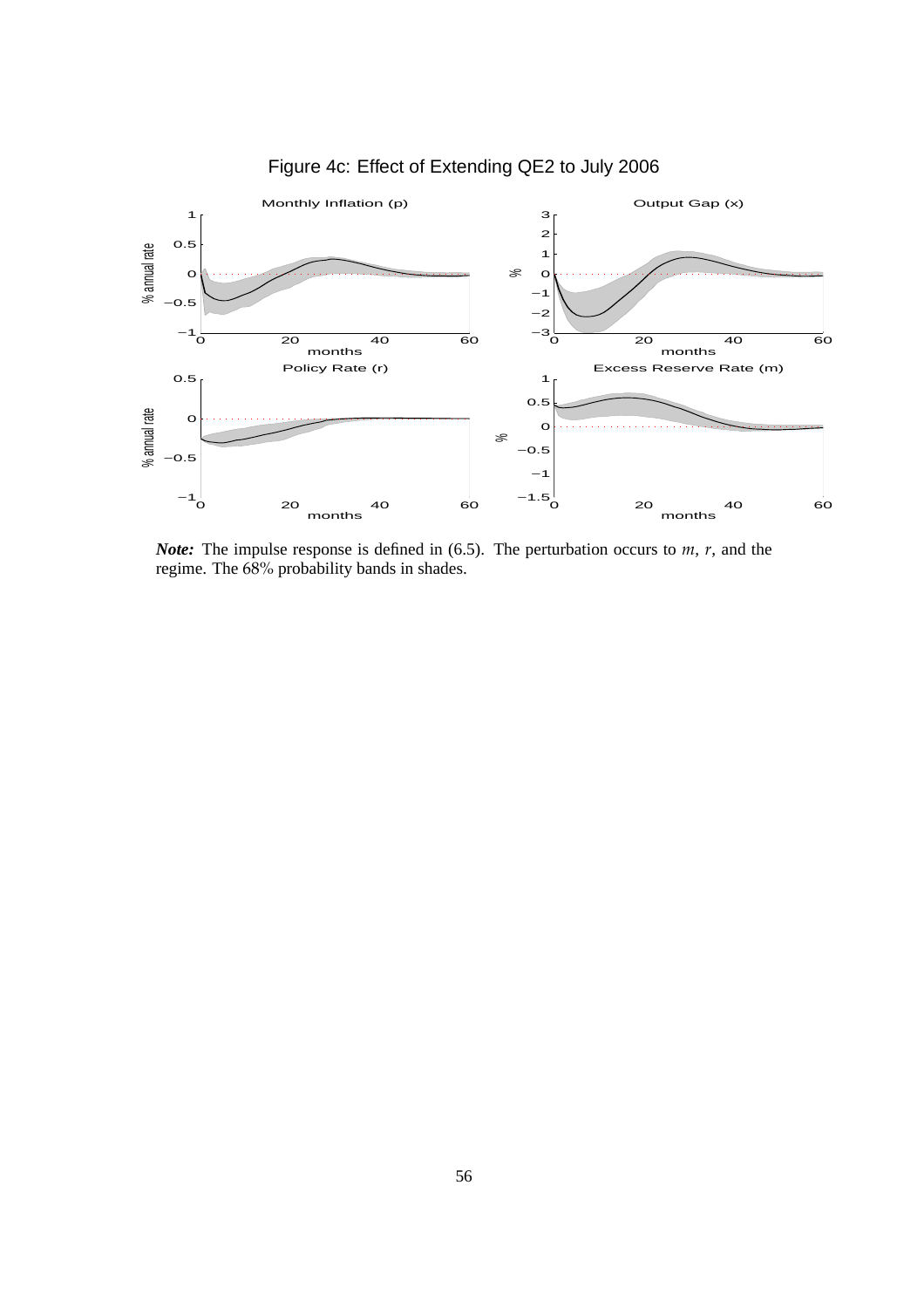

Figure 5a: *m*-IR, February 2004, HP-Filtered Potential Output

*Note:* See note to Figure 4a. Only the upper panels are shown.



*Note:* See note to Figure 4b. Only the upper panels are shown.

Figure 5c: Effect of Extending QE2 to July 2006, HP-Filtered Potential Output



*Note:* See note to Figure 4c. Only the upper panels shown.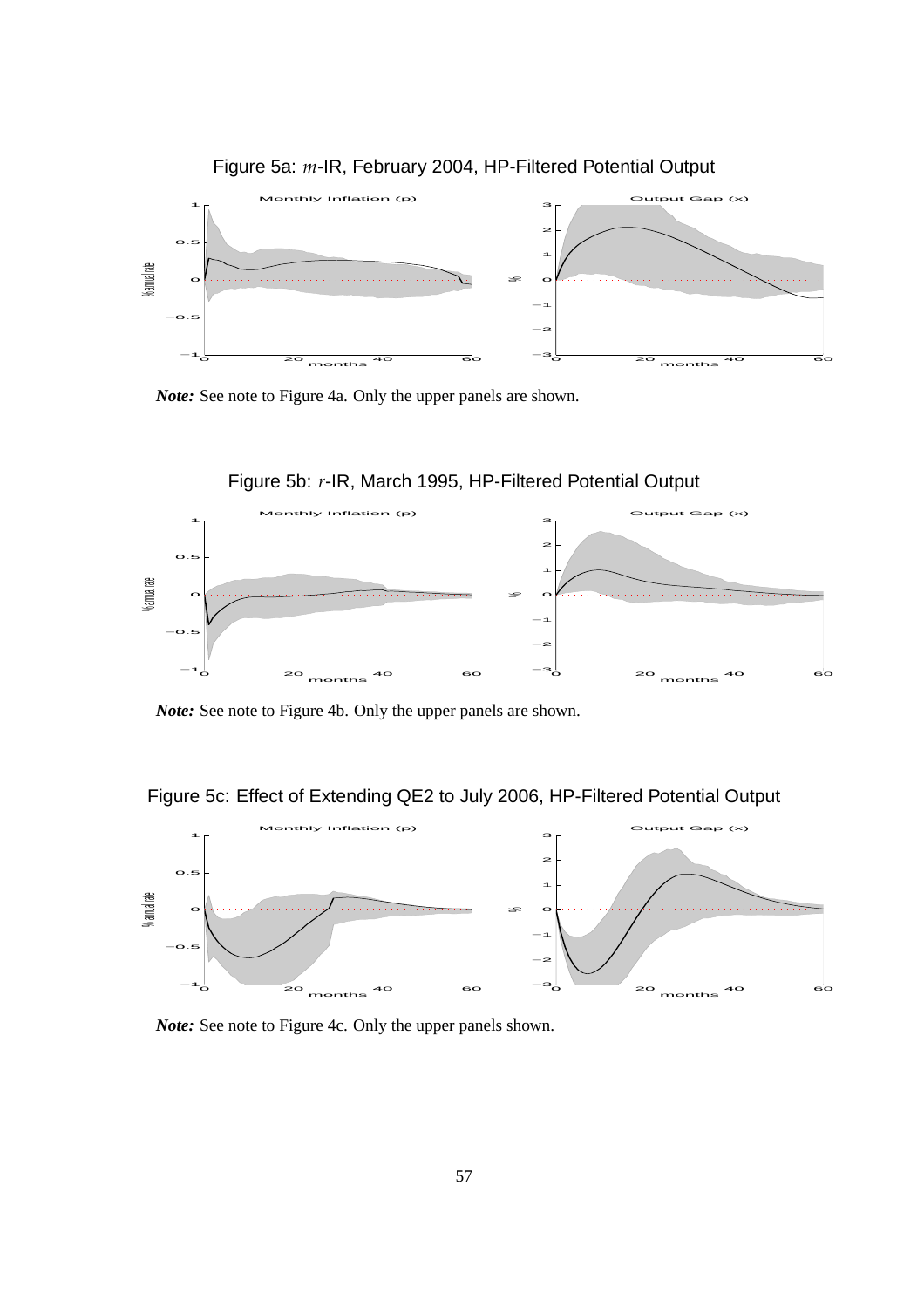

Figure 6: *r*-IR, March 1995, with Demand for Excess Reserves

*Note:* The size of perturbation to *r* is −1 percentage point. The excess reserve rate is not constrained to be  $\overline{0}$  under the normal regime P. It is given by the excess reserve demand equation (7.1).





*Note:* The profile of output response to a regime change from P to Z for the bivariate model of Section 8. The 68% probability bands in shades.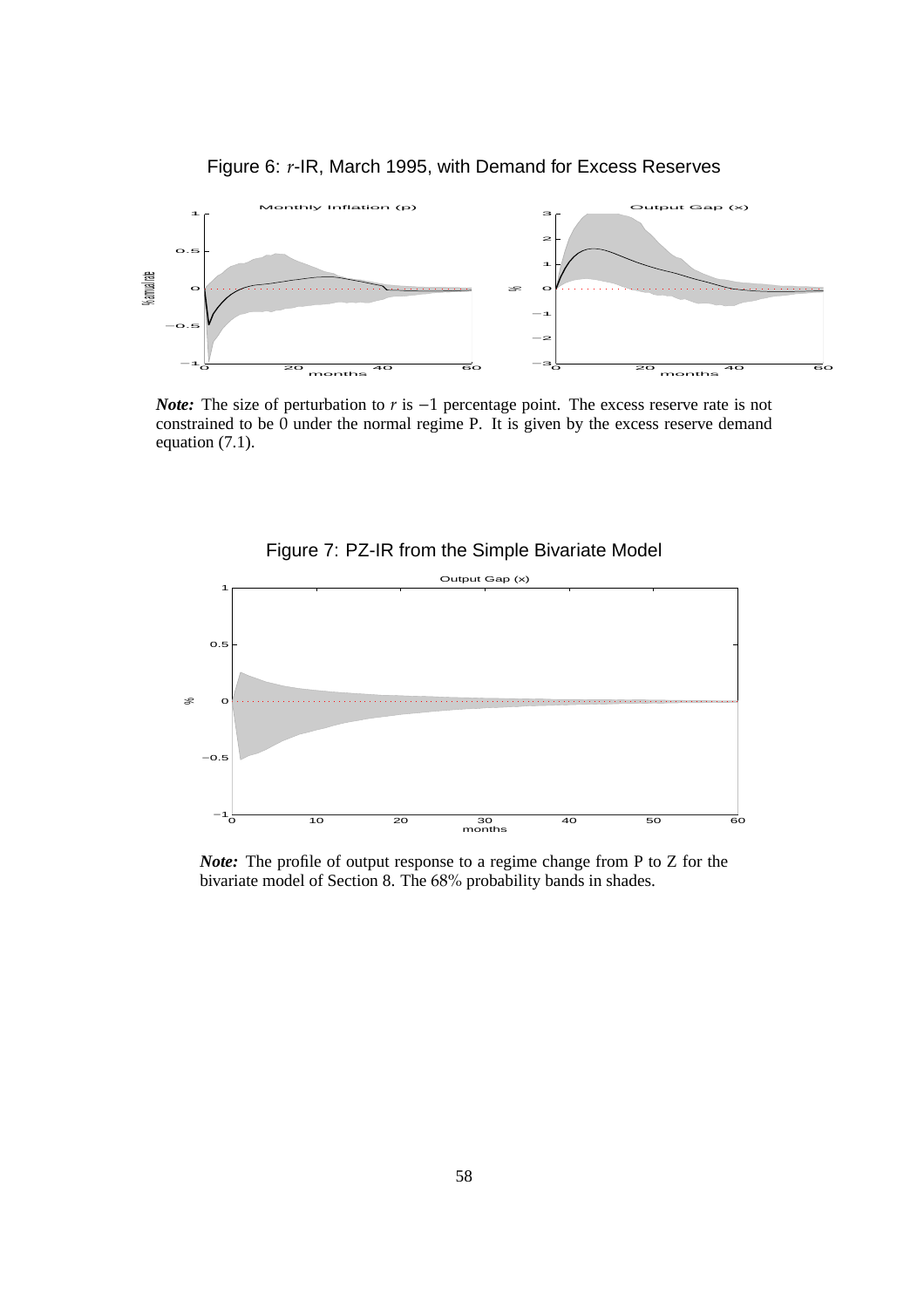# Appendix 1 Data Description

This appendix describes how the variables used in the paper — *p* (monthly inflation),  $\pi$ (12-month inflation), *x* (output gap), *r* (the policy rate),  $\bar{r}$  (the interest rate paid on reserves), and *m* (the excess reserve rate) — are derived from various data sources.

#### **Monthly and Twelve-Month Inflation Rates (***p* **and** π**)**

The monthly series on the monthly inflation rate (appearing in the inflation and output reduced-form) and the 12-month inflation rate (in the Taylor rule and the excess reserve supply equation) are constructed from the CPI (consumer price index). The Japanese CPI is compiled by the Ministry of Internal Affairs and Communications of the Japanese government. The overall CPI and its various subindexes can be downloaded from the portal site of official statistics of Japan called"e-Stat". The URL for the CPI is

http://www.e-stat.go.jp/SG1/estat/List.do?bid=000001033702&cycode=0. This page lists a number of links to CSV files. One of them,

http://www.e-stat.go.jp/SG1/estat/Csvdl.do?sinfid=000011288575 has the "core" CPI (CPI excluding fresh food), the "core-core" CPI (CPI excluding food and energy), and other components from January 1970. They are seasonally *un*adjusted series and combine different base years from January 1970. For how the Ministry combines different base years, see Section III-6 of the document (in Japanese) downloadable from

```
http://www.stat.go.jp/data/cpi/2010/kaisetsu/index.htm#p3
```
Briefly, to combine base years of 2005 and 2010, say, the Ministry multiplies one of the series by a factor called the "link factor" whose value is such that the two series agree on the average of monthly values for the year 2005.

Twelve-month inflation rates constructed from the (seasonally unadjusted) "core" CPI and the "core-core" CPI are shown in Appendix Figure 1. The two humps for 1989 and 1997 are due to the increases in the consumption tax. The two inflation rates behave similarly, except for the period November 2007 - May 2009.

The above URL has another CSV file, whose link is

http://www.e-stat.go.jp/SG1/estat/Csvdl.do?sinfid=000011288581, has *seasonally adjusted* series for various subindexes (including the "core-core" CPI), but only from January 2005. As explained below, we use the "core-core" CPI between November 2007 and May 2009 that is seasonally adjusted, along with the seasonally unadjusted "core" CPI, in order to construct  $p$  (monthly inflation) and  $\pi$  (12-month inflation). The construction involves three steps.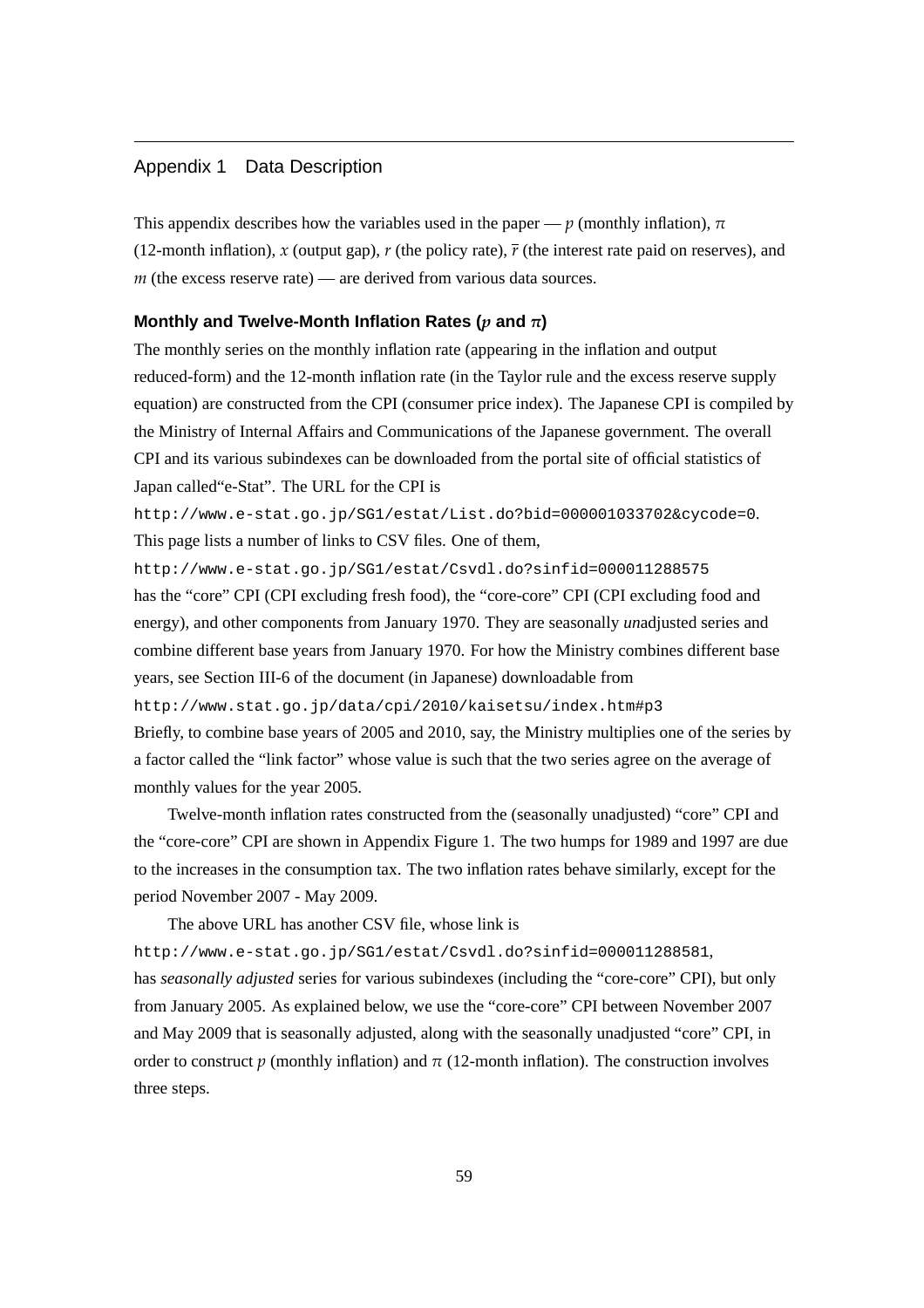- **Adjustment for Consumption Tax Hikes.** The consumption tax rate rose from 0% to 3% in April 1989 and to 5% in April 1997. We compute the 12-month inflation rate from the seasonally unadjusted index (as the log difference between the current value of the index and the value 12 months ago) and subtract 1.2% for *t* = April 1989,..., March 1990 (to remove the effect of the April 1989 tax hike) and 1.5% for *t* = April 1997,..., March 1998 (to remove the effect of the April 1997 tax hike). These two numbers (1.2% and 1.5%) are taken from *Price Report* (various years) by the Economic Planning Agency of the Japanese government (which became a part of the Cabinet Office). We then calculate the index so that its implied 12-month inflation agrees with the tax-adjusted 12-month inflation.
- **Seasonal Adjustment.** We apply the U.S. Census X12-ARIMA method to the seasonally unadjusted (but consumption tax-adjusted) "core" index from January 1987 through December 2012 (26 years). The Census's program can be downloaded from:

https://www.census.gov/srd/www/winx12/winx12\_down.html

The specification for the seasonal adjustment is the same as the one used by the Ministry (of Internal Affairs and Communications of the Japanese government) for seasonally adjust various CPI subindexes mentioned above. Their spec file for the Censu's X12-ARIMA program is available from

http://www.stat.go.jp/data/cpi/2010/kaisetsu/pdf/3-7.pdf.

For example, the ARIMA order is  $(0, 1, 1)$ . There is no adjustment for the holiday effect.

**Adjustment for the 2007-2008 Energy Price Swing.** Let *CPI*1*<sup>t</sup>* be the seasonally adjusted "core" CPI obtained from this operation for  $t =$  January 1970,..., December 2012. Let  $CPI_{2t}$ be the seasonally adjusted "core-core" CPI for *t* = January 2005,..., December 2012 that is directly available from the above CSV file. Our CPI measure (call it *CPI*) is *CPI*1, except that we switch from *CPI*<sup>1</sup> to *CPI*<sup>2</sup> between November 2007 and May 2009 to remove the large movement in the energy component of the "core" CPI. More precisely,

$$
CPI_{t} = \begin{cases} CPI_{1t} & \text{for } t = \text{January 1970, ..., October 2007,} \\ CPI_{t-1} \times \frac{CPI_{2t}}{CPI_{2,t-1}} & \text{for } t = \text{November 2007, ..., May 2009,} \\ CPI_{t-1} \times \frac{CPI_{1t}}{CPI_{1,t-1}} & \text{for } t = \text{June 2009, ..., December 2012.} \end{cases}
$$
(A1.1)

That is, the "core" CPI (the CPI excluding fresh food) monthly inflation rate is set equal to that given by the "core-core" CPI (the CPI excluding food and energy) for those months. This is the only period during which the two CPI measures give substantially different inflation rates, see Appendix Figure 1.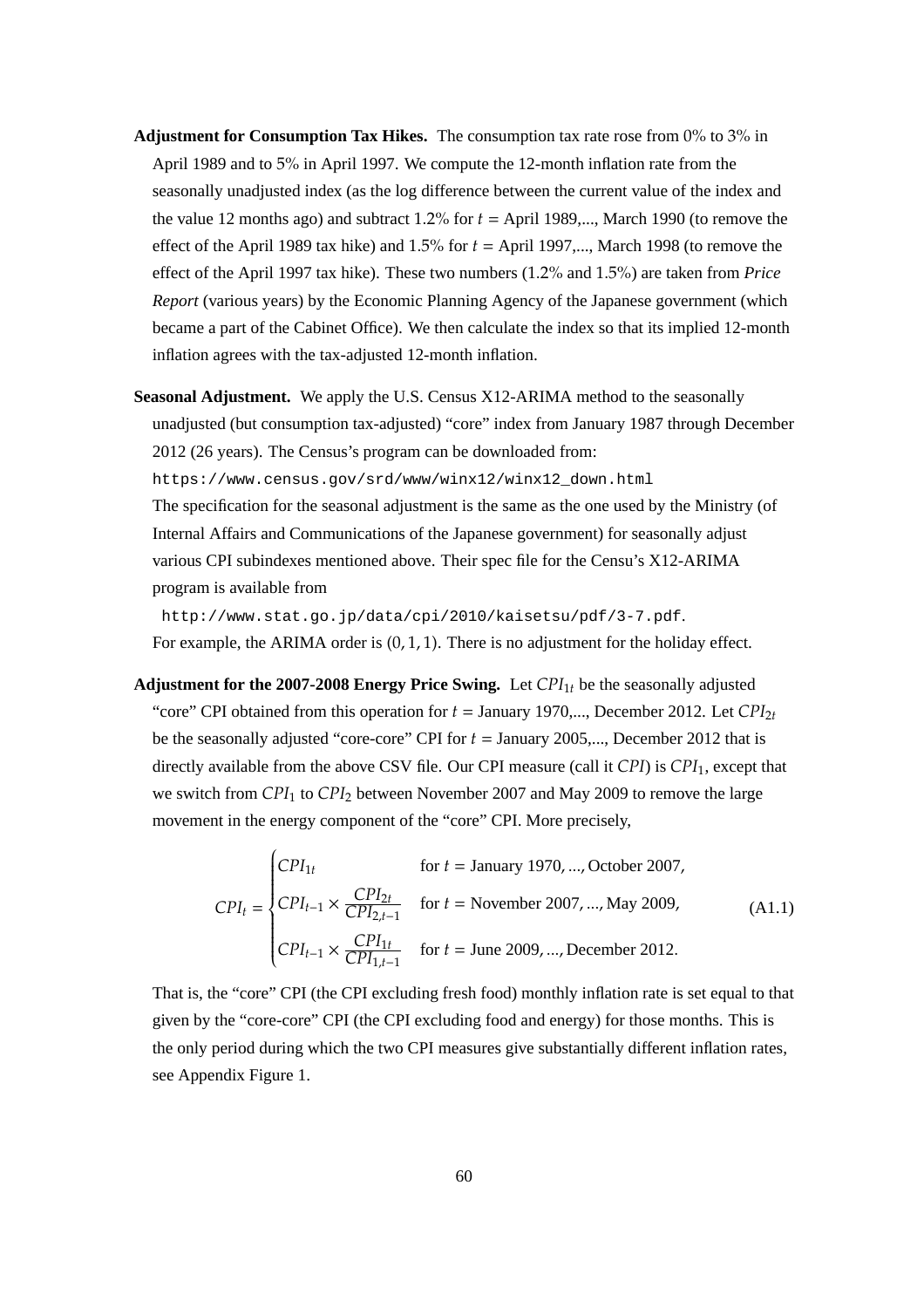Finally, the monthly inflation rate for month  $t$ ,  $p_t$ , is calculated as

$$
p_t \equiv 1200 \times [\log(CPI_t) - \log(CPI_{t-1})]. \tag{A1.2}
$$

The 12-month inflation rate for month  $t$ ,  $\pi$ <sub>t</sub>, is

$$
\pi_t \equiv 100 \times [\log(CPI_t) - \log(CPI_{t-12})]. \tag{A1.3}
$$

#### **Excess Reserve Rate (***m***)**

Monthly series on actual and required reserves are available from September 1959. The source is the BOJ's portal site http://www.stat-search.boj.or.jp/index\_en.html/. The value for month *t* is defined as the average of daily balances over the reserve maintenance period of the 16th day of month *t* to the 15th day of month *t* + 1. We define the excess reserve rate for month *t*  $(m<sub>t</sub>)$  as

$$
m_t \equiv [\log(\text{actual reserve balance for month } t) - \log(\text{required reserve balance for month } t)].
$$
\n(A1.4)

We make two changes on the series. First, as was argued in Section 3, observed reserves after QE2 (which ends June 2006) and before the Lehman crisis of September 2008 do not seem to represent demand. For this reason we set  $m_t = 0$  for  $t =$ July 2006,..., August 2008. Second, there is a Y2K spike in *m* for *t* =December 1999 (which is for the reserve maintenance period of December 16, 1999 thruough January 15, 2000). We remove this spike by the average of *m* over the QE1 months (March 1999 - July 2000) excluding December 1999.

# **Interest Rate paid on Reserves (***r***)**

 $\bar{r}_t$  is 0% until October 2008 and 0.1% since November 2008.

#### **The Policy Rate (***r***)**

We obtained daily data on the uncollateralized overnight "Call" rate (the Japanese equivalent of the U.S. Federal Funds rate) since the inception of the market (which is July 1985) from *Nikkei* (a data vendor maintained by a subsidiary of *Nihon Keizai Shinbun* (the Japan Economic Daily)). The policy rate for month *t*,  $r_t$ , for  $t =$  August 1985,...,December 2012 is the average of the daily values over the reserve maintenance period of the 16th of month  $t$  to the 15th of month  $t + 1$ .

In Section 3 of the text, we defined the zero-rate period as months for which the net policy rate  $r_t - \overline{r}_t$  is less than 5 basis points. We ignore variations within the 5 basis points by setting  $r_t - \overline{r}_t = 0$  for the zero-rate periods.

### **Monthly Output Gap (***x***)**

**The Three Series.** Three quarterly series go into our monthly output gap construction: (i) quarterly seasonally adjusted real GDP (from the National Income Accounts (NIA), compiled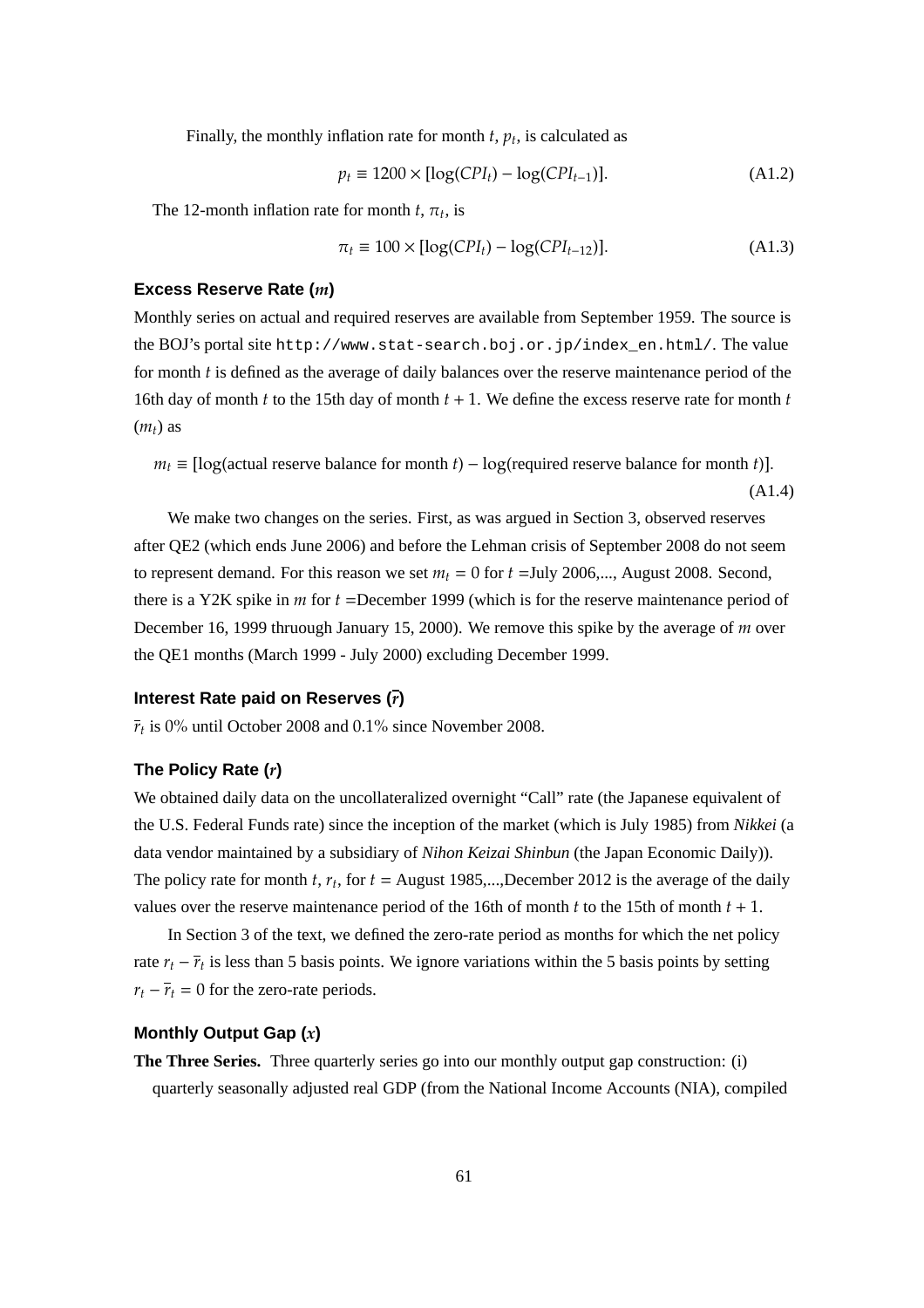by the Cabinet Office of the Japanese government), (ii) the monthly "all-industry activity index" (compiled by the Ministry of Economy, Trade, and Industry of the Japanese government (METI) available from January 1988), and (iii) the quarterly GDP gap estimate by the Cabinet Office of the Japanese government. We first provide a description of those series along with their sources.

#### (i) **Quarterly NIA GDP**

- **Japanese NIA in general.** The Japanese national accounts adopted the chain-linking method in 2004. Quarterly chain-linked real GDP series (seasonally-adjusted) are available from the Cabnet Office. The relevant homepage is http://www.esri.cao.go.jp/en/sna/sokuhou/sokuhou\_top.html.
- **Quarterly GDP from 1994:Q1 (***GDP*1**).** The current quarterly estimates are continuously revised by the Cabinet Office. We used the "Quarterly Estimates of GDP Jan.-Mar. 2014 (The Second Preliminary)(Benchmark year=2005)", released on June 9, 2014 and available from the above homepage. The CSV file holding this series is: http://www.esri.cao.go.jp/jp/sna/data/data\_list/sokuhou/files/ 2014/qe141\_2/\_\_icsFiles/afieldfile/2014/06/04/gaku-jk1412.csv. The latest quarter is 2014:Q1 (the first quater of 2014). For later reference, call this series "*GDP*1". The series goes back only to 1994:Q1.
- **Quarterly GDP from 1980:Q1 (***GDP*2**).** Recently, the Cabinet Office released the chain-linked GDP series (for the same benchmark year of 2005) since 1980. The homepage from which this series can be downloaded is

http://www.esri.cao.go.jp/jp/sna/sonota/kan-i/kan-i\_top.html, which unfortunately is in Japanese. The URL for the Excel file holding this series is http://www.esri.cao.go.jp/jp/sna/data/data\_list/kan-i/files/ pdf/gaku-jk\_kan-i.xls.

The URL for the documentation (in Japanese) is http://www.esri.cao.go.jp/jp/sna/data/data\_list/kan-i/files/ pdf/gaiyou.pdf.

This series, call it "*GDP*2", is from 1980:Q1 to the 1995:Q1.

**Linking** *GDP*1 **and** *GDP*2**.** Because the seasonal adjustment underlying the continuously revised current GDP series, whose first quarer is 1994:Q1, is retroactive and alters the whole series at each release, there is a slight difference between *GDP*1*<sup>t</sup>* (at 447, 159.1 trillin yen) and  $GDP2<sub>t</sub>$  (at 447, 168.3 trillin yen) for  $t =$  first quarter of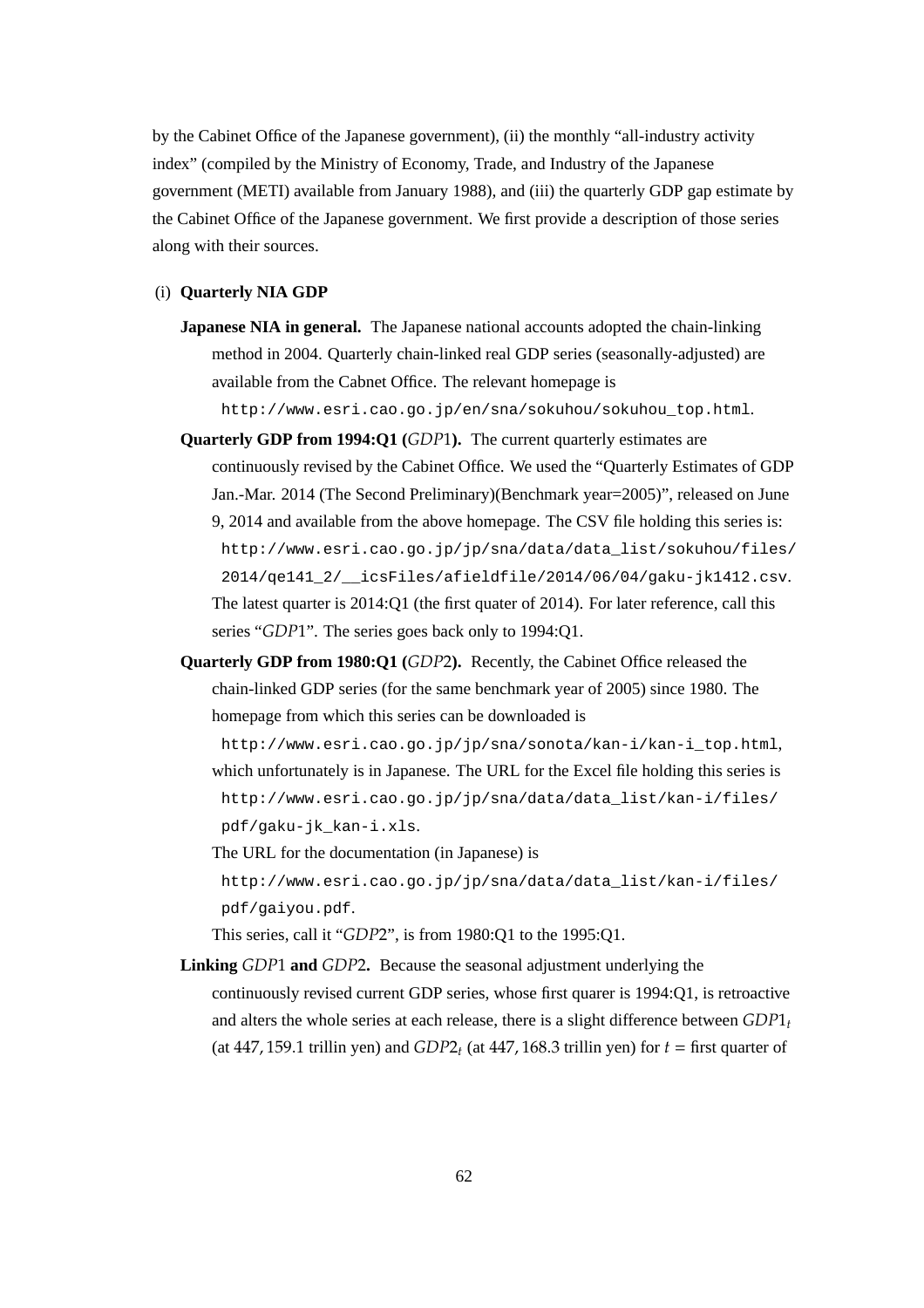1994. We link the two series at 1994:Q1 as follows.

$$
GDP_t = \begin{cases} GDP2_t \times \lambda \text{ for } t = 1980:Q1 - 1993:Q4, \\ GDP1_t \text{ for } t = 1994:Q1 - 2014:Q1, \end{cases}
$$
(A1.5)

where  $\lambda$  is the ratio of *GDP*1<sub>t</sub> for  $t = 1994$ :Q1 to *GDP*2<sub>t</sub> for  $t = 1994$ :Q1.

- (ii) **METI's Monthly All-Industry Activity Index.** This index is a Laspeyres index combining four subindexes: a construction industry index, the IP (the Index of Industrial Producion), a services industry index, and a government services index. It therefore excludes agriculture. The latest base year is 2005, with a weight of 18.3% for the IP. METI has released two series, one whose base year is 2005 and the other (called the "link index") that combines various past series with different base years, and the latter series is adjusted so that the two series can be concatenated to form a consistent series. The two seasonally adjusted series, along with a very brief documentation, can be downloaded from http://www.meti.go.jp/statistics/tyo/zenkatu/index.html.
- (iii) **GDP Gap Estimate by the Cabinet Office.** In constructing potential quarterly GDP underlying their GDP gap estimate, the Cabinet Office uses a production function approach . A documentation (in Japanese) can be found in:

http://www5.cao.go.jp/j-j/wp/wp-je07/07f61020.html.

To summarize the document, the production function is Cobb-Douglas with 0.33 as capital's share. Capital input is defined as an estimate of the capital stock (available from the National Income Accounts) times capacity utilization. Labor input is the number of persons employed times hours worked per person. The TFP (total factor productivity) level implied by this production function and actual quarterly, real, seasonally adjusted GDP is smoothed by the HP (Hodrick-Prescott) filter. Potential GDP is defined as the value implied by the production function with the smoothed TFP level. The capital and labor in this potential GDP calculation is also HP smoothed. The (quarterly) GDP gap is defined as: 100×(actual GDP - potential GDP)/potential GDP.

The Cabinet Office does not release their potential GDP series, but they provide their current GDP gap series upon request. The GDP gap series we obtained is for 1980:Q1 - 2014:Q1. We verified, through email correspondences with them, that this series is to be paired with the quarterly GDP series released on June 9, 2014 (the GDP series described above). The GDP gap series is reproduced here (137 numbers):

0.3 -1.3 0.0 1.2 0.9 1.0 -0.2 -0.5 0.4 -0.2 -0.7 -0.4 -1.4 -1.4 -1.0 -1.2 -1.1 -0.5 -0.5 -1.4 -0.1 0.2 1.1 1.4 0.6 -0.8 -1.2 -1.3 -2.8 -2.0 -1.2 0.1 1.2 0.1 0.9 0.9 2.5 0.0 0.6 2.6 0.8 2.8 3.7 2.5 2.5 2.8 2.0 1.9 1.3 0.6 0.5 -0.7 -0.2 -1.4 -2.3 -2.2 -1.8 -3.2 -1.7 -3.1 -2.9 -1.8 -1.5 -1.7 -1.3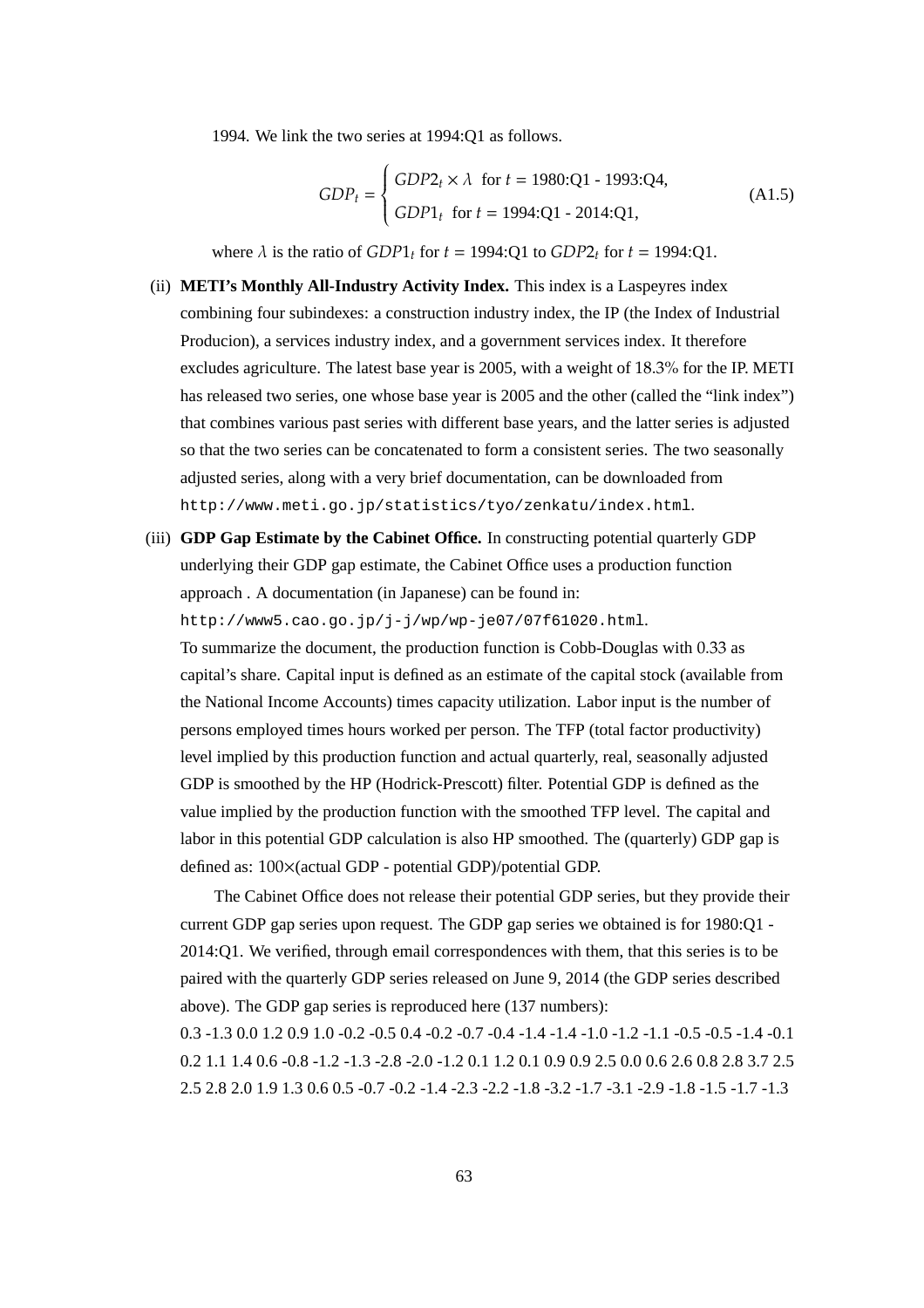-0.5 -0.8 0.5 1.0 -0.2 0.0 -0.3 -2.4 -3.1 -3.0 -2.6 -3.6 -3.4 -3.8 -3.4 -2.0 -2.0 -2.5 -2.1 -1.6 -2.1 -3.4 -3.7 -4.1 -3.4 -3.0 -2.9 -3.7 -2.7 -2.6 -1.8 -1.2 -1.4 -1.5 -2.0 -2.0 -1.0 -0.9 -0.9 -0.7 -0.5 -0.8 0.3 1.1 1.0 0.5 1.2 1.8 0.5 -0.7 -4.0 -7.9 -6.5 -6.5 -5.0 -3.7 -2.8 -1.5 -2.1 -3.2 -3.6  $-2.4 -2.4 -1.6 -2.4 -3.3 -3.4 -2.3 -1.7 -1.6 -1.7 -0.2$ .

**Construction of Potential Quarterly GDP.** We can back out the Cabinet Offic's estimate of potential quarterly GDP by combining this series with the actual GDP series. For quarer *t*, let  $GDP<sub>t</sub>$  be (real, seasonally adjusted) GDP described in (i) above and let  $v<sub>t</sub>$  be the GDP gap shown in (iii) above. The implied potential GDP for quarter  $t$ ,  $GDP_t^*$ , satisfies the relation

$$
v_t = 100 \times \frac{GDP_t - GDP_t^*}{GDP_t^*}.
$$
\n(A1.6)

- **Construction of Monthly Series.** Given the two quarterly series,  $GDP_t$  (actual GDP) and  $GDP_t^*$ (potential GDP), we create the monthly output gap series *x<sup>t</sup>* for January 1988-December 2012 as follows.
	- (i) **Monthly Interpolation of** *GDP<sup>t</sup>* **.** Using the METI all-industry activity index described in (ii) above, the allocation of quarterly GDP between the three months constituting the quarter is done by the method of Chow and Lin ("Best Linear Unbiased Interpolation, Distribution, and Extrapolation of Time Series by Related Series", *Review of Economics and Statistics*, Vol. 53, pp. 372-375, 1971). Quarterly GDP at annual rate for 1988:Q1-2012:Q4 is treated as the low frequency data, and the METI all-industry activity index for January 1988-December 2012 as the high frequency (monthly) indicator. The quarterly averages of interpolated series are constrained to be equal to the corresponding quarterly series. The estimation method is weighted least squares. Actual computation is done using Mr. Enrique M. Quilis's Matlab code available from: http://www.mathworks.com/matlabcentral/fileexchange/authors/28788.
	- (ii) **Monthly Interpolation of**  $GDP_t^*$ . We used the spline method. A spline is fitted to  $GDP_t^*$ for *t* = 1980:Q1 to 2012:Q4. The value of the interpolated monthly series for the middle month of the quarter is constrained to be equal to the quarterly series. We used the Matlab function "spline" for this operation.
	- (iii) **Calculation of**  $x_t$  **for January 1988-December 2012.** Finally, using this smoothed monthly potential GDP and the monthly actual GDP, we define the monthly output gap for month  $t$ ,  $x_t$ , as

 $x_t \equiv 100 \times [\log(\text{actual GDP for month } t) - \log(\text{potential GDP for month } t)]$ . (A1.7)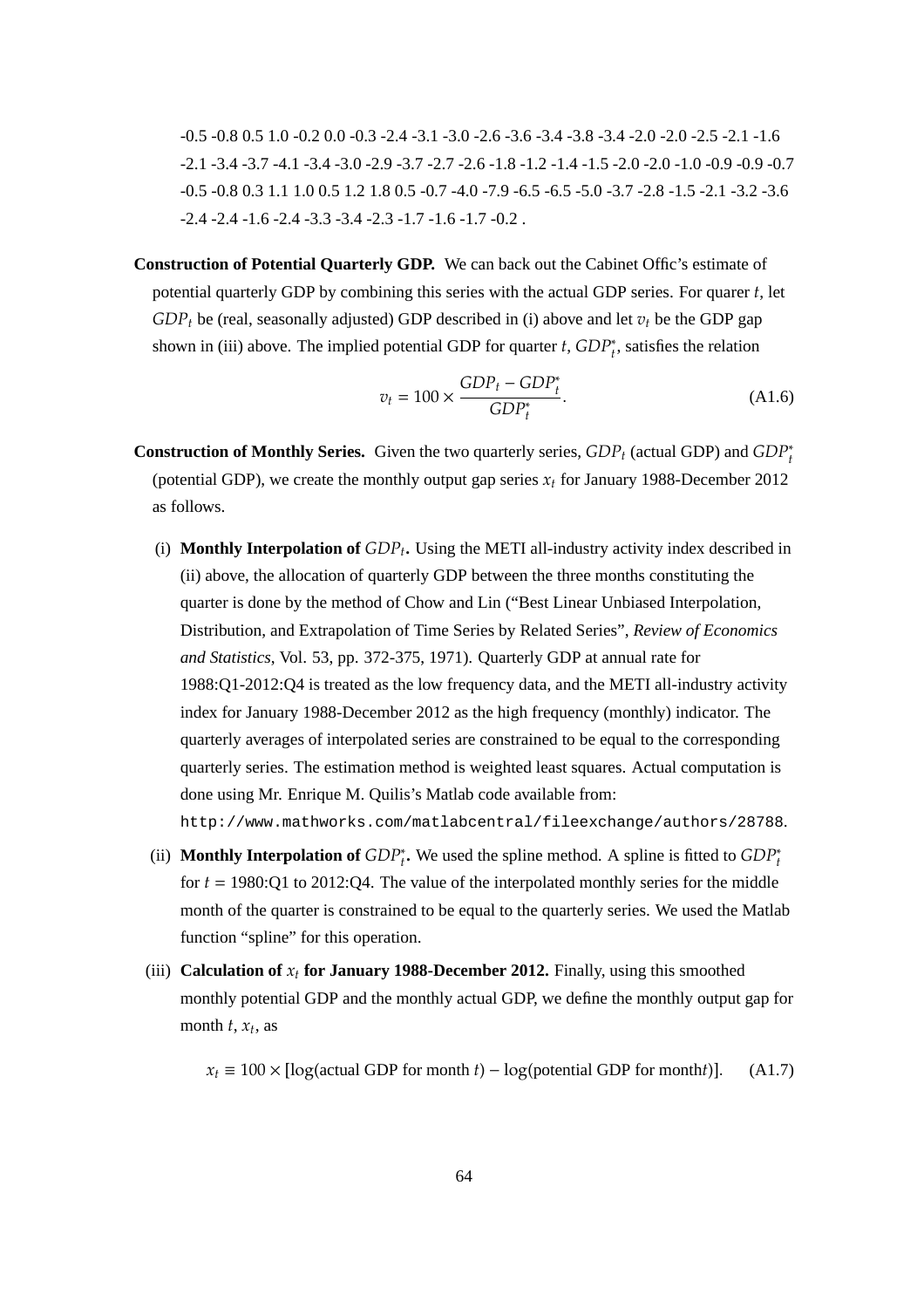**HP-filtered GDP as Measure of Potential GDP** In the other GDP gap series used in the paper, potential GDP is the HP-filtered actual GDP. To construct this GDP gap series, we first apply the HP (Hodrick-Prescott) filter to the log of actual *quarterly* GDP for 1980:Q1-2012:Q4. The smoothness parameter is the customary 1600. The exponent of this HP-filtered series is the potential quarterly GDP series. We then apply the same spline method to this series for 1980:Q1-2012:Q4, to obtain the monthly potential GDP series. Output gap for 1988:Q1-2012:Q4 is then calculated by the formula (A1.7).

## **U.S. Monthly Data on Inflation, Unemployment Rate, and the Policy Rate**

The price index used to compute inflation is the consumer price index for all urban consumers (all items, 1982-84=100) available from the BLS (Bureau of Labor Statistics). The BLS series id is CUSR0000SA0. This series is seasonally adjusted and available at monthly frequency. The unemployment rate is the civilian unemployment rate obtained from the BLS. The series id is LNS14000000. This series is seasonally adjusted and available at monthly frequency. It is expressed in percent. The policy rate is the effective federal funds rate from the Board of Governors of the Federal Reserve System. We take the average of daily values over the 16th day of the month to the 15th day of the following month. All 3 series are available fromt the FRED database website:

http://www.research.stlouisfed.org/fred2/.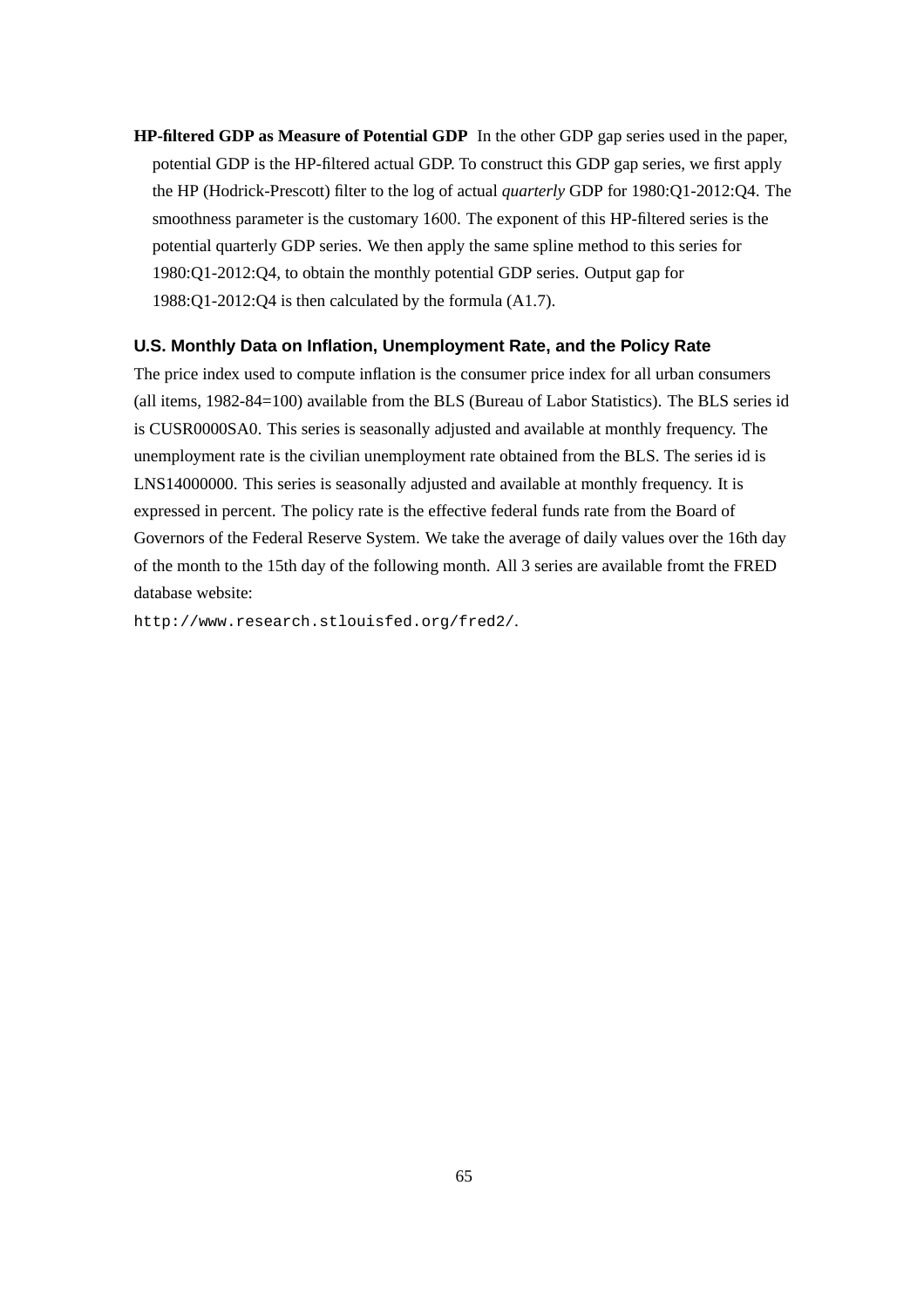# Appendix 2 The Model and Derivation of the Likelihood Function

This appendix has two parts. The first is a self-contained exposition of the model with two regimes (P and Z) and with the excess reserve demand. The second part derives the likelihood function for the model.

# **The Model**

The state vector of the model consists of a vector of continuous state variables  $y_t$  and a discrete state variable  $s_t$  (= P, Z). The continuous state  $y_t$  has the following elements:

$$
\mathbf{y}_{t} = \begin{bmatrix} \mathbf{y}_{1t} \\ r_t \\ m_t \end{bmatrix}, \quad \mathbf{y}_{1t} = \begin{bmatrix} p_t \\ x_t \end{bmatrix}, \quad \text{(A2.1)}
$$

where  $p =$  monthly inflation rate,  $x =$  output gap,  $r =$  policy rate, and  $m =$  excess reserve rate. The model also involves a vector of exogenous variables,  $x_t$ . It includes  $\bar{r}_t$ , the rate paid on reserves. It can include other variables (such as the banking crisis dummy), but the identity of those other exogenous variables is immaterial in the derivation of the likelihood function below.

The model is a mapping from

$$
(s_{t-1},\mathbf{y}_{t-1},...,\mathbf{y}_{t-11},\mathbf{x}_t,\underset{(2\times1)}{\varepsilon_t},v_{rt},v_{\overline{\pi}t},v_{st},v_{dt})
$$

to  $(s_t, y_t)$ . Here,  $(\varepsilon_t, v_{rt}, v_{\overline{\pi}t}, v_{st}, v_{dt})$  are mutually and serially independent shocks. We need to include 11 lags of **y** because of the appearance of the 12-month inflation rate in the model, see (A2.3) below. The mapping is defined as follows.

(i) ( $\mathbf{y}_{1t}$  determined)  $\epsilon_t$  is drawn from  $\mathcal{N}(\mathbf{0}, \mathbf{\Omega}(s_{t-1}))$  and  $\mathbf{y}_{1t}$  (the first two elements of  $\mathbf{y}_t$ ) is given by

$$
\mathbf{y}_{1t} = \mathbf{c}(s_{t-1}) + \mathbf{A}(s_{t-1})\mathbf{x}_t + \mathbf{\Phi}(s_{t-1})\mathbf{y}_{t-1} + \varepsilon_t
$$
  
(A2.2)  
(2×1) (2×1) (2×1)

Here, only one lag is allowed, strictly for expositional purposes; more lags can be included without any technical difficulties. The matrix  $A(s_{t-1})$  has two rows. The number of its columns equals the dimension of the vector of exogenous variables **x***<sup>t</sup>* .

(ii) ( $s_t$  determined) Given  $\mathbf{y}_{1t}$  and ( $\mathbf{y}_{t-1},...,\mathbf{y}_{t-11}$ ), the central bank calculates (through (*pt* , ..., *pt*−11, *x<sup>t</sup>* ,*rt*−1))

$$
\pi_t \equiv \frac{1}{12} \left( p_t + \dots + p_{t-11} \right), \ \ r_t^e \equiv \alpha_r + \delta'_r \mathbf{x}_t + \beta'_r \begin{bmatrix} \pi_t \\ x_t \end{bmatrix} + \gamma_r r_{t-1}. \tag{A2.3}
$$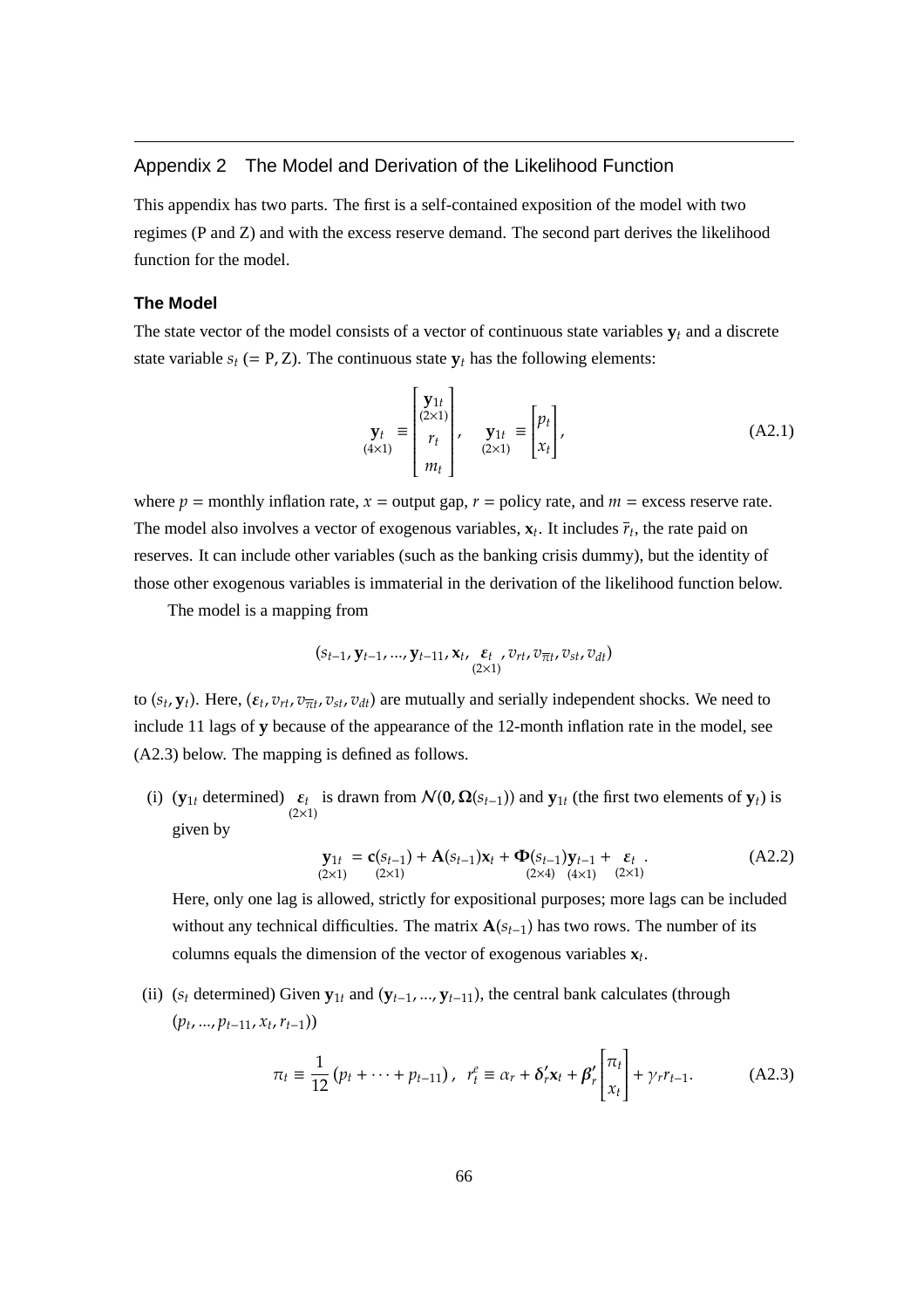The central bank draws  $(v_{rt}, v_{\overline{t}})$  from  $\mathcal{N}(0, t)$  $\begin{bmatrix} \sigma_r^2 & 0 \end{bmatrix}$  $\overline{\mathsf{l}}$ 0  $\sigma_{\frac{2}{n}}^2$ π 1  $\overline{\phantom{a}}$ ), and determines  $s_t$  as

If 
$$
s_{t-1} = P
$$
,  $s_t = \begin{cases} P & \text{if } r_t^e + v_{rt} > \overline{r}_t, \\ Z & \text{otherwise.} \end{cases}$  (A2.4a)

If 
$$
s_{t-1} = Z
$$
,  $s_t = \begin{cases} P & \text{if } r_t^e + v_{rt} > \overline{r}_t \text{ and } \pi_t > \overline{\pi} + v_{\overline{\pi}t}, \\ Z & \text{otherwise.} \end{cases}$  (A2.4b)

(iii)  $(r_t$  determined) Given  $s_t$ ,  $r_t$  is determined as

If 
$$
s_t = P
$$
, then  $r_t = r_t^e + v_{rt}$ . (A2.5a)

$$
\text{If } s_t = Z, \text{ then } r_t = \overline{r}_t. \tag{A2.5b}
$$

Note that  $r_t$  in (A2.5a) is guaranteed to be  $> \bar{r}_t$  under P because by (A2.4a) and (A2.4b)  $r_t^e + v_{rt} > \overline{r}_t$  if  $s_t = \text{P}.$ 

(iv)  $(m_t$  determined) Finally, the central bank draws  $v_{st}$  from  $\mathcal{N}(0, \sigma_s^2)$  and the market draws  $v_{dt}$ from  $\mathcal{N}(0, \sigma_d^2)$ . The excess reserve rate  $m_t$  is determined as

If 
$$
s_t = P
$$
, then  $m_t = \max \left[ m_{dt}^e + v_{dt}, 0 \right]$ ,  $v_{dt} \sim \mathcal{N}(0, \sigma_d^2)$ , (A2.6a)

If 
$$
s_t = Z
$$
, then  $m_t = \max \left[ m_{st}^e + v_{st}, 0 \right]$ ,  $v_{st} \sim \mathcal{N}(0, \sigma_s^2)$ , (A2.6b)

where,

$$
m_{dt}^{e} \equiv \alpha_d + \delta_d' \mathbf{x}_t + \beta_d' \begin{bmatrix} \pi_t \\ x_t \\ r_t \end{bmatrix} + \gamma_s m_{d,t-1}, \quad m_{st}^{e} \equiv \alpha_s + \beta_s' \begin{bmatrix} \pi_t \\ x_t \end{bmatrix} + \gamma_s m_{s,t-1}.
$$
 (A2.7)

When  $s_t$  = P and  $s_{t-1}$  = Z, we set  $m_{d,t-1}$  = 0; otherwise both  $m_{s,t-1}$  and  $m_{d,t-1}$  are equal to *m*<sub>*t*−1</sub>. Thus, formally,  $m_{s,t-1}$  and  $m_{d,t-1}$  are functions of ( $s_t$ ,  $s_{t-1}$ ,  $m_{t-1}$ ).

Let  $\theta$  be the model's parameter vector. It consists of four groups:

$$
\begin{cases}\n\theta_A = (c(s), A(s), \Phi(s), \Omega(s), s = P, Z), \\
\theta_B = (\alpha_r, \delta_r, \beta_r, \gamma_r, \sigma_r, \overline{\pi}, \sigma_{\overline{\pi}}), \\
\theta_C = (\alpha_s, \beta_s, \gamma_s, \sigma_s), \\
\theta_D = (\alpha_d, \delta_d, \beta_s, \gamma_d, \sigma_d).\n\end{cases}
$$
\n(A2.8)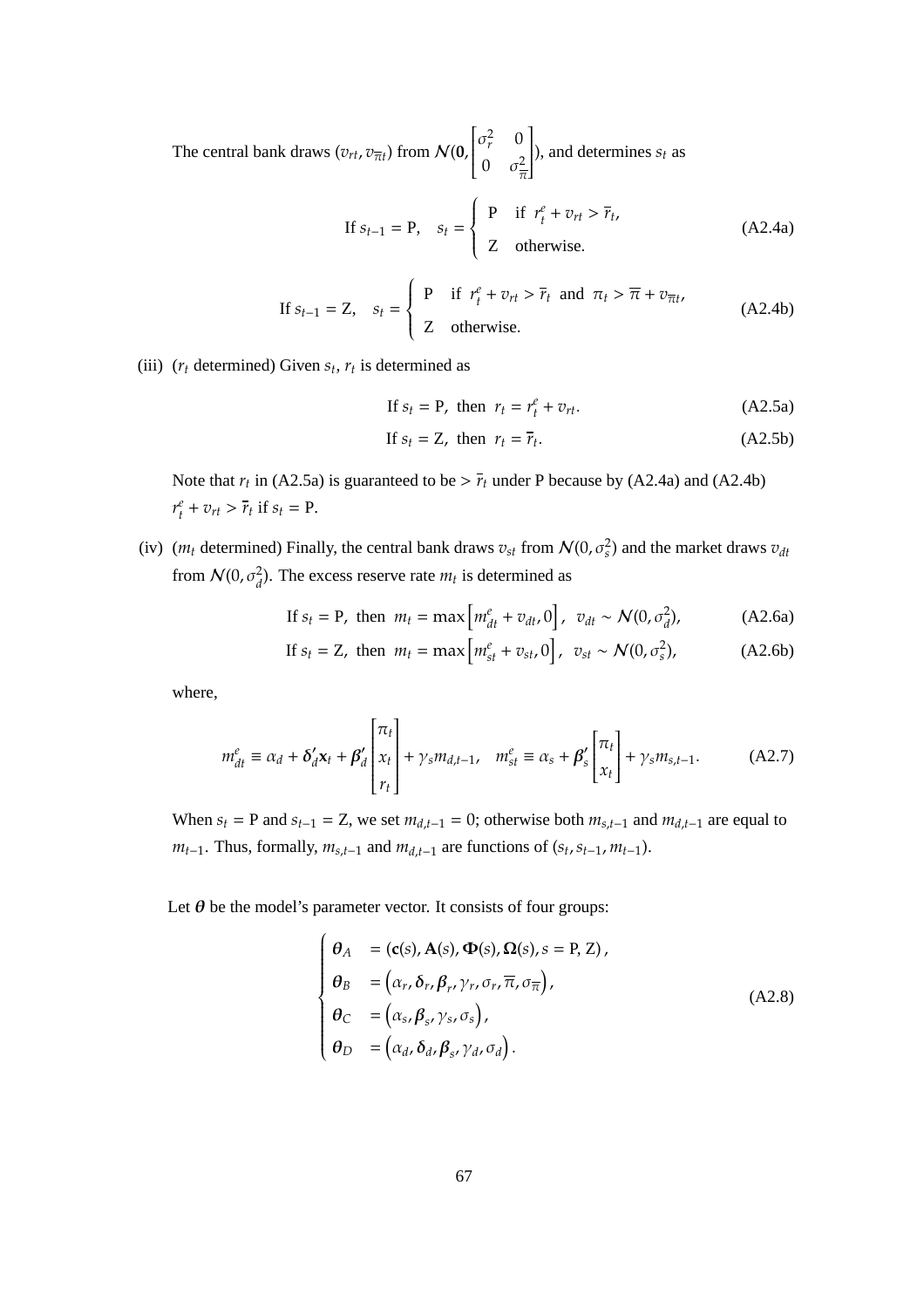# **Derivation of the Likelihood Function**

The likelihood of the data is (with its dependence on the parameter vector left implicit)

$$
\mathcal{L} \equiv p\left(s_1, \dots, \, s_T, \mathbf{y}_1, \dots, \mathbf{y}_T \, | \, \mathbf{x}, \mathcal{Z}_0\right),\tag{A2.9}
$$

Here,  $\mathbf{x} \equiv (\mathbf{x}_T, \mathbf{x}_{T-1},...), \mathcal{Z}_t \equiv (s_t, s_{t-1}, ..., \mathbf{y}_t, \mathbf{y}_{t-1},...),$  and  $p(.|.)$  is the joint density-distribution function of  $(s_1, ..., s_T, y_1, ..., y_T)$  conditional on  $(x, \mathcal{Z}_0)$ . The usual sequential factorization yields

$$
\mathcal{L} = \prod_{t=1}^{T} p(s_t, \mathbf{y}_t | \mathbf{x}, \mathcal{Z}_{t-1}).
$$
 (A2.10)

Consider the likelihood for date *t*,  $p(s_t, y_t | x, Z_{t-1})$  in (A2.10). Since  $\{x_t\}$  is exogenous, it can be written as

$$
p(s_t, y_t | x, Z_{t-1}) = p(s_t, y_t | x_t, x_{t-1}, ..., Z_{t-1}).
$$
 (A2.11)

Recalling that  $y_t = (y_{1t}, r_t, m_t)$ , we rewrite this date *t* likelihood as

$$
p(s_t, \mathbf{y}_t | \mathbf{x}_t, \mathbf{x}_{t-1}, ..., \mathcal{Z}_{t-1}) = p(m_t | r_t, s_t, \mathbf{y}_{1t}, \mathbf{x}_t, \mathbf{x}_{t-1}, ..., \mathcal{Z}_{t-1})
$$
  
\n
$$
\times p(r_t | s_t, \mathbf{y}_{1t}, \mathbf{x}_t, \mathbf{x}_{t-1}, ..., \mathcal{Z}_{t-1})
$$
  
\n
$$
\times \text{Prob}(s_t | \mathbf{y}_{1t}, \mathbf{x}_t, \mathbf{x}_{t-1}, ..., \mathcal{Z}_{t-1})
$$
  
\n
$$
\times p(\mathbf{y}_{1t} | \mathbf{x}_t, \mathbf{x}_{t-1}, ..., \mathcal{Z}_{t-1}).
$$
\n(A2.12)

In what follows, we rewrite each of the four terms on the right hand side of this equation in terms of the model parameters.

# The Fourth Term,  $p(\mathbf{y}_{1t} | \mathbf{x}_t, \mathbf{x}_{t-1}, ..., \mathcal{Z}_{t-1})$

This term is entirely standard:

$$
p(\mathbf{y}_{1t} | \mathbf{x}_t, \mathbf{x}_{t-1}, ..., \mathcal{Z}_{t-1}) = b(\mathbf{y}_{1t} - (\mathbf{c}(s_{t-1}) + \mathbf{A}(s_{t-1})\mathbf{x}_t + \mathbf{\Phi}(s_{t-1})\mathbf{y}_{t-1}); \mathbf{\Omega}(s_{t-1})) \qquad (A2.13)
$$

where  $b(., \Omega)$  is the density of the bivariate normal with mean  $\int_{(2\times 1)}^{\infty}$  and variance-covariance matrix  $\mathbf{Q}_{(2\times2)}$ .

**The Third Term,** Prob  $(s_t | y_{1t}, x_t, x_{t-1}, ..., Z_{t-1})$ 

This is the transition probability matrix for  $\{s_t\}$ . The probabilities depend on  $(r_t^e, \pi_t, \bar{r}_t)$  (which in term can be calculated from  $(y_{1t}, x_t, Z_{t-1})$ , see (A2.3)). They are easy to derive from (A2.4a) and (A2.4b):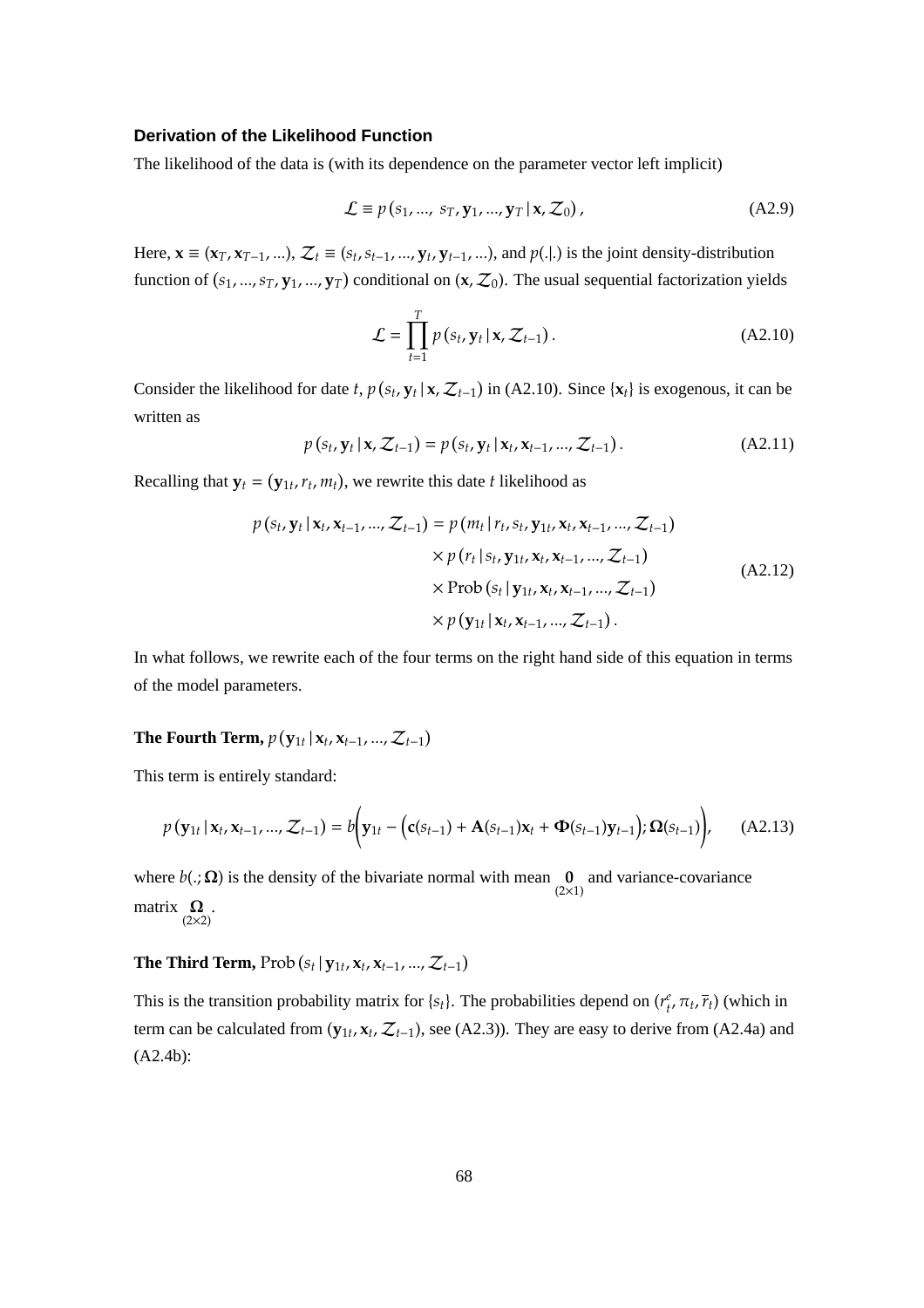| $S_t$<br>$S_{t-1}$ | Р                 | Z                   |
|--------------------|-------------------|---------------------|
| P                  | $P_{rt}$          | $1-P_{rt}$          |
| Ζ                  | $P_{rt}P_{\pi t}$ | $1-P_{rt}P_{\pi t}$ |

Here,

$$
P_{rt} \equiv \text{Prob}\left(r_t^e + v_{rt} > \overline{r}_t \mid r_t^e, \overline{r}_t\right) = \Phi\left(\frac{r_t^e - \overline{r}_t}{\sigma_r}\right),\tag{A2.14}
$$

$$
P_{\pi t} \equiv \text{Prob}\left(\pi_t > \overline{\pi} + v_{\overline{\pi}t} \mid \pi_t\right) = \Phi\left(\frac{\pi_t - \overline{\pi}}{\sigma_{\overline{\pi}}}\right),\tag{A2.15}
$$

where  $\Phi(.)$  is the cdf of  $\mathcal{N}(0, 1)$ .

**The First Term,**  $p(m_t | r_t, s_t, \mathbf{y}_{1t}, \mathbf{x}_t, \mathbf{x}_{t-1}, ..., \mathcal{Z}_{t-1})$ 

 $m_t$  is given by (A2.6a) and (A2.6b). The right-hand-side variables in those equations, including  $m_{d,t-1}$  and  $m_{s,t-1}$ , are functions of  $(r_t, s_t, \mathbf{y}_{1t}, \mathbf{x}_t, \mathcal{Z}_{t-1})$ . So this term is the Tobit distribution-density function given by

$$
h_{jt} \equiv \left[\frac{1}{\sigma_j} \phi \left(\frac{m_t - m_{jt}^e}{\sigma_j}\right)\right]^{1(m_t > 0)} \times \left[1 - \Phi \left(\frac{m_{jt}^e}{\sigma_j}\right)\right]^{1(m_t = 0)},
$$
  
\n
$$
j = d \text{ if } s_t = \text{P and } j = s \text{ if } s_t = \text{Z},
$$
\n(A2.16)

where 1(.) is the indicator function,  $\phi(.)$  and  $\Phi(.)$  are the density and the cdf of  $\mathcal{N}(0, 1)$ .

**The Second Term,**  $p(r_t | s_t, y_{1t}, x_t, x_{t-1}, ..., Z_{t-1})$ 

If  $s_t = Z$ , then  $r_t = \overline{r}_t$  with probability 1, so this term can be set to 1. If  $s_t = P$ , there are two cases to consider.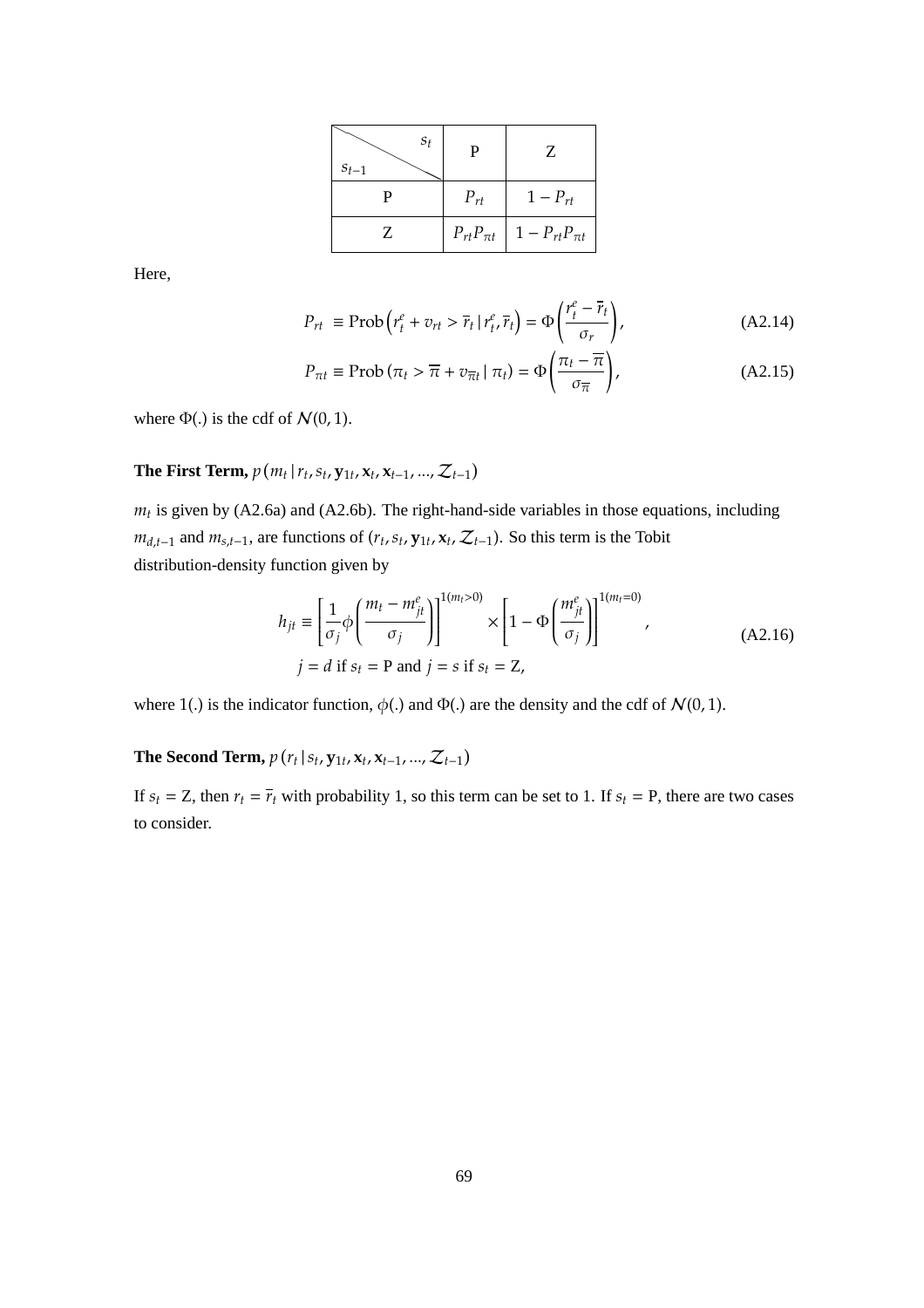• For  $s_{t-1} = P$ ,

$$
p(r_t | s_t = P, \mathbf{y}_{1t}, \mathbf{x}_t, \mathbf{x}_{t-1}, ..., \mathcal{Z}_{t-1})
$$
  
=  $p(r_t^e + v_{rt} | r_t^e + v_{rt} > \overline{r}_t, r_t^e, \overline{r}_t)$   
(by (A2.4a) and (A2.5a) and since  $(r_t^e, \overline{r}_t)$  is a function of  $(\mathbf{y}_{1t}, \mathbf{x}_t, \mathcal{Z}_{t-1})$ )

=  $p(r_t^e + v_{rt} | r_t^e)$ Prob $\left(r_t^e + v_{rt} > \overline{r}_t \mid r_t^e, \overline{r}_t\right)$ =  $\frac{1}{\sigma_r}\phi\left(\frac{v_{rt}}{\sigma_r}\right)$  $\frac{\sigma_{rt}}{\sigma_r}$  $\frac{\sigma_r \tau (\sigma_r)}{\text{Prob}\left(r_t^e + v_{rt} > \overline{r}_t | r_{t'}^e, \overline{r}_t\right)}$  (b/c  $r_t^e + v_{rt} \sim \mathcal{N}\left(r_t^e, \sigma_r^2\right)$ ) =  $\frac{1}{\sigma_r} \phi \left( \frac{r_t - r_t^e}{\sigma_r} \right)$ )  $\frac{P_{rt}}{P_{rt}}$  (b/c  $P_{rt} = \text{Prob}\left(r_t^e + v_{rt} > \bar{r}_t \mid r_t^e\right)$ ) (A2.17)

• For  $s_{t-1} = Z$ ,

$$
p(r_t | s_t = P, \mathbf{y}_{1t}, \mathbf{x}_t, \mathbf{x}_{t-1}, ..., \mathcal{Z}_{t-1})
$$
  
\n
$$
= p(r_t^e + v_{rt} | r_t^e + v_{rt} > \overline{r}_t, \pi_t > \overline{\pi} + v_{\overline{\pi}t}, r_t^e, \overline{r}_t, \pi_t)
$$
  
\n(by (A2.4b) and (A2.5a) and since  $(r_t^e, \overline{r}_t, \pi_t)$  is a function of  $(\mathbf{y}_{1t}, \mathbf{x}_t, \mathcal{Z}_{t-1}))$   
\n
$$
= p(r_t^e + v_{rt} | r_t^e + v_{rt} > \overline{r}_t, r_t^e, \overline{r}_t) \text{ (b/c } v_{rt} \text{ and } v_{\overline{\pi}t} \text{ are independent)}
$$
  
\n
$$
= \frac{\frac{1}{\sigma_r} \phi\left(\frac{r_t - r_t^e}{\sigma_r}\right)}{P_{rt}}
$$
 (as above). (A2.18)

# **Putting All Pieces Together**

Putting all those pieces together, the likelihood for date  $t$ , (A2.12), can be written as (with  $X_t$ here denoting  $(\mathbf{x}_t, \mathbf{x}_{t-1}, \dots)$  for brevity)

| $S_t S_{t-1}$ | $p(m_t   r_t, s_t, \mathbf{y}_{1t}, X_t, \mathcal{Z}_{t-1})   p(r_t   s_t, \mathbf{y}_{1t}, X_t, \mathcal{Z}_{t-1})  $ |                      | $\vert \text{Prob}(s_t   \mathbf{y}_{1t}, \mathcal{X}_t, \mathcal{Z}_{t-1}) \vert f(\mathbf{y}_{1t}   \mathcal{X}_t, \mathcal{Z}_{t-1}) \vert$ |          |
|---------------|------------------------------------------------------------------------------------------------------------------------|----------------------|------------------------------------------------------------------------------------------------------------------------------------------------|----------|
| P P           | $h_{dt}$                                                                                                               |                      | $P_{rt}$                                                                                                                                       | $f_{Pt}$ |
| P/Z           | $h_{dt}$                                                                                                               | $\frac{g_t}{P_{rt}}$ | $P_{rt}P_{\pi t}$                                                                                                                              | $f_{Zt}$ |
| Z P           | $h_{st}$                                                                                                               |                      | $1-P_{rt}$                                                                                                                                     | $f_{Pt}$ |
| $Z\!Z$        | $h_{st}$                                                                                                               |                      | $1 - P_{rt}P_{\pi t}$                                                                                                                          | ŤZt      |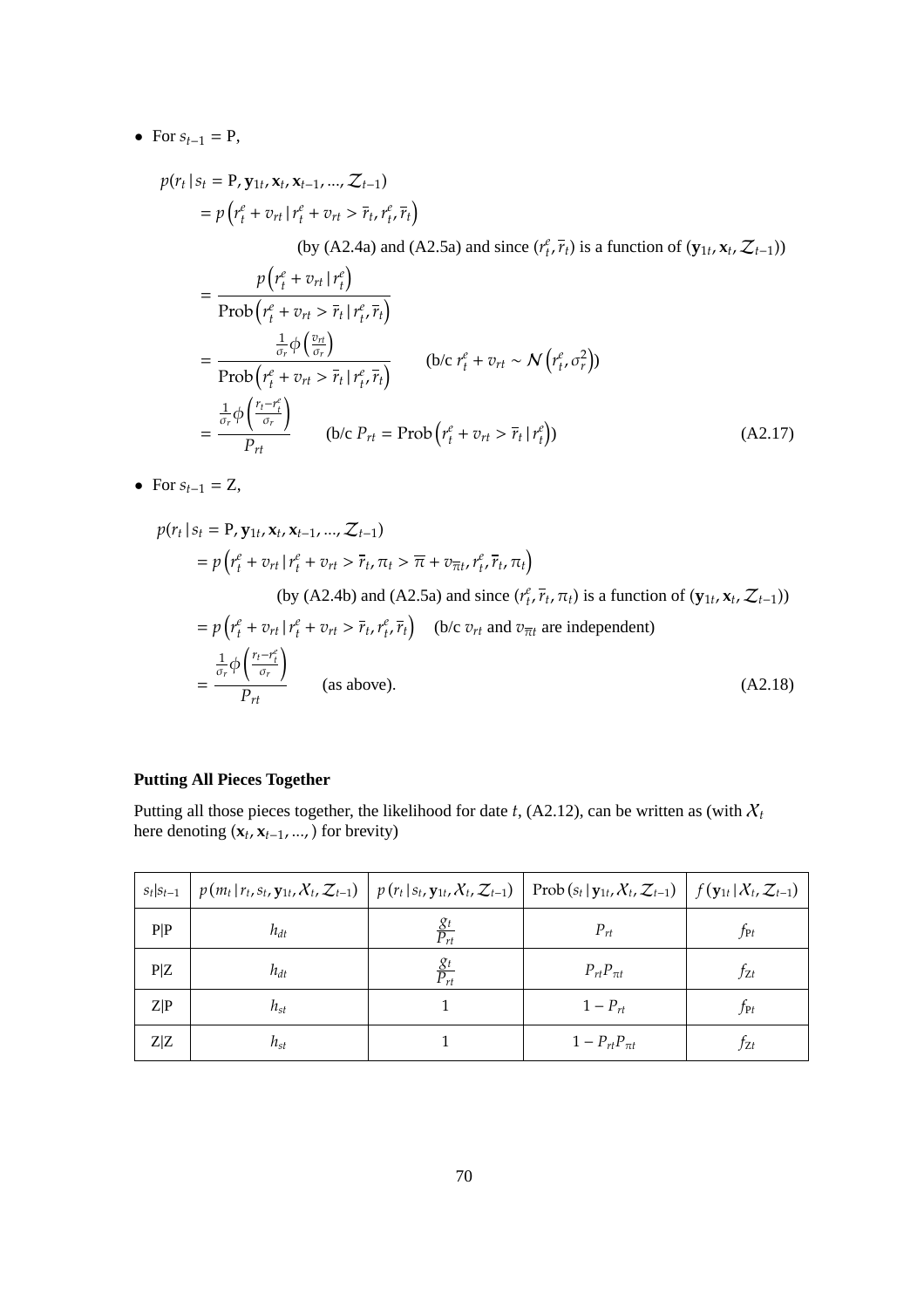Here,

$$
f_{Pt} \equiv b(\mathbf{y}_{1t} - \mathbf{c}(P) - \mathbf{a}(P)d_t - \mathbf{\Phi}(P)\mathbf{y}_{t-1}; \mathbf{\Omega}(P)),
$$
  
\n
$$
f_{Zt} \equiv b(\mathbf{y}_{1t} - \mathbf{c}(Z) - \mathbf{a}(Z)d_t - \mathbf{\Phi}(Z)\mathbf{y}_{t-1}; \mathbf{\Omega}(Z)),
$$
  
\n
$$
g_t \equiv \frac{1}{\sigma_r} \phi\left(\frac{r_t - r_t^e}{\sigma_r}\right), \quad P_{rt} \equiv \Phi\left(\frac{r_t^e - \overline{r}_t}{\sigma_r}\right), \quad P_{\pi t} \equiv \Phi\left(\frac{\pi_t - \overline{\pi}}{\sigma_{\overline{\pi}}}\right),
$$

*h*<sub>jt</sub> is defined in (A2.16) and *b*(.;  $\Omega$ ) is the density function of the bivariate normal distribution with mean  $\mathbf{0}$  and variance-covariance matrix  $\mathbf{\Omega}$ .<br>(2×2)

# **Dividing it into Pieces**

Taking the log of both sides of (A2.10) while taking into account (A2.11) and (A2.12) and substituting the entries in the table, we obtain the log likelihood of the sample:

$$
L \equiv \log (\mathcal{L}) = \sum_{t=1}^{T} \log [p(s_t, \mathbf{y}_t | \mathbf{x}_t, \mathbf{x}_{t-1}, ..., \mathcal{Z}_{t-1})] = L_A + L_1 + L_2 + L_D,
$$

where

$$
L_A = \sum_{s_{t-1=P}} \log [f_{Pt}] + \sum_{s_{t-1=Z}} \log [f_{Zt}], \qquad (A2.19)
$$

$$
L_1 = \sum_{s_t = P} \log [P_{rt}] + \sum_{s_t | s_{t-1} = P | Z} \log [P_{\pi t}] + \sum_{s_t | s_{t-1} = Z | P} \log [1 - P_{rt}] + \sum_{s_t | s_{t-1} = Z | Z} \log [1 - P_{rt} P_{\pi t}],
$$
\n(A2.20)

$$
L_2 = \sum_{s_t = P} \left[ \log (g_t) - \log (P_{rt}) \right] + \sum_{s_t = Z} \log [h_{st}], \tag{A2.21}
$$

$$
L_D = \sum_{s_t = P} \log[h_{dt}].
$$
 (A2.22)

The terms in  $L_1 + L_2$  can be regrouped into  $L_B$  and  $L_C$ , as in

$$
L = L_A + \underbrace{L_B + L_C}_{=L_1 + L_2} + L_D,\tag{A2.23}
$$

where

$$
L_B = \sum_{s_t = P} \log [g_t] + \sum_{s_t | s_{t-1} = P | Z} \log [P_{\pi t}] + \sum_{s_t | s_{t-1} = Z | P} \log [1 - P_{rt}] + \sum_{s_t | s_{t-1} = Z | Z} \log [1 - P_{rt} P_{\pi t}],
$$
\n
$$
L_C = \sum_{s_t = Z} \log [h_{st}].
$$
\n(A2.24)

*L*<sub>*A*</sub>, *L*<sub>*B*</sub>, *L*<sub>*C*</sub> and *L*<sub>*D*</sub> can be maximized separately, because *L*<sub>*j*</sub> depends only on  $\theta$ <sub>*j*</sub> (*j* = *A*, *B*, *C*, *D*)  $((\theta_A, \theta_B, \theta_C, \theta_D)$  was defined in (A2.8) above).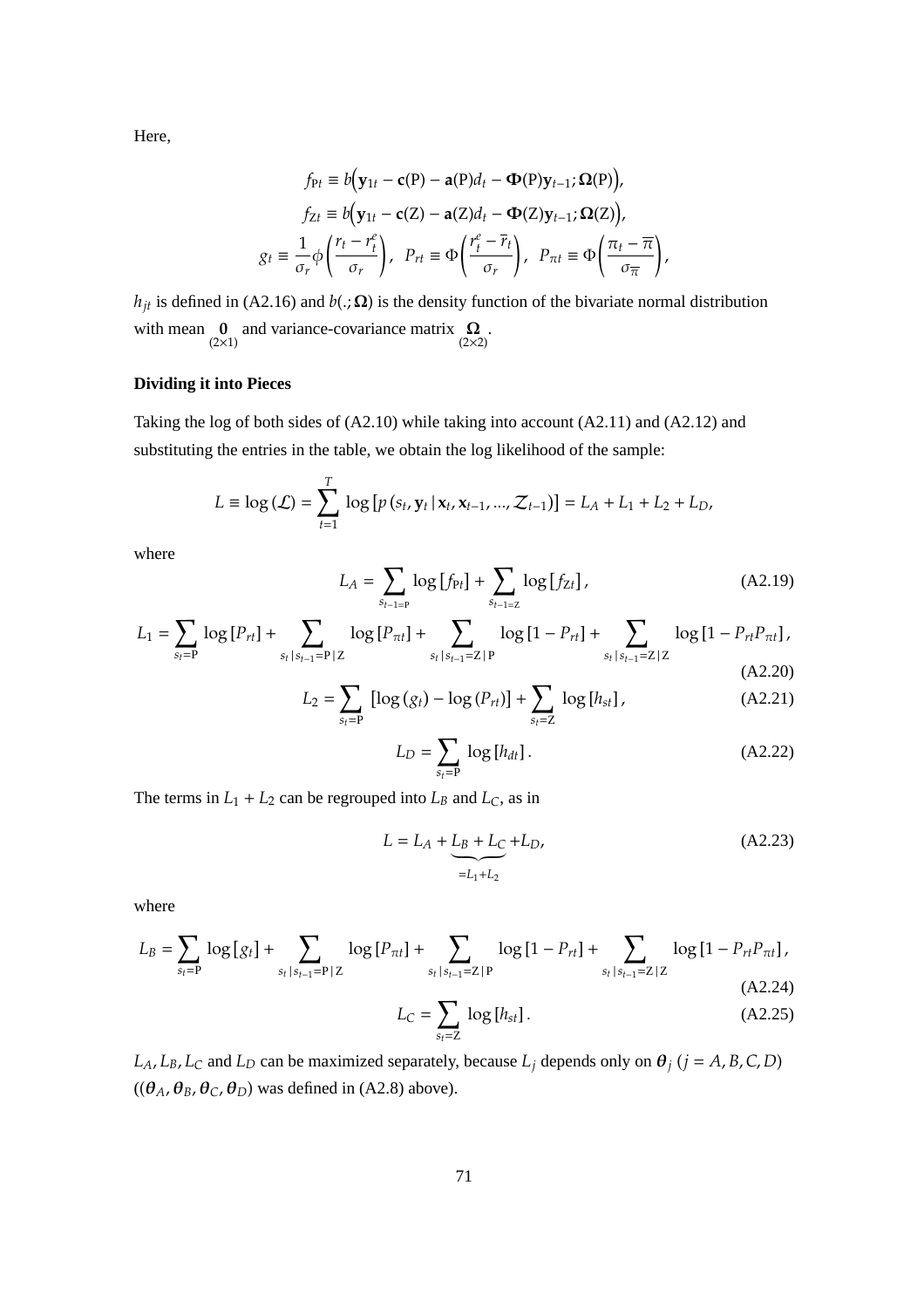As a special case, consider simplifying step (ii) of the mapping above by replacing (A2.4a) and  $(A2.4b)$  by

$$
s_t = \begin{cases} \n\mathbf{P} & \text{if } r_t^e + v_{rt} > \overline{r}_t, \\ \n\mathbf{Z} & \text{otherwise.} \n\end{cases} \tag{A2.26}
$$

Namely, drop the exit condition. This is equivalent to constraining  $P_{\pi t}$  to be 1, so  $L_B$  becomes

$$
L_B = \sum_{s_t = P} \log [g_t] + \sum_{s_t = Z} \log [1 - P_{rt}], \qquad (A2.27)
$$

which is the Tobit log likelihood function.